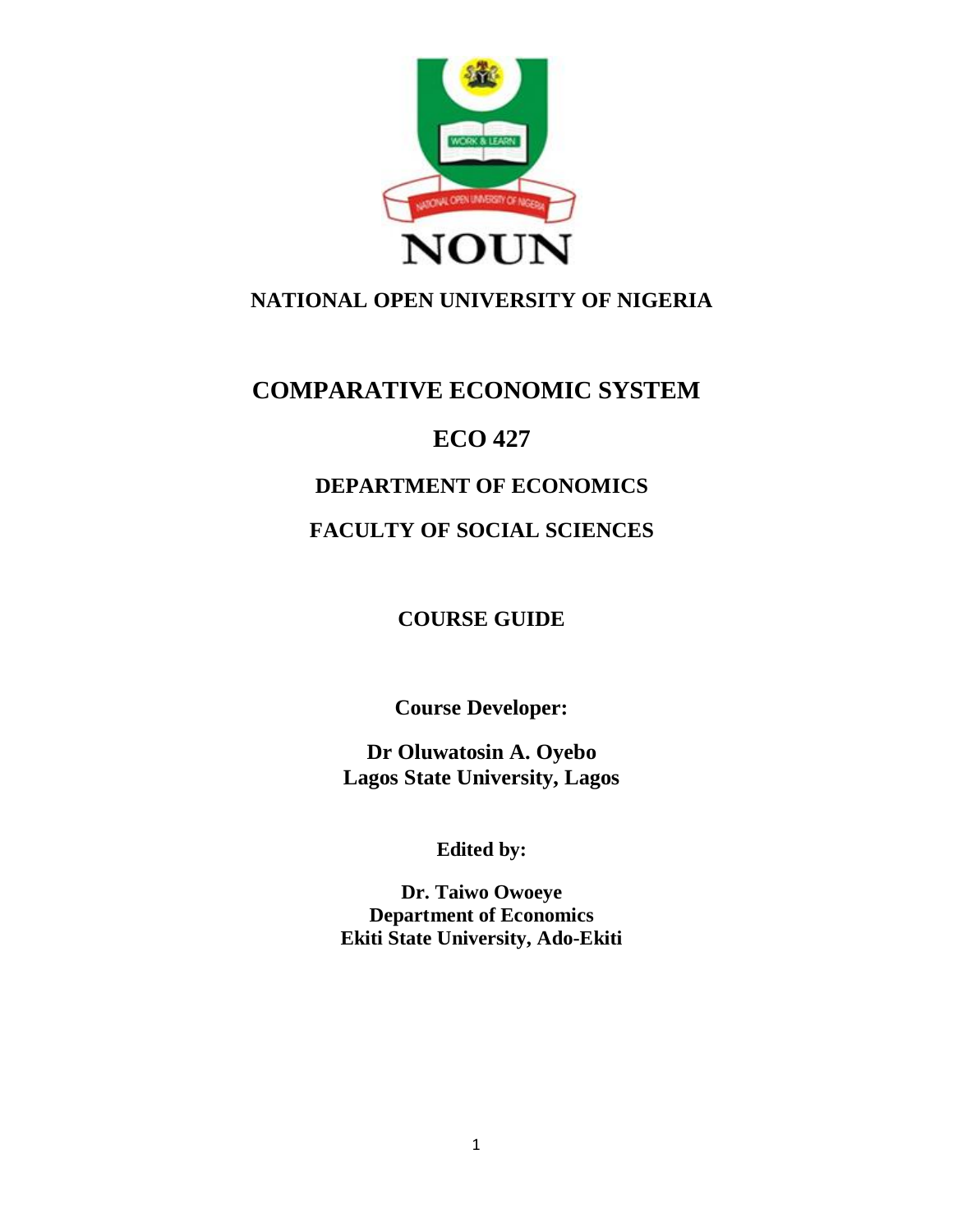### **CONTENT**

Introduction Course Content Course Aims Course Objectives Working through This Course Course Materials Study Units Textbooks and References Assignment File Presentation Schedule Assessment Tutor-Marked Assignment (TMAs) Final Examination and Grading Course Marking Scheme Course Overview How to Get the Most from This Course Tutors and Tutorials Summary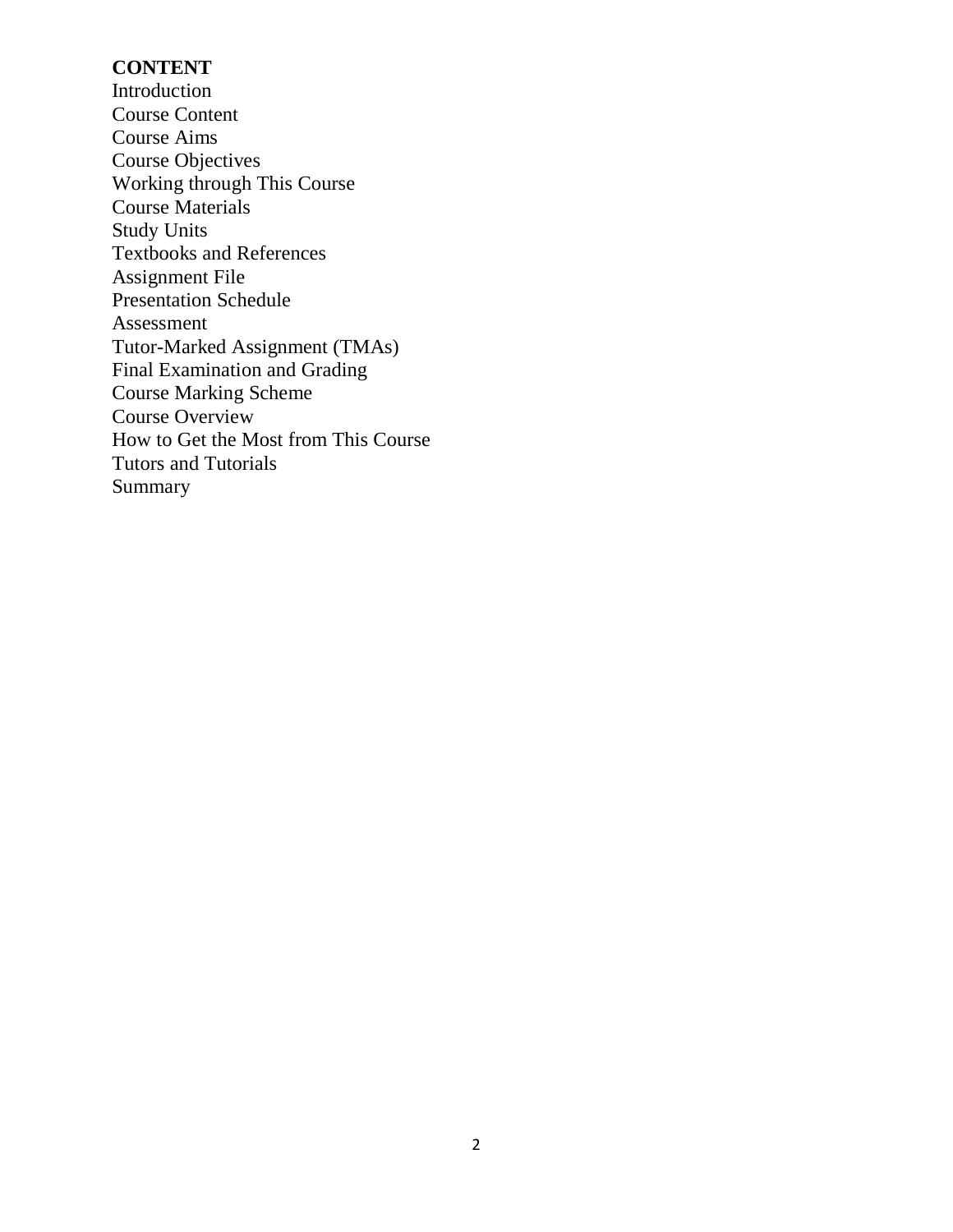### **Introduction**

ECO 427 is designed to teach you and evaluates the working of different economic systems. The course examines the major economic systems of the world, in both theory and practice. The approach will generally focus on encouraging a general understanding ofQ how economic systems work and how economic theory interacts with government policy, history, and culture to explain economic performances and to answer the basic economic problems and questions of what to produce, how to produce and for whom to produce.

You will be taught widely the diversities of economic system through selected basic theoretical and conceptual issues comparison criteria, using the well-known economic systems of capitalism, socialism, planned and unplanned economic system and market economies as practiced in the selected countries covered are treated in-depth to embody the institutional arrangements in contrast to the USA, UK, Japan, Netherlands, Indian and Nigerian situations. Finally, the economics of the USSR, China, Yugoslavia, Hungary and Cuba are treated following a brief discussion of Marxian Economics such that doctrinal issues in the development of the discipline particularly methodologies are treated in the context of contemporary economic system of Asian tigers , Brazil and Nigeria.

### **Course Content**

.

This course exposes students to the workings of economic systems of developed and less developed economies which can be compared to draw a valid similarities and differences, ceteris paribus. Topics covered include the following:

Module 1: Understanding the economy and the society's problem

- Unit 1: Basic meaning and definition of the economy
- Unit II: Factors of production

Unit III: The problem of the society

- Module 2: The basics of economic systems and institutions
- Unit 1: Classifications of the economy according to ownership of resources
- Unit II Classifications of the economy according to decision making
- Unit III: Comparison of economic ownership of resources and decision making
- Module 3 The theory of Marxian economics
- Unit 1 Perspective of Marxian theory
- Unit II Economies of USSR and CHINA
- Unit III Economies of Yugoslavia, Hungary and Cuba

Module 4: Contemporary economic system

- Unit 1: Economic system of USA, UK and Japan
- Unit 2: Economic system of Nigeria, India and Netherlands
- Unit 3: Economic system of Brazil and Asian tigers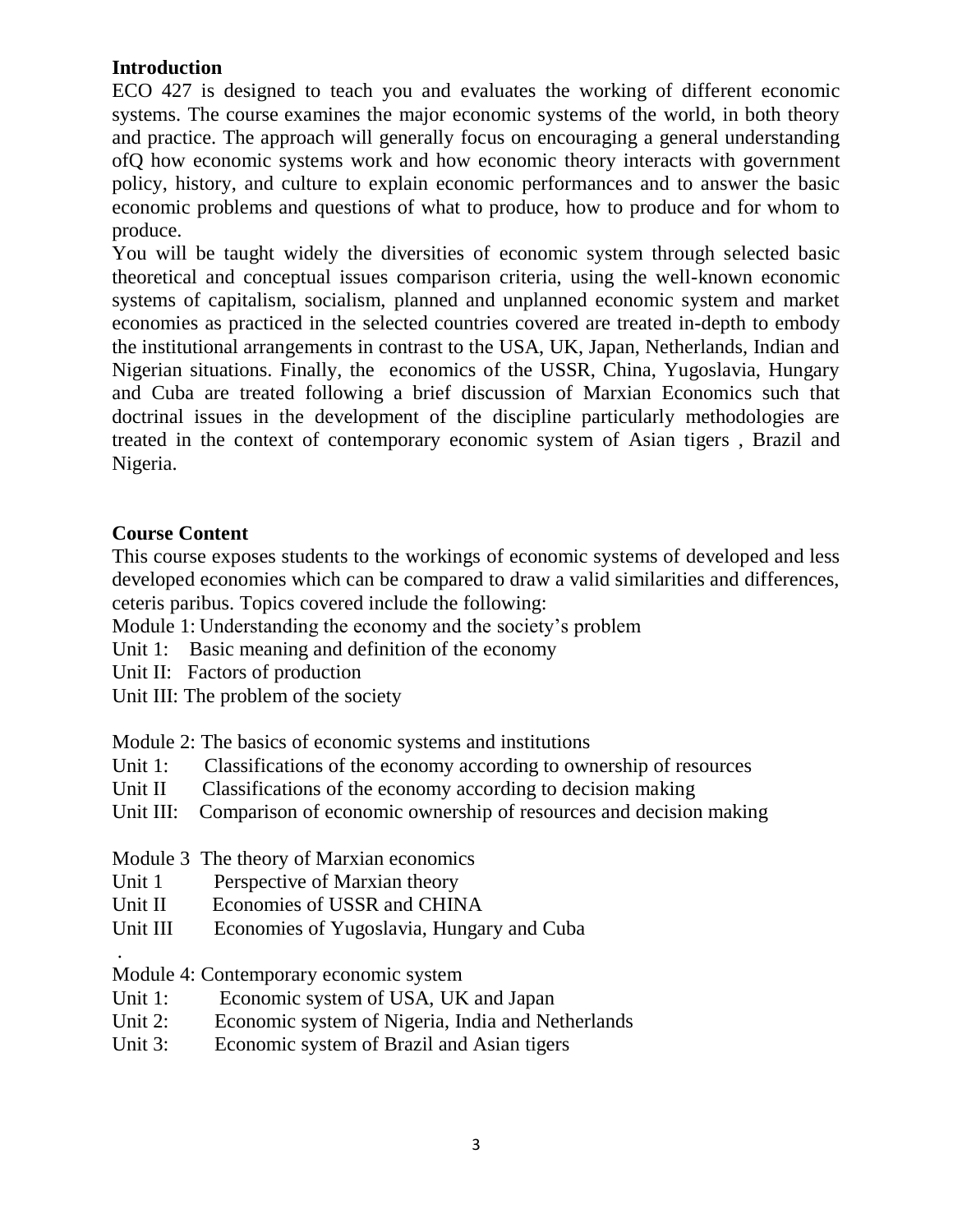### **Course Aims**

There are Twelve (12) study units in the course and each unit has its objectives. You Should read the objectives of each unit and bear them in mind as you go through the unit. In addition to the objectives of each unit, the overall aims of this course include:

(i) To introduce you to the Understanding of the economy and the problem of the society.

(ii) To teach you the basics of economic system and institutions.

(iii) To expose you to the theory of Marxian economy.

(iv) To sensitize you with the institutions and evolution of capitalism

(v) To give you the detailed analysis of contemporary economic system.

(vi) To show you the goals by which economies are to be evaluated.

(vii) To teach you the workings of the economic systems based on their classifications.

### **Course Objectives**

To achieve the aims of this course, there are overall objectives which the course is out to achieve though, there are set out objectives for each unit. The unit objectives are included at the beginning of a unit; you should read them before you start working through the unit. You may want to refer to them during your study of the unit to check on your progress. You should always look at the unit objectives after completing a unit. This is to assist the students in accomplishing the tasks entailed in this course. In this way, you can be sure you have done what was required of you by the unit. The objectives serves as study guides, such that student could know if he is able to grab the knowledge of each unit through the sets of objectives in each one

The objectives of this course are:

- To educate students on the workings of economic systems of to solve basic economic problems of what to produce, how to produce and for whom to produce
- To impart into the students the various type of economic system that is available in the world.
- To educate learners on how to compare the economic system of selected countries of the world.

## **Working through This Course**

To successfully complete this course, you are required to read the study units, referenced books and other materials on the course.

Each unit contains self-assessment exercises called Student Assessment Exercises (SAE). At some points in the course, you will be required to submit assignments for assessment purposes. At the end of the course there is a final examination. This course should take about 12weeks to complete and some components of the course are outlined under the course material subsection.

You have to work through all the study units in the course. There are Four modules and Twelve study units in all.

## **Course Materials**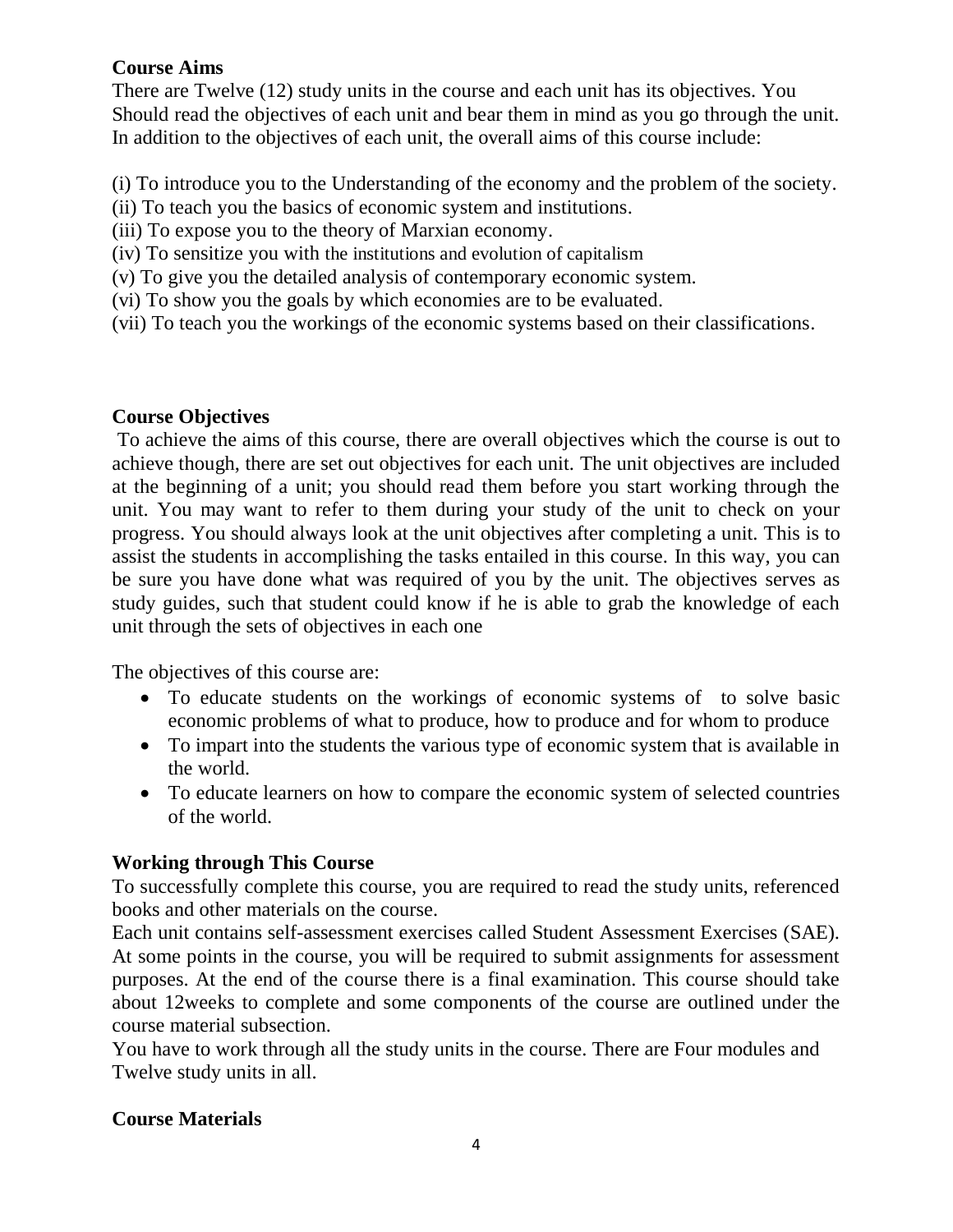The major component of the course, What you have to do and how you should allocate your time to each unit in order to complete the course successfully on time are listed follows:

- 1. Course guide
- 2. Study unit
- 3. Textbook
- 4. Assignment file
- 5. Presentation schedule

#### **Study Unit**

.

There are 12 units in this course which should be studied carefully and diligently. The breakdown of the four modules and twelve study units are as follows:

#### **Module 1: Understanding the economy and the society's problem**

- Unit 1: Basic meaning and definition of the economy
- Unit II: Factors of production
- Unit III: The problem of the society

### **Module 2: The basics of economic systems and institutions**

- Unit 1: Classifications of the economy according to ownership of resources
- Unit II Classifications of the economy according to decision making
- Unit III: Comparison of economic ownership of resources and decision making

### **Module 3 The theory of Marxian economics**

- Unit 1 Perspective of Marxian theory
- Unit II Economies of USSR and CHINA
- Unit III Economies of Yugoslavia, Hungary and Cuba

### **Module 4: Contemporary economic system**

- Unit 1: Economic system of USA, UK and Japan
- Unit 2: Economic system of Nigeria, India and Netherlands
- Unit 3: Economic system of Brazil and Asian tigers

Each study unit will take at least two hours, and it include the introduction, objective, main content, self-assessment exercise, conclusion, summary and reference. Other areas border on the Tutor-Marked Assessment (TMA) questions. Some of the self-assessment exercise will necessitate discussion, brainstorming and argument with some of your colleges. You are advised to do so in order to understand and get acquainted with historical economic event as well as notable periods.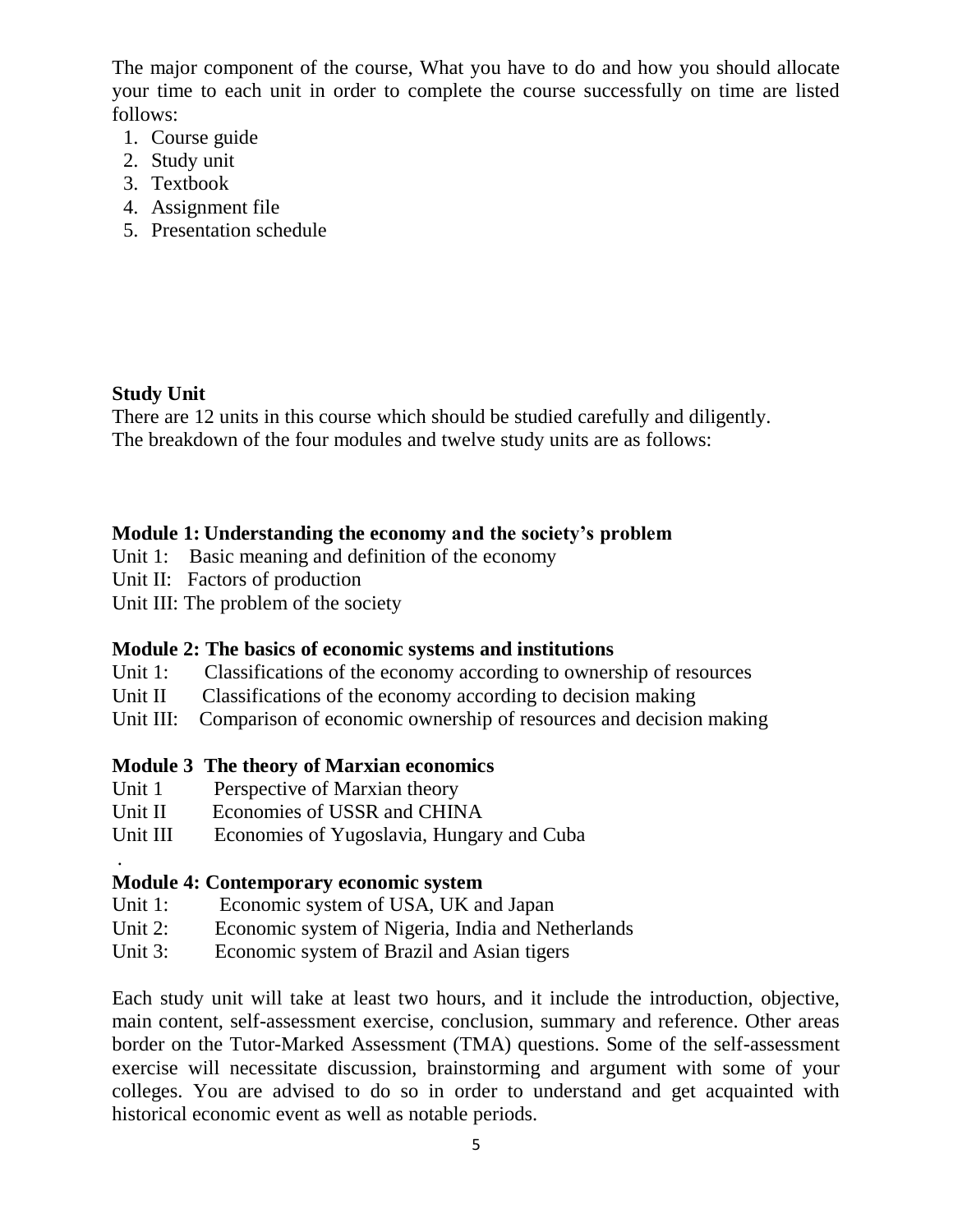There are also textbooks under the reference and other (on-line and off-line) resources for further reading. They are meant to give you additional information if only you can lay your hands on any of them. You are required to study the materials; practice the selfassessment exercise and tutor-marked assignment (TMA) questions for greater and indepth understanding of the course. By doing so, the stated learning objectives of the course would have been achieved.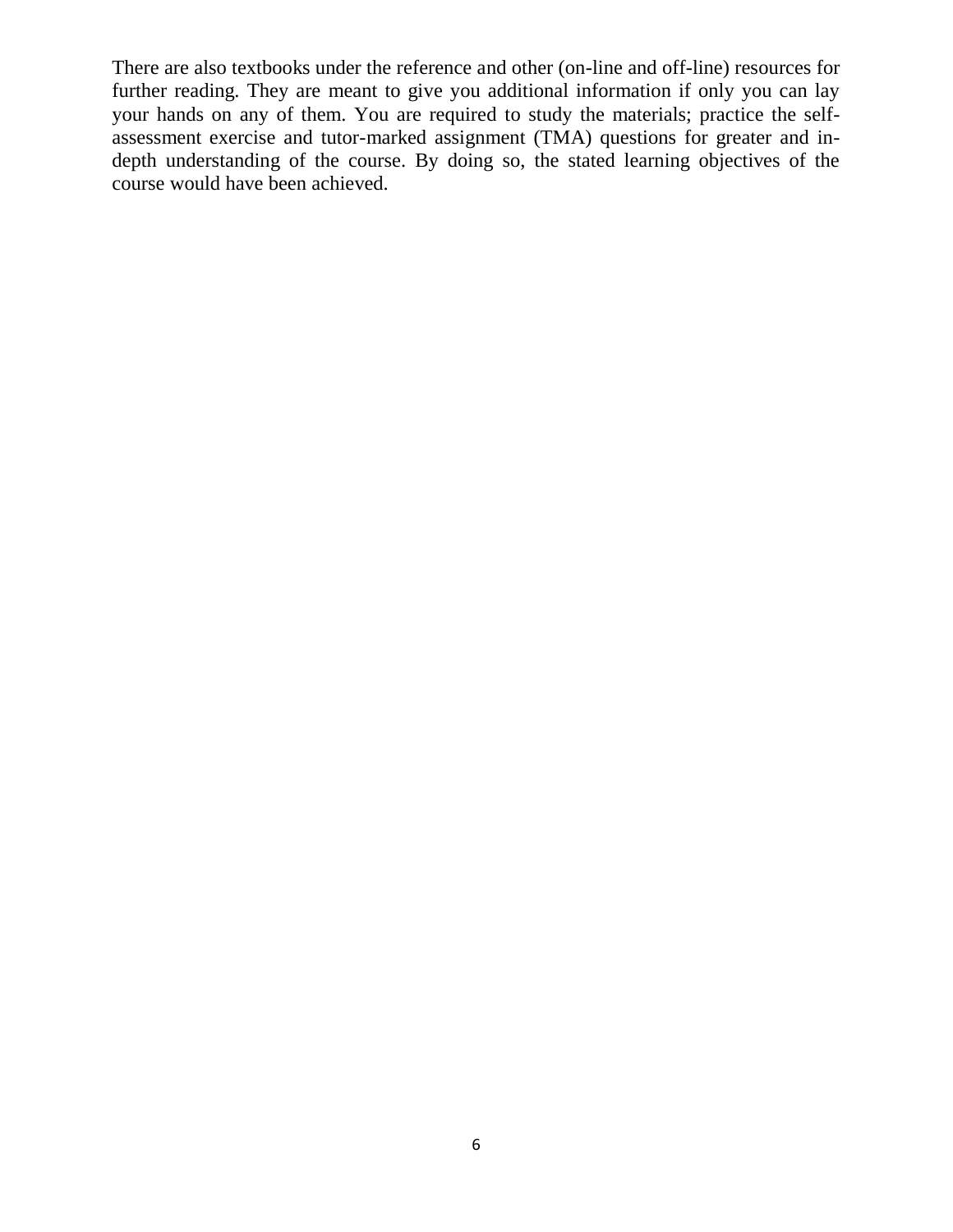#### **Textbook and References**

For further reading and more detailed information about the course, the following materials are recommended:

- Adewunmi, D. O., (2014). Introduction to Comparative Economics, a textbook,  $1<sup>st</sup>$ Edition, Mill world Publication Limited.
- Anthony, C. F., (1987). Natural resources, the New Palgrave: A Dictionary of Economics, vol 3, pp. 612–14.
- Astonault, D. F., (2014). The Economy of Russia, a theoretical analysis, a Journal of Development Economics, vol 7, pg 55-73, Mac Hill Press Limited.
- Baumol .W, & Wall, M., (2010). Good Capitalism, Bad Capitalism. Book available at http://www.yalepresswiki.org/w/index/index.php
- Dale, K. A., (2016). Introduction to Market Economy, a broader perspective, a textbook 1<sup>st</sup> edition, Saiye Printing Press, Lagos, Nigeria.
- Djankov, S. & Daht, R., (2003). The New Comparative Economics Journal of Comparative Economics December, V. 31.
- Egbenorcha, D. E., (2017). The Problem, Prospects of a Planned Economy, a theoretical Approach, a textbook  $2<sup>nd</sup>$  edition, Ibadan Press Limited.
- Elliott, P. & Gant, D., (2013). Comparative Economic Systems, Lecture Notes on Classical and Marxist Theories of Change
- Faraday, J. J., (2016). The impact of Karl Max on A Developing Economy, a Journal of Economic Development, vol 4, pg 34-57, West Coast Publication Limited.
- Frank, S. & Kirrily. J., (2004). The Political Economy Of Land, Putting Henry George in His Place, the Journal of Australian Political Economy, December. http://www.investopedia.com/terms/s/socialism.asp
- Friedman, T., (2000). The Lexus and the Olive Tree http://en.wikipedia.org/wiki/The Lexus and the Olive Tree.
- João, P. & Galhano, A., (2009). The artificial simulacrum world. The geopolitical Elimination of communitarian land use and its effects on our present global condition, Eloquent Books, New York, USA, pp 71.
- Kun Ji Fu, X. Z., (2010). The greatest Asian Economy: Japan Economy in Focus,  $2<sup>nd</sup>$ edition, Jang Jo Press Limited.
- Neale, W., (1987). The Household and Business firm, Institutions Journal of Economic Issues September, V 3, pp 21.
- Paczkowski, A., (2008). Introduction to comparative economic systems Rutgers University, New Brunswick, New Jersey
- Pierre, C., (1994). De la terre à l'état, Eléments pour un cours de politique agricole, ENGREF, INRA-ESR Laboratoire d'Economie des Transitions, Montpellier, France, 47 pp.
- Quenton, A. O., (2017). Impact of Capitalist of Developing Economy, a Journal of Social Sciences, vol 2, pg 21-43, Mill Screen Publication Limited.
- Smriti, C., (2011) Socialism, Features, Merits and Demerits of Socialism Economics http://www.investopedia.com/terms/c/communism.asp
- Sanya, K. Y., (2016). Comparative Economics System, a broader Perspective, 2nd Edition, DDT Press limited, Lagos.
- Trinity, G. F., (2017). Max Theory and its impact of Developing Economy, A Journal of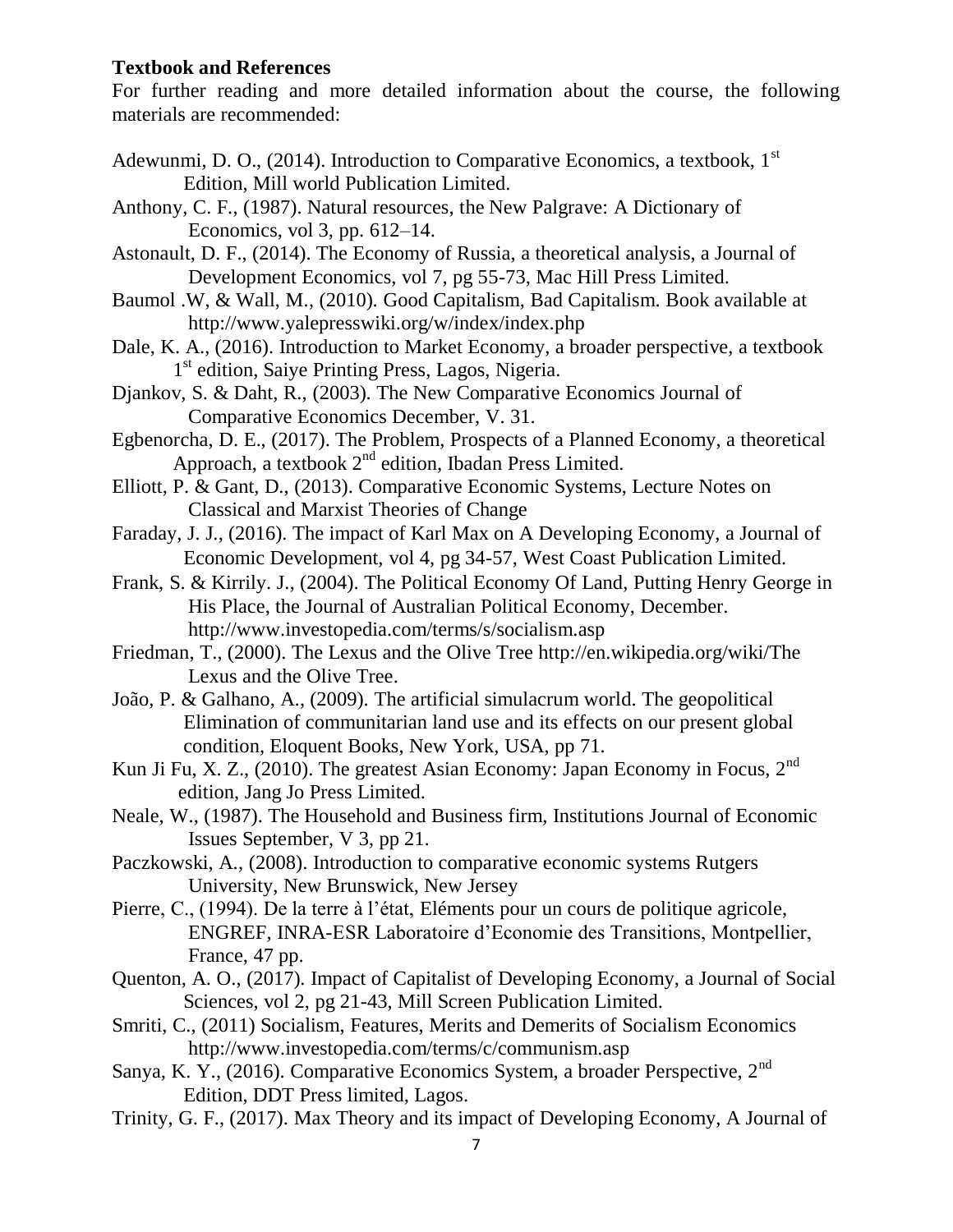Contemporary Development, vol 3, pg 33-52, McGill Press Company.

- Wolf, M., (2003). The Morality of the Market" Foreign Policy September-October, pages 47-50
- Wood, D. J., (2007). The Rise and Fall of United Kingdom Economy, a wider Perspective, 3<sup>rd</sup> edition, Hill world Publication Limited.
- Wesley, S. T.,  $(2004)$ . The United State of America in a global view,  $4<sup>th</sup>$  edition, New-Jean Publication Company.

### **Assignment File**

Assignment files and marking scheme will be made available to you. This file presents you with details of the work you must submit to your tutor for marking. The marks you obtain from these assignments shall form part of your final mark for this course. Additional information on assignments will be found in the assignment file and later in this Course Guide in the section on assessment.

There are four assignments in this course. The four course assignments will cover:

Assignment 1 - All TMAs' question in Units  $1 - 3$  (Module 1)

Assignment 2 - All TMAs' question in Units  $4 - 6$  (Module 2)

Assignment  $3 - All TMAs' question in Units  $7 - 9$  (Module 3)$ 

Assignment 4 - All TMAs' question in Unit  $10 - 12$  (Module 4).

### **Presentation Schedule**

The presentation schedule included in your course materials gives you the important dates for this year for the completion of tutor-marking assignments and attending tutorials. Remember, you are required to submit all your assignments by due date. You should guide against falling behind in your work.

### **Assessment**

There are two types of the assessment of the course. First are the tutor-marked assignments; second, there is a written examination.

In attempting the assignments, you are expected to apply information, knowledge and techniques gathered during the course. The assignments must be submitted to your tutor for formal Assessment in accordance with the deadlines stated in the Presentation Schedule and the Assignments File. The work you submit to your tutor for assessment will count for 30 % of your total course mark.

At the end of the course, you will need to sit for a final written examination of three hours' duration. This examination will also count for 70% of your total course mark.

## **Tutor-Marked Assignments (TMAs)**

There are four tutor-marked assignments in this course. You will submit all the assignments. You are encouraged to work all the questions thoroughly. The TMAs constitute 30% of the total score.

Assignment questions for the units in this course are contained in the Assignment File. You will be able to complete your assignments from the information and materials contained in your set books, reading and study units. However, it is desirable that you demonstrate that you have read and researched more widely than the required minimum.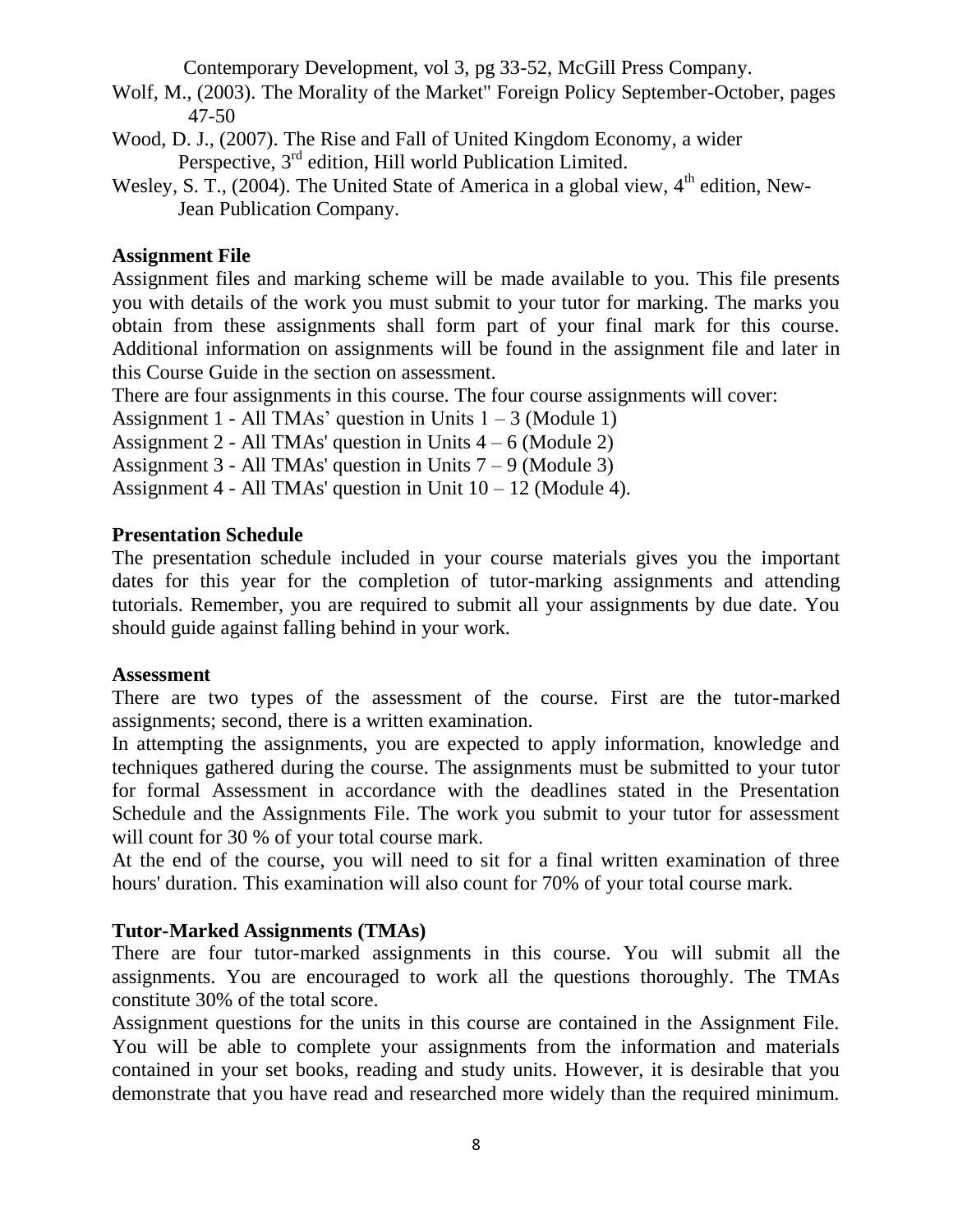You should use other references to have a broad viewpoint of the subject and also to give you a deeper understanding of the subject.

When you have completed each assignment, send it, together with a TMA form, to your tutor. Make sure that each assignment reaches your tutor on or before the deadline given in the Presentation File. If for any reason, you cannot complete your work on time, contact your tutor before the assignment is due to discuss the possibility of an extension. Extensions will not be granted after the due date unless there are exceptional circumstances.

#### **Final Examination and Grading**

The final examination will be of three hours' duration and have a value of 70% of the total course grade. The examination will consist of questions which reflect the types of self-assessment practice exercises and tutor-marked problems you have previously encountered. All areas of the course will be assessed

Revise the entire course material using the time between finishing the last unit in the module and that of sitting for the final examination to. You might find it useful to review your self-assessment exercises, tutor-marked assignments and comments on them before the examination. The final examination covers information from all parts of the course.

#### **Course Marking Scheme**

The Table presented below indicates the total marks (100%) allocation.

| <b>Assignment</b>                                       | <b>Marks</b> |
|---------------------------------------------------------|--------------|
| Assignments (Best three assignments out of four that is | 30%          |
| marked)                                                 |              |
| <b>Final Examination</b>                                | 70%          |
| <b>Total</b>                                            | 100%         |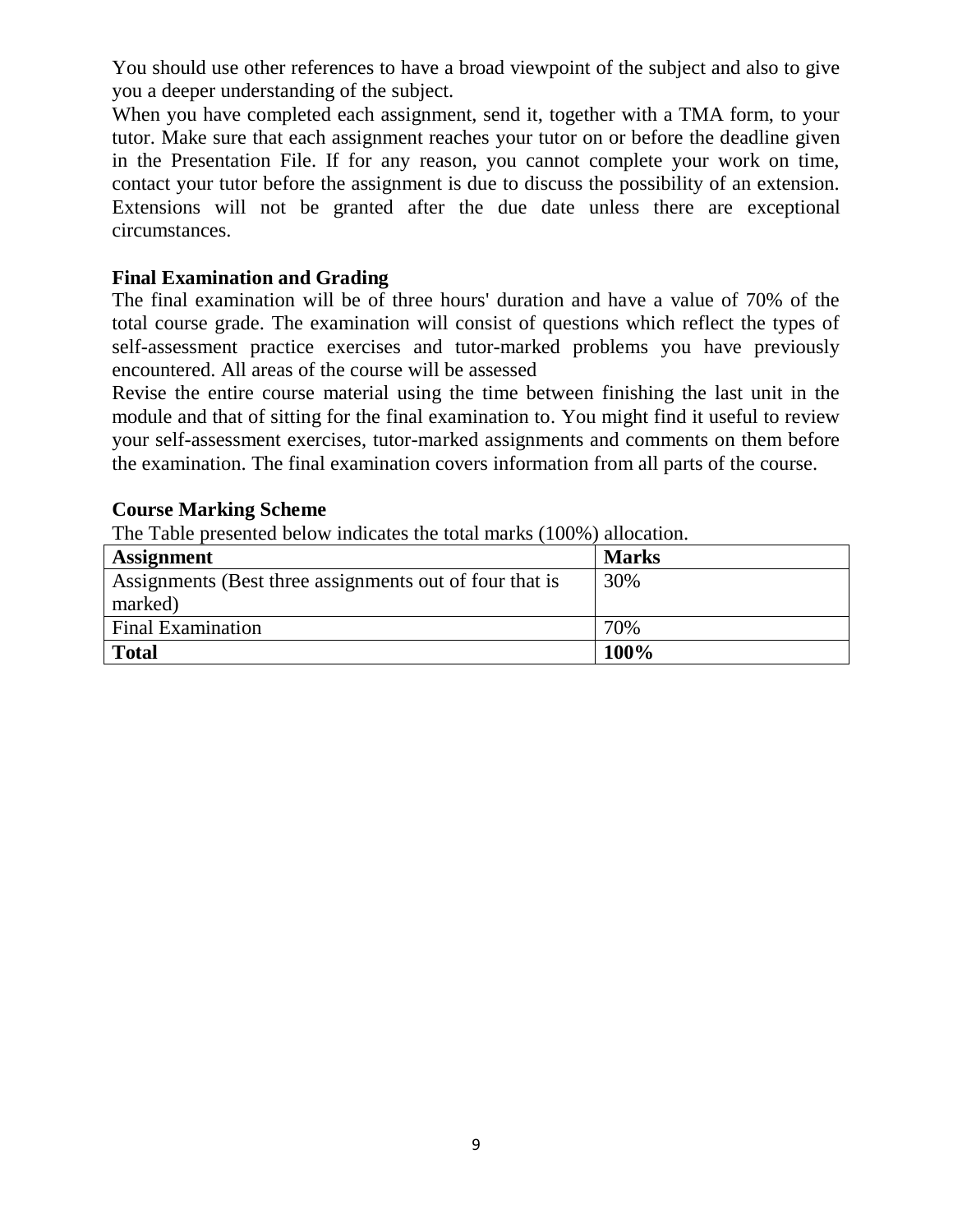### **Course Overview**

The Table presented below indicates the units, number of weeks and assignments to be taken by you to successfully complete the course, Comparative economic system (ECO 427).

| <b>Units</b>                                                       | <b>Title of Work</b>                                         | Week's            | <b>Assessment</b> |  |  |
|--------------------------------------------------------------------|--------------------------------------------------------------|-------------------|-------------------|--|--|
|                                                                    |                                                              | <b>Activities</b> | (end of unit)     |  |  |
|                                                                    | Course Guide                                                 |                   |                   |  |  |
|                                                                    | Module 1 Understanding the economy and the society's problem |                   |                   |  |  |
|                                                                    |                                                              |                   |                   |  |  |
| $\mathbf{1}$                                                       | Basic meaning and definition of the                          | Week 1            | Assignment 1      |  |  |
|                                                                    | economy                                                      |                   |                   |  |  |
| $\overline{2}$                                                     | Role of factors of production in                             | Week 2            | Assignment 1      |  |  |
|                                                                    | economic system                                              |                   |                   |  |  |
| 3                                                                  | The problem of the society                                   | Week 3            | Assignment 1      |  |  |
| The basics of economic systems and institutions<br><b>Module 2</b> |                                                              |                   |                   |  |  |
| 1                                                                  | Classifications of the economy                               | Week 4            | Assignment 2      |  |  |
|                                                                    | according to ownership of resources                          |                   |                   |  |  |
| $\overline{2}$                                                     | Classifications of the economy                               | Week 5            | Assignment 2      |  |  |
|                                                                    | according to decision making                                 |                   |                   |  |  |
| 3                                                                  | Comparison of economic ownership                             | Week 6            | Assignment 2      |  |  |
|                                                                    | of resources and decision making                             |                   |                   |  |  |
| <b>Module 3</b><br>The theory of Marxian economics                 |                                                              |                   |                   |  |  |
| 1                                                                  | Perspectives of Marxian theory                               | Week 7            | Assignment 3      |  |  |
| $\overline{2}$                                                     | Economies of USSR and CHINA                                  | Week 8            |                   |  |  |
| $\overline{3}$                                                     | Economies of Yugoslavia, Hungary                             | Week 9            | Assignment 3      |  |  |
|                                                                    | and Cuba                                                     |                   |                   |  |  |
| <b>Module 4</b><br>Contemporary economic system                    |                                                              |                   |                   |  |  |
| 1                                                                  | Economic system of USA, UK and                               | Week 10           | Assignment 4      |  |  |
|                                                                    | Japan                                                        |                   |                   |  |  |
| $\overline{2}$                                                     | Economic system of Nigeria, India                            | Week 11           | Assignment 4      |  |  |
|                                                                    | and Netherlands                                              |                   |                   |  |  |
| 3                                                                  | Economic system of Brazil and Asian                          | Week 12           | Assignment 4      |  |  |
|                                                                    | tigers                                                       |                   |                   |  |  |
|                                                                    |                                                              |                   |                   |  |  |
|                                                                    | <b>Total</b>                                                 | 12weeks           |                   |  |  |

## **How to Get the Most from this Course**

In distance learning the study units replace the university lecturer. This is one of the great advantages of distance learning; you can read and work through specially designed study materials at your own pace and at a time and place that suit you best.

Think of it as reading the lecture instead of listening to a lecturer. In the same way that a lecturer might set you some reading to do, the study units tell you when to read your books or other material, and when to embark on discussion with your colleagues. Just as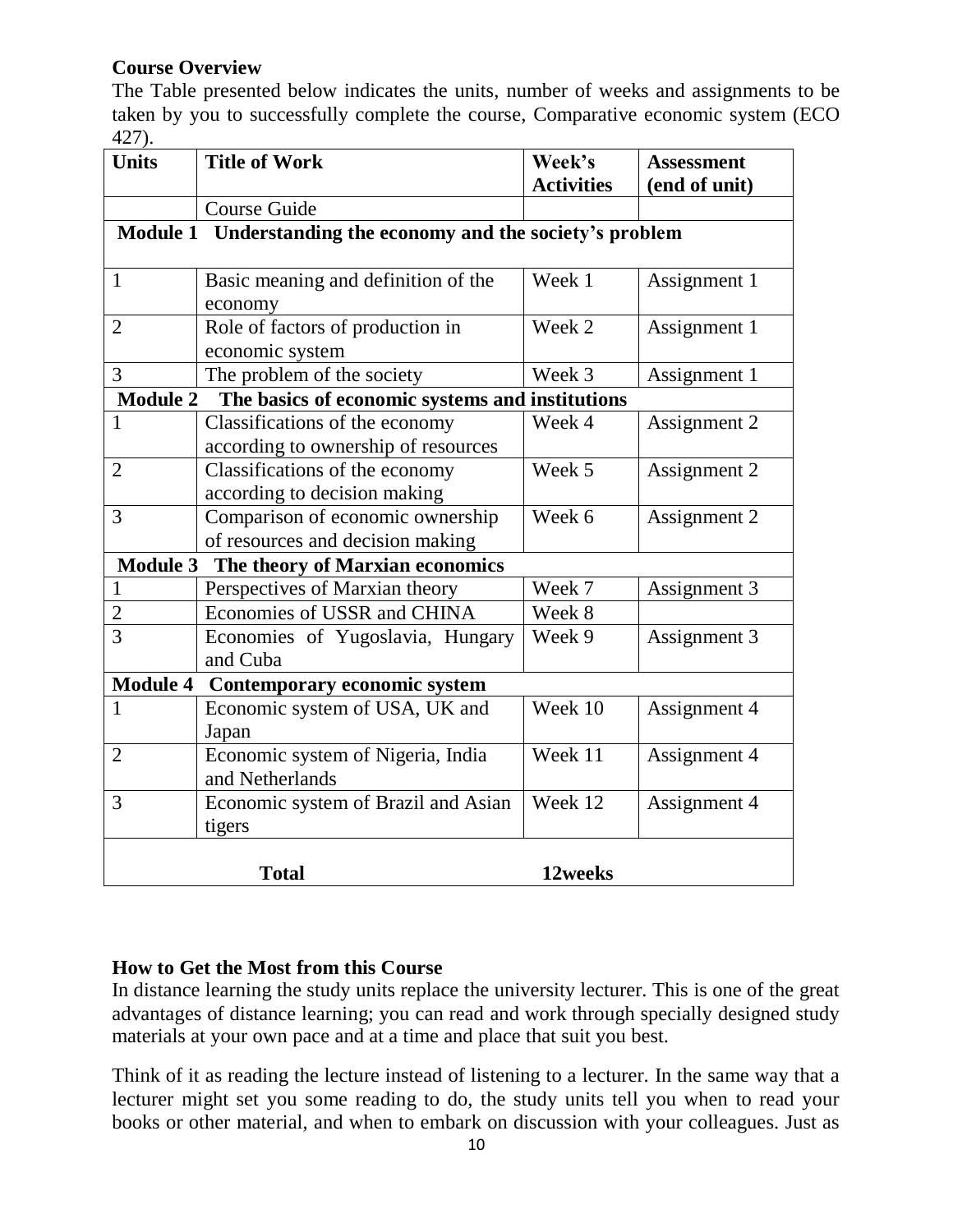a lecturer might give you an in-class exercise, your study units provides exercises for you to do at appropriate points.

Each of the study units follows a common format. The first item is an introduction to the subject matter of the unit and how a particular unit is integrated with the other units and the course as a whole. Next is a set of learning objectives. These objectives let you know what you should be able to do by the time you have completed the unit.

You should use these objectives to guide your study. When you have finished the unit you must go back and check whether you have achieved the objectives. If you make a habit of doing this you will significantly improve your chances of passing the course and getting the best grade.

The main body of the unit guides you through the required reading from other sources. This will usually be either from your set books or from a readings section. Some units require you to undertake practical overview of historical events. You will be directed when you need to embark on discussion and guided through the tasks you must do.

The purpose of the practical overview of some certain historical economic issues are in twofold. First, it will enhance your understanding of the material in the unit. Second, it will give you practical experience and skills to evaluate economic arguments, and understand the roles of history in guiding current economic policies and debates outside your studies. In any event, most of the critical thinking skills you will develop during studying are applicable in normal working practice, so it is important that you encounter them during your studies.

Self-assessments are interspersed throughout the units, and answers are given at the ends of the units. Working through these tests will help you to achieve the objectives of the unit and prepare you for the assignments and the examination. You should do each selfassessment exercises as you come to it in the study unit. Also, ensure to master some major historical dates and events during the course of studying the material.

The following is a practical strategy for working through the course. If you run into any trouble, consult your tutor. Remember that your tutor's job is to help you. When you need help, don't hesitate to call and ask your tutor to provide it.

- 1. Read this Course Guide thoroughly.
- 2. Organize a study schedule. Refer to the `Course overview' for more details. Note the time you are expected to spend on each unit and how the assignments relate to the units. Important information, e.g. details of your tutorials, and the date of the first day of the semester is available from study centre. You need to gather together all this information in one place, such as your dairy or a wall calendar. Whatever method you choose to use, you should decide on and write in your own dates for working breach unit.
- 3. Once you have created your own study schedule, do everything you can to stick to it. The major reason that students fail is that they get behind with their course work. If you get into difficulties with your schedule, please let your tutor know before it is too late for help.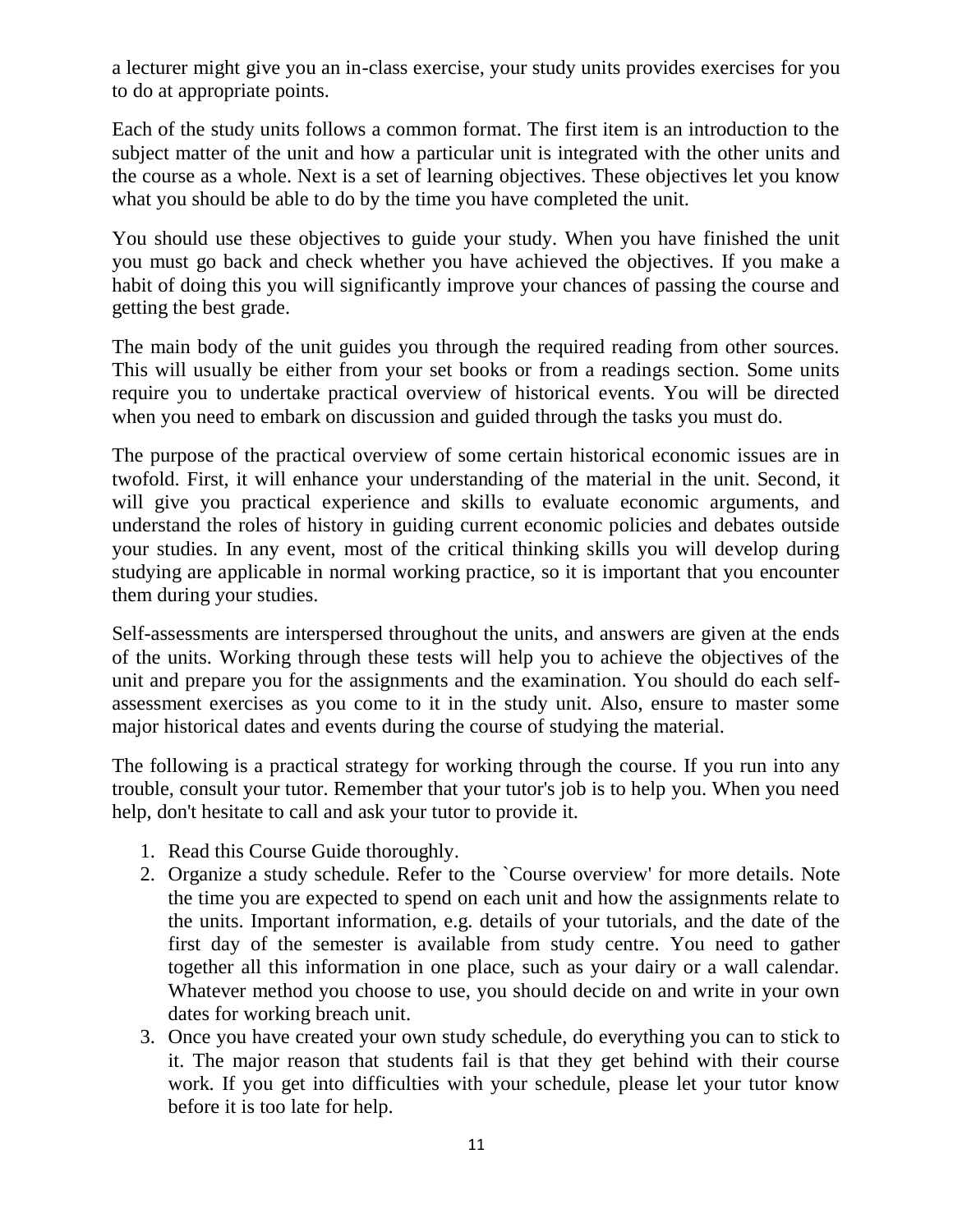- 4. Turn to Unit 1 and read the introduction and the objectives for the unit.
- 5. Assemble the study materials. Information about what you need for a unit is given in the `Overview' at the beginning of each unit. You will also need both the study unit you are working on and one of your set books on your desk at the same time.
- 6. Work through the unit. The content of the unit itself has been arranged to provide a sequence for you to follow. As you work through the unit you will be instructed to read sections from your set books or other articles. Use the unit to guide your reading.
- 7. Up-to-date course information will be continuously delivered to you at the study centre.
- 8. Work before the relevant due date (about 4 weeks before due dates), get the Assignment File for the next required assignment. Keep in mind that you will learn a lot by doing the assignments carefully. They have been designed to help you meet the objectives of the course and, therefore, will help you pass the exam. Submit all assignments no later than the due date.
- 9. Review the objectives for each study unit to confirm that you have achieved them. If you feel unsure about any of the objectives, review the study material or consult your tutor.
- 10.When you are confident that you have achieved a unit's objectives, you can then start on the next unit. Proceed unit by unit through the course and try to pace your study so that you keep yourself on schedule.
- 11.When you have submitted an assignment to your tutor for marking do not wait for it return `before starting on the next units. Keep to your schedule. When the assignment is returned, pay particular attention to your tutor's comments, both on the tutor-marked assignment form and also written on the assignment. Consult your tutor as soon as possible if you have any questions or problems.
- 12.After completing the last unit, review the course and prepare yourself for the final examination. Check that you have achieved the unit objectives (listed at the beginning of each unit) and the course objectives (listed in this Course Guide).

### **Tutors and Tutorials**

There are some hours of tutorials (2-hours sessions) provided in support of this course. You will be notified of the dates, times and location of these tutorials. Together with the name and phone number of your tutor, as soon as you are allocated a tutorial group.

Your tutor will mark and comment on your assignments, keep a close watch on your progress and on any difficulties you might encounter, and provide assistance to you during the course. You must mail your tutor-marked assignments to your tutor well before the due date (at least two working days are required). They will be marked by your tutor and returned to you as soon as possible.

Do not hesitate to contact your tutor by telephone, e-mail, or discussion board if you need help. The following might be circumstances in which you would find help necessary. Contact your tutor if.

- You do not understand any part of the study units or the assigned readings
- You have difficulty with the self-assessment exercises
- You have a question or problem with an assignment, with your tutor's comments on an assignment or with the grading of an assignment.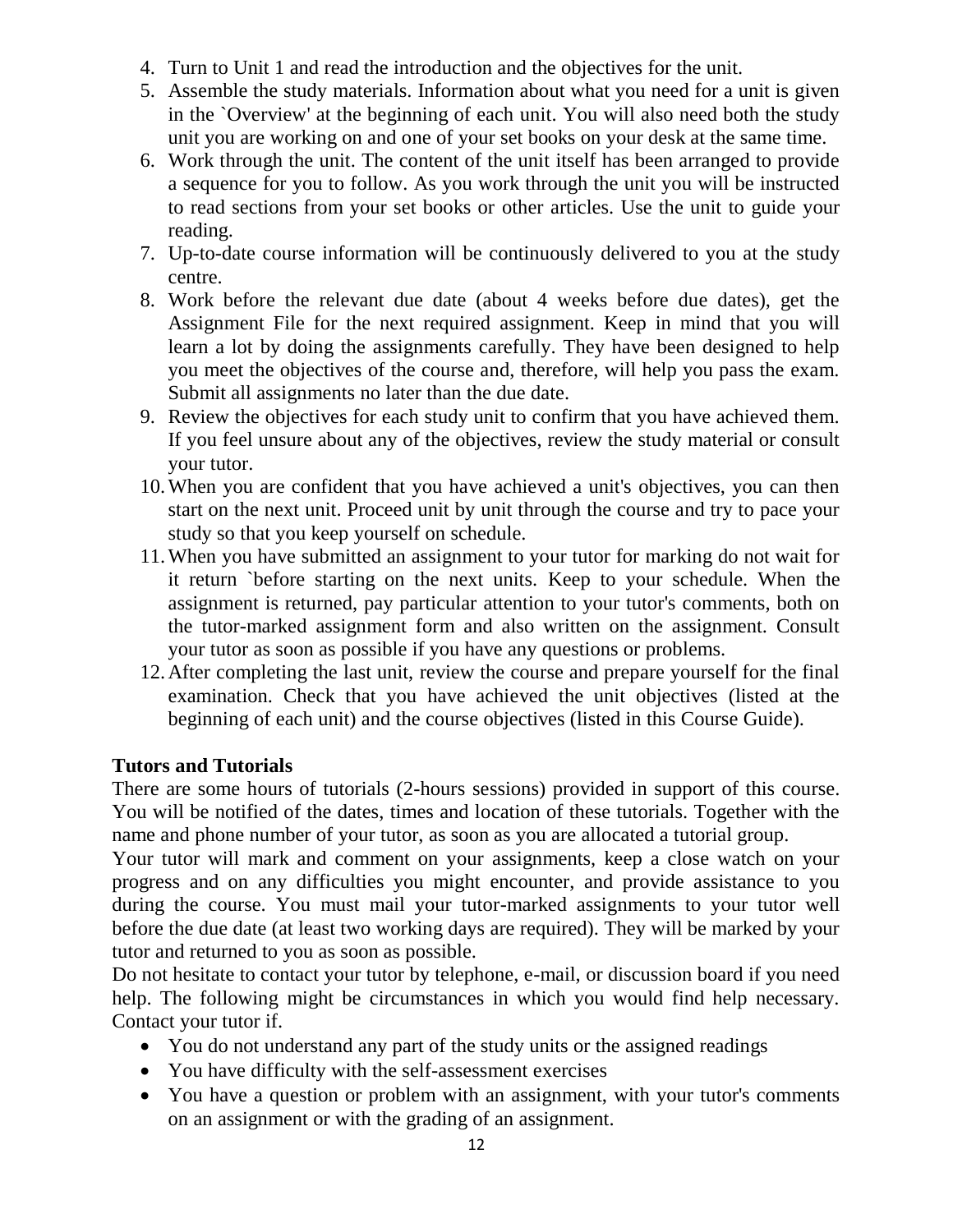You should try your best to attend the tutorials. This is the only chance to have face to face contact with your tutor and to ask questions which are answered instantly. You can raise any problem encountered in the course of your study. To gain the maximum benefit from course tutorials, prepare a question list before attending them. You will learn a lot from participating in discussions actively.

#### **Summary**

The course, Comparative Economic System (ECO 427), exposes and enables you to evaluate the workings of different economic systems. The course examines the major economic systems of the world, in both theory and practice. The approach generally focus on encouraging a general understanding of how economic systems work and how economic theory interacts with government policy, history, and culture to explain economic performances and to answer the basic economic problems and questions of what to produce, how to produce and for whom to produce. It also taught widely the diversities of economic system through selected basic theoretical and conceptual issues comparison criteria, basic economic institution, centralization versus decentralization, and ideologies which are examined. These basic economic models: capitalistic market versus non-capitalistic market, planned versus command economics are treated in-depth to embody the institutional arrangements in contrast to the USA, UK, Japan, Netherlands, Indian and Nigerian situations. The economics of the USSR, China, Yugoslavia, Hungary and Cuba are treated following a brief discussion of Marxian Economics such that doctrinal issues in the development of the discipline particularly methodologies are treated in the context of contemporary economic system of Asian tigers , Brazil and Nigeria. On successful completion of the course, you would have developed a deeper knowledge and workings of the economic system. However, to gain a lot from the course please try to apply anything you learn in the course to term papers writing in other related courses. I wish you success with the course and hope that you will find it fascinating and handy.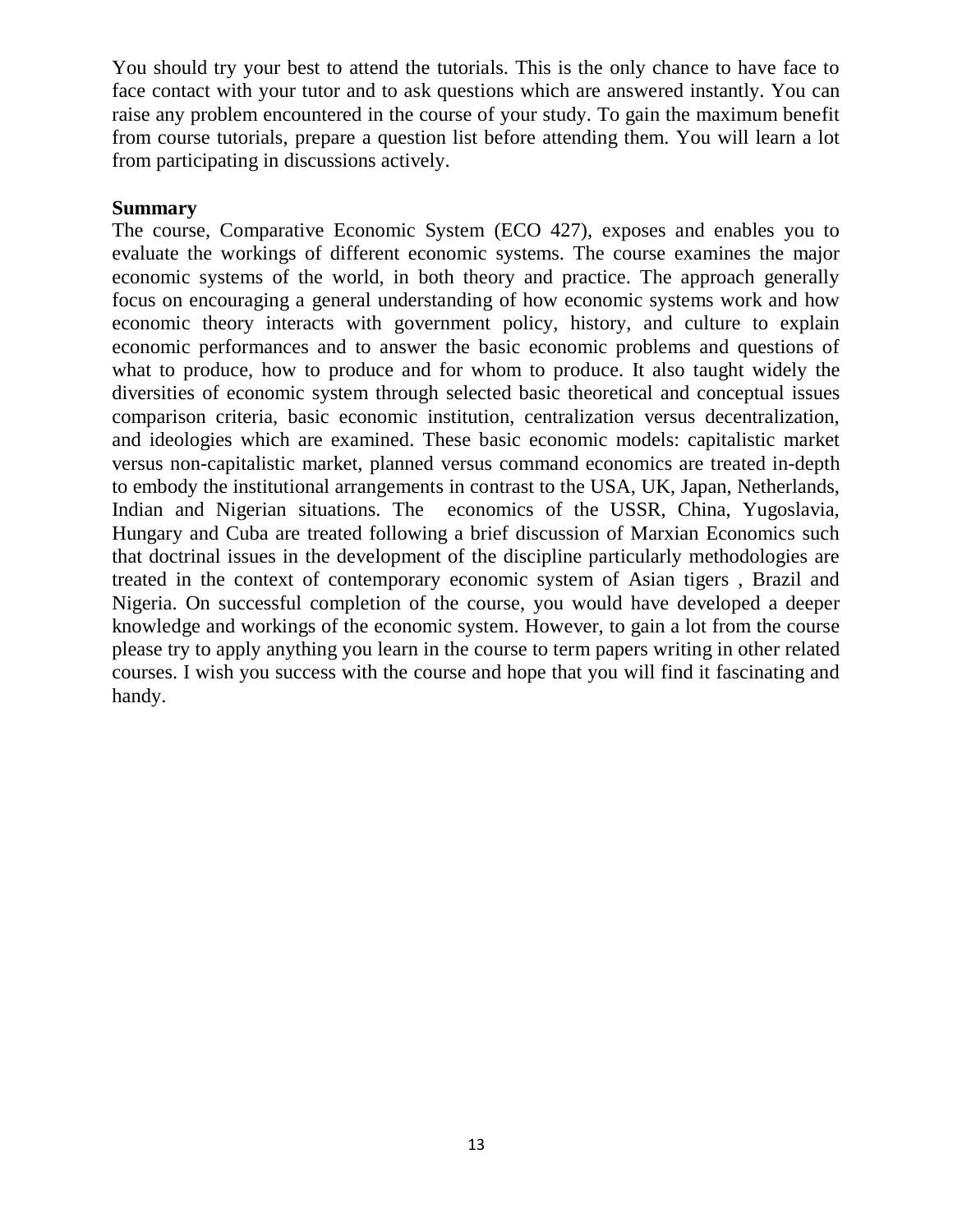## **MODULE 1**

### **Module 1: Understanding the economy and the society's problem**

- Unit 1: Basic meaning and definition of the economy
- Unit II: Factors of production

Unit III: The problem of the society

### **Unit 1: Basic meaning and definition of the economy CONTENTS**

| 1.0 |     | Introduction                                |
|-----|-----|---------------------------------------------|
| 2.0 |     | Objectives                                  |
| 3.0 |     | Main Content                                |
|     | 3.1 | The economy                                 |
|     | 3.2 | The individual household and business firms |
|     | 3.3 | The government                              |
| 4.0 |     | Conclusion                                  |
| 5.0 |     | Summary                                     |
| 6.0 |     | <b>Tutor-Marked Assignment</b>              |
| 7.0 |     | References/Further Readings                 |
|     |     |                                             |

### **1.0 INTRODUCTION**

You must have read the Course Guide. I also assume that you have familiarized yourself with the introductory comments in Module 1. This unit is the first among the three constituents units of this module. The main thrust of this unit is to introduce you to the basic meaning and definition of the economy, show the principal decision makers in the economy which comprises the household, business firm and the government. This unit is fundamental to the understanding of subsequent units and modules. This is simply because other units and modules will be discussed on the basis of the fundamental concepts explained here, hence, requires your maximum attention and understanding. Economy means "management of the household" (ecology, also derived from Greek word, means "study of the household"). The "household" here refers to the entire society. An economy begins with the desires of the people in the society for material goods and services and there must be a system that makes it work. You should notice that we use the word "desires" or "wants", rather than "needs". We will not concern ourselves with the question of what it is that people truly need. As a student of economics, you should know that human wants or desires is insatiable, the clamour for this bring about the interaction of these principal decision makers which are the individual household, the business firm and the government.

## **2.0 OBJECTIVES**

At the end of this unit, you should be able to:

- Define what economy is all about as scholarly established and in your own words.
- Identify the relationships between the three economic agents.
- Enumerate the roles of government intervention in the economy.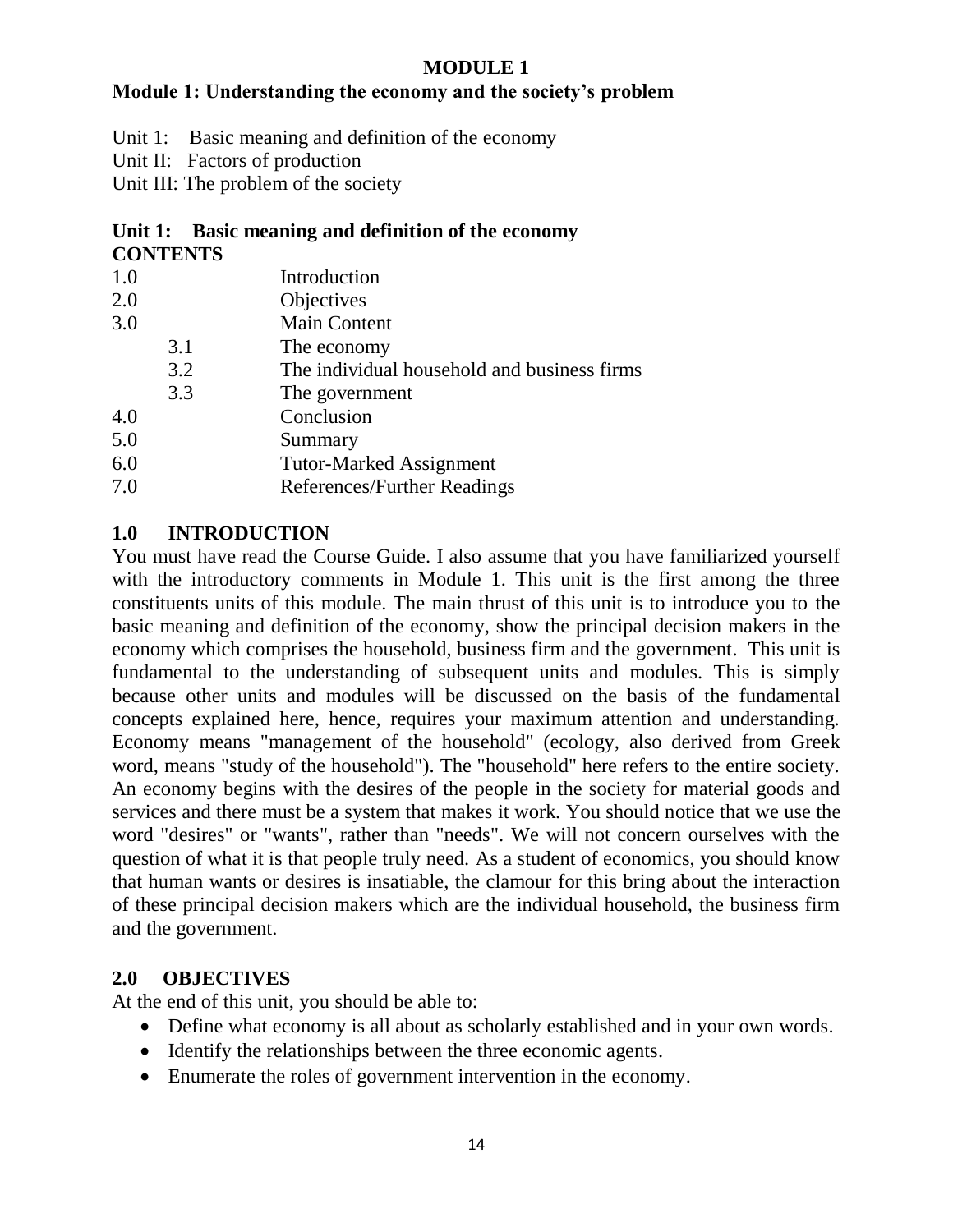### **3.0 MAIN CONTENT**

#### **3.1 The Basic meaning and definition of the economy**

Generally, our focus in this course is to understand the study of comparative economic system. Firstly, let us examine an economy. The word "economy" is derived from the Greek word: "oikos", meaning household. Economy means "management of the household" (ecology, also derived from Greek word, means "study of the household"). The "household" here refers to the entire society. It is pertinent that for society to exist, people in such society would have their own desires. However, we are not concerned with psychological desires such as love, power, or respect. Hence any product that satisfies people's desires is called a "good" or a "service".

Economists make three assumptions about human being desires for material goods and services. Firstly, human being are insatiable. No matter how many goods and services people have, they still want more. Today, even the poorest Nigerians have more goods and services they desire for consumption even if they cannot afford it. Yet, we still desire more and more. Secondly, human being are rational in nature. People's desires are not to be questioned. I desire the things i desire for my own reasons, you desire the things you desire for your own reasons, I also know what is best for me and you know what is best for you. Thirdly, human being act as maximizer. Consumers attempt to maximize the satisfaction they get from their purchases, given their limited incomes. Likewise, business firms attempt to maximize their profits, workers also attempt to maximize their wages/salary or other benefits of a job. Therefore, such a person who acts as a rational, self-interested, maximizer is known as "Economic Man". The economy therefore is a society which allow the co-relationship of all the economic agent which are the household, business firm and the government.

The economy comprises of decision makers or economic agents which are the following.

- 1. The individual or Household
- 2. The business firm
- 3. The Government.

The above listed decision makers makes up the unit that co-relate and exist in the economy. The contribution of each of this unit cannot be over looked in the economy. Economic transactions which involved the interplay of demand and supply between these economic agents are facilitated to allow for circular flow of resources, factors of production, income, tax, transfer payments etc to mention but few to be determined as a result of these transactions. What we are talking about is that, each of this economic agent or decision makers depends on one another for survival in the economy. Let us take a clos.er look at the circular flow of income, you will discover that the individual supply factors of production called labour to both the business firms and government but in return got reward of income known as wages or salary. Likewise, the business firms buys up labour services for productive activities and in return pays for it ceteris-paribus. The government also pay for labour services, as well as transfer payments like bursary, grants etc are benefits to business firms and individual, in return taxes, fines and levies are paid back to the government as income.

The economy could be viewed in two perspectives,

(1) At Micro level and (2). At Macro level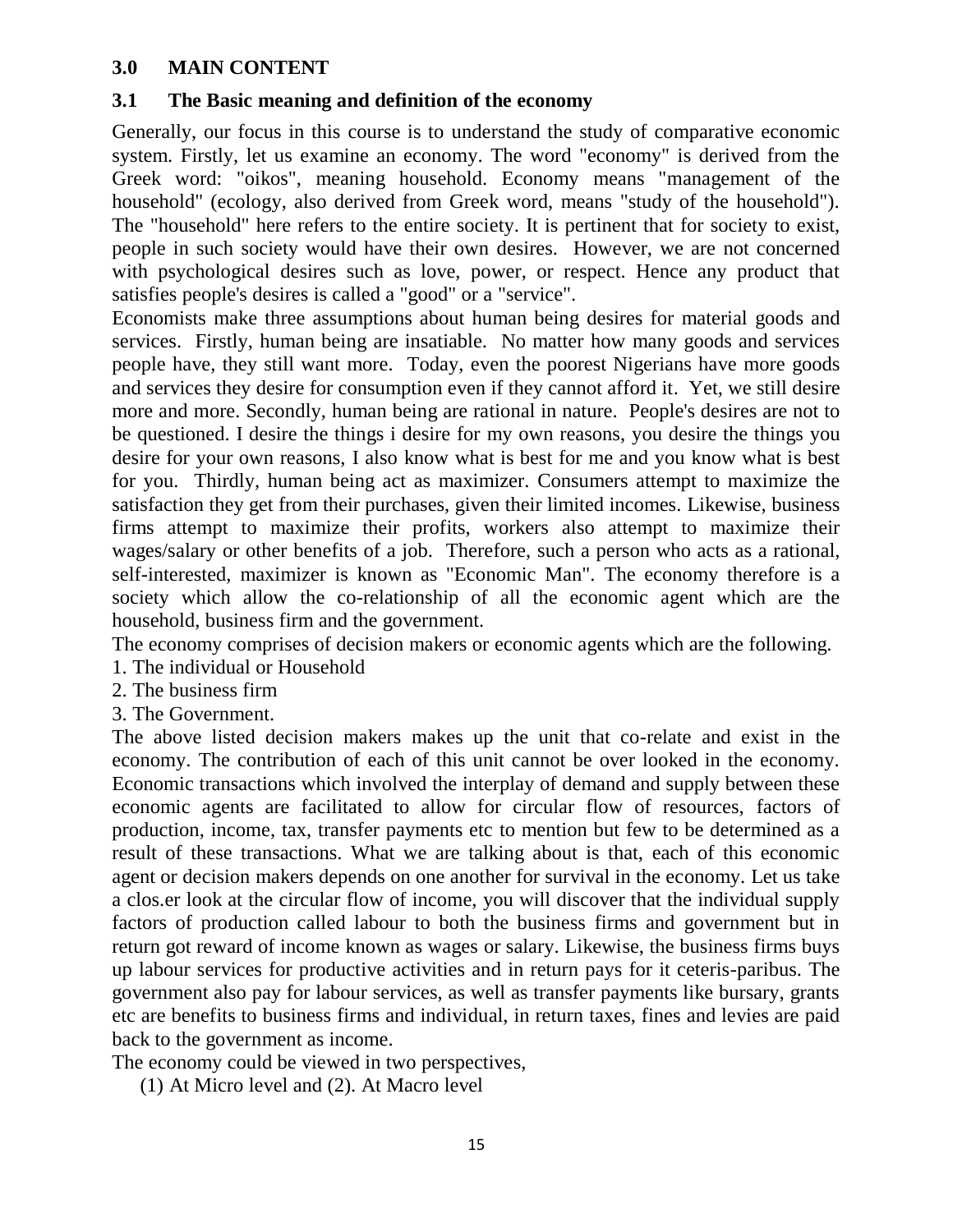When you are considering the small unit of the economy, it means micro economy. As economics students, micro economy involves looking at the economy of the individual and the business sector. The consumption expenditures, income, savings, demands and supply etc of the individual and business firms are considered here. It can otherwise be regarded as a 2-sector economy. On the other hand, considering the broad aggregate of the economy, it is said to be macro economy, where the economy will be looked into broadly considering all economic variables that are applicable. All aggregate income and expenditures will be considered which include GNP, National income, consumption expenditure, investment, government spending or expenditure, import, export, taxes, inflation, unemployment, exchange rate etc.

It is also important to let you know the relationship that exist in the economy which is between the individual household and the business firm.

### **SELF-ASSESSMENT EXERCISE**

Briefly discuss the meaning of the word Economy.

### **3.2 The individual household and business firms**

In this section, we shall discuss the contributions of both the individual household and the business firms to the economy. The interaction of the duo cannot be over emphasized, in that the duo is major key player in the circular flow of income and they interdepended on each other.

As an individual household, major economic decisions are taken and determine by you. Such economic decision and transaction are facilitated by self- economic power. Let us examine the individual household within the context of a family unit that is the father, mother, children, and other dependent relatives. You should know that each of this family unit depend mainly on the person who has the most economic power, most times the father or mother is regarded as the family bread winner. The decisions of making the family survive depend largely on the family economic system that will be anchored by their main bread winner. The decision of making the family economic system work depends on the following factors.

- a. Income factor
- b. Consumption factor
- c. Price factor
- d. Taste factor
- e. preference factor
- f. Savings or Investment factor
- g. Demand factor
- i. Supply factor

The individual household economic decision is based firstly on his level of income which determines his or her expenditure pattern. For example, the father earns wages or salary as income and his family member survival depend largely on this earnings. However for consumption expenditure to come in, he will consider other factor like savings which is also regarded as investment, the market price factor of goods and services, his taste and preference for goods and services etc. The contributions of the individual household thus determine the economic growth and development of the family in the micro economy. This also reflect in the macro economy, through which the total individual income,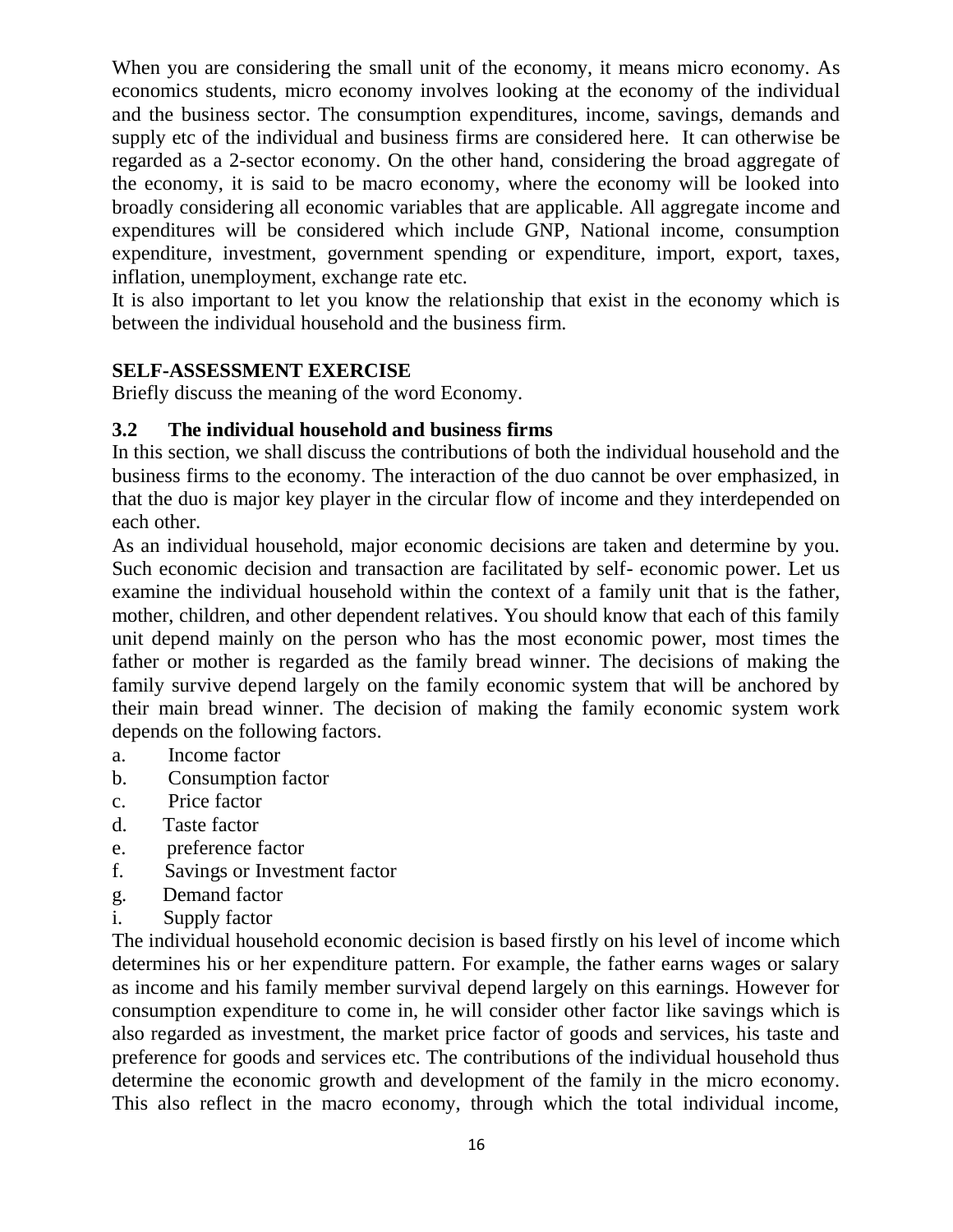consumptions, prices, savings, investments, aggregate demand and supply etc are decided to translate into the economic goals of the economy to desirable level of economic growth and developments.

The business firms on the other hand contribute immensely to the economic system of the economy. Looking at the business firms from the perspective of the micro economy, the basic question or problem of the society of what to produce, how to produce, for whom to produce and the type of technological inputs etc can be better answered by this economic agent. The economic power of the society also lies in the business firms or sector due to the dominance of ownership of resources of production. The business firm has the power to hire and fire the individual household because it is a major economic agent in the economy that can also take major decision for the survival of the economy. Major decisions of production, distributions, consumptions, income, price, market competition, etc are some of the basic challenges of the business firms to co-exist in the economy. In the light of this, firms are supposed to co- relate in the economy to proffer answers to basic economic problems.

### **SELF-ASSESSMENT EXERCISE**

Briefly discuss the relationship between individual household and the business firms in the economy.

#### **3.3 The government**

This is the third economic agent who is also a major decision maker in the economy. The government is regarded as the state in some parameters. The responsibilities of the state in the economy cannot be ruled out but necessary to balance the economy where the household and business firms are stake holders. The decision of answering the basic question of what to produce, how to produce, for whom to produce and the type of technological inputs etc is also a concern for the state. The government is regarded as the central authority saddled with the responsibility of controlling and coordinating the economy. Aside capitalist and market economic system where the ownership of economic resources is determined by the individual household and the business firm, ownership of economic resources is determined by the government where socialism, communism. Centrally planned and command economic system is practiced. These shall be treated extensively in this course. The following are the reasons or roles for government intervention in the economy

1.To eliminate the exploitation of the capitalist in capitalist economic system.

2.To distribute income evenly among decision makers in the economy.

3.To provide welfare for the citizens in the economy.

4.To stabilize the economy.

5.To reduce unemployment in the economy.

6.To curb inflation.

7.To tackle and reduce poverty.

8.To tackle insecurity.

9.To allocate resources efficiently

10,To monitor balance of payment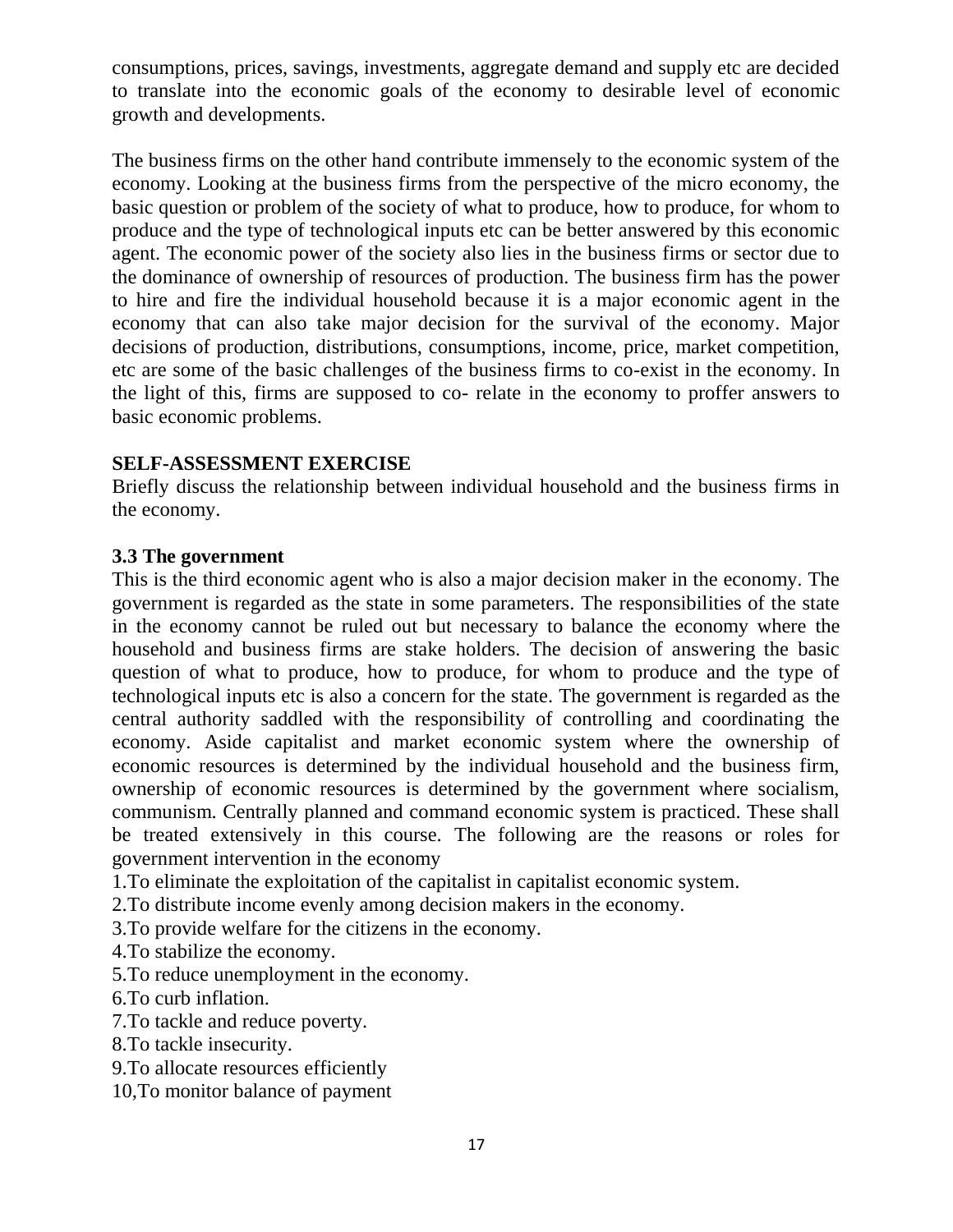### **SELF-ASSESSMENT EXERCISE**

Briefly describe the roles of government intervention in the economy

### **4.0 CONCLUSION**

From our discussion so far on the basic meaning and definition of the economy, we can infer the following facts:

- That the economy comprise three decision makers which contribute to taking major economic decisions to make economic system effective to achieve the economic goal of the economy..
- There is relationship between the three economic agents which is the individual household, the business firms and the government in the economy that allow economic system to flourish.
- There is need for government intervention in the economy to effectively allocate resources evenly and to redistribute income in the economy.

## **5.0 SUMMARY**

In this unit, we have attempted to show the basic meaning and definition of the economy. Also, from the point of view of harmonization, you have learnt about the economy, we also discussed the relationship among the economic agents known as the individual household, business firms and the government as they contribute to the economy to make economic system work. I believe your understanding of this unit has given you a basis for the understanding of the next unit and in fact subsequent modules. I expect you by now to be anxious of reading more about the role of factors of production in economic system which will be duly served in the next unit.

### **6.0 TUTOR-MARKED ASSIGNMENT**

The contributions of the economic decision makers in the economy cannot be ruled out; Discuss.

## **7.0 REFERENCES/FURTHER READING**

- Anthony, C. F., (1987). Natural resources, the New Palgrave: A Dictionary of Economics, vol 3, pp. 612–14.
- Baumol .W, & Wall, M., (2010). Good Capitalism, Bad Capitalism. Book available at http://www.yalepresswiki.org/w/index/index.php
- Djankov, S. & Daht, R., (2003). The New Comparative Economics Journal of Comparative Economics December, V. 31.
- Elliott, P. & Gant, D., (2013). Comparative Economic Systems, Lecture Notes on Classical and Marxist Theories of Change
- Frank, S. & Kirrily. J., (2004). The Political Economy Of Land, Putting Henry George in His Place, the Journal of Australian Political Economy, December. http://www.investopedia.com/terms/s/socialism.asp
- Friedman, T., (2000). The Lexus and the Olive Tree http://en.wikipedia.org/wiki/The Lexus and the Olive Tree.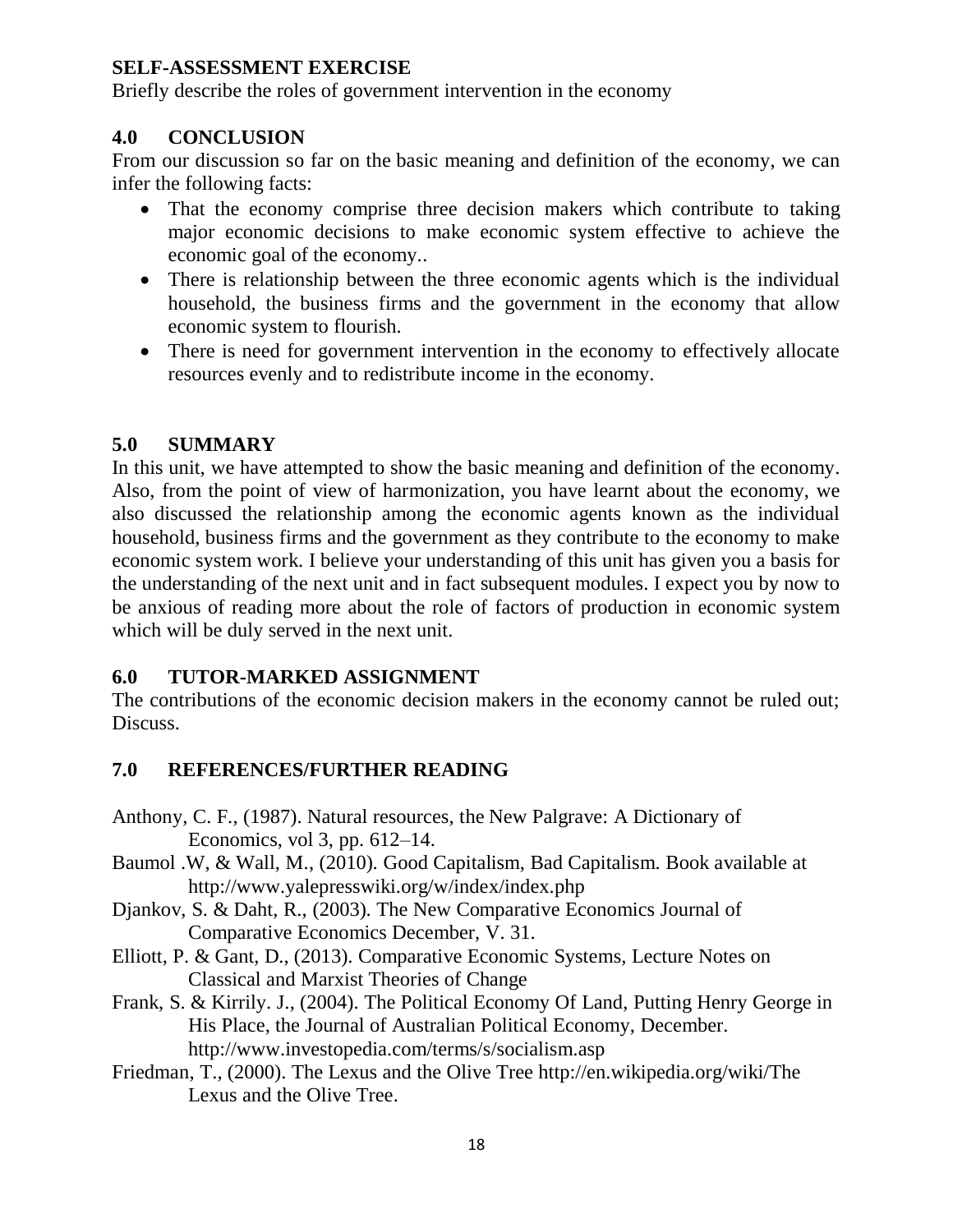- João, P. & Galhano, A., (2009). The artificial simulacrum world. The geopolitical Elimination of communitarian land use and its effects on our present global condition, Eloquent Books, New York, USA, pp 71.
- Neale, W., (1987). The Household and Business firm, Institutions Journal of Economic Issues September, V 3, pp 21.
- Paczkowski, A., (2008). Introduction to comparative economic systems Rutgers University, New Brunswick, New Jersey
- Pierre, C., (1994). De la terre à l'état, Eléments pour un cours de politique agricole, ENGREF, INRA-ESR Laboratoire d'Economie des Transitions, Montpellier, France, 47 pp.
- Smriti, C., (2011) Socialism, Features, Merits and Demerits of Socialism Economics http://www.investopedia.com/terms/c/communism.asp
- Wolf, M., (2003). The Morality of the Market" Foreign Policy September-October, pages 47-50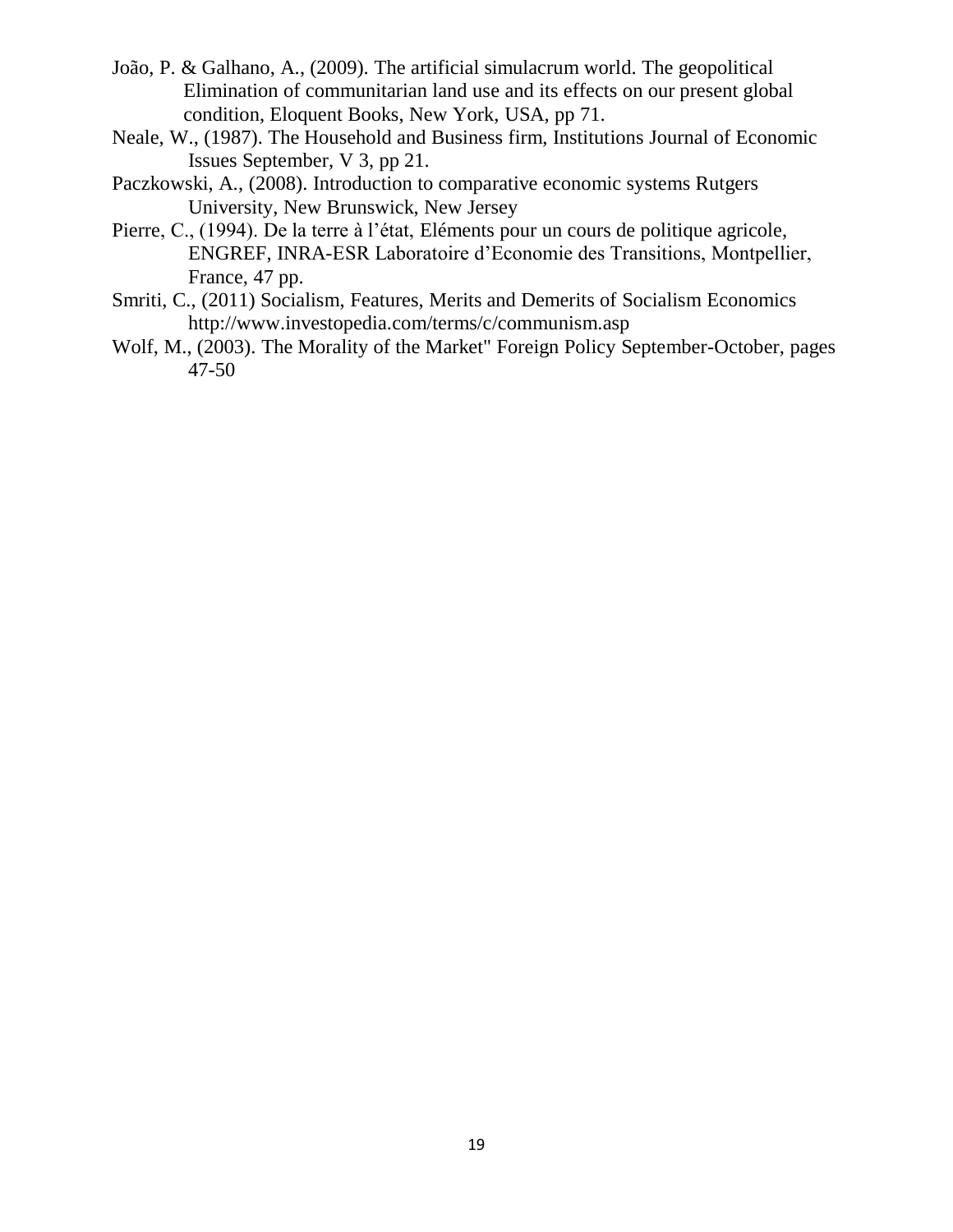## **UNIT 1I Role of Factors of Production in economic system.**

#### **CONTENTS**

- 1.0 Introduction
- 2.0 Objectives
- 3.0 Main Content
	- 3.1 Factors of production
	- 3.2 Land as factor of production and feudal system
	- 3.3 Labour as factor of production and evolution of slavery
	- 3.4 Capital as factor of production and evolution of capitalism
- 4.0 Conclusion
- 5.0 Summary
- 6.0 Tutor-Marked Assignment
- 7.0 References/Further Readings

## **1.0 INTRODUCTION**

Having familiarized yourself with the explicit explanations in the first unit of this module which discusses the basic meaning and definition of the economy and what it entails. This unit is the second among the three constituents units of this module. The main thrust of this unit is to show the factors of production and the contribution of Land, Labour and Capital which are resources of production in the economy as well as their evolutionary effect of slavery, feudalism and capitalism. This unit is also fundamental to the understanding of subsequent units and modules. This is simply because other units and modules will be discussed on the basis of the fundamental concepts explained here, hence, requires your maximum attention and understanding.

### **2.0 OBJECTIVES**

At the end of this unit, you should be able to:

- Show the role of factors of production in the economy
- Enumerate the characteristics of land, labour and capital and their evolutionary effect of slavery, feudalism and capitalism
- Identify the importance of these factors of production to economic system

## **3.0 MAIN CONTENTS**

### **3.1 Factors of production**

In order to satisfy the desires for consumer goods, the people in the society must engage in production. To produce, people begin with natural resources. Nature provides land, minerals, trees, water, fish, animals, and so forth. Usually the people must do something to these natural resources to satisfy their desires. For example, harvest the fruits and vegetables, dig the minerals, cut the trees, and catch the fish, and so on. The productive contribution made by the people is called labour. However, with natural resources and labor alone, the society will not be able to satisfy the desires of the people very well. From earliest times, people have learned that they could satisfy their desires better by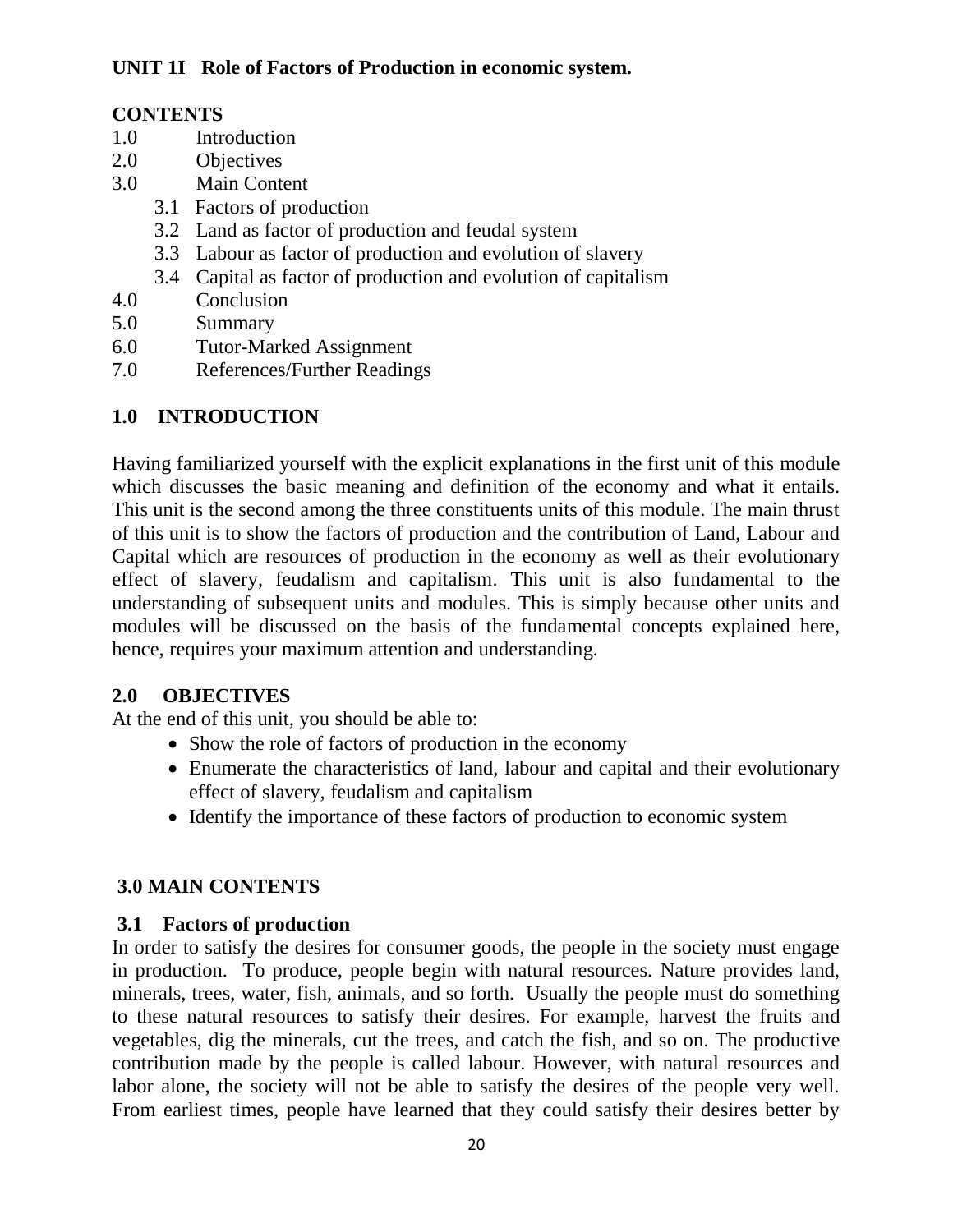taking some of the natural resources and converting them into a form that will not meet desires today but which will allow greater production in the future. Thus, wood and iron are used to make a hammer. The hammer is not desired by anyone for its own sake, but it does allow people to build more of those things they do desire. We call this indirect use of natural resources that is "capital goods". Do not confuse this meaning of the word "capital" with other meanings of the word. In business use, for example, capital sometimes refers to the money invested by the owner of a business. Capital goods here refer to goods made by people for the purpose of increasing production. Examples are machines, tools, equipment, and factory buildings. Finally, there is a need for someone to recognize the desires that people have and then bring together the appropriate natural resources, labor, and capital to meet these desires. There is risk involved; if one does not recognize the desires correctly or if one organizes the production inefficiently, considerable loss could result. For example, Steve Wozniak and Steven Jobs recognized a desire of some people in the society which is a desire for a computer that could be operated at home. They didn't just develop such a computer; they started a company called Apple. With others, they developed the product, obtained the natural resources, hired and trained the workers, bought the necessary machinery, and organized the production process. The success of the Apple II allowed both of them to have wealth valued in the hundreds of millions of dollars. A person who undertakes this activity is called an entrepreneur. There are so many successful entrepreneurs who became famous and have their names written with gold in the book of fame in the world and likewise in Nigeria. For example Aliko Dangote (Dangote group), Michael adenuga (Globacom), Ray Kroc (McDonalds), Bill Gates (Microsoft), Sam Walton (Wal-Mart), Irwin Jacobs (Qualcomm), and many others are very well known. Unfortunately, most entrepreneurs are not so successful. The natural resources, labour, capital goods, and entrepreneurship are called the factors of production.

#### **SELF ASSESSMENT EXERCISE**

Explain your understanding of factors of production

#### **3.2 Land as a factor of production and feudal system**

In economics, land comprises all naturally occurring resources whose supply is inherently fixed. Examples are any and all particular geographical locations, mineral deposits, forests, fish stocks, atmospheric quality, geostationary orbits, and portions of the electromagnetic spectrum. Natural resources are fundamental to the production of all goods, including capital goods. Location values must not be confused with values imparted by fixed capital improvements. In classical economics, land is considered one of the three factors of production (also sometimes called the three producer goods) along with capital, and labour. Land is sometimes merged with capital to simplify microeconomics. You should know that land is the most basic of all economic resources, fundamental to the form that economic development takes. Its use for agricultural purposes is integral to the production of the means of our subsistence. Its use in an urban context is crucial in shaping how effectively cities function and who gets the principal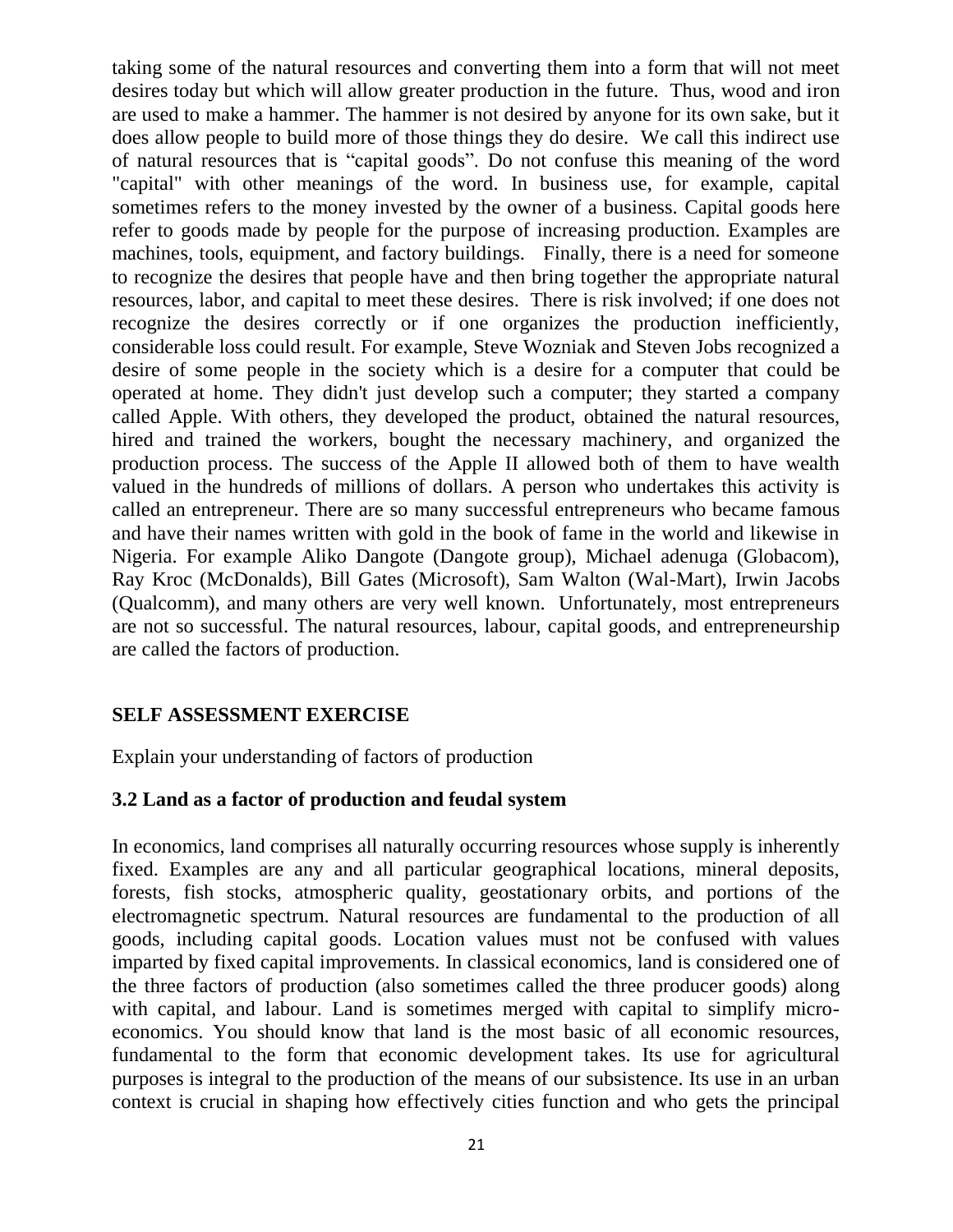benefits from urban economic growth. Its ownership is a major determinant of the degree of economic inequality: surges of land prices, such as have occurred in major cities of Nigeria like Abuja, Lagos and Port Harcourt and in some country like Australia, USA, UK, during the last decade, cause major redistributions of wealth. In both an urban and rural context the use of land and nature, more generally is central to the possibility of ecological sustainability. Contemporary social concerns about problems of housing affordability and environmental quality necessarily focus our attention on 'the land question. However, land ownership in the olden days before the advent of modern economic system always causes feud among the stakeholders in the community leading to crisis that sometimes result to war. Feudal system gave power and ownership of resources to anybody who occupy larger expanse of land and as such the person will have power to control the remaining community people.' Let us now discuss the characteristics of Land. The following are the characteristics of Land:

**1. Free gift of nature:** Land is a free gift of nature to mankind. It is not a man-made factor but is a natural factor given to mankind and the society in general.

**2. Primary factor of production:** Though all factors are required for production, land puts foundation for production process. The starting point of production process is an acquisition of land; therefore it is a primary factor.

**3. Perfectly inelastic supply:** From society's point of view, supply of land is perfectly inelastic i.e. fixed in quantity. Neither it can be increased nor decreased. Simply put, you cannot change the size of the earth. But from individual point of view, its supply is relatively elastic.

**4. Grad ability:** Land varies from region to region on the basis of fertility. Some lands are more fertile and some are not at all. So, fertility wise, grading of land is possible. So, in this way, land has grad ability.

**5. A passive factor:** Land itself doesn't produce anything alone. It is a passive factor. It needs help of Labour, Capital, Entrepreneur, etc. Like labour and entrepreneur, it doesn't work on its own initiative. So it is a passive factor.

**6. May have diminishing returns:** Here, return means quantity of crops. By using fertility of land with the help of capital and labour continuously, returns gets diminished because of reduction in fertility

**7. Has a derived demand:** Demand for agricultural goods is a direct demand and for producing such goods, land is indirectly demanded. So, as a factor, land has a derived demand from consumer's point of view.

**8. Indestructible factor:** Land is durable and not perishable. It has a long life. No one can destroy the land. The power of land is permanent and indestructible. Its fertility can be destroyed as well as restored by human efforts.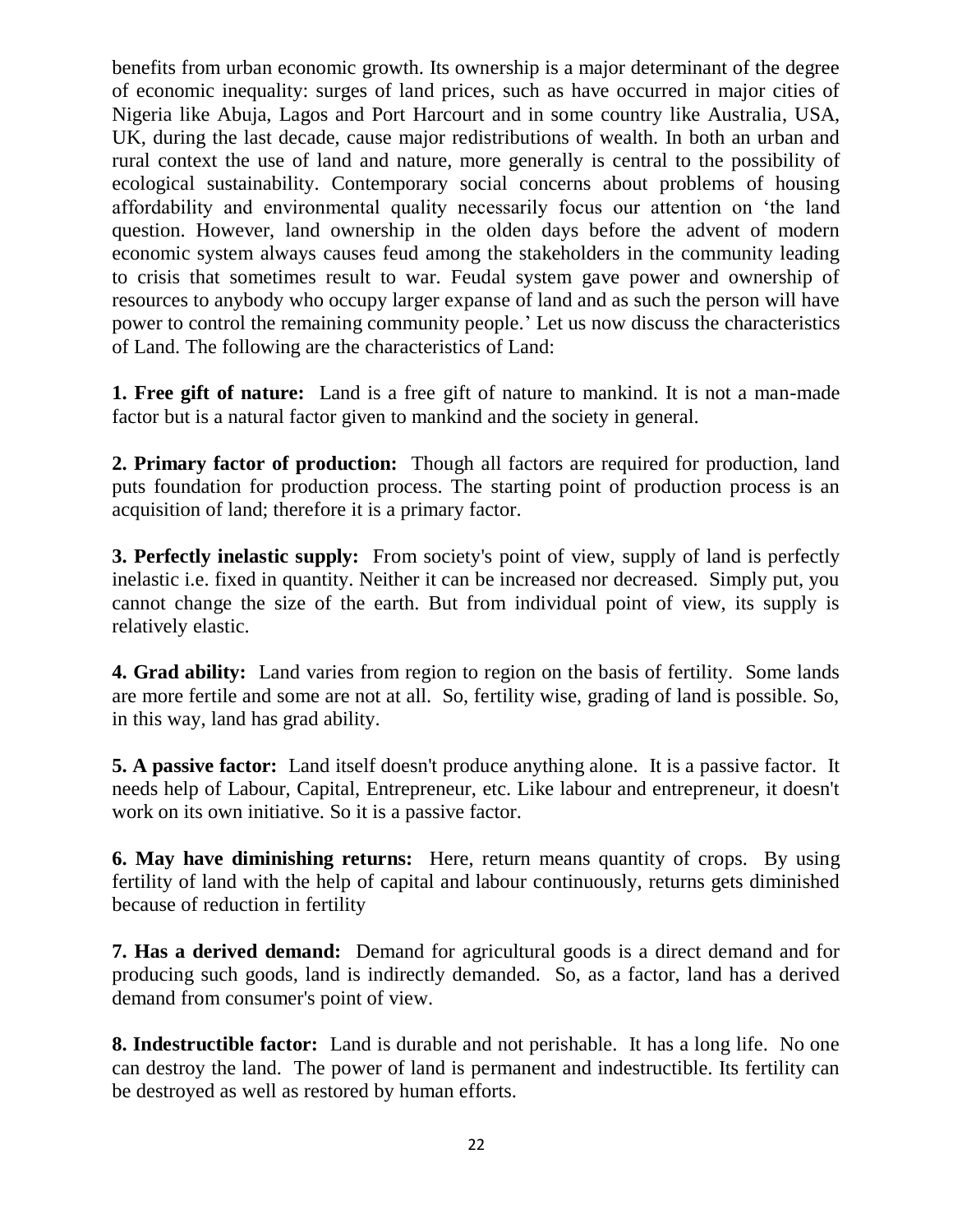**9. Perfectly Immobile:** Mobility means ability to move. Movement of land from one place to another is impossible. Thus, physically, land is perfectly immobile. But it has certain occupational mobility because it can be used for variety of occupations, like agricultural use or for construction of houses.

**10. Earns rent as a reward for its use:** Rent is a reward for the use of land. Classical economists like Ricardo connected rent with fertility of land whereas modern economists like Marshal stated that land earns rent because of its scarcity.

### **SELF ASSESSMENT EXERCISE**

List and explain the features of land as factor of production.

### **3.3 Labour as a factor of production and evolution of slavery**

Labour includes both physical and mental work undertaken for some monetary reward. In this way, workers working in factories, services of doctors, advocates, ministers, officers and teachers are all included in labour. Any physical or mental work which is not undertaken for getting income, but simply to attain pleasure or happiness, is not labour.

For example, the work of a gardener in the garden is called labour, because he gets income for it. But if the same work is done by him in his home garden, it will not be called labour, as he is not paid for that work. So, if a mother brings up her children, a teacher teaches his son and a doctor treats his wife, these activities are not considered 'labour' in economics. It is so because these are not done to earn income. According to S.E. Thomas, "Labour connotes all human efforts of body or mind which are undertaken in the expectation of reward." However, people like karl marx advocated against the wrong usage of labour resources during their time. He posited that capitalist who have money to engage labour resources always turn them to slaves and will not be given what is commensurate with their labour services. He saw this as slavery. This is why he frowned vehemently against capitalism and we shall now look at the characteristics of labour as a factor of production.

### **Characteristics of Labour:**

Labour has the following peculiarities which are explained below:

### **1. Labour is Perishable:**

Labour is more perishable than other factors of production. It means labour cannot be stored. The labour of an unemployed worker is lost forever for that day when he does not work. Labour can neither be postponed nor accumulated for the next day. It will perish. Once time is lost, it is lost forever.

### **2. Labour cannot be separated from the Labourer:**

Land and capital can be separated from their owner, but labour cannot he separated from a labourer. Labour and labourer are indispensable for each other. For example, it is not possible to bring the ability of a teacher to teach in the school, leaving the teacher at home. The labour of a teacher can work only if he himself is present in the class. Therefore, labour and labourer cannot be separated from each other.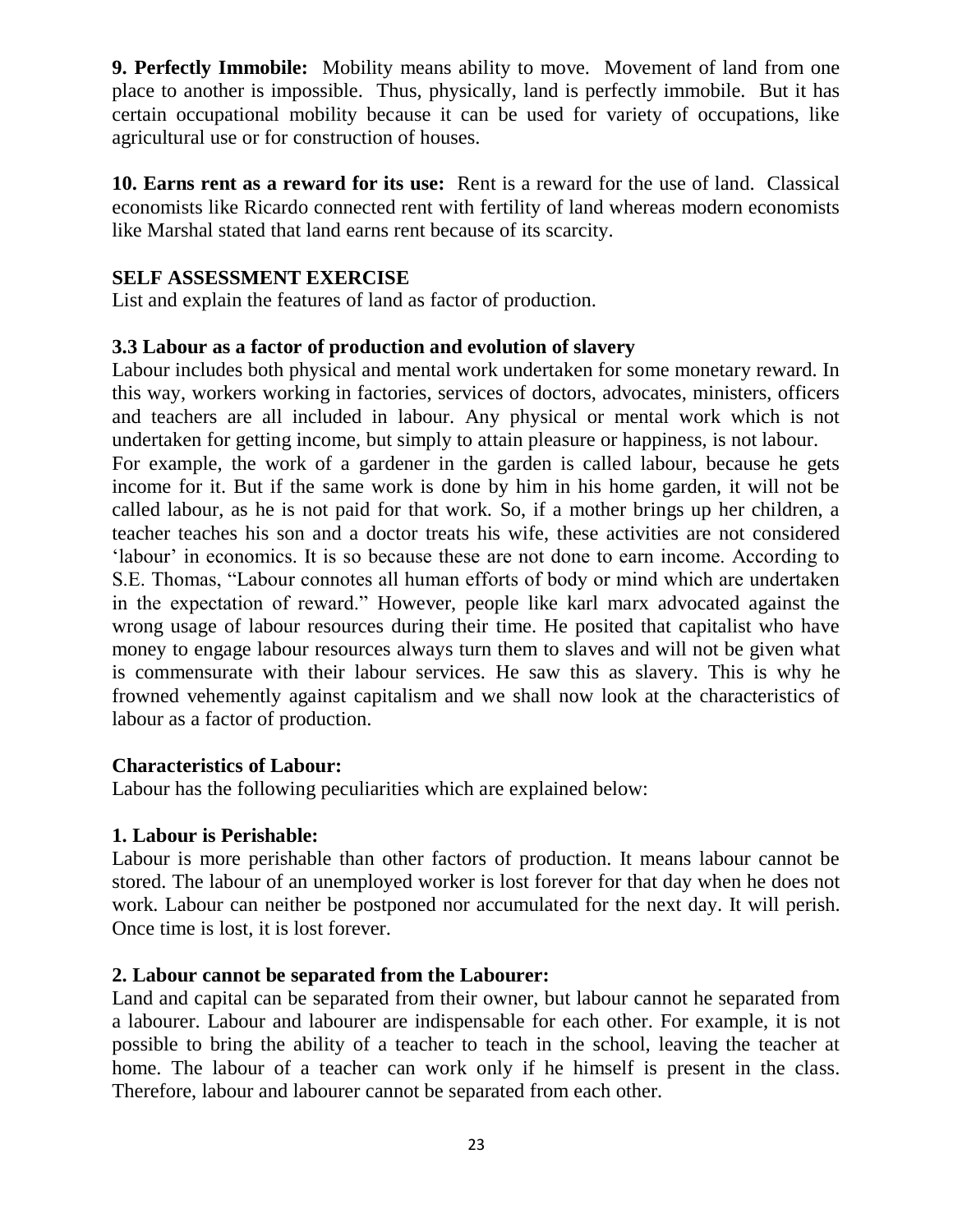### **3. Less Mobility of Labour:**

As compared to capital and other goods, labour is less mobile. Capital can be easily transported from one place to other, but labour cannot be transported easily from its present place to other places. A labourer is not ready to go too far off places leaving his native place. Therefore, labour has less mobility.

#### **4. Weak Bargaining Power of Labour:**

The ability of the buyer to purchase goods at the lowest price and the ability of the seller to sell his goods at the highest possible price is called the bargaining power. A labourer sells his labour for wages and an employer purchases labour by paying wages. Labourers have a very weak bargaining power, because their labour cannot be stored and they are poor, ignorant and less organised.

Moreover, labour as a class does not have reserves to fall back upon when either there is no work or the wage rate is so low that it is not worth working. Poor labourers have to work for their subsistence. Therefore, the labourers have a weak bargaining power as compared to the employers.

#### **5. Inelastic Supply of labour:**

The supply of labour is inelastic in a country at a particular time. It means their supply can neither be increased nor decreased if the need demands so. For example, if a country has a scarcity of a particular type of workers, their supply cannot be increased within a day, month or year. Labourers cannot be 'made to order' like other goods.

The supply of labour can be increased to a limited extent by importing labour from other countries in the short period. The supply of labour depends upon the size of population. Population cannot be increased or decreased quickly. Therefore, the supply of labour is inelastic to a great extent. It cannot be increased or decreased immediately.

### **6. Labourer is a Human being and not a Machine:**

Every labourer has his own tastes, habits and feelings. Therefore, labourers cannot be made to work like machines. Labourers cannot work round the clock like machines. After continuous work for a few hours, leisure is essential for them.

#### **7. A Labourer sells his Labour and not Himself:**

A labourer sells his labour for wages and not himself. ‗The worker sells work but he himself remains his own property'. For example, when we purchase an animal, we become owners of the services as well as the body of that animal. But we cannot become the owner of a labourer in this sense.

#### **8. Increase in Wages may reduce the Supply of Labour:**

The supply of goods increases, when their prices increase, but the supply of labourers decreases, when their wages are increased. For example, when wages are low, all men, women and children in a labourer's family have to work to earn their livelihood. But when wage rates are increased, the labourer may work alone and his wife and children may stop working. In this way, the increase in wage rates decreases the supply of labourers. Labourers also work for less hours when they are paid more and hence again their supply decreases.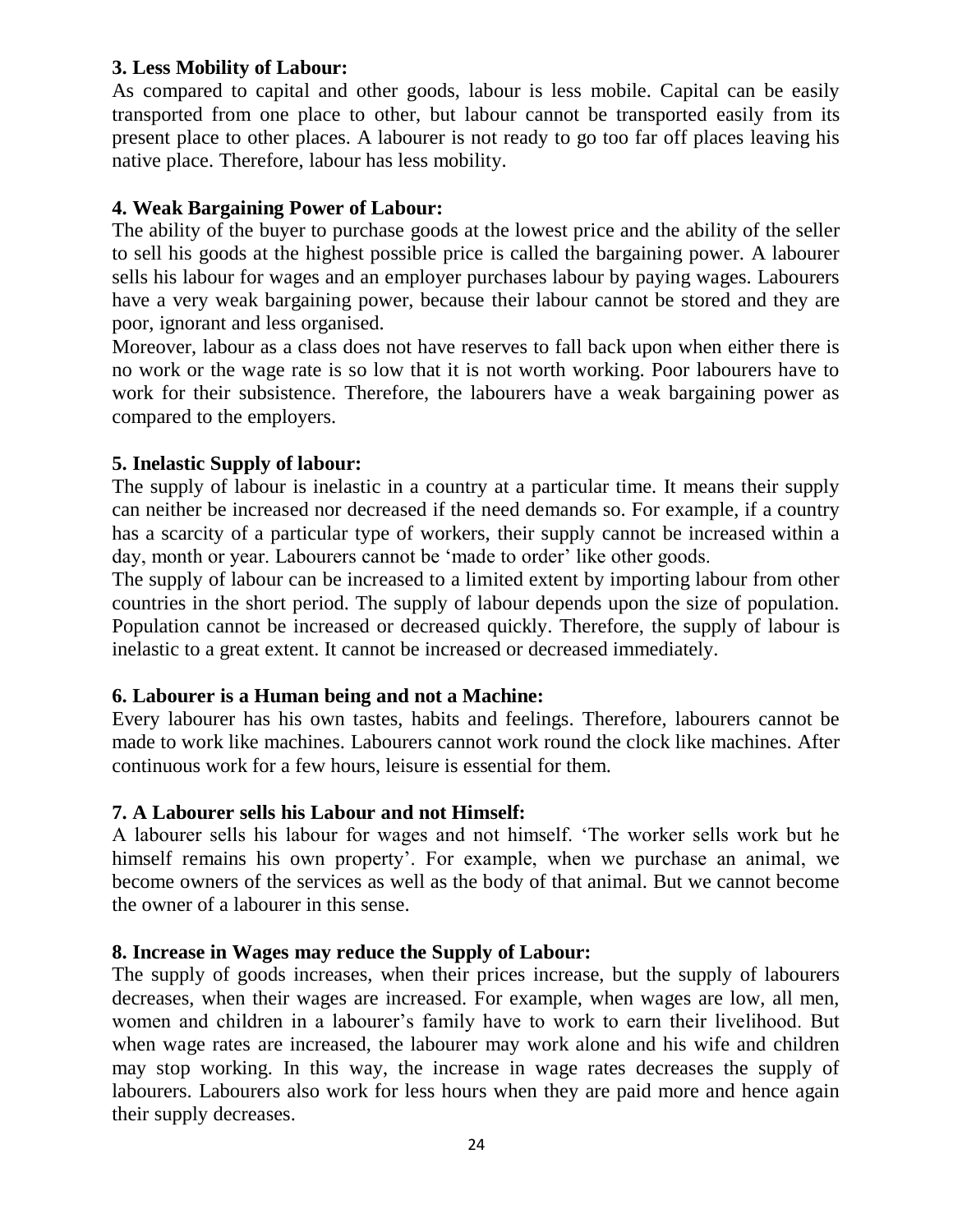#### **9. Labour is both the Beginning and the End of Production:**

The presence of land and capital alone cannot make production. Production can be started only with the help of labour. It means labour is the beginning of production. Goods are produced to satisfy human wants. When we consume them, production comes to an end. Therefore, labour is both the beginning and the end of production.

#### **10. Differences in the Efficiency of Labour:**

Labourer differs in efficiency. Some labourers are more efficient due to their ability, training and skill, whereas others are less efficient on account of their illiteracy, ignorance, etc.

#### **SELF ASSESSMENT EXERCISE**

List and explain the features of labour as factor of production.

### **3.4 Capital as a factor of production and evolution of capitalism**

Capital has been defined as that part of a person's wealth other than land, which yields an income or which aids in the production of other wealth. Capital serves as instrument of production of further wealth. Wealth that is left unused or is hoarded is regarded as capital. Capital is a type of good that can be consumed now, but if consumption is deferred, an increased supply of consumable goods is likely to be available later. Adam Smith defines capital as "That part of a man's stock which he expects to afford him revenue is called his capital." Capital is derived from the Latin word "caput" meaning head, as in "head of cattle". The term "stock" is derived from the Old English word for stump or tree trunk, i.e. something that grows over time. In economics, capital goods, real capital, or capital assets are already-produced durable goods or any non-financial asset that is used in production of goods or services.

How a capital good is maintained or returned to its pre-production state varies with the type of capital involved. In most cases capital is replaced after a depreciation period as newer forms of capital make continued use of current capital non profitable. It is also possible that advances make an obsolete form of capital practical again.

Capital is distinct from land (or non-renewable resources) in that capital can be increased by human labour. At any given moment in time, total physical capital may be referred to as the capital stock (which is not to be confused with the capital stock of a business entity).

In a fundamental sense, capital consists of any produced thing that can enhance a person's power to perform economically useful work. For example a stone or an arrow is capital for a caveman who can use it as a hunting instrument, and roads are capital for inhabitants of a city. Capital is an input in the production function. Homes and personal autos are not usually defined as capital but as durable goods because they are not used in a production of saleable goods and services.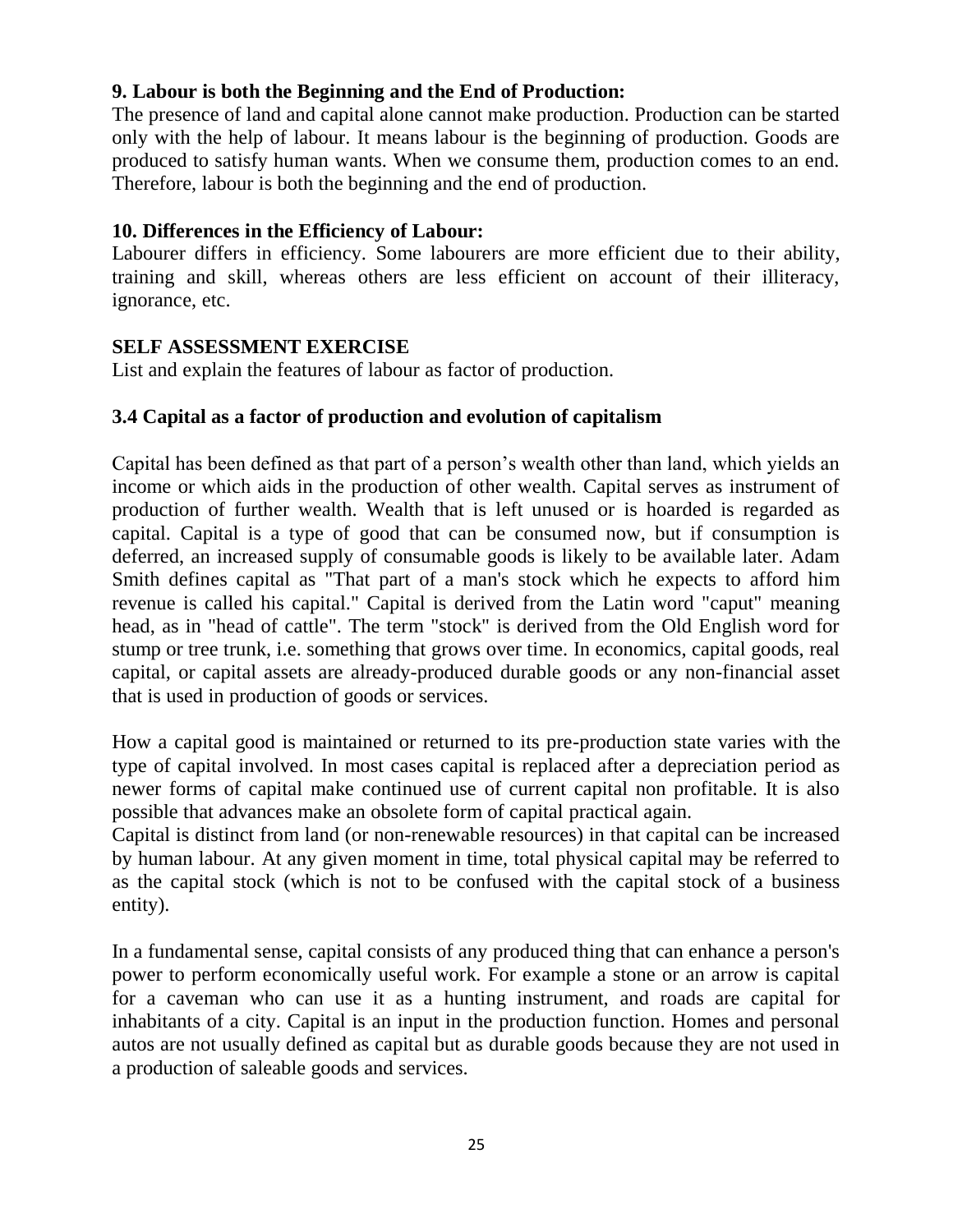In classical economic schools of thought, particularly in Marxist political economy, capital is money used to buy something only in order to sell it again to realize a financial profit. According to Marx, capital only exists within the process of economic exchange. It is wealth that grows out of the process of circulation itself, and for Marx it formed the basis of the economic system of capitalism. In more contemporary schools of economics, this form of capital is generally referred to as "financial capital" and is distinguished from "capital goods". Capital occupies a central position in the process of economic development. In fact, capital formation is the very core of economic development. The possession of capital by some individuals gave rise to capitalism as the ownership of resources is being controlled by capitalist. Capitalism is discussed extensively in one of the module ahead Let us now examine the characteristics and importance of capital. Capital plays a vital role in the modem productive economic system. They are as follows;

### **Characteristics and Importance of Capital to economic system**

- 1. Capital is man-made in nature
- 2. It involves the element of time as it renders its service over a period of time.
- 3. The use of capital makes roundabout methods of production possible.
- 4. It can be retained or used up for further wealth.
- 5. It brings income or profit when invested.
- 6. It is essential for production in the economy
- 7. Increases productivity in the economy
- 8. It contributes to economic development
- 9. It aids the creation of employment opportunities
- 10. It makes investments possible

## **SELF ASSESSMENT EXERCISE**

Highlight and explain five features of capital as factor of production.

## **4.0 CONCLUSION**

From our discussion so far on the roles of factor of production to economic system. We deduce the following facts:

- That to satisfy the desires for consumer goods, the people in the society must engage in production using the resources available which are the factors of production
- That land is a free gift of nature to mankind and is not a man-made factor but is a natural factor given to mankind and the society in general
- That labour connotes all human efforts of body or mind which are undertaken in the expectation of reward or income
- Capital serves as instrument of production of further wealth and occupies a central position in the process of economic development, playing a vital role in the modem productive economic system.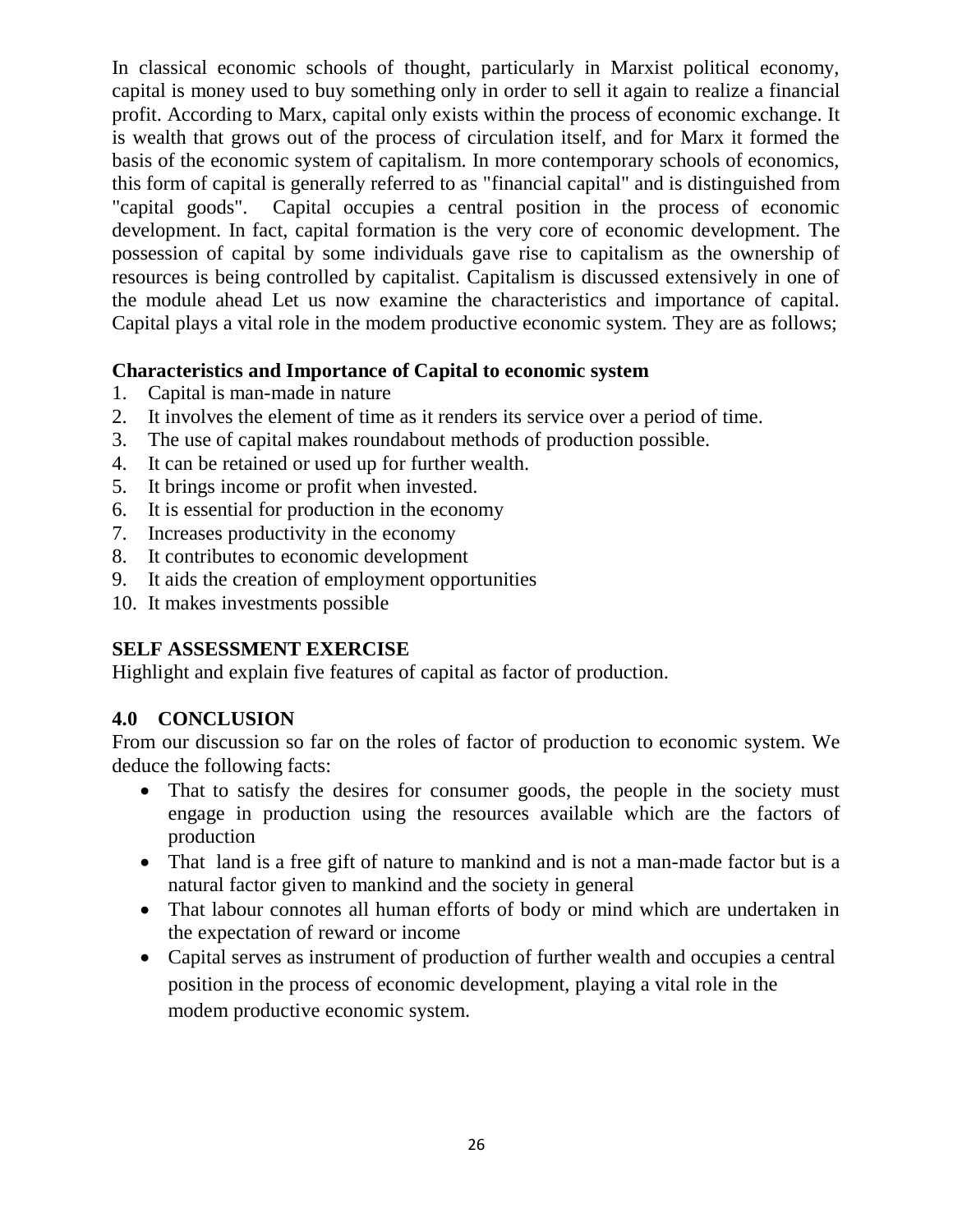### **5.0 SUMMARY**

In this unit, we have attempted to show the role of factors of production in the economy, enumerate the characteristics of land, labour and capital as factors of production and identify the importance of these factors of production to economic system. From the point of view of harmonization of all these rationale, you have learnt that all these factors are inputs in productive economic system. I belief your understanding of this unit has given you a basis for the understanding of the next unit and in fact subsequent modules. I expect you by now to be anxious of reading more about the problem of the society which will be duly served in the next unit.

### **6.0 TUTOR-MARKED ASSIGNMENT**

Explain the relevance's of factors of production to economic system of Nigeria.

### **7.0 REFERENCES/FURTHER READING**

- Anthony C. F. (1987). Natural resources, the New Palgrave: A Dictionary of Economics, vol 3, pp. 612–14.
- Baumol .W, & Wall, M. (2010). Good Capitalism, Bad Capitalism. Book available at http://www.yalepresswiki.org/w/index/index.php
- Djankov .S. & Daht, R. (2003). The New Comparative Economics Journal of Comparative Economics December, V. 31.
- Elliott, P. & Gant, D. (2013). Comparative Economic Systems, Lecture Notes on Classical and Marxist Theories of Change
- Frank, S. & Kirrily. J. (2004). The Political Economy Of Land, Putting Henry George in His Place, the Journal of Australian Political Economy, December. http://www.investopedia.com/terms/s/socialism.asp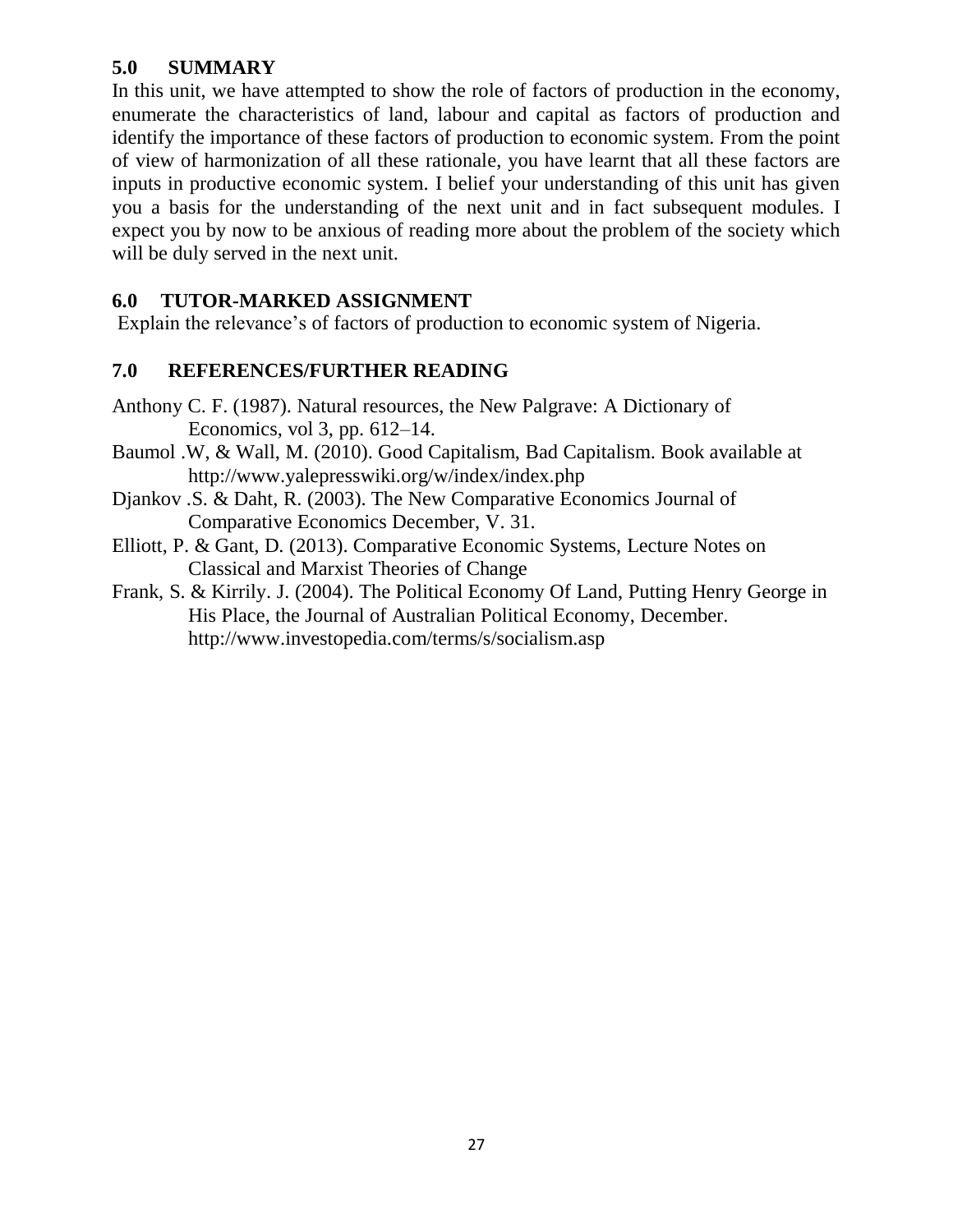### **UNIT III: The problem of the society**

### **CONTENTS**

- 1.0 Introduction
- 2.0 Objectives
- 3.0 Main Content
	- 3.1 The problem of scarcity
	- 3.2 What to produce?
	- 3.3 How to produce?
	- 3.4 For whom to produce?
- 4.0 Conclusion
- 5.0 Summary
- 6.0 Tutor-Marked Assignment
- 7.0 References/Further Readings

## **1.0 INTRODUCTION**

In our previous units we have discussed the basic meaning and what economy is all about, there is need for us to look critically at the problems of the society within the context of the available resources. In this wise, we shall again be considering explicitly, what to produce, how to produce and for whom to produce to answer the basic question and problem of the society. I will advise that you carefully follow the explanation for easy assimilation of the contents in this unit. This unit is the third among the three constituents units of this module. The main thrust of this unit is to show the explicit explanation of the societal problem. Hence it requires proper concentrations.

## **2.0 OBJECTIVES**

At the end of this unit, you should be able to:

- Show the problem of scarcity in the society
- Indicate the problem of what to produce in the society
- Identify the problem of how to produce in the society
- Show the problem of for whom to produce.

## **3.0 MAIN CONTENTS**

## **3.1 The Problem of Scarcity**

The factors of production determine the maximum amounts of the various goods and services that can be produced at any particular time. But people's desires for these goods and services are insatiable. As a result of this, the desires always exceed the ability to meet them, a phenomenon known as scarcity. Scarcity generates the fundamental problem faced by all societies. Because of scarcity, every society must answer three fundamental questions. When something is scarce, people will be competing to look for it anywhere. The demand for this scarce commodity will create so many problems in the society. For example, the problem of scarce petrol in Nigeria is given the society a challenge of difficult situation where prices of goods and services have soar higher than the normal prices when it was available.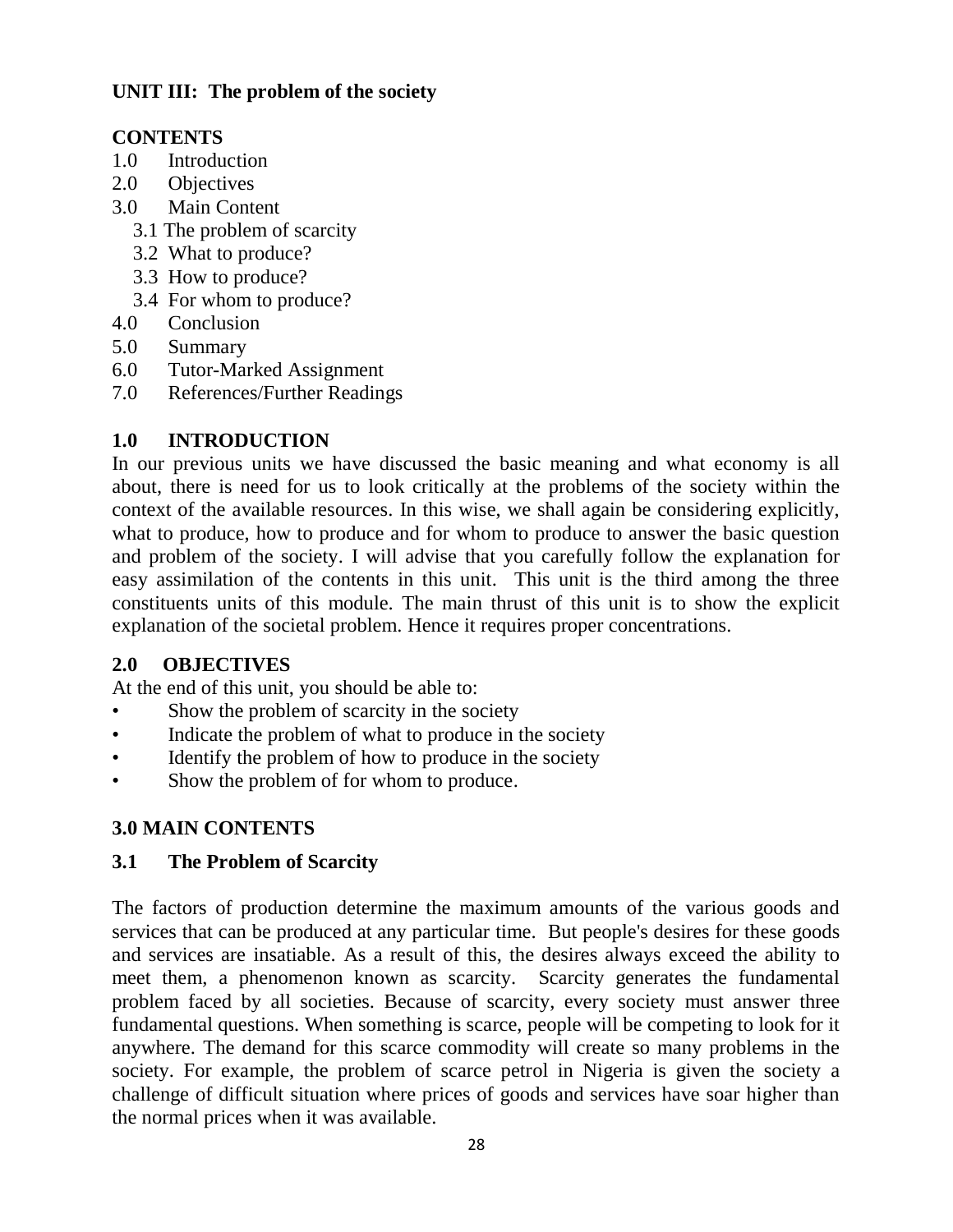#### **SELF ASSESSMENT EXERCISE**

Scarcity is a challenge in the society which posed a problem to be tackled: Elucidate on this.

#### **3.2 What to Produce?**

What to produce is a fundamental question of society's problem. The society is faced with the challenges of basic needs but needs are different firm one person to the other and its difficult to know. In a world of scarcity, any choice to produce something is also a choice not to produce something else. If the factors of production are used to produce tanks, they cannot also be used to produce automobiles. There is simply not enough of the factors of production. Production of all of the goods and services that are desired is simply not possible. The value of whatever is sacrificed when a decision is made is called the "opportunity cost". Sometimes, opportunity cost can be easily measured in money. For example, if you choose to spend N500 on a movie ticket, you are sacrificing N500 worth of other goods or services that you could have bought. In other situations, opportunity cost may be harder to measure. Your decision to take this course has an opportunity cost which is the value of the time you will sacrifice. If you would have worked during this time, your sacrifice can be measured easily; you sacrificed the wages you would have earned. But if you would have watched television, slept, or spent time with your family or friends, it is harder to put a naira value on your sacrifice. But that does not change the fact that you have sacrificed time to take this course. So the question of what to produce is one of the basic problems of the society

#### **SELF ASSESSMENT EXERCISE**

Discuss your understanding of the question of what to produce in the society.

### **3.3 How to Produce?**

How to produce is another major challenge faced by society. Having decided what to produce, we must now determine how to produce it. This means that we must decide on the combinations of the factors of production that we will use. Goods produced mainly by workers are called labour-intensive goods. Goods produced largely by machinery and equipment are called capital-intensive goods. Some goods may be natural resource intensive, technology-intensive, energy-intensive, skill-intensive, and so on. There are usually many different ways to produce a given product. Rice grown in China is both labour-intensive and water-intensive. But rice grown in California is capital-intensive as well as water-intensive. Similarly, cotton grown in the South America is labour-intensive while cotton grown in California is capital-intensive. Recently, California's main growth industries have been technology-intensive and skill-intensive rather than capitalintensive. This is also the case with many developed and industrialized countries like Israel, Germany, Canada, United Kingdom, France, Brazil, Russia. In the case of less developed nation like Nigeria, so many challenges posed a threat to this societal problem. The question now is "who will do what work?" This is sometimes called the division of labour. We must decide how production will be organized. The question is will workers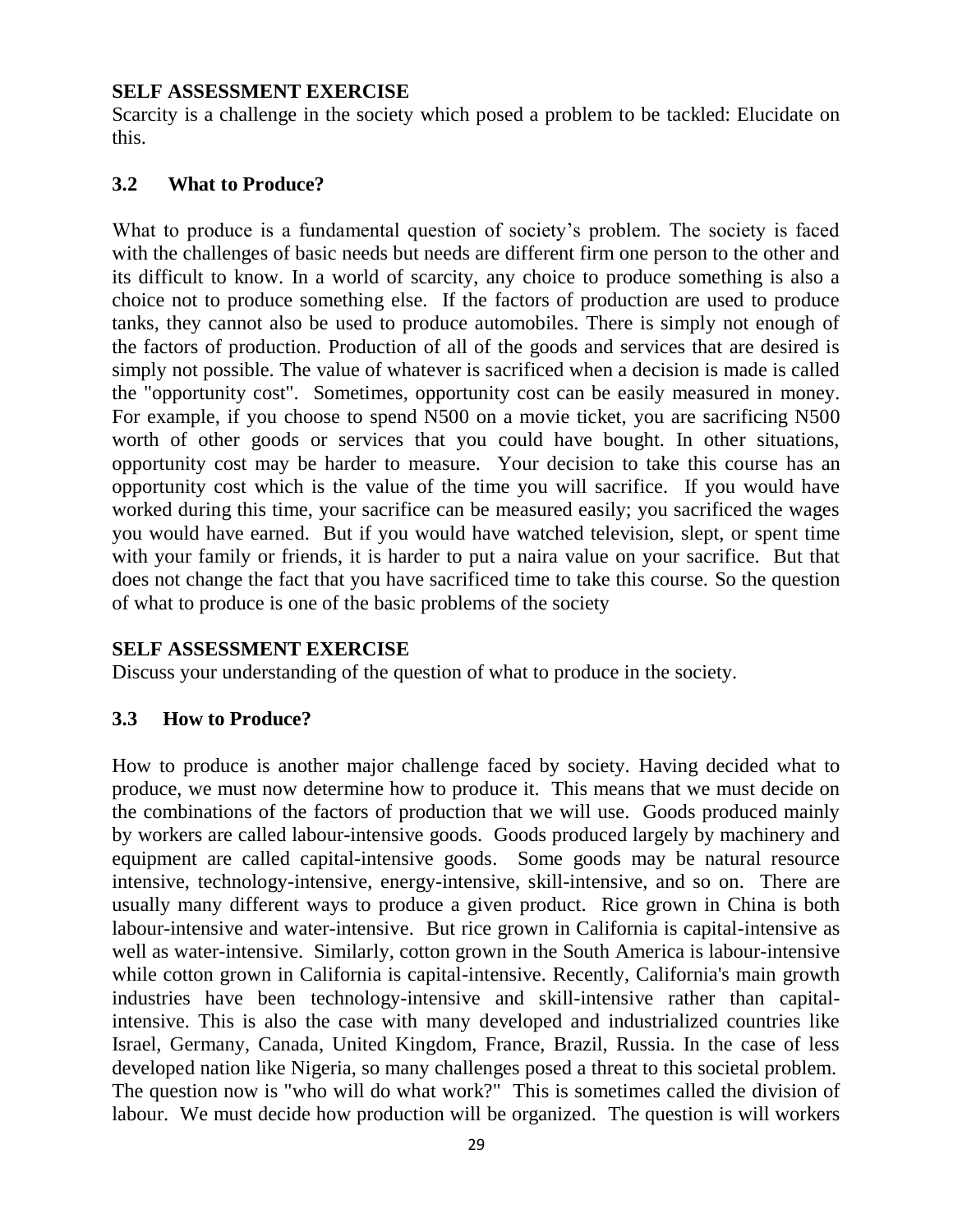work independently or will they be asked to cooperate with other workers? Who will run a given machine, who will keep the records, and who will make the decisions? All these are pertinent questions that posed a problem to the society.

### **SELF ASSESSMENT EXERCISE**

Discuss your understanding of the question of how to produce in the society

## **3.4 For Whom to Produce?**

Once it has been decided which goods and services are to be produced, it must be decided who will receive these goods and services. Remember that goods and services are scarce; not every desire can be satisfied. Production of goods or services that will meet my desires may mean less of the goods or services that would meet your desires and vice versa. We are in conflict when it comes to choosing and accepting a particular goods and services. Somehow, we must resolve this conflict in a manner that allows us to exist as part of the same society. In most economies, our incomes determine which of our desires can be satisfied. But in most economies, government also intervenes to redistribute income. In some economies, this redistribution is more significant than in others. Differences in redistribution will be a major concern of this course. It is therefore obvious that the society is faced with daunting challenges which has to be overcome to make the economic system of such society work.

### **SELF ASSESSMENT EXERCISE**

Discuss your understanding of the question for whom to produce in the society.

## **4.0 CONCLUSION**

From our discussion so far on the problem of the society, we can conclude as follows:

- That economic system of nations will not work effectively if the problem of scarcity is not well addressed to utilize optimally the economic resources available at the disposal of such nations.
- That the societal problem of what to produce, how to produce, and for whom to produce is not the same from countries to countries and that each country adopt its own strategy of solving them to make their economic system work.

## **5.0 SUMMARY**

In this unit, we have attempted to show the problem of the society, the problem of scarcity, what to produce, how to produce and for whom to produce? You have learnt that economic system of nations will not work effectively if the problem of scarcity is not well addressed to utilize optimally the economic resources available at the disposal of such nation and as well tackle the societal problem of what to produce, how to produce and for whom to produce. I belief your understanding of this unit has given you a basis for the understanding of the next unit and in fact subsequent modules. I expect you by now to be anxious of reading more about the basics of economic systems and institutions which will be critically treated in the next module.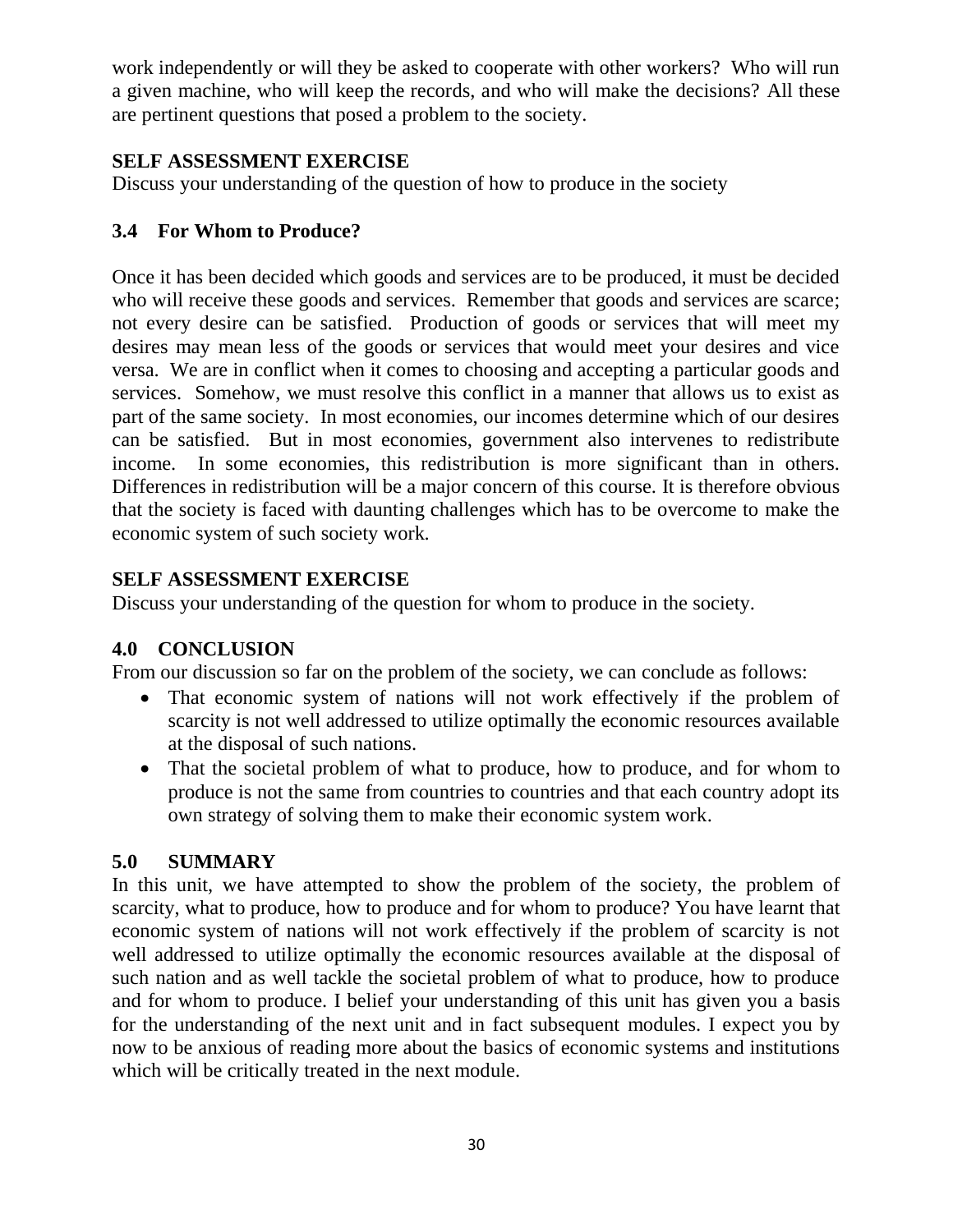#### **6.0 TUTOR-MARKED ASSIGNMENT**

Critically explain the problem of the society as it relates to the functionality of the economic system.

### **7.0 REFERENCES/FURTHER READING**

- Anthony C. F. (1987). Natural resources, the New Palgrave: A Dictionary of Economics, vol 3, pp. 612–14.
- Baumol .W, & Wall, M. (2010). Good Capitalism, Bad Capitalism. Book available at http://www.yalepresswiki.org/w/index/index.php
- Djankov .S. & Daht, R. (2003). The New Comparative Economics Journal of Comparative Economics December, V. 31.
- Elliott, P. & Gant, D. (2013). Comparative Economic Systems, Lecture Notes on Classical and Marxist Theories of Change
- Frank, S. & Kirrily. J. (2004). The Political Economy Of Land, Putting Henry George in His Place, the Journal of Australian Political Economy, December. http://www.investopedia.com/terms/s/socialism.asp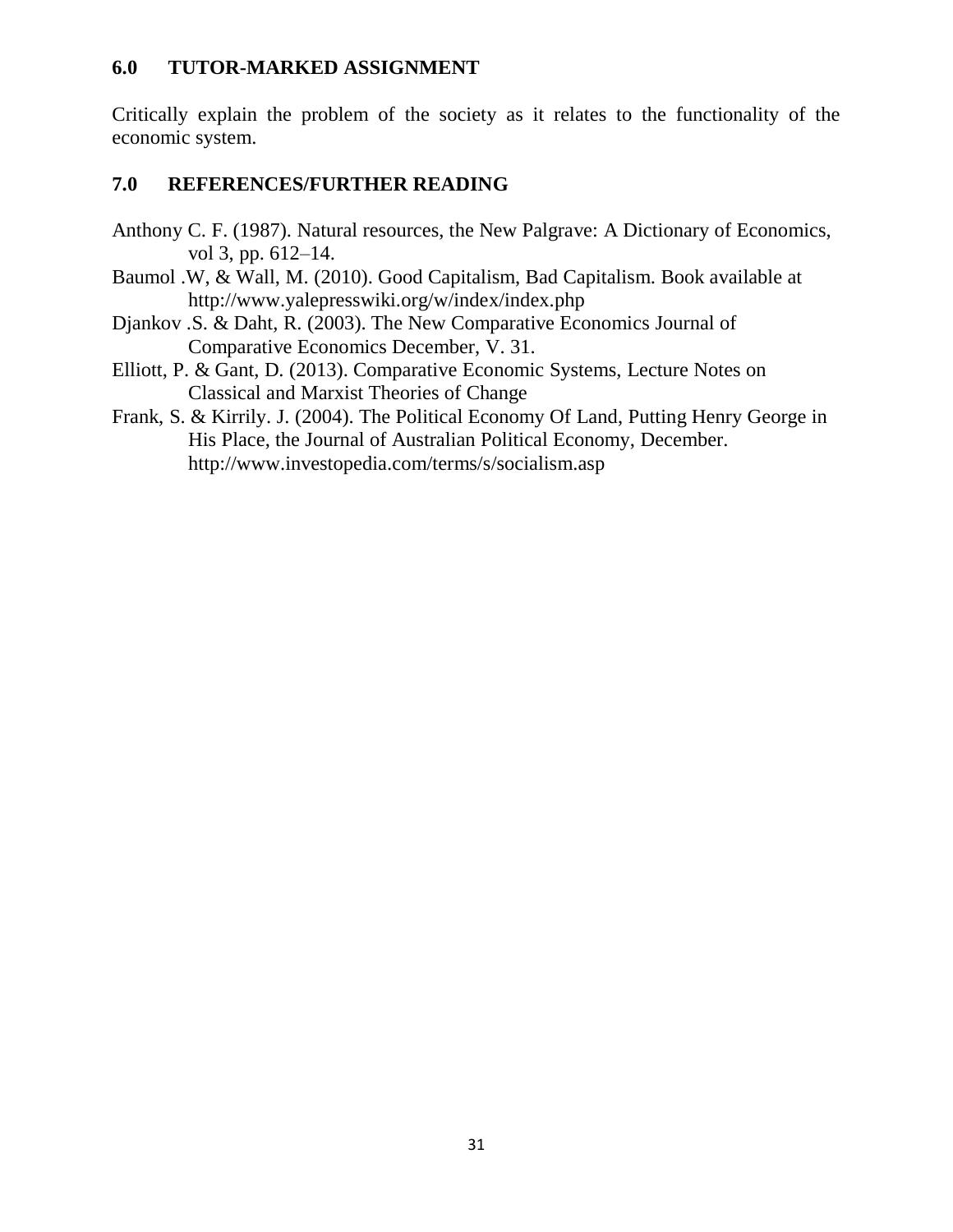# **MODULE 2**

## **THE BASICS OF ECONOMIC SYSTEMS AND INSTITUTIONS**

Unit 1: Classifications of the economy according to ownership of resources

Unit II Classifications of the economy according to decision making

Unit III: Comparisons of economic ownership of resources and decision making

### **UNIT 1 classifications of the economy according to ownership of resources CONTENTS**

- 1.0 Introduction
- 2.0 Objectives
- 3.0 Main Content
	- 3.1 Capitalism and its features
	- 3.2 Socialism and its features
	- 3.3 Communism and its features
	- 3.4 Mixed economy and its features
- 4.0 Conclusion
- 5.0 Summary
- 6.0 Tutor-Marked Assignment
- 7.0 References/Further Readings

## **1.0 INTRODUTION**

Our discussion in the first module of this course was too general and broad in nature to allow us understand the concept called economy. Therefore our task in the present module would be to look at the basics of economic systems in its ramification and applicability. An economic system is a system of production, resource allocation, exchange, and distribution of goods and services in a society or a given geographic area. It includes the combination of the various institutions, agencies, entities, decision-making processes, and patterns of consumption that comprise the economic structure of a given community. As such, an economic system is a type of social system. For the above reasons, we shall familiarize ourselves with the classifications of the economy based on the ownership of resources, decision making and then make comparisons of the economic system. It is therefore intended to pay proper attention to the explanations and discussions in this module and this unit.

# **2.0 OBJECTIVES**

At the end of this unit, you should be able to:

- Define and explain what capitalism, socialism, communism and mixed economy are.
- Enumerate the features, importance, merits and demerits of these economic systems.
- Highlights countries synonymous to the practice of these economic systems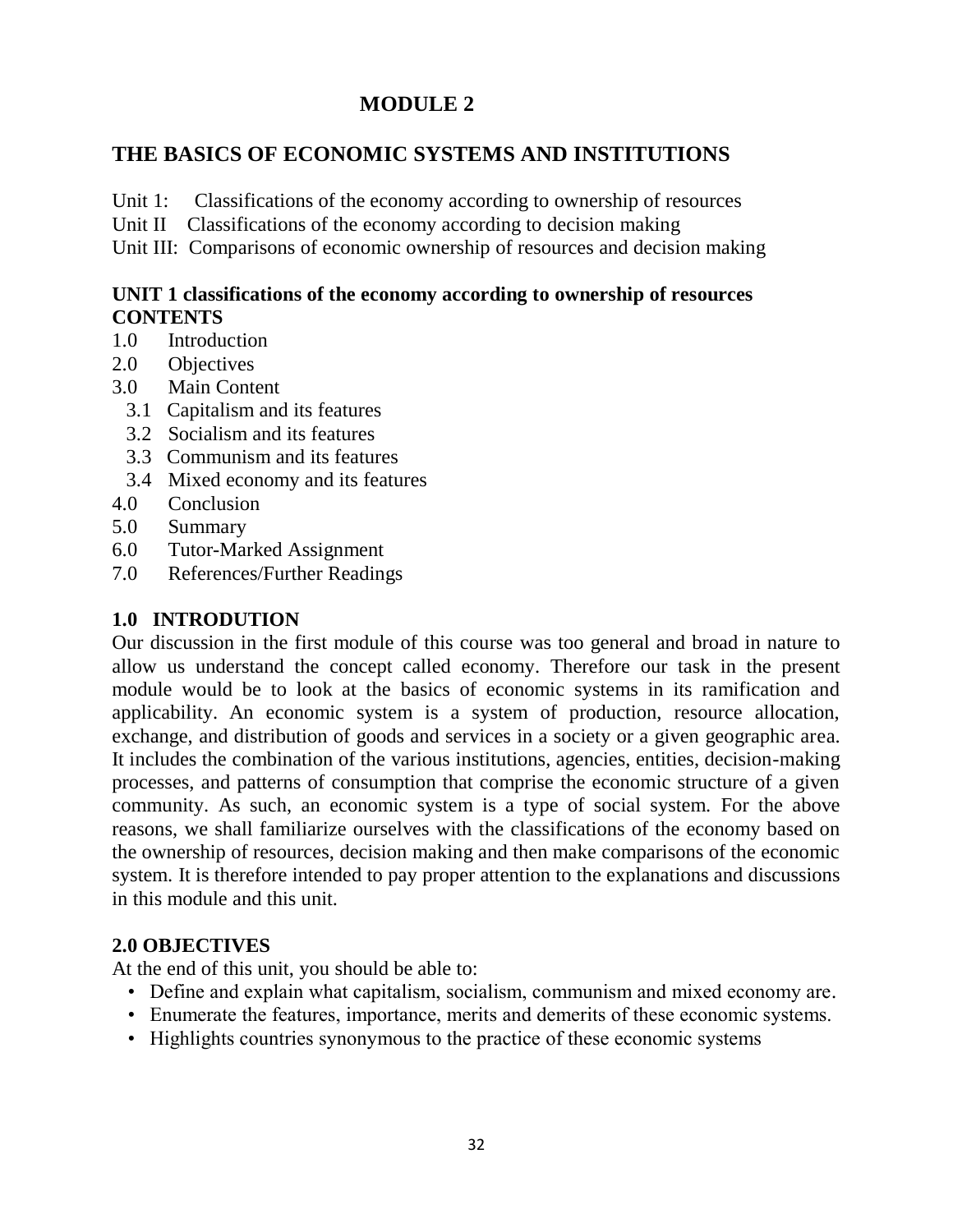#### **3.0 MAIN CONTENTS**

#### **3.1 Capitalism and its features**

Capitalism is the private controlled and ownership of factors of production. It is an economic system where private individuals controls the economic resources of the economy. It stands in direct contrast to government-controlled economies, where production and prices are set by a central decision-making body. Economist Adam Smith famously compared free markets to an "invisible hand" pushing producers toward goods and services for which there is greatest need. In a capitalist market economy, decisionmaking and investment is determined by the owners of the factors of production in financial and capital markets, and prices and the distribution of goods are mainly determined by competition in the market. Economists, political economists, and historians have adopted different perspectives in their analyses of capitalism and have recognized various forms of it in practice. These include laissez-faire or free market capitalism, welfare capitalism, and state capitalism. Capitalism has existed under many forms of government, in many different times, places, and cultures. Following the decline of mercantilism, mixed capitalist systems became dominant in the Western world and continue to spread. The question now is how does capitalism emerged?

However, history tells us that early Islam promulgated capitalist economic policies, which migrated to Europe through trade partners from cities such as Venice. The 16th, 17th and 18th centuries witness the era of feudalism that is economic system of land ownership, mercantilism that is trade profits economic system and industrial revolution era which culminated into people owning and determining their production by themselves in England and later spread to some part of Europe and the USA.

Capitalism was carried across the world by broader processes of globalization and, by the end of the nineteenth century, became the dominant global economic system, in turn intensifying processes of economic and other globalization. For capitalism to dominate the production process of society, many different social, economic, cultural, technical and legal-political conditions had to come together. Later, in the 20th century, capitalism overcame a challenge by centrally-planned economies and is now the encompassing system worldwide, with the mixed economy being its dominant form in the industrialized Western world. The following are the characteristics of capitalism;

- 1. Private ownership of means of production
- 2. Capital accumulations,
- 3. High level of wage labor,
- 4. Voluntary production exchange on a market,
- 5. The use of the price mechanism to allocate resources between competing uses.
- 6. Competitive markets
- 7. Maximize exchange-values instead of use-value.
- 8. The investment of money to make a profit.
- 9. Free market systems for new entrant
- 10. Have exploitative tendency on labour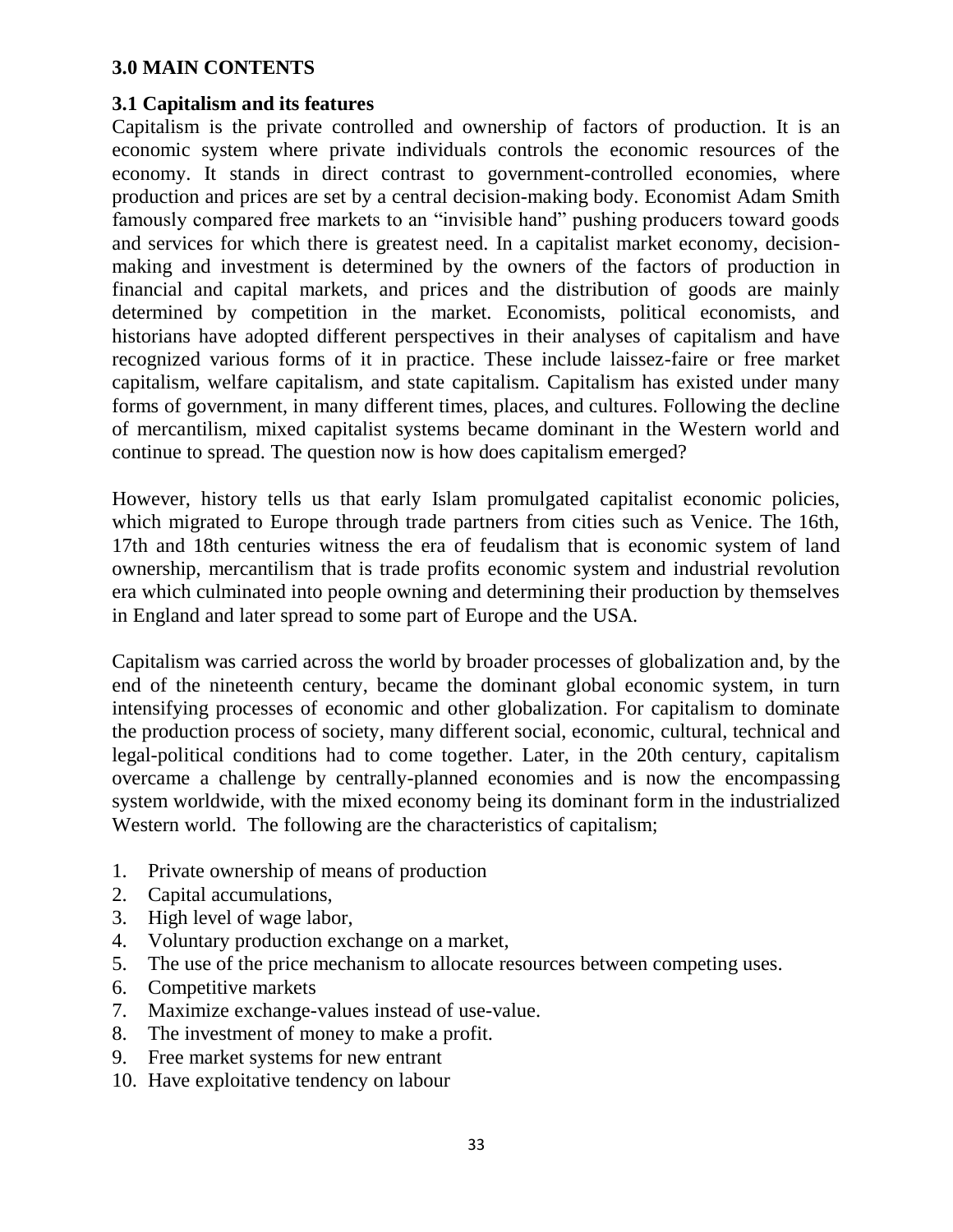Consider the List of countries with a trace of capitalism in their economic system are as follows.

#### **Asian Countries**

Bahrain, Georgia, Hong Kong, Japan, Kuwait, Mauritius, Singapore, South Korea, Taiwan, Thailand, United Arab Emirates

#### **European countries**

Albania, Austria, Belgium, Bulgaria, Croatia, Czech Republic, Denmark, Estonia, Finland, France, Germany, Greece, Iceland, Ireland, Italy, Latvia, Macedonia, Malta, Netherlands, Norway, Portugal, Romania, Slovakia, Slovenia, Spain, United Kingdom

#### **African countries**

Cape Verde, South Africa, Uganda

#### **North American countries**

Barbados, Belize, Canada, El Salvador, Guatemala, Jamaica, Mexico, Panama, United States of America

### **South American countries**

Chile, Peru

### **Others are**

Australia and Samoa

### **SELF ASSESSMENT EXERCISE**:-

Briefly explain your understanding of capitalism as an economic system

### **3.2. Socialism and its features**

Socialism is an economic and political system based on public or collective ownership of the means of production. Socialism emphasizes equality rather than achievement, and values workers by the amount of time they put in rather than by the amount of value they produce. The decisions as to how much to produce, which methods of production to employ and for whom to produce are taken by the planning authority. That is why a socialist economy is also called a planned economy. It also makes individuals dependent on the state for everything from food to health care. According to Smriti Chand article, a socialist economy is an economic organization in which the means of production are owned and regulated by the state. The production and distribution of goods and factors of production are done by the state under the direction of the planning commission. China, Vietnam, North Korea and Cuba are examples of modern-day socialist societies. Twentieth-century socialist governments were overthrown in Czechoslovakia, East Germany and the U.S.S.R.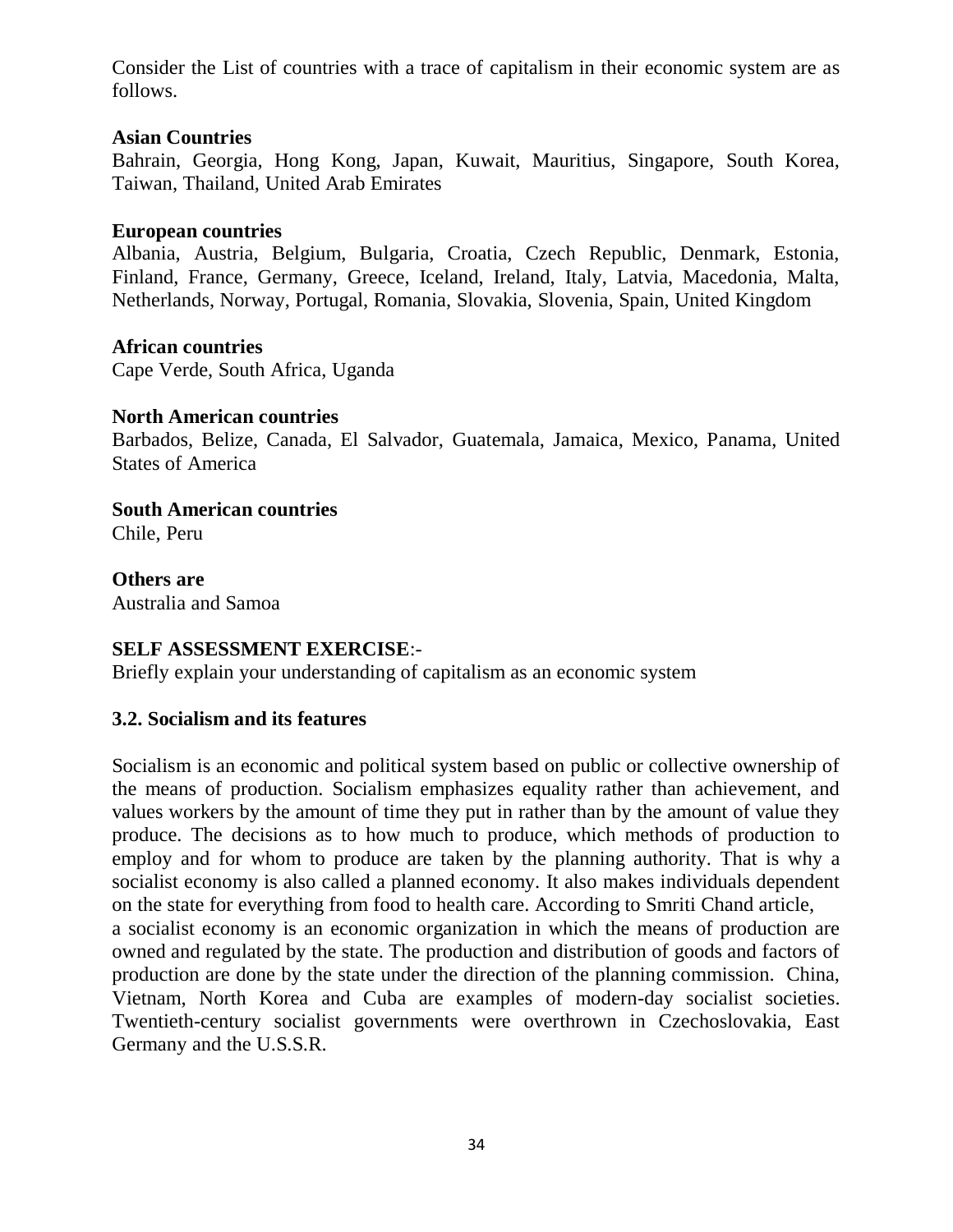State capitalism is an economic system in which the [state](https://en.wikipedia.org/wiki/State_(polity)) undertakes commercial (i.e., [for-profit\)](https://en.wikipedia.org/wiki/Profit_(economics)) economic activity, and where the [means of production](https://en.wikipedia.org/wiki/Means_of_production) are organized and managed as [state-owned business enterprises](https://en.wikipedia.org/wiki/Government-owned_corporation) (including the processes of [capital](https://en.wikipedia.org/wiki/Capital_accumulation)  [accumulation,](https://en.wikipedia.org/wiki/Capital_accumulation) [wage labor,](https://en.wikipedia.org/wiki/Wage_labor) and centralized management), or where there is otherwise a dominance of [corporatized](https://en.wikipedia.org/wiki/Corporatization) government agencies (agencies organized along businessmanagement practices) or of [publicly listed corporations](https://en.wikipedia.org/wiki/Public_company) in which the state has controlling shares. [Marxist](https://en.wikipedia.org/wiki/Marxist) literature defines state capitalism as a social system combining [capitalism](https://en.wikipedia.org/wiki/Capitalism) with ownership or control by a state; by this definition, a state capitalist country is one where the government controls the economy and essentially acts like a single huge [corporation,](https://en.wikipedia.org/wiki/Corporation) extracting the surplus value from the workforce in order to invest it in further production. This designation applies regardless of the political aims of the state (even if the state is nominally socialist), and some people argue that the modern [People's Republic of China](https://en.wikipedia.org/wiki/People%27s_Republic_of_China) constitutes a form of state capitalism and/or that the [Soviet](https://en.wikipedia.org/wiki/Soviet_Union)  [Union](https://en.wikipedia.org/wiki/Soviet_Union) failed in its goal to establish socialism, but rather established state capitalism.

Welfare capitalism is [capitalism](https://en.wikipedia.org/wiki/Capitalism) that includes social [welfare](https://en.wikipedia.org/wiki/Welfare) policies. Welfare capitalism is also the practice of businesses providing welfare services to their employees. Welfare capitalism in this second sense, or industrial paternalism, was centered on industries that employed [skilled labor](https://en.wikipedia.org/wiki/Skilled_labor) and peaked in the mid-20th century. Today, welfare capitalism is most often associated with the models of capitalism found in Continental and Northern Europe, such as the [Nordic model,](https://en.wikipedia.org/wiki/Nordic_model) [social market economy](https://en.wikipedia.org/wiki/Social_market_economy) and [Rhine capitalism.](https://en.wikipedia.org/wiki/Rhine_capitalism) In some cases welfare capitalism exists within a [mixed economy,](https://en.wikipedia.org/wiki/Mixed_economy) but welfare states can and do exist independently of policies common to mixed economies such as [state](https://en.wikipedia.org/wiki/State_interventionism)  [interventionism](https://en.wikipedia.org/wiki/State_interventionism) and extensive regulation.

We shall now examine the features of socialism. The main features of this system are detailed below.

## **(1) Public Ownership:**

A socialist economy is characterized by public ownership of the means of production and distribution. There is collective ownership whereby all mines, farms, factories, financial institutions, distributing agencies (internal and external trade, shops, stores, etc.), means of transport and communications, etc. are owned, controlled, and regulated by government departments and state corporations. A small private sector also exists in the form of small business units which are carried on in the villages by local artisans for local consumption.

## **(2) Central Planning:**

A socialist economy is centrally planned which functions under the direction of a central planning authority. It lays down the various objectives and targets to be achieved during the plan period. Central economic planning means "the making of major economic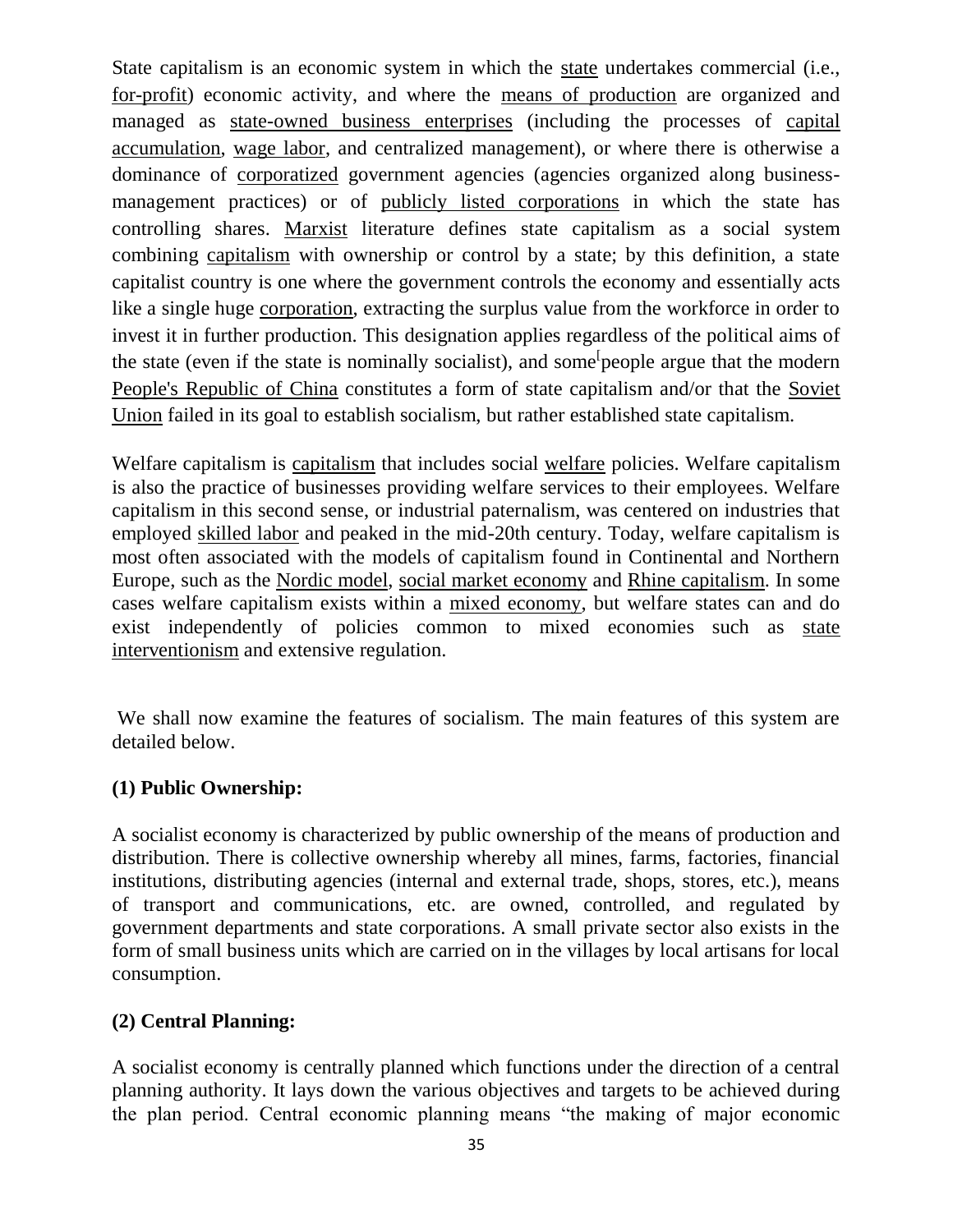decisions of what and how much is to be produced, how, when and where it is to be produced, and to whom it is to be allocated for by the conscious decision of a determinate authority, on the basis of a comprehensive survey of the economic system as a whole." And the central planning authority organizes and utilizes the economic resources by deliberate direction and control of the economy for the purpose of achieving definite objectives and targets laid down in the plan during a specified period of time.

## **(3) Definite Objectives:**

A socialist economy operates within definite socio-economic objectives. These objectives "may concern aggregate demand, full employment, satisfaction of communal demand, allocation of factors of production, distribution of the national income, the amount of capital accumulation, economic development...and so forth." For achieving the various objectives laid down in the plan, priorities and bold targets are fixed covering all aspects of the economy.

### **(4) Freedom of Consumption:**

Under socialism, consumers' sovereignty implies that production in state owned industries is generally governed by the preferences of consumers, and the available commodities are distributed to the consumers at fixed prices through the state-run department stores. Consumers' sovereignty under socialism is confined to the choice of socially useful commodities.

### **(5) Equality of Income Distribution:**

In a socialist economy, there is great equality of income distribution as compared with a free market economy. The elimination of private ownership in the means of production, private capital accumulation, and profit motive under socialism prevent the amassing of large wealth in the hands of a few rich persons. The unearned incomes in the form of rent, interest and profit go to the state which utilizes them in providing free education, public health facilities, and social security to the masses. "As far as wages and salaries are concerned, most modern socialists do not aim at complete and rigid equality. It is now generally understood that the maintenance offered choice of occupation implies wage differentials."

### **(6) Planning and the Pricing Process:**

The pricing process under socialism does not operate freely but works under the control and regulation of the central planning authority. There are administered prices which are fixed by the central planning authority. There are also the market prices at which consumer goods are sold. There are also the accountings prices on the basis of which the managers decide about the production of consumer goods and investment goods, and also about the choice of production methods.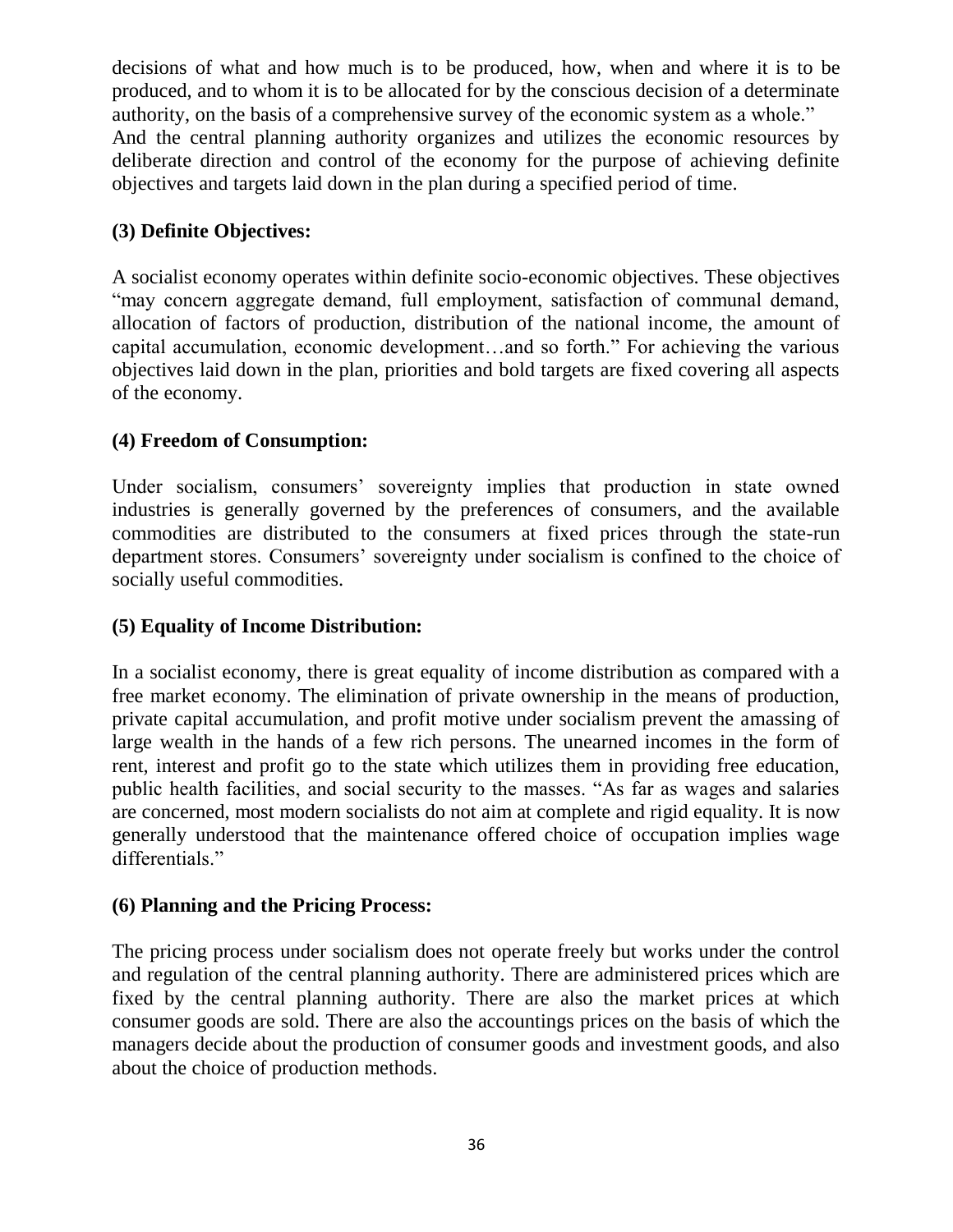In view of the above features, there is need for us to also look at the merits and demerits of socialism. The following are the advantages of socialism as advanced by Prof, Schumpeter.

### **Merits of Socialism:**

### **(1) Greater Economic Efficiency:**

Economic efficiency under socialism is greater than under capitalism. The means of production are controlled and regulated by the central planning authority towards chosen ends. The central planning authority makes an exhaustive survey of resources and utilizes them in the most efficient manner. Economic efficiency is also achieved by utilizing resources in producing socially useful goods and services which satisfy the basic wants of the people, like cheap food, cloth, and housing.

### **(2) Greater Welfare due to Less Inequality of Income:**

In a socialist economy there is less inequality of income as compared with a capitalist economy because of the absence of private ownership of the means of production, private capital accumulation, and private profit. All citizens work for the welfare of the state and each is paid his remuneration according to his ability, education and training. All rents, interests and profits from various sources go to the state which spends them for public welfare in providing free education, cheap and congenial housing, free public health amenities, and social security to the people.

#### **(3) Absence of Monopolistic Practices:**

Another advantage of socialism is that it is free from monopolistic practices to be found in a capitalist society. Since under socialism all means of production are owned by the state, both competition and monopoly are eliminated. The exploitation by the monopolistic is absent. Instead of private monopoly, there is the state monopoly of the productive system but this is operated for the welfare of the people. In the state-owned factories, socially useful commodities are produced which are of high quality and are also reasonably priced.

#### **(4) Absence of Business Fluctuations:**

A socialist economy is free from business fluctuations. There is economic stability because production and consumption of goods and services are regulated by the central planning authority in accordance with the objectives, targets and priorities of the plan. Thus there is neither overproduction nor unemployment.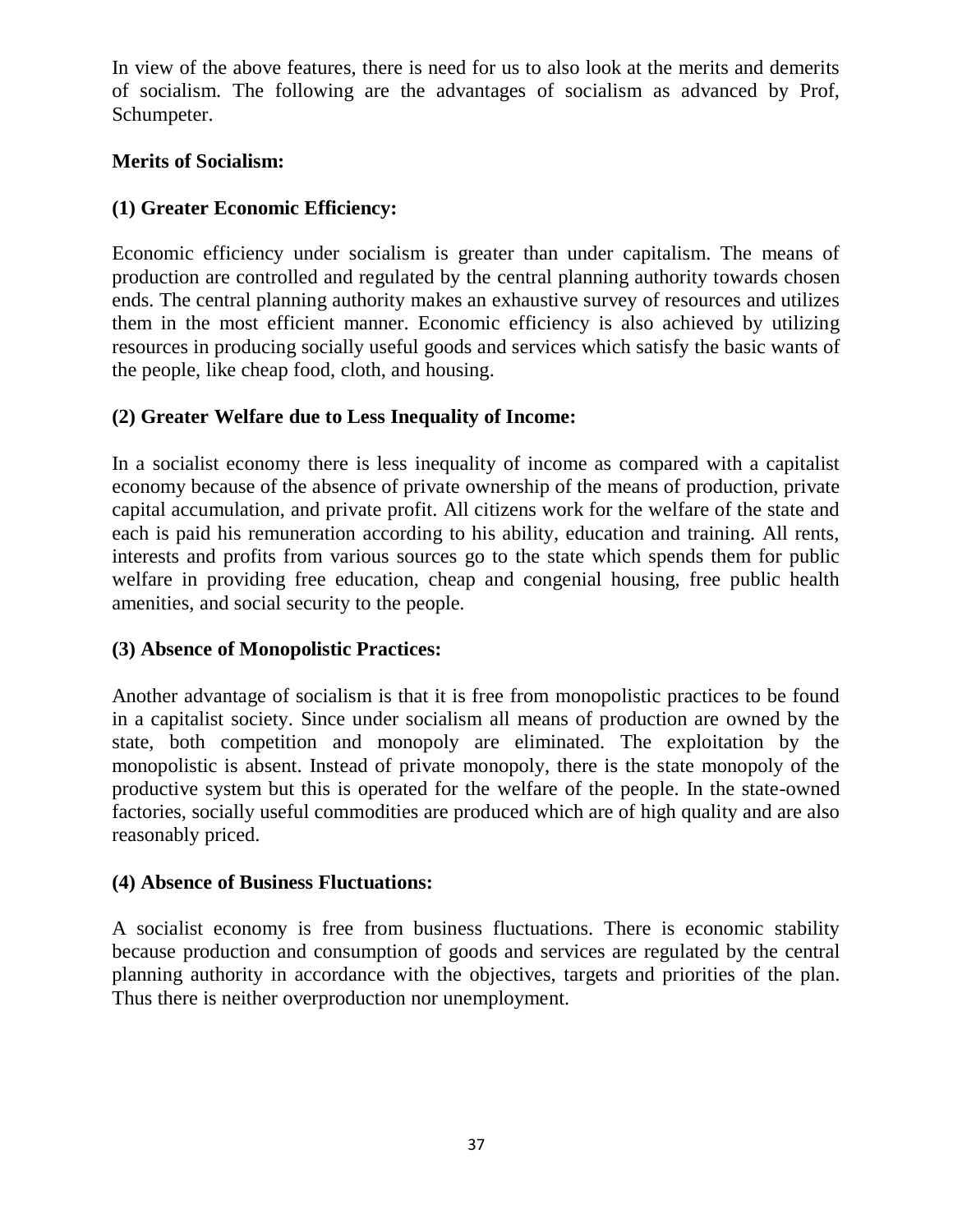#### **Demerits of Socialism:**

A socialist economy has also certain disadvantages:

### **1. Loss of Consumers' Sovereignty:**

There is loss of consumers' sovereignty in a socialist economy. Consumers do not have the freedom to buy whatever commodities they want. They can consume only those commodities which are available in department stores. Often the quantities which they can buy are fixed by the state.

### **2. No Freedom of Occupation:**

There is also no freedom of occupation in such a society. Every person is provided job by the state. But he cannot leave or change it. Even the place of work is allotted by the state. All occupational movements are sanctioned by the state.

#### **3. Misallocation of Resources:**

Under socialism, there is arbitrary allocation of resources. The central planning authority often commits mistakes in resource allocation because the entire work is done on trial and error basis.

#### **4. Bureaucracy:**

A socialist economy is said to be a bureaucratic economy. It is operated like a machine. So it does not provide the necessary initiative to the people to work hard. People work due to the fear of higher authorities and not for any personal gain or self-interest. There is no doubt that a socialist economy is better than a capitalist economy because of its overwhelming merits. But it is disliked for the loss of political, economic and personal freedoms.

#### **SELF ASSESSMENT EXERCISE**:

Briefly explain your understanding of socialism as an economic system

#### **3.3 Communism and its features**

Communism, also known as a command system, is an economic system where the government owns most of the factors of production and decides the allocation of resources and what products and services will be provided. A political and economic ideology based on communal ownership and the absence of class. Communism, which can be thought of as opposite to capitalism's, says that in a capitalist society, the working class (the proletariat) is exploited by the ruling class (the bourgeoisie). However, based on a Utopian ideal of equality and abundance, as expressed by the popular slogan, "From each according to his ability, to each according to his need," communism in practice has only existed under authoritarian government and has been the source of millions of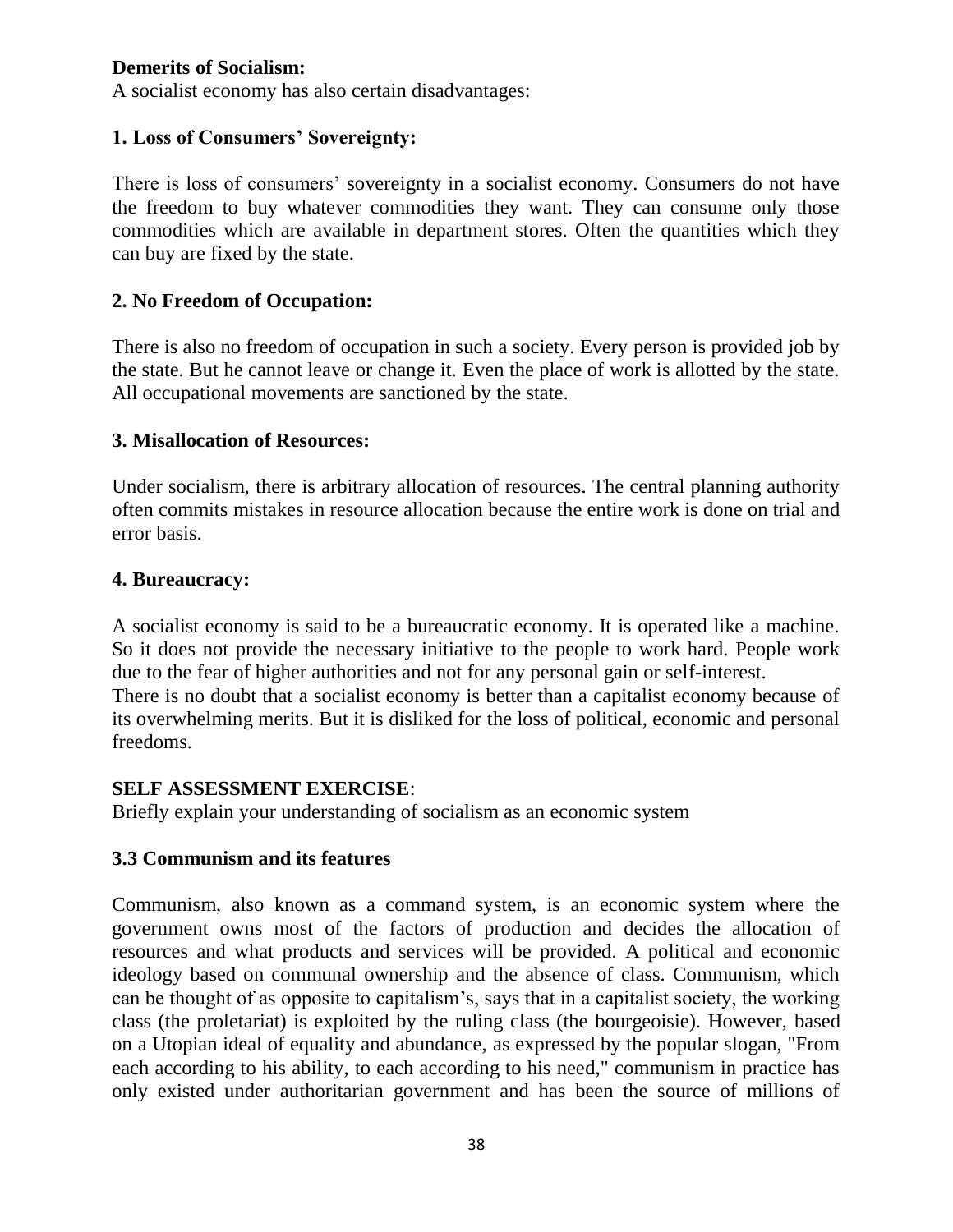human rights violations and deaths. Unlike socialism, communism has a bit of force on the allocation of resources for the people.

One of the fundamental problems with communism is the knowledge problem, which describes how, without a price system, central planners cannot accurately determine what goods and services should be produced or in what quantities. Useless surpluses and devastating shortages are the result. Communism is often considered to be a twentieth century political experiment that officially failed in the late 1980s and early 1990s with the fall of the Berlin Wall witness in East Germany and the collapse of the Soviet Union known as USSR.

The most important originators of communist doctrine were Karl Marx and Frederick Engels. Like the socialists before them, they wanted to end the exploitation of the masses by the few. The capitalist system at that time required workers to work under harsh and dangerous conditions for little pay. The end goal of communism was to eliminate class distinctions among people, where everyone shared equally in the proceeds of society, when government would no longer be needed. Karl Marx agreed with Louis Blanc in how labour and income should be managed: "From each according to his abilities, to each according to his needs." However, it seems clear from history that Adam Smith had the correct principle, which is that people work in their own self-interest. Marx and Engels believed that there was a class struggle between the masses, which Marx referred to those who could only offer their labour as the (proletariat), while the owners of the means of production, which included land, raw materials, tools and machines, and especially money are regarded as members of the ruling class and known as the (bourgeoisie). He believed that a political revolution was essential because the state was a central instrument of capitalist society, and since the bourgeoisie had a stronghold on the government, it would, in many cases, be necessary to use force and violence to overthrow the capitalists. Communist countries, particularly Russia and China, decided on a centrally planned economy (aka command economy). The following are features of communism:

- 1. Government owns land
- 2. Government owns capital
- 3. Government allocates all scarce resources.
- 4. Government controls prices for labour and goods.
- 5. Government determines what, how and for whom to produce.
- 6. It is authoritarian in nature
- 7. There is no class in the society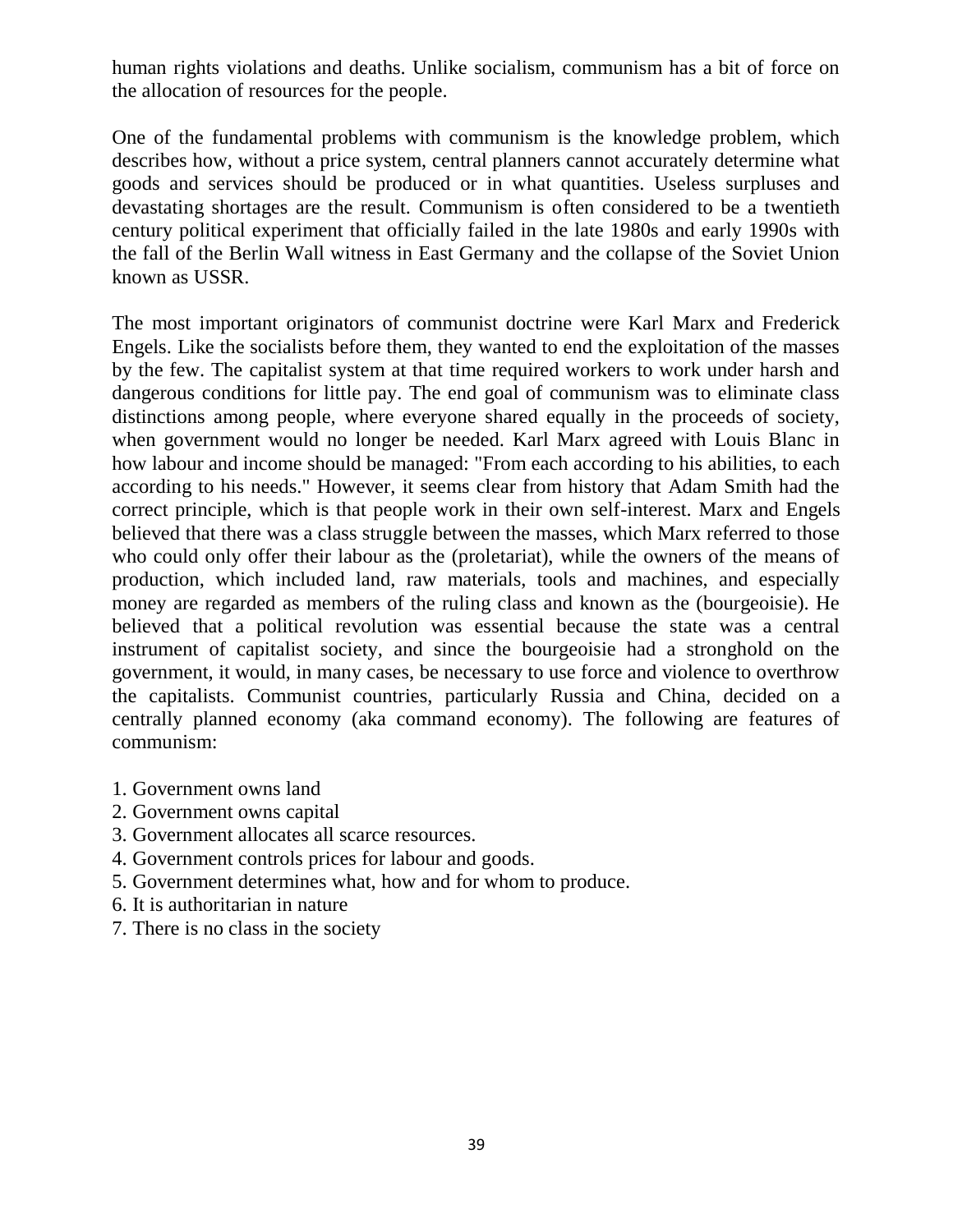Let us consider the following advantages and disadvantages of communism

#### **Advantages of Communism**

1. Communism is an internally stable economic system, in that those that participate benefit and those that don't are culled - creating an incentive to participate.

2. Communism requires common goals and agreed upon rules/laws to allocate responsibilities and resources. If successful, this leads to a spirit of sharing builds stronger social communities, creating a stabled economy.

3. Due to their sense of cooperation, healthy communistic systems are very efficient at distributing resources within their localized areas - particularly in times of need.

#### **Disadvantages of Communism**

1. Large or geographically broad populations tend to be diverse, making it difficult to maintain a common goal or set of rules for shared effort and resources.

2. Large, diversified societies tend to gravitate towards systems of hierarchy, reducing the perception of fair distribution of work and resources which can destabilize a communistic society.

3. Allowing an influx external culture increases the likelihood of destabilizing the homogeneity of the society. As such, communistic systems tend to block out external cultures and exclude outside competition, weakening the system's ability to learn from, or compete with, external economies

#### **SELF ASSESSMENT EXERCISE**:

Briefly explain your understanding of communism as an economic system

#### **3.4 Mixed economy and its features**

A mixed economy is variously defined as an economic system consisting of a mixture of Markets and economic planning, public ownership and private ownership, or free markets and economic interventionism. However, in most cases, "mixed economy" refers to market economies with strong regulatory oversight and governmental provision of public goods, although some mixed economies also feature a number of state-run enterprises. In general the mixed economy is characterized by the private ownership of the means of production, the dominance of markets for economic coordination, with profit-seeking enterprise and the accumulation of capital remaining the fundamental driving force behind economic activity. But unlike a free-market economy, the government would wield indirect macroeconomic influence over the economy through fiscal and monetary policies designed to counteract economic downturns and capitalism's tendency toward financial crises, unemployment, and growing income and wealth disparities, along with playing a role in interventions that promote social welfare. Subsequently, some mixed economies have expanded in scope to include a role for indicative economic planning and or large public enterprise sectors.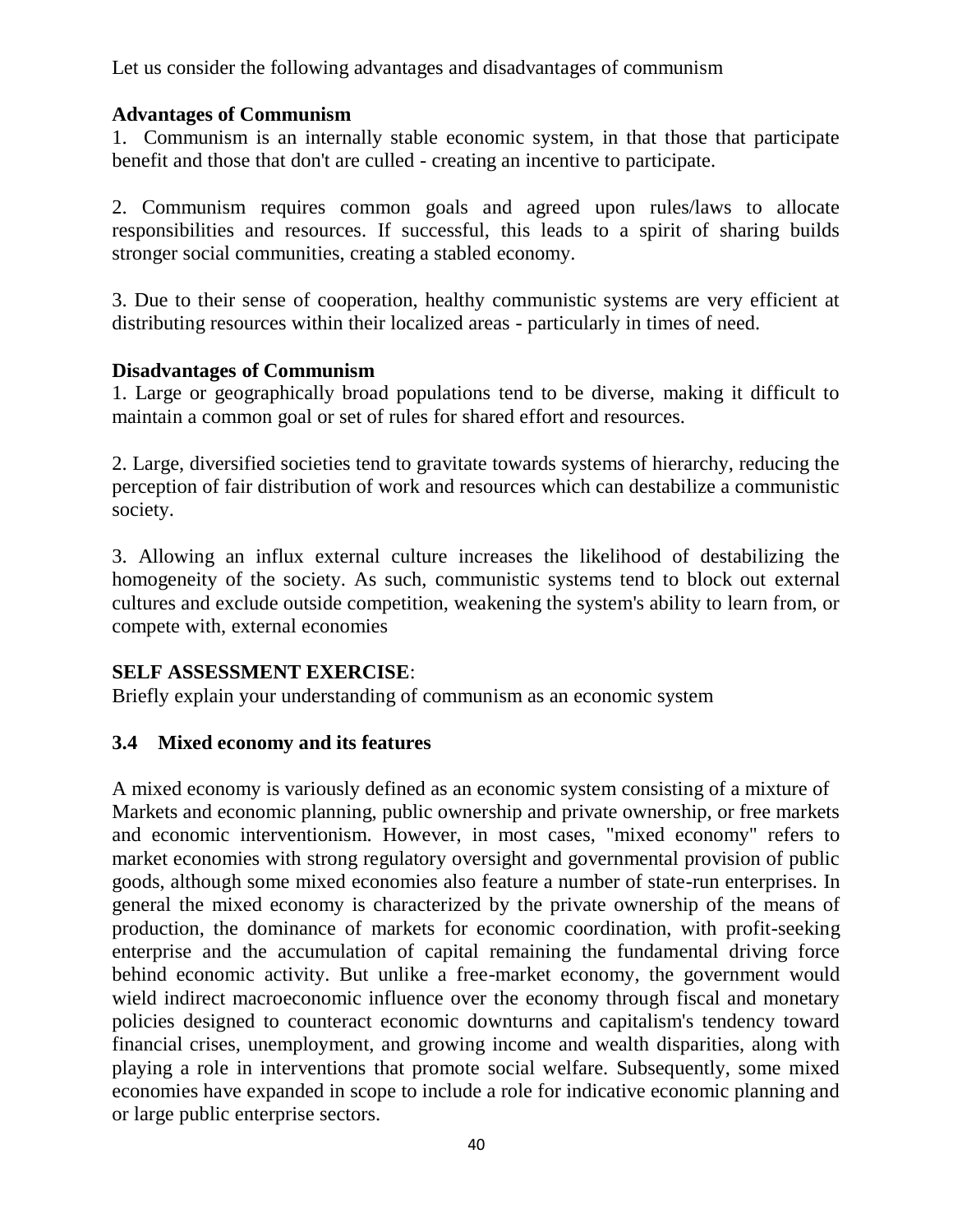According to Smriti Chand, in his write up posits that there is mixture of private and public ownership of the means of production and distribution. Some decisions are taken by households and firms and some by the planning authority. All developing countries like India and Nigeria are mixed economies. We shall now look at the features of mixed economy:

# **Features of mixed economy**

#### **1. Public Sector:**

The public sector is under the control and direction of the state. All decisions regarding what, how and for whom to produce are taken by the state. Public utilities, such as rail construction, road building, canals, power supply, means of communication, etc., are included in the public sector projects. They are operated for public welfare and not for profit motive. The public sector also operates basic, heavy, and strategic and defense production industries which require large investment and have long gestation period. But they earn profits like private industries which are utilized for capital formation.

#### **2. Private Sector:**

There is a private sector in which production and distribution of goods and services are done by private enterprises. This sector operates in farming, plantations, mines, internal and external trade, and in the manufacture of consumer goods and some capital goods. This sector operates under state regulations in the interest of public welfare. In certain fields of production, both public and private sectors operate in a competitive spirit. This is again in the interest of the society.

#### **3. Joint Sector:**

A mixed economy also has a joint sector which is run jointly by the state i.e public and private enterprises. It is organized on the basis of a joint stock company where the majority shares are held by the state.

#### **4. Cooperative Sector:**

Under a mixed economy, a sector is formed on cooperative principles. The state provides financial assistance to the people for organizing cooperative societies, usually in dairying, storage, processing, farming, and purchase of consumer goods.

#### **5. Freedom and Control:**

A mixed economy possesses the freedom to hold private property, to earn profit, to consume, produce and distribute, and to have any occupation. But if these freedoms adversely affect public welfare, they are regulated and controlled by the state.

#### **6. Economic Planning:**

There is a central planning authority in a mixed economy. A mixed economy operates on the basis of some economic plan. All sectors of the economy function according to the objectives, priorities and targets laid down in the plan. In order to fulfill them, the state regulates the economy through various monetary, fiscal and direct control measures. The aim is to check the evils of the price mechanism.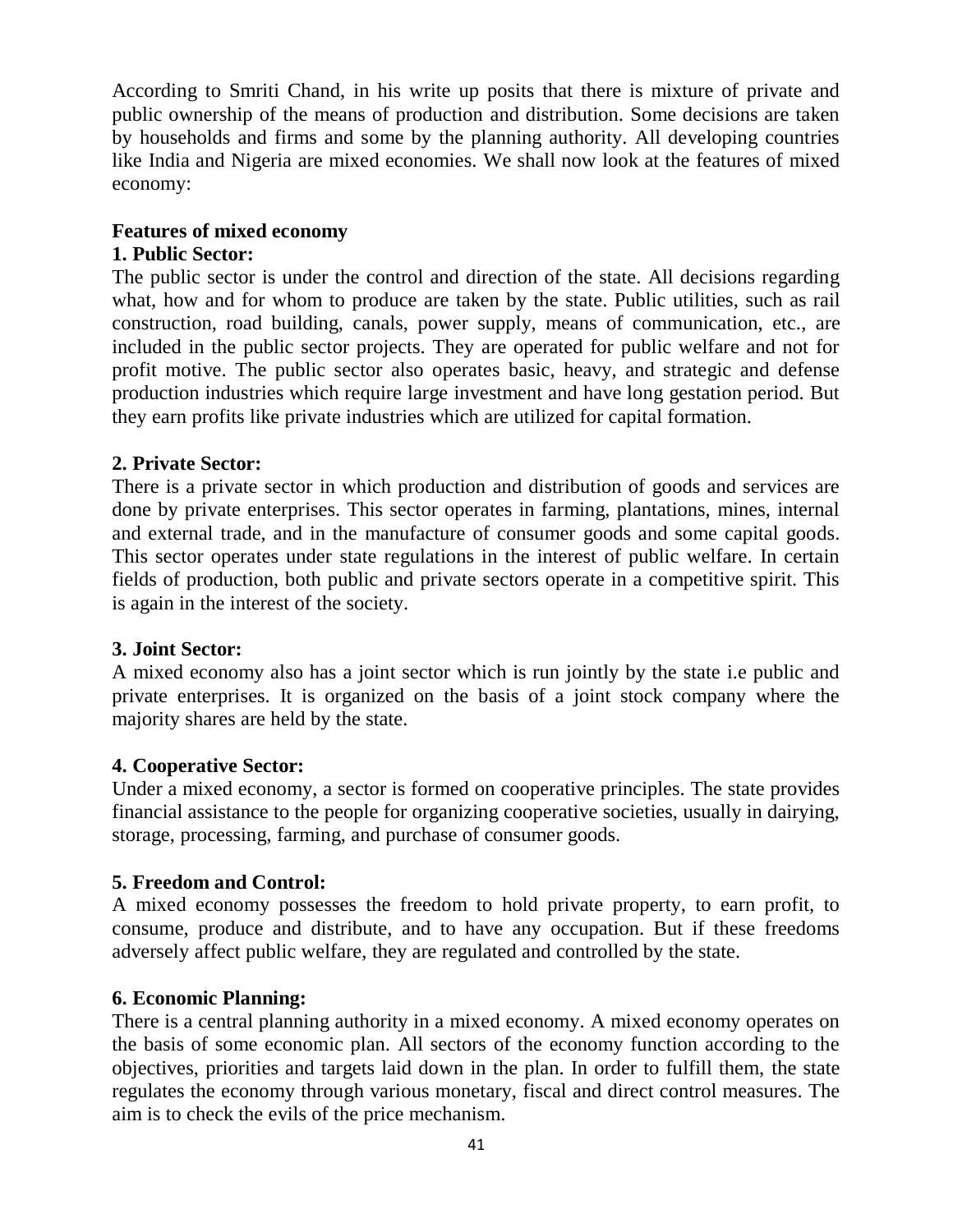### **7. Social Welfare:**

The principal aim of a mixed economy is to maximize social welfare. This feature incorporates the merits of socialism and avoids the demerits of capitalism. To remove inequalities of income and wealth, and unemployment and poverty, such socially useful measures as social security, public works, etc. are adopted to help the poor. On the other hand, restrictions are placed on the concentration of monopoly and economic power in the hands of the rich through various fiscal and direct control measures.

We shall again consider the merits and demerits of mixed economic system

#### **Merits of Mixed Economy are:**

- (1) It has best allocation of resources:
- (2) There is a general balance between the public sector and the private sector
- (3) It is a welfare state:
- (4) There is presence of Social security
- (5) There is freedom criticism by the citizen

#### **Demerits of Mixed Economy are**

A mixed economy also has certain defects which are stated below:

- (1) Non-Cooperation between the Two Sectors
- (2) Inefficient Public Sector
- (3) Economic Fluctuations is inevitable
- (4) Decision making can be hampered or delayed
- (5) Resources may not be evenly distributed

Therefore, let it be known to you that a mixed economy contains all the features of a welfare state. There is no exploitation either by the capitalists as under a free enterprise economy or by the state as under a socialist economy. The United States, Nigeria and India are said to have a mixed economic system because privately owned businesses and government both play important roles in the economy.

#### **SELF ASSESSMENT EXERCISE:**

Briefly explain your understanding of mixed economic system

#### **4.0 CONCLUSION**

From our discussion so far on the classification of the economy according to ownership of resources**,** we can conclude as follows:

- That capitalism is an economic system based on private ownership of the means of production and their operation for profit. It is an economic system in which the free market alone controls the production of goods and services.
- That socialism is an economic and political system based on public or collective ownership of the means of production. It emphasizes the steps as to how much to produce, which methods of production to employ and for whom to produce are taken by the planning authority.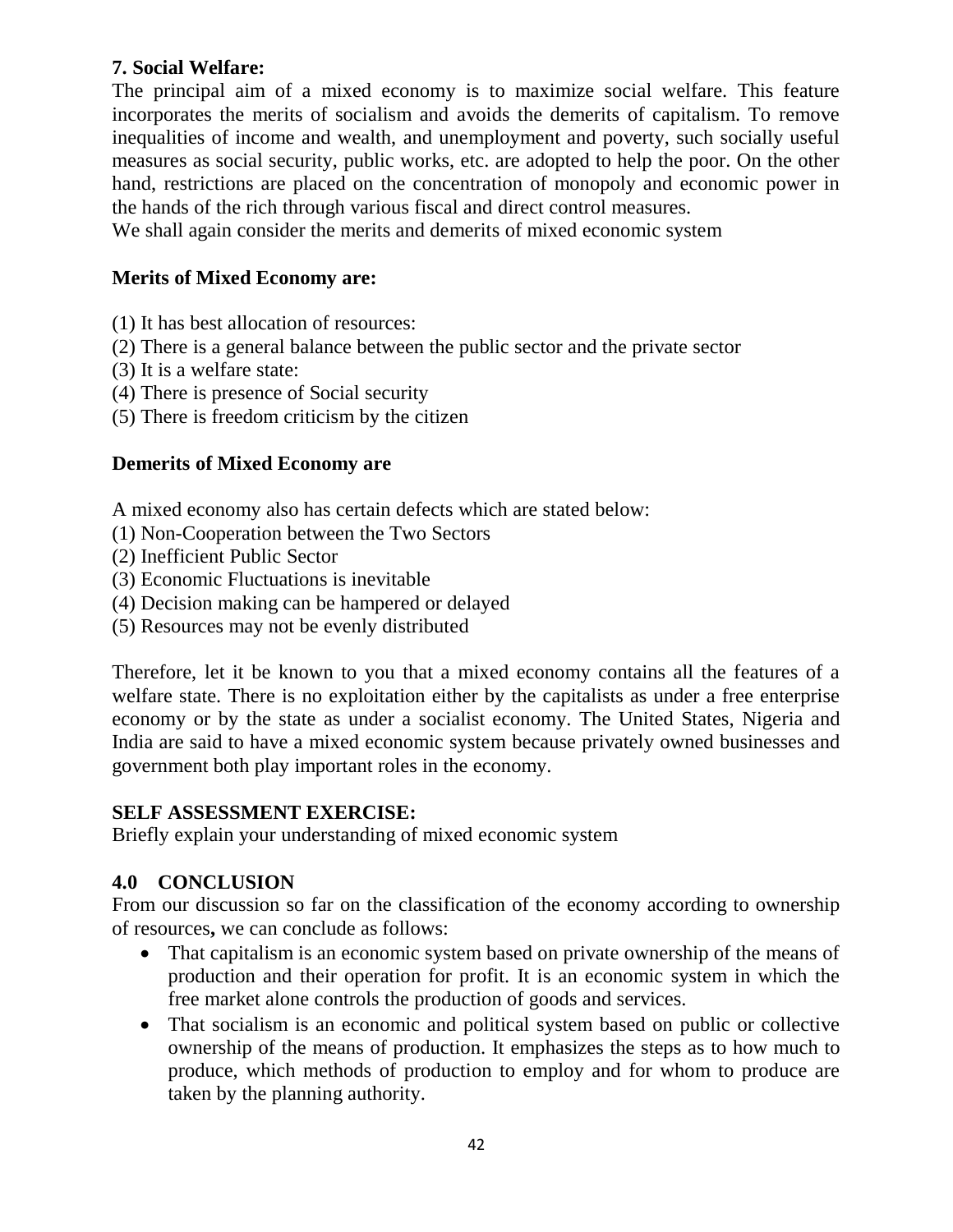- That communism, also known as a command system, is an economic system where the government owns most of the factors of production and decides the allocation of resources and what products and services will be provided. It is a political and economic ideology based on communal ownership and the absence of class.
- That mixed economy refers to market economies with strong regulatory oversight and governmental provision of public goods, although some mixed economies also feature a number of state run enterprises.

### **5.0 SUMMARY**

In this unit, we have attempted to show the classification of the economy according to ownership of resources, covering Capitalism and its features, Socialism and its features, Communism and its features and mixed economy and its features, showing their contributions to resources ownership in the economy and the countries that practice them. You have learnt that an economic system consists of the institutions and the method by which resources are allocated and products and services are distributed. Economic systems differ primarily in who owns the factors of production, how the allocation of resources is directed and the method used to direct economic activity and how the government participates in the economy. Your understanding of this unit should encourage you to be familiar more with the topics in this module as you read ahead against the next unit.

### **6.0 TUTOR-MARKED ASSIGNMENT**

Discuss briefly the meaning and features of capitalism, socialism, communism and mixed economy.

# **7.0 REFERENCES/FURTHER READING**

Adewunmi, D. O., (2014). Introduction to Comparative Economics, a textbook,  $1<sup>st</sup>$ Edition, Mill world Publication Limited.

Sanya, K. Y., (2016). Comparative Economics System, a broader Perspective, 2<sup>nd</sup> Edition, DDT Press limited, Lagos.

Quenton, A. O., (2017). Impact of Capitalist of Developing Economy, a Journal of Social Sciences, vol 2, pg 21-43, Mill Screen Publication Limited.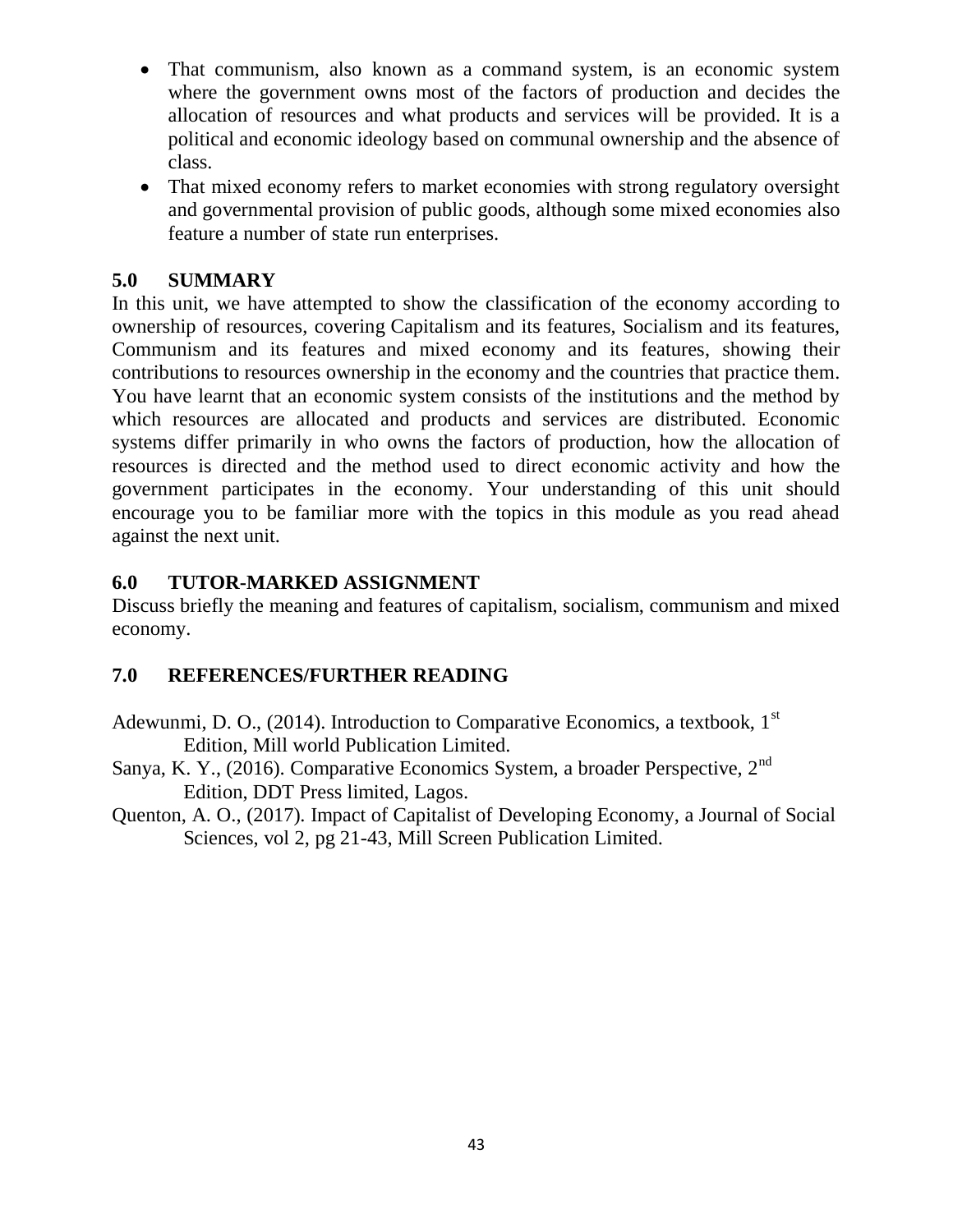### **UNIT II: Classification of the economy according to decision making**

### **CONTENTS**

- 1.0 Introduction
- 2.0 Objectives
- 3.0 Main Content
	- 3.1 Market economy
	- 3.2 Command economy
	- 3.3 Planned and unplanned economy
- 4.0 Conclusion
- 5.0 Summary
- 6.0 Tutor-Marked Assignment
- 7.0 References/Further Readings

## **1.0 INTRODUCTION**

It is good that we have familiarized ourselves with the understanding of basic economic system of capitalism, socialism, communism, and mixed economy was all about in the preceding unit which provides a basic foundational platform that we shall be looking at in this unit. In this unit, we shall be looking at the market economy, command economy, Planned and unplanned economy and how economic decisions are made in these economies. An in-depth explanation of the above topics shall be provided. It is advisable that you critically concentrate as we move along with explanations that will be given.

### **2.0 OBJECTIVES**

At the end of this unit, you should be able to:

- Understand better, what market, command, planned and unplanned economy is
- Draw comparisons between market and command economy's decision making.
- Mention the features, advantages and disadvantages of planned and unplanned economies.

### **3.0 MAIN CONTENTS**

#### **3.1 Market economy**

Our discussion under capitalism leads us to what we shall talk about here which is market economy due to their synonymous nature. The duo has similar economic system features but slight differences due to little government intervention in the market system. You shall understand more about this as we go on.

A market economy is an economic system in which economic decisions and the pricing of goods and services are guided solely by the aggregate interactions of a country's citizens and businesses and there is little government intervention or central planning. This is the opposite of a centrally planned economy, in which government decisions drive most aspects of a country's economic activity. A market economy is a type of economic system where supply and demand regulate the economy, rather than government intervention. A true free market economy is an economy in which all resources are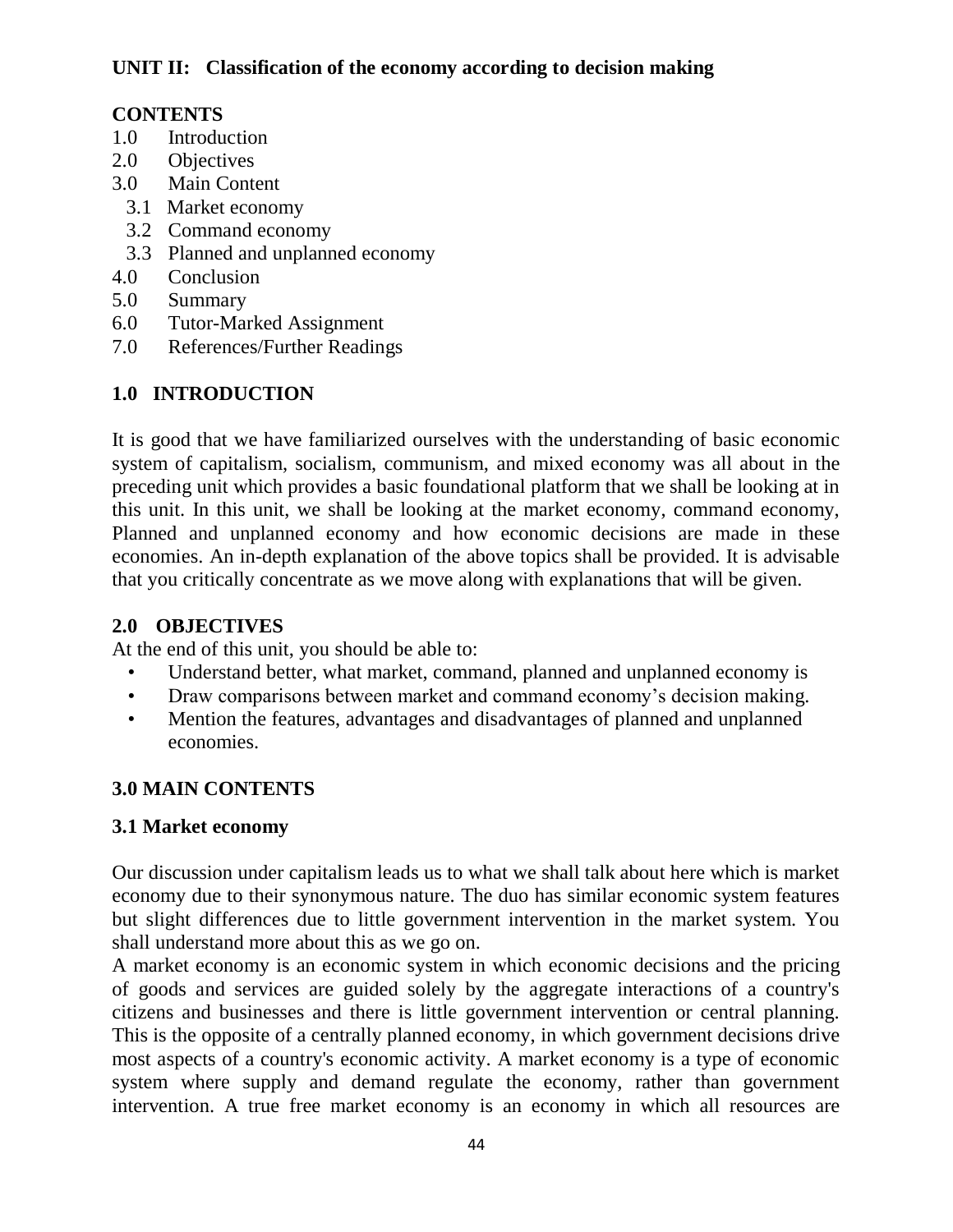owned by individuals. Markets are merely places where buyers come to buy and sellers come to sell. The market may be a physical place, such as the Nigeria Stock Exchange, or it may not be a physical place; for example, foreign exchange market transactions take place through communications via telephone and computers between banks and other dealers around the world. Market economies work on the assumption that market forces, such as supply and demand, are the best determinants of what is right for a nation's wellbeing. These economies rarely engage in government interventions such as price fixing, license quotas and industry subsidizations. In a market economy, it is through the interaction of the buyers and the sellers in markets that the questions of "what to produce", "how to produce", and "for whom to produce" are answered. Because private companies determine what to produce according to their assessment of the goods and services from which they can earn the most profit, it is the buyers who ultimately decide what is produced. Private companies also decide how to produce according to the method that is the most efficient that is the cheapest. And the question 'for whom' is decided according to which potential buyers have the strongest desire for the product and which potential buyers have the greatest incomes.

More so, most developed nations today could be classified as having mixed economies, they are often said to have market economies because they allow market forces to drive most of their activities, typically engaging in government intervention only to the extent that it is needed to provide stability. Although the market economy is clearly the system of choice in today's global marketplace, there is significant debate regarding the amount of government intervention considered optimal for efficient economic operations.

There has been a major change in the world since the late 1970s: market economies have replaced command economies. Countries such as Mexico and Japan are using market mechanisms to a greater extent. This theme will be explored throughout the course. We will consider why this shift has taken place and whether or not it is a good thing. As discussed under capitalism, certain features or characteristics of this economic system are also embedded in the characteristics of market economy. The following are the characteristics of market economy.

#### **Characteristics of Market Economy**

- 1. Free-enterprise
- 2. Free-market
- 3. Self-adjusting
- 4. Self-interests
- 5. Self-regulating economy
- 6. Market rivalry and competition
- 7. Little government intervention
- 8. Private ownership of resources
- 9. Private and public resource allocation
- 10. Consumer Sovereignty
- 11. Price mechanism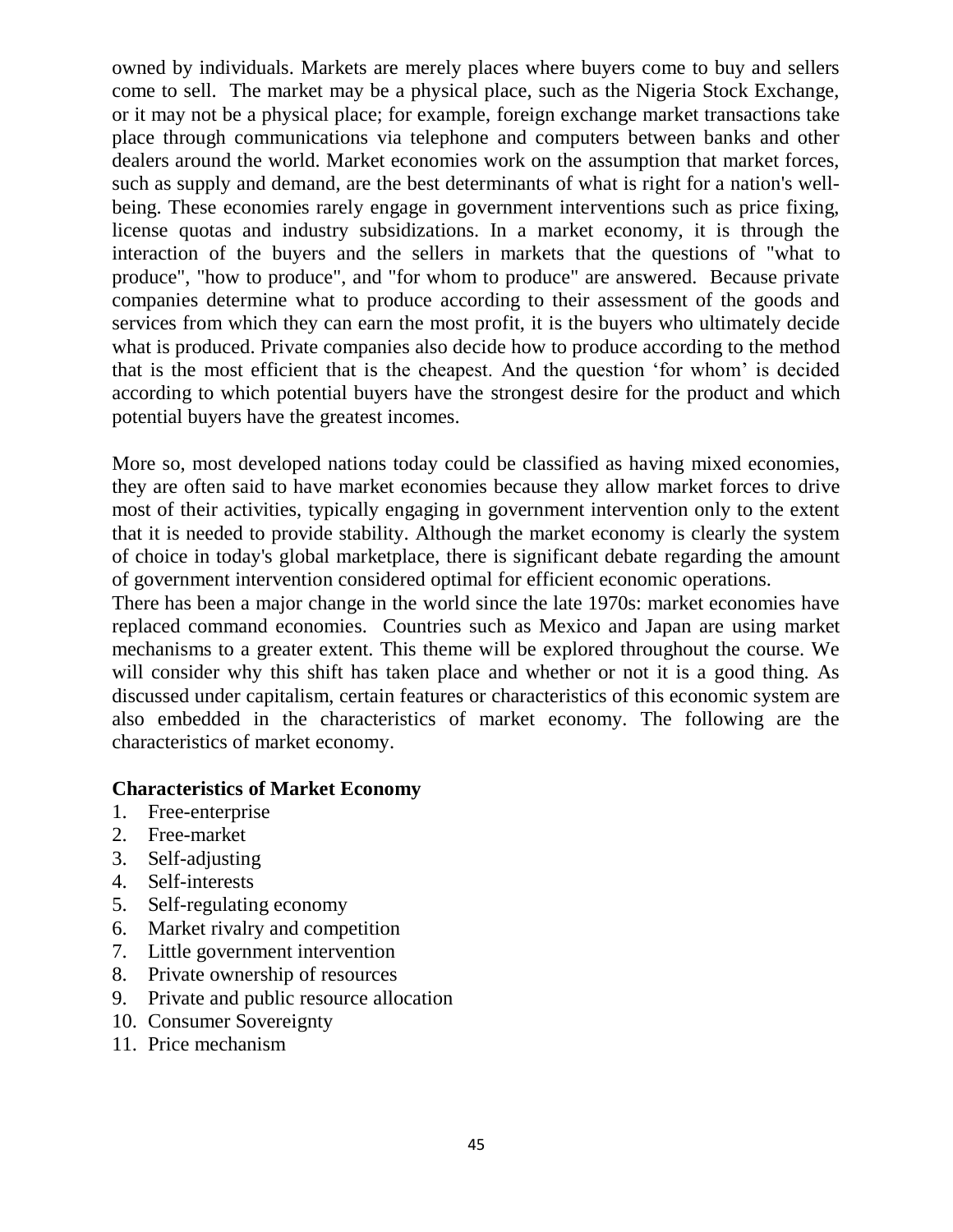#### **SELF ASSESSMENT EXERCISE:**

Market economy is synonymous to capitalism in nature. Discuss

#### **3.2 Command Economy**

It should be noted that another advanced type of socialist economic system is regarded as command economy. Just like our earlier discussion under socialism and communism, similar features will be considered and discussed. A command economy is a system where the government, rather than the free market, determines what goods should be produced, how much should be produced and the price at which the goods will be offered for sale. The command economy is a key feature of any communist society. China, Cuba, North Korea and the former Soviet Union are examples of countries that have command economies. It is also known as a planned economy, command economies are unable to efficiently allocate goods because of the knowledge problem that is the central planner's inability to discern how much of a good should be produced. Shortages and surpluses are a common consequence of command economies.

A free-market price system, on the other hand, signals to producers what they should be creating and in what quantities, resulting in a much more efficient allocation of goods. A commander, usually the government, decides what will be produced, how it will be produced, and who will get the goods and services that are produced. As we will see the former Soviet Union was a good example of a command economy. The government decided which goods or services would be produced (for the most important products). This came as an annual plan. The plan would be very detailed. So, for example, if you managed a shoe company, the plan might specify how many size 6 of black shoes you must produce, how many size 8 of green shoes you must produce, and so on. The plan was more than a goal; there were significant penalties to the company management for failing to meet the plan quotas and significant rewards for succeeding. The plan also specified how the goods and services were to be produced. Again, if you were the manager of a shoe company, you might be told how much leather you could have and where you must get it, how many workers you may have, how much machinery you may have, and so on.

However, one feature of the former USSR economy was that the 'what' and the 'how' often did not reconcile. For example, it might not have been possible to produce the number of size 6 shoes that you were required to produce with the amount of leather you were allowed to have. This led to behaviors that were not intended by the government. Even in the former Soviet Union, the government did not decide the 'for whom' question. Generally, people would stand in queue for the goods and services; those in the queue first would have their desires met first and many would be disappointed and forced home. In the United States, a good example of such a command economy is the military: the commanders give the orders on most matters and others are merely expected to follow. Many large companies in the United States and in Europe copied this military command principle. Another example of a command economy involves the control over land in the United States. In the eleven western states, more than 40% of all land is under the control of the United States government (most commonly the Forest Service or the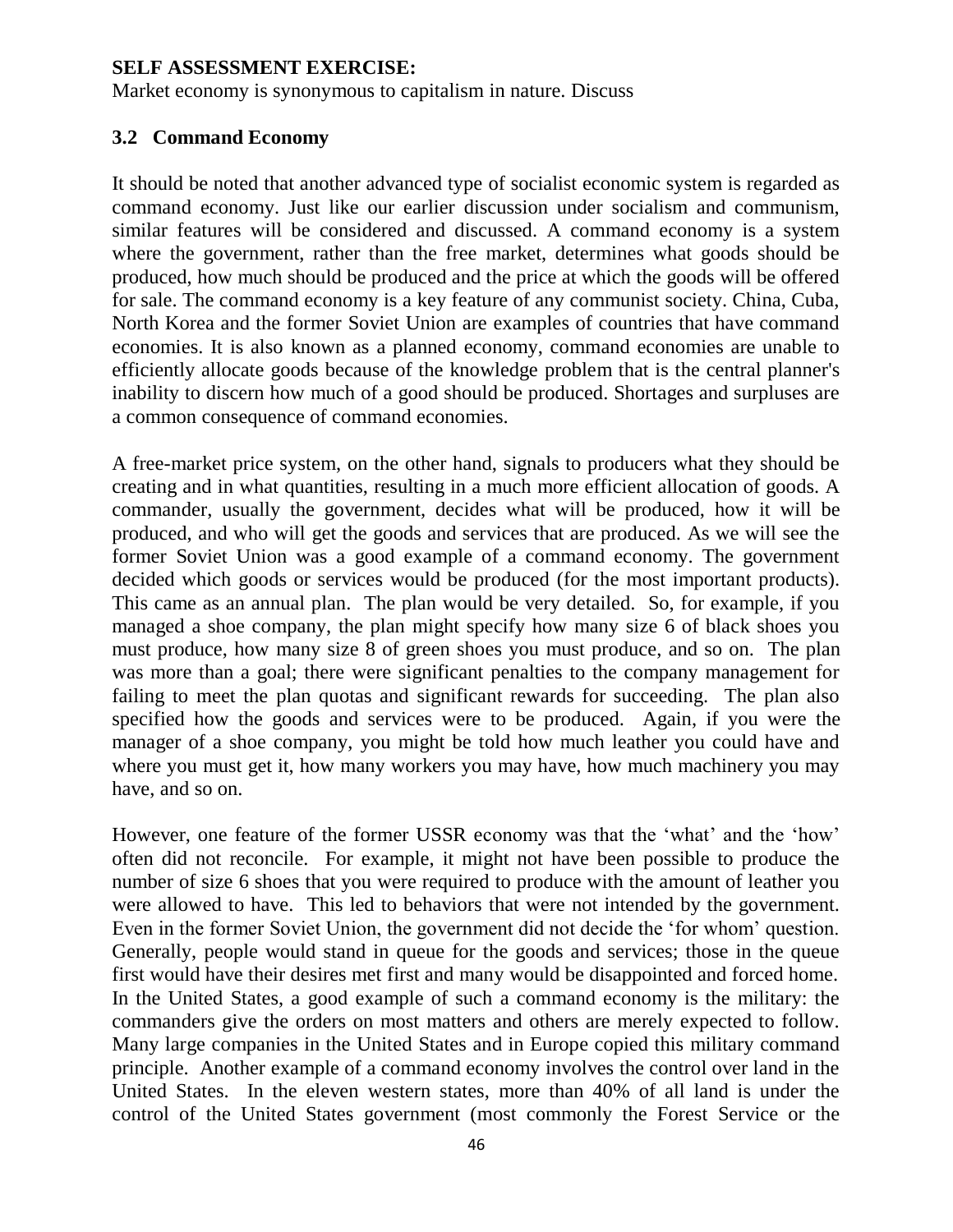Bureau of Land Management). These agencies determine who is allowed to graze animals on the land, how much grazing can be done, and what price is to be paid for grazing rights. The Forest Service also determines how many trees can be cut, who can cut them, and the price to be paid to cut them. Hunting, fishing, access to national parks, and so on are also controlled mainly by this command economy principle.

We shall now examine the features of command economy. The main features of this system are detailed below.

#### **Features of command economy**

- 1. Public Ownership
- 2. Central Planning
- 3. Definite Objectives
- 4. Freedom of Consumption
- 5. Equality of Income Distribution
- 6. Planning and same pricing process
- 7. Government owns land
- 8. Government owns capital
- 9. Government allocates all scarce resources.
- 10. Government controls prices for labour and goods.
- 11 Government determines what, how and for whom to produce.
- 12. It is authoritarian in nature
- 13 There is no class in the society

### **SELF ASSESSMENT EXERCISE:**

Explain briefly your understanding of command economy

### **3.3 Planned and Unplanned Economy**

Our discussion here is centered on new nomenclature given to command and market economies known as planned and unplanned economies. Globalisation, market competitions, efficient allocation of resources among citizens as well as taken economic decision has forced many countries of the world to adjust their economic system to suite their taste and as such given it names. This is also a refection as to the contributions of reputable scholars in the field of economics. Hence our discussion shall be on planned and unplanned economy.

Under a Planned economy which sometimes referred to as a command economy, governments own all of the factors of production such as land, capital and resources, and government officials determine when, where and how much is produced at any one time. The most famous contemporary example of a command economy was that of the former Soviet Union, which operated under a Communist system. Since decision-making is centralized in a planned economy, the government controls all of the supply and sets all of the demand. Prices cannot rise naturally like in a market or unplanned economy, so prices in the economy must be set by government officials. In a planned economy, macro-economic and political considerations determine resource allocation, whereas in a market economy, the profits and losses of individuals and firms determine resource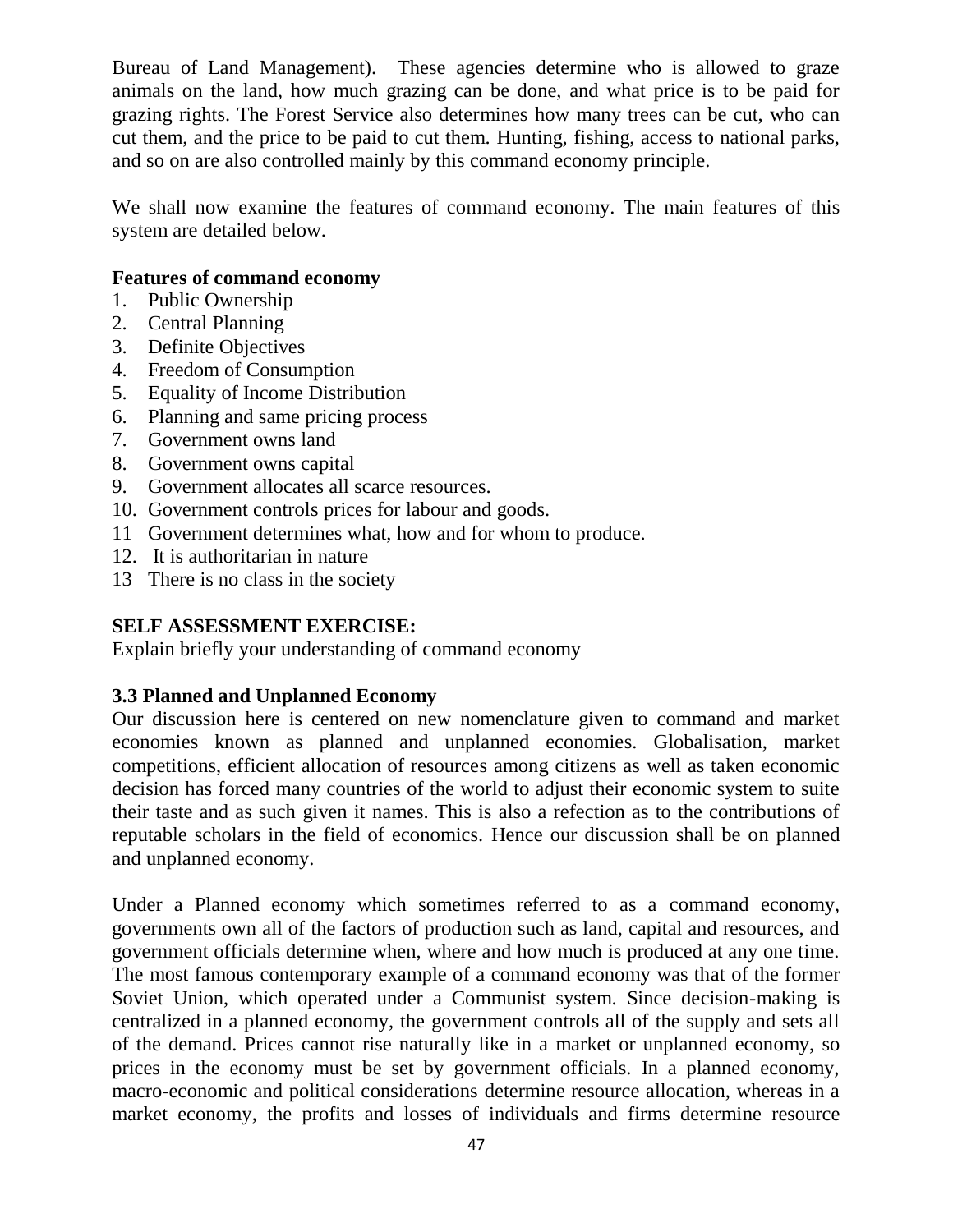allocation. Therefore, in a planned economy, the factors of production are owned and managed by the government. Thus the Government decides what to produce, how much to produce and for whom to produce. The following are the features of planned economy.

### **Features of planned economy:**

- 1. All resources are owned and managed by the government.
- 2. There is no Consumer or producer sovereignty.
- 3. The market forces are not allowed to set the price of the goods and services.
- 4. Profit is not the main objective.
- 5. The government aims to provide goods and services to everybody.
- 6. Government decides what to produce, how much to produce and for whom to produce.

# **Advantages of planned economy**

1. Prices are kept under control and thus everybody can afford to consume goods and services.

- 2. There is less inequality of wealth.
- 3. There is no duplication as the allocation of resources is centrally planned.

4. Low level of unemployment as the government aims to provide employment to everybody.

5. Elimination of waste resulting from competition between firms.

# **Disadvantages of planned economy**

1. Consumers cannot choose and only those goods and services are produced which are decided by the government.

2. Lack of profit motive may lead to firms being inefficient.

3. Lot of time and money is wasted in communicating instructions from the government to the firms.

# **Examples of Planned economies are;**

North Korea, Cuba, Turkmenistan, Myanmar, Belarus, Laos, Libya, Iran In some instances, the term planned economy has been used to refer to national economic development plans and state-directed investment in market economies.

# **Unplanned economy**

An unplanned economy on the other hand is an economy where economic decisions regarding production, investment and resource allocation are not linked together through conscious economic planning. This may refer to subsistence-level economies, systems of barter or to more complex arrangements such as market economies, although there may be a significant amount of planning within firms in market and mixed-market economies., Market economies and command economies occupy two polar extremes in the organization of economic activity. The primary differences lie in division of labor or factors of production and the mechanisms that determine prices. The activity in a market economy is unplanned; it is not organized by any central authority and is determined by the supply and demand of goods and services. Alternatively, a command economy is organized by government officials who also own and direct the factors of production. The two fundamental aspects of market economies are: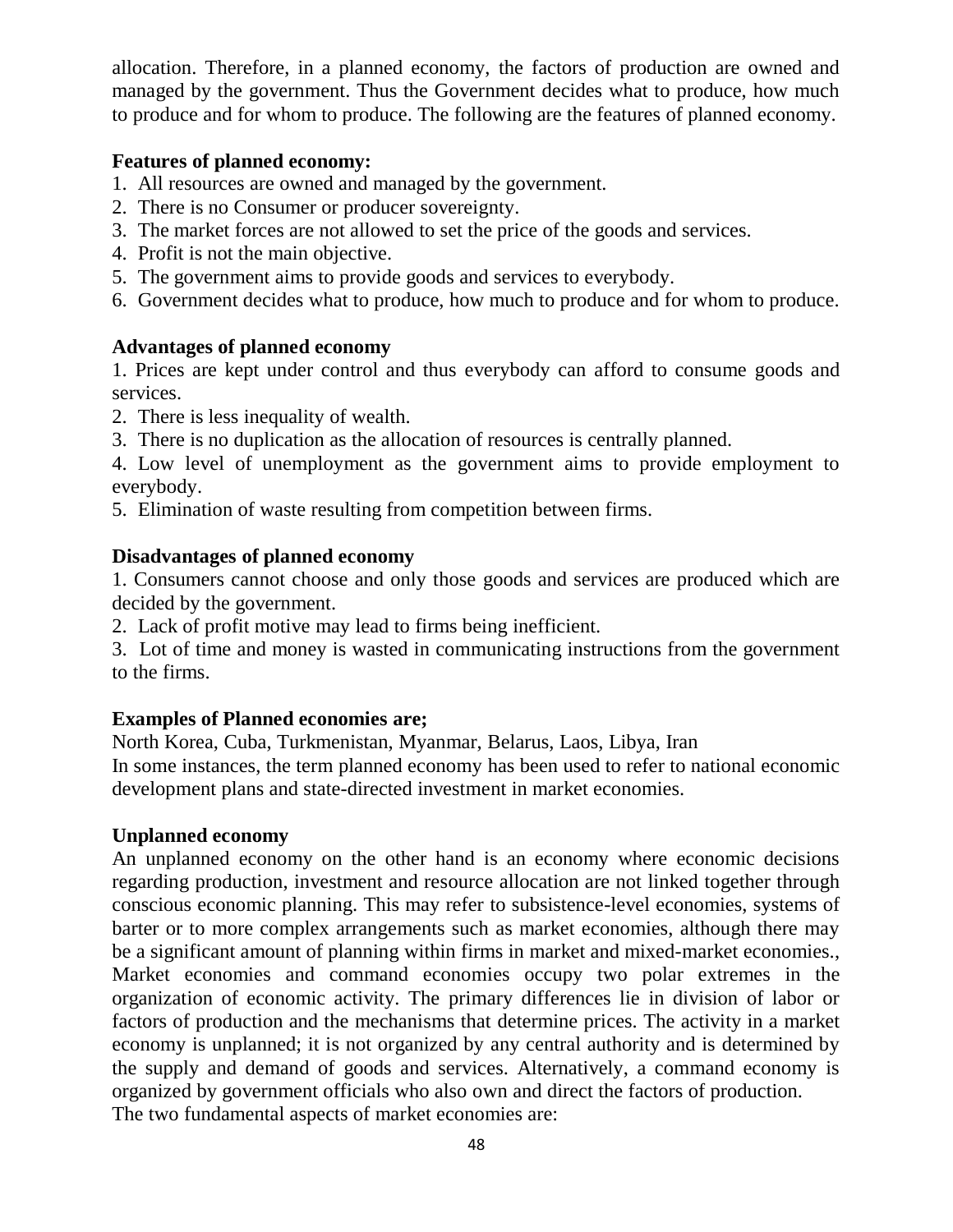- 1. Private ownership of the means of production
- 2. Voluntary exchanges of values

The most common title associated with a market economy is capitalism. Individuals and businesses own the resources and are free to exchange and contract with each other without decree from government authority. The collective term for these uncoordinated exchanges is the "market." Prices arise naturally in a unplanned economy based on supply and demand. Consumer preferences and resource scarcity determine which goods are produced and in what quantity; the prices in a market economy act as signals to producers and consumers who use these price signals to help make decisions. Governments play a minor role in direction of economic activity. Therefore the central thought of this system is that it should be the producers and consumers who decide how to utilize the resources. Thus, the market forces decide what to produce, how much to produce and for whom to produce. Let us now look at the features, merits and demerits of Unplanned economy.

#### **Features of unplanned economy**

1. All resources are privately owned by people and firms.

- 2. Profit is the main motive of all businesses.
- 3. There is no government interference in the business activities.

4. Producers are free to produce what they want, how much they want and for whom they want to produce.

5. Consumers are free to choose.

6. Prices are decided by the Price mechanism i.e. the demand and supply of the good/service.

#### **Advantages of unplanned economy**

1. Free market responds quickly to the people's wants: Thus, firms will produce what people want because it is more profitable whereas anything which is not demanded will be taken out of production.

2. Wide Variety of goods and services: There will be wide variety of goods and services available in the market to suit everybody's taste.

3. Efficient use of resources encouraged: Profit being the sole motive, will drive the firms to produce goods and services at lower cost and more efficiently. This will lead to firms using latest technology to produce at lower costs.

#### **Disadvantages of unplanned economy**

1. Unemployment: Businesses in the market economy will only employ those factors of production which will be profitable and thus we may find a lot of unemployment as more machines and less labour will be used to cut cost.

2. Certain goods and services may not be provided: There may be certain goods which might not be provided for by the Market economy. Those which people might want to use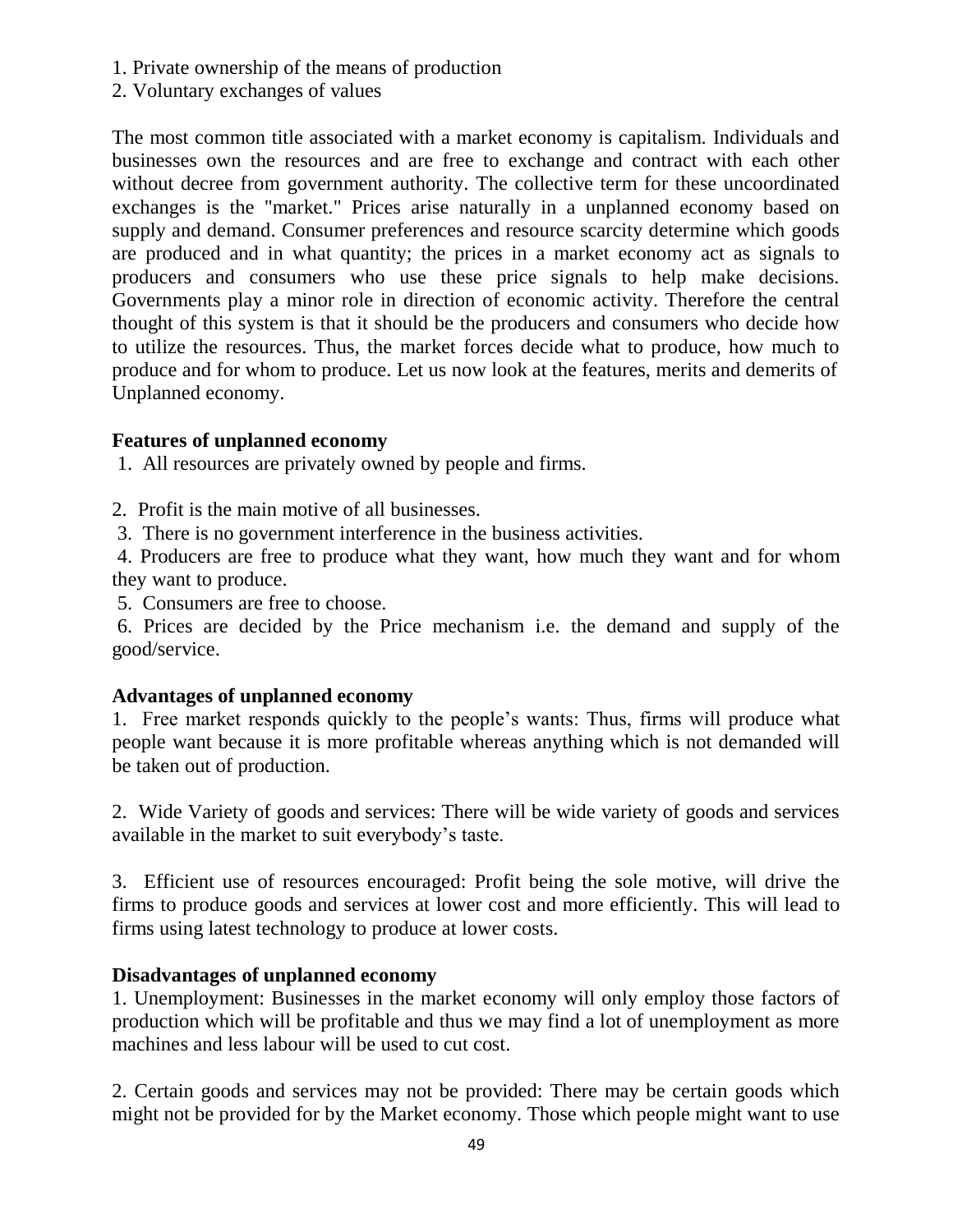but don't want to pay may not be available because the firms may not find it profitable to produce. For example, Public goods, such as, street lighting.

3. Consumption of harmful goods may be encouraged: Free market economy might find it profitable to provide goods which are in demand and ignore the fact that they might be harmful for the society.

4. Ignore Social cost: In the desire to maximized profits businesses might not consider the social effects of their actions.

Countries like the USA, Canada, UK, Germany, France, Japan, China, South Korea, South Africa, Singapore, Malaysia, Hong Kong, Egypt, Nigeria, to mention but few, are few examples of economies with an unplanned system

### **SELF ASSESSMENT EXERCISE:**

Highlight and explain the features of planned and unplanned economy.

### **4.0 CONCLUSION**

From our discussion so far on classification of the economy according to decision making. We can conclude as follows that:

Under a Planned economy which sometimes referred to as a command economy, governments own all of the factors of production such as land, capital and resources, and government officials determine when, where and how much is produced at any one time.

Prices arise naturally in an unplanned economy which is also market based on supply and demand. Consumer preferences and resource scarcity determine which goods are produced and in what quantity; the prices in a market economy act as signals to producers and consumers who use these price signals to help make decisions. Governments play a minor role in direction of economic activity

### **5.0 SUMMARY**

In this unit, we have seen the classification of the economy according to decision making under Market economy, Command economy, Planned and unplanned economy.

You have learnt the decision making technique in market and unplanned economy as well as the command and planned economy, and that each countries adjust to any economic system that suite them. Your understanding of this unit will usher you into the next unit which discuss comparison of economic ownership of resources and decision making. I expect you to read ahead against the next unit.

### **6.0 TUTOR-MARKED ASSIGNMENT**

Discuss in detail the decision making process as witness under market, command, planned and unplanned economies.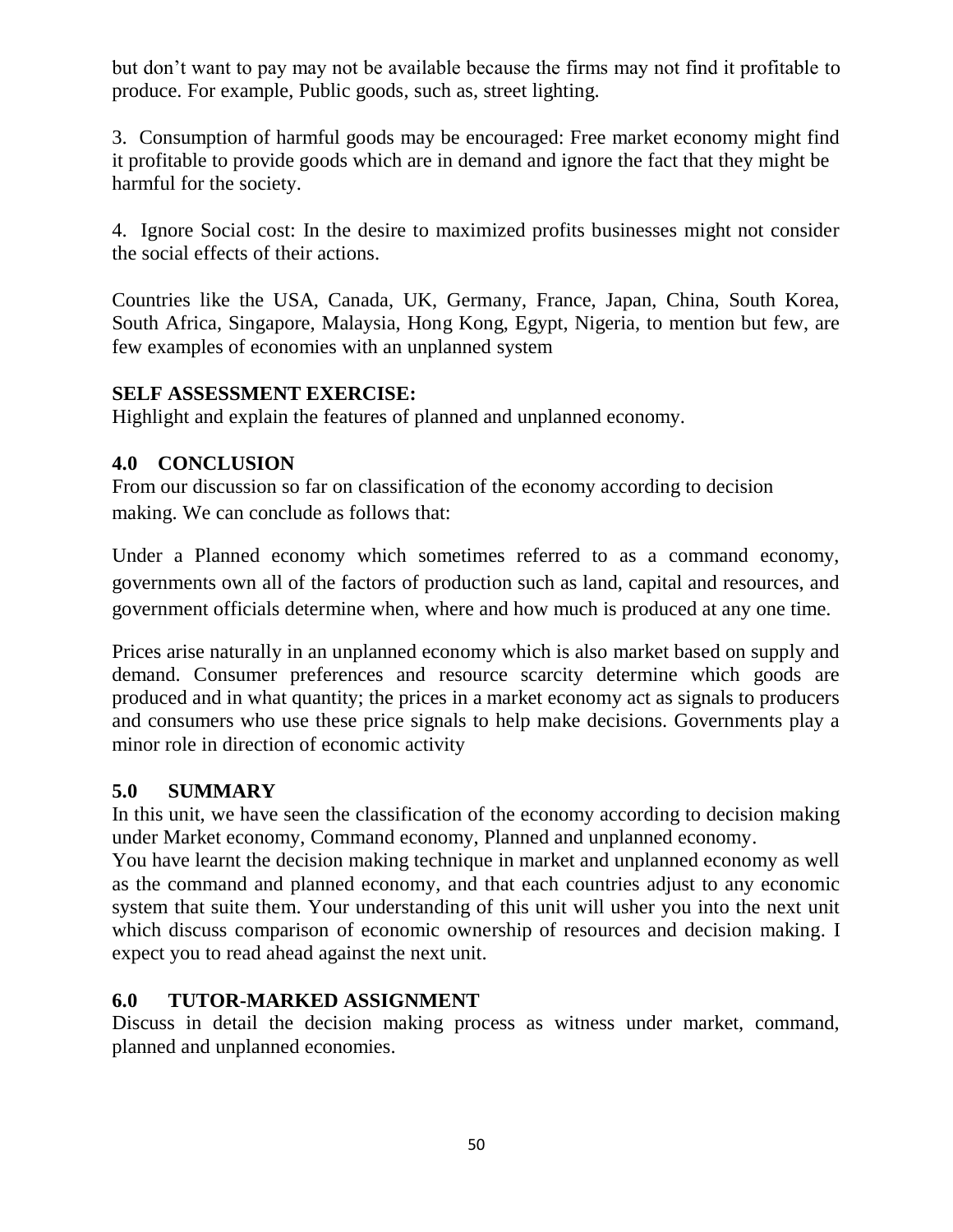## **7.0 REFERENCES/FURTHER READING**

- Dale, K. A., (2016). Introduction to Market Economy, a broader perspective, a textbook 1 1<sup>st</sup> edition, Saiye Printing Press, Lagos, Nigeria.
- Egbenorcha, D. E., (2017). The Problem, Prospects of a Planned Economy, a theoretical Approach, a textbook  $2<sup>nd</sup>$  edition, Ibadan Press Limited.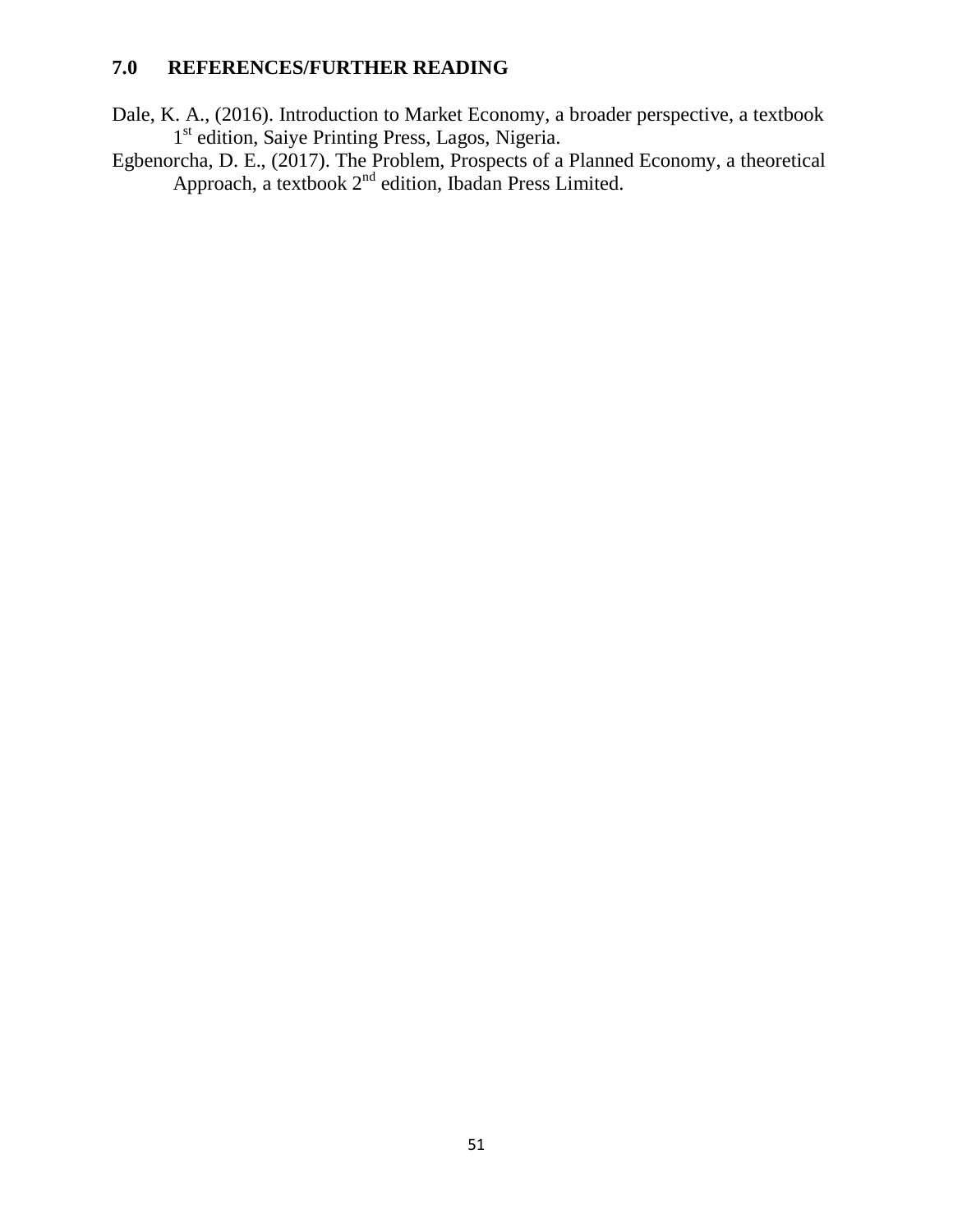### **UNIT III: Comparison of ownership of resources and decision making**

### **CONTENTS**

- 1.0 Introduction
- 2.0 Objectives
- 3.0 Main Content
- 3.1 Capitalism, capitalist and non-capitalist market
- 3.2 Planned and command economies
- 3.3 centralization and decentralization of economies
- 4.0 Conclusion
- 5.0 Summary
- 6.0 Tutor-Marked Assignment
- 7.0 References/Further Readings

# **1.0 INTRODUCTION**

In this unit, attention will be given to little comparisons between capitalistic market versus non capitalistic market, planned versus command economy and decision making under centralization and decentralization of economy drawing differences in these systems as pointed out by critics or scholars of economics and showing different countries economic system.

# **2.0 OBJECTIVES**

At the end of this unit, you should be able to:

- Know the distinctions between planned and command economies
- Explain the differences between capitalistic market and non-capitalistic market
- Understand the decisions making in centralize and decentralize economy.

# **3.0MAIN CONTENTS**

### **3.1 Planned and command economies**

In spite of the similar features of planned and command economies, there has been criticism arising from the way it is been perceived in some economies meaning that it has certain differences. Ownership of resources and decision making may sometimes be jeopardize by certain factors which may not want the economic system to work.

Planned economies are held in contrast with command economies, where a planned economy is "an economic system in which the government controls and regulates production, distribution, prices, but a command economy, while also having this type of regulation, necessarily has substantial public ownership of industry. Therefore, command economies are planned economies, but not necessarily the reverse.

Whereas most of the economy is organized in a top-down administrative model by a central authority, where decisions regarding investment and production output requirements are decided upon at the top in the chain of command, with little input from lower levels. Advocates of economic planning have sometimes been staunch critics of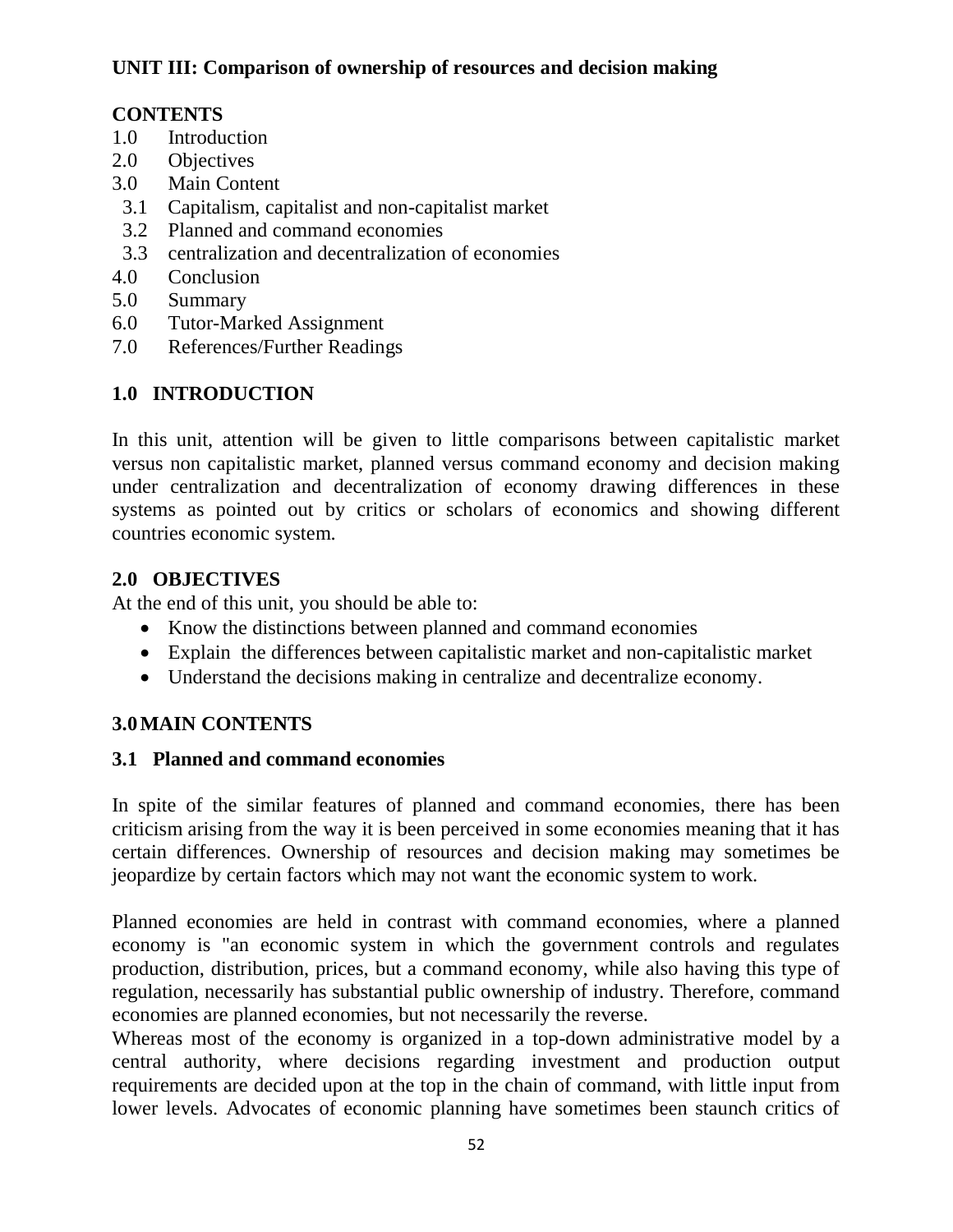these command economies. For example, Leon Trotsky believed that those at the top of the chain of command, regardless of their intellectual capacity, operated without the input and participation of the millions of people who participate in the economy and understand/respond to local conditions and changes in the economy, and therefore would be unable to effectively coordinate all economic activity.

Another key difference is that command economies are usually authoritarian in nature, whereas economic planning in general can be either participatory and democratic or authoritarian. Indicative planning is a form of planning in market economies that directs the economy through incentive-based methods. Economic planning can be practiced in a decentralized manner through different government authorities. For example, in some predominately market-oriented and mixed economies, the state utilizes economic planning in strategic industries such as the aerospace industry. Mixed economies usually employ macroeconomic planning, while micro-economic affairs are left to the market and price system. According to studies of Eastern European, planned economies in the 1950s and 1960s by both American and Eastern European economists found that, contrary to the expectations of both groups, they showed greater fluctuations in output than market economies during the same period and even in this 21st century, economies are fast changing to centrally planned market system

#### **SELF ASSESSMENT EXERCISE**:

Identify and explain differences synonymous to planned and command economic system

#### **3.2 Capitalism, capitalist and non-capitalistic market**

From our previous discussion on capitalism and market economy, we are concerned here with drawing a difference from the two economic model. According to Steven Nickolas, a capitalist system and a free market or non-capitalistic system are economic environments where supply and demand are the main factors of price and production of goods and services. Although the two economic systems are based on the law of supply and demand, these systems are different. Capitalism is an economic system based on ownership of the factors of production. Some key features of capitalism are competition between companies and owners, private ownership and motivation to generate a profit. The production and pricing of goods and services is determined by the free market, or the supply and demand. A free market system is an economic system based solely on demand and supply, and there is little or no government regulation. In a free market system, a buyer and a seller transact freely only when they voluntarily agree on the price of a good or a service. For example, suppose a seller wants to sell a toy for N500 and a buyer wants to buy that toy for N300. A transaction will occur when the buyer and the seller agree on a price.

It should be noted that a major distinction or difference is that the economic model of capitalism is focused on the creation of wealth and ownership of capital and factors of production, whereas a free market system is focused on the exchange of wealth, or goods and services. Invariably, a free market or non-capitalistic system is based solely on supply and demand and leads to free competition in the economy, without any intervention from outside forces. On the other hand, a private owner in a capitalist system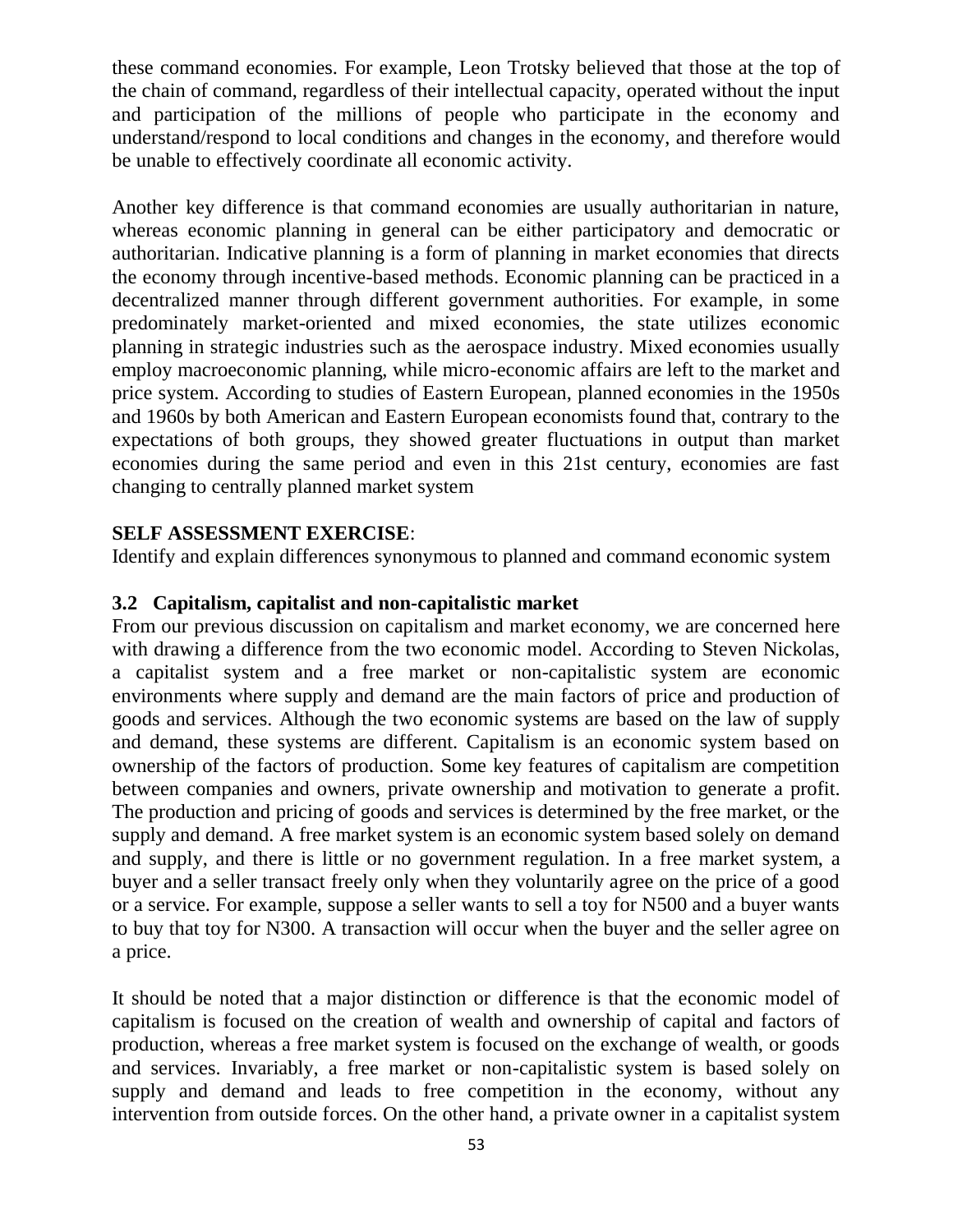can have a monopoly on the market and prevent free competition. For example in the USA where pure capitalist emerged from, the capitalist main concern is to exploit labour that is using workers and not given them enough for the labour supply. For government to therefore play their role, they have to intervene to reduce the exploitation of these capitalist through legislative policies and laws that protect labour.

#### **SELF ASSESSMENT EXERCISE:**

Capitalist and non-capitalist market system have certain distinctions. Discuss

#### **3.3 Centralization and Decentralization of economy**

It is imperative to note here that centralization means being at the center that is there is a control force that can be seen in the economy which is the government. On the other hand, decentralization reflects the non -control force of the government but the control force of the invisible hands which is the market force of demand and supply. We shall again look at how decisions are taken in both centralized and decentralized economies irrespective of the names given to such economic system.

In a market economy which is decentralize in nature, decisions as to what to produce, how to produce, for whom to produce, and how much to invest in the future are made through arms-length, impersonal transactions involving large numbers of buyers and sellers in markets with no government interference. Obligational contracting is similar to a market economy, except that sellers and buyers expect to maintain stable relationships over time. This desire for long-term relationships leads to decisions that are different from those that occur in pure markets.

In a command economy which is centralize in nature, decisions are made by government agencies. Companies typically produce all parts of the product within the company, based on orders from the government agencies. They operate with strict bureaucratic procedures with an emphasis on rules, supervisory procedures, and incentives. Most economies have some elements of each type. However, economies tend to be oriented more in one direction or the other. Let us consider some of the countries studied in this course:

The United States is basically a capitalist, market economy. The Former Soviet Union was basically a socialist, command economy. Russia is moving toward being market economy, with private ownership. Japan is basically a capitalist economy based on obligational contracting. The government is more involved with private owners of capital than is found in the USA. Most European countries are capitalist and market economies.

However, government ownership is more extensive than is true in the United States. Interference with free markets is also more extensive. There was considerable privatization in the 1980s and 1990s. China was a socialist and command economy. It has been moving toward greater use of markets and more (although little) private ownership of capital. Mexico was a country with considerable government ownership and interference with markets. In the 1980s, there has been privatization and less interference with markets. Likewise the Asian tigers of Singapore, Malaysia, Hong Kong, Taiwan and others like India, South Africa and Nigeria are all moving towards a market based economy with minimal government interference.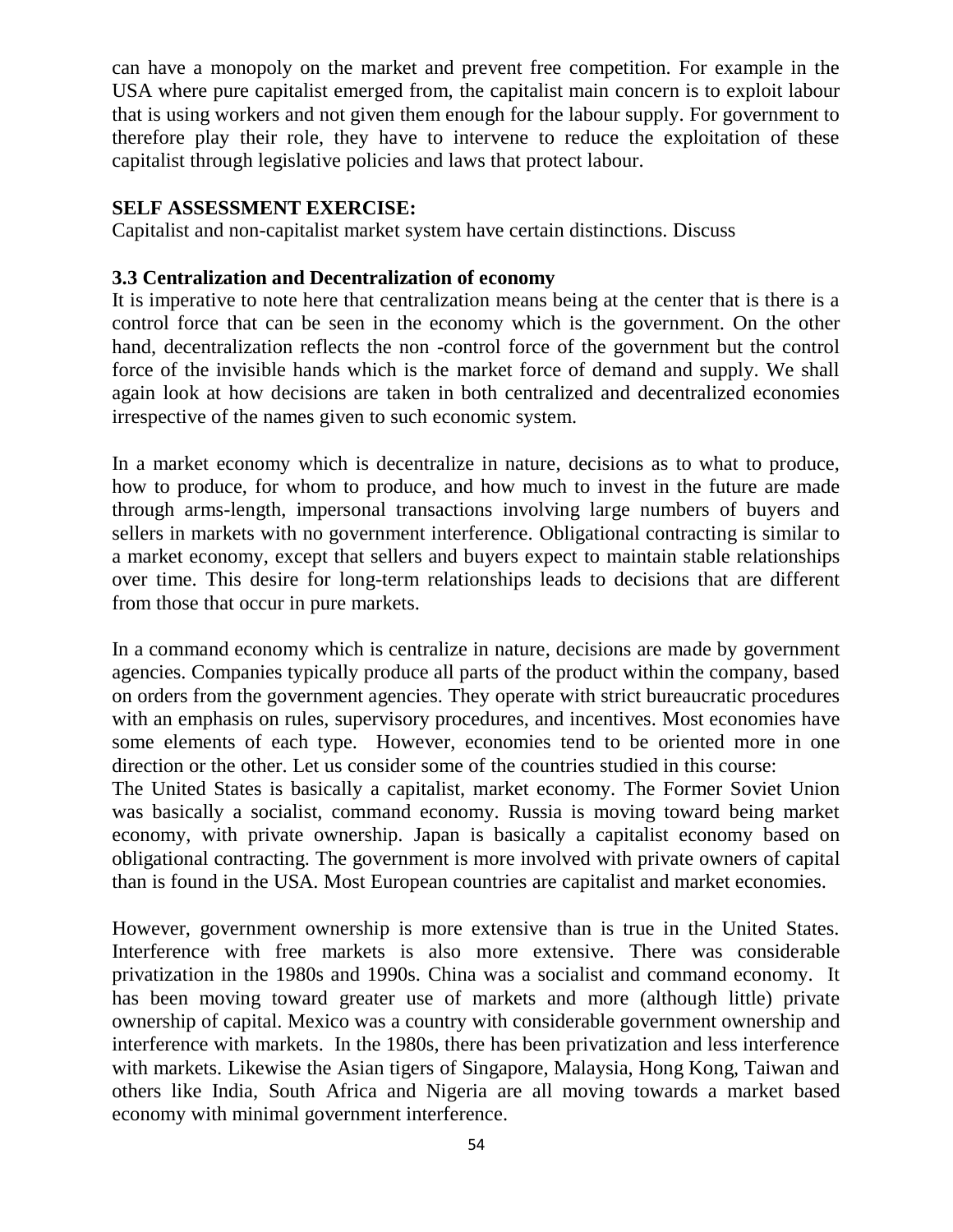#### **SELF ASSESSMENT EXERCISE:**

Briefly explain your understanding of centralized and decentralized economy with relevant examples.

#### **4.0 CONCLUSION**

From our discussion so far on the comparison of economic ownership of resources and decision making. We can conclude that: Command economies are usually authoritarian in nature, whereas economic planning in general can be either participatory and democratic or authoritarian. Indicative planning is a form of planning in market economies that directs the economy through incentive-based methods. Economic planning can be practiced in a decentralized manner through different government authorities.

One major distinction or difference of capitalistic and non-capitalistic economy is that the economic model of capitalism is focused on the creation of wealth and ownership of capital and factors of production, while a free market system is focused on the exchange of wealth, or goods and services. However, economic decisions are made based on the economic model suitable for each country's economy.

#### **5.0 SUMMARY**

In this unit, we have examined the comparison of economic ownership of resources and decision making, capitalist market versus non-capitalist market, Planned versus command economies, decision making under centralization and decentralization of economies. It can therefore be concluded that although there are similarities and differences in economic system but economic decisions are made based on the economic model suitable for each country's economy. I strongly believe that your understanding of this unit and module will usher us into the next module which is the theory of Marxian economics. I expect you to read ahead as you prepare for the next module.

#### **6.0 TUTOR-MARKED ASSIGNMENT**

Government intervention is inevitable in the economy; explain this in line the USA economic system.

#### 7.0**REFERENCES/FURTHER READING**

- Jaji, A. A., (2016). Comparative Economics System and African Economy, A contemporary issues, a Journal of Economic Development, vol 7, pg 51-68, Enugu Publication Limited.
- Newyork, E. H., (2014). Capitalist Economy and Economic Development, a textbook  $2^{nd}$ edition, Parker & Parker Publication Company.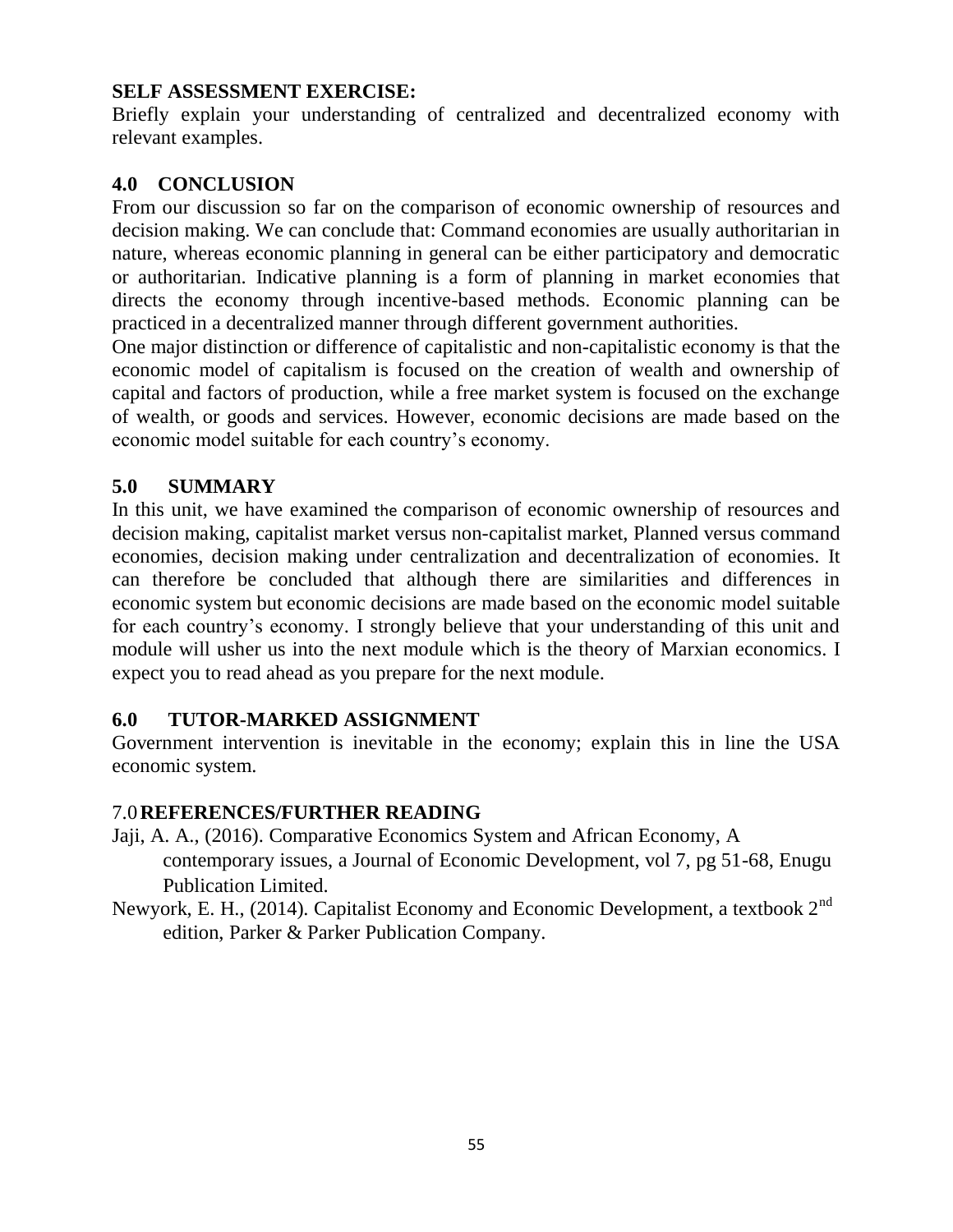### **MODULE 3**

### **THE THEORY OF MARXIAN ECONOMICS**

- Unit 1 Perspective of Marxian Theory
- Unit II Economies of USSR and China
- Unit III Economics of Yugoslavia, Hungary and Cuba

### **UNIT 1: PERSPECTIVE OF MARXIAN THEORY**

### **CONTENTS**

- 1.0 Introduction
- 2.0 Objectives
- 3.0 Main Contents
	- 3.1 Short history of Karl Marx
	- 3.2 Classical and Marxist theories of Economic Change
	- 3.3 Evaluation of Marxism
- 4.0 Conclusion
- 5.0 Summary
- 6.0 Tutor-Marked Assignment
- 7.0 References/Further Readings

### **1.0 Introduction**:

Our discussions so far from preceding modules had introduced to us what we need to know about country's economic systems. There is no country, whether developed or Less developed that has not in one way or the other made use of economic models or systems to suite their society as clamored for by their citizens or by scholars of repute who are known to be critics of any government or leadership that is not answering the basic economic questions and tackling the problem of the society. A prominent German scholar known as Karl Marx is our focus in this module. Therefore, our discussion in this module will describe the basic concept of communist and socialist society as advocated by the likes of Karl Marx who believe in an egalitarian society devoid of cheating, class and exploitations.

# **2.0 OBJECTIVES**

At the end of this unit, you should be able to;

- Write the history of Karl Marx as a social crusader.
- Determine the view of Classical and Marxist of economic change.
- Evaluate the arguments and criticisms of Karl Marx.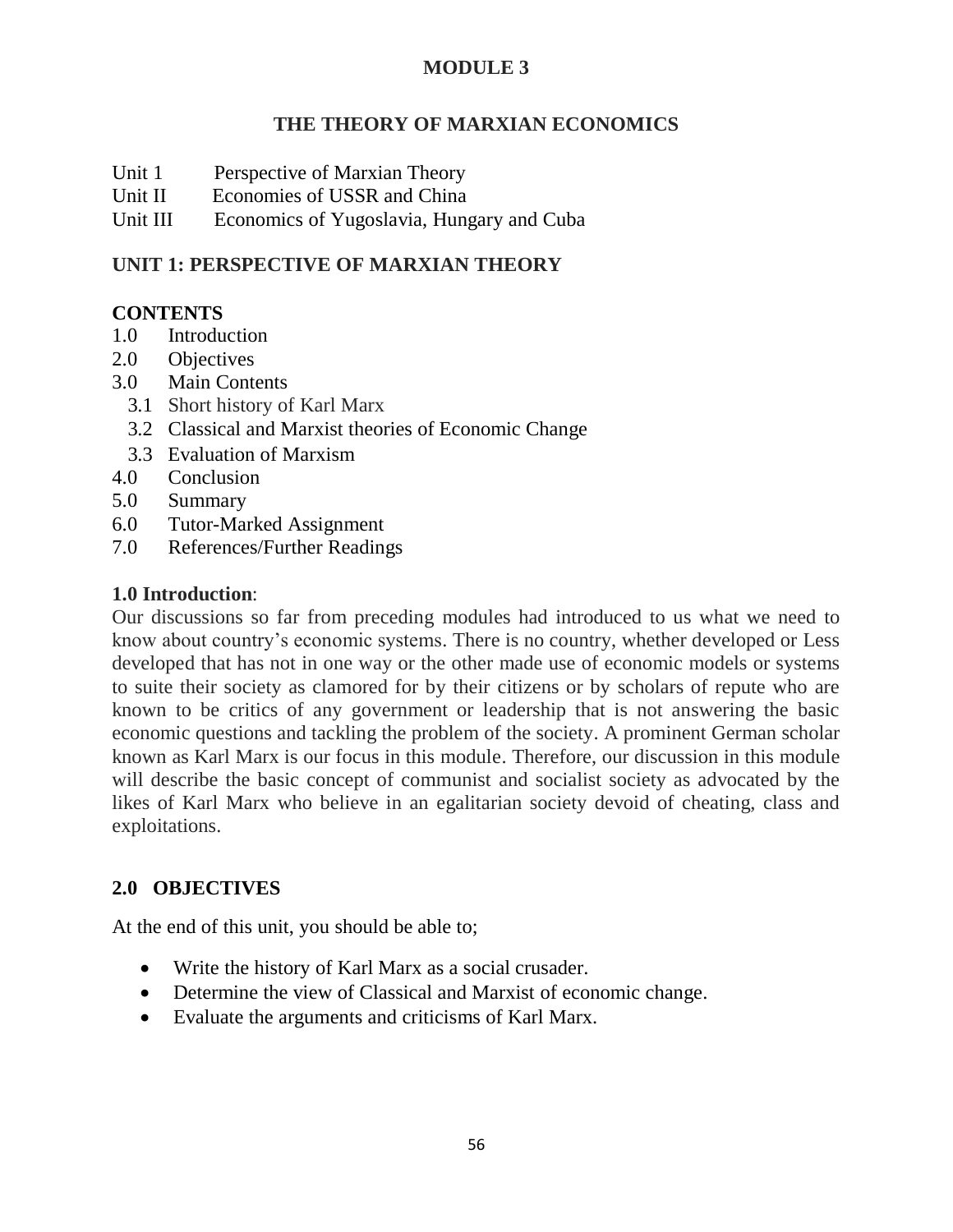#### **3.0 MAIN CONTENTS**

#### **3.1 Short history of Karl Marx**

Karl Marx, a German was an historian, a sociologist, a philosopher, a radicalist, and also an economist who lived from 1818 to 1883. It was this uniting of theory and political action that separated him from the other economists of his generation. He spent his early life in Germany, but was expelled from that country in 1848 after a series of uprisings. He spent the rest of his life in England where he often collaborated with another German juggernaut named Friedrich Engels. It is reasonable to argue that no economist had as much influence on the subsequent history of the world as Marx, for good or bad. The communist countries of the former Soviet Union, Eastern Europe, and China were "Marxist". The social market economies of Western Europe were strongly influenced by his ideas and that is why he is a school of thought when comparing economic system of countries. His influence was also important in the policies of the countries that today are called the emerging nations. He might be considered "the father of socialism" although, as we will see, the word "socialism" means different things to different people. In fact, Marx wrote very little about socialism, his most famous work on the subject being "The Communist Manifesto'', published in 1847. Nearly all of Marx's writings were about capitalism and the most famous work was called Das Kapital, which was published in 1867.

#### **SELF ASSESSMENT EXERCISE:**

Write short notes on the history of Karl Marx.

#### **3.2 Classical and Marxist Theories of Economic Change**

According to Professor Elliott Parker in a ‗lecture note of EC 301' Comparative Economic Systems, says Karl Marx viewed economic change as a revolutionary process, and one which determined social and political structures. He was influenced by Georg Hegel's philosophy of the dialectic, describing all events as a struggle between opposites, between a thesis and its antithesis, resulting ultimately in a synthesis. Hegel, however, believed that reality was idealistic rather than materialistic, and this was challenged by the philosopher Ludwig Feuerbach. Marx saw history as determined by materialism and the struggle between socioeconomic classes. In the Marxian approach, known as historical materialism, productive forces that is economics such as technology, accumulated capital, and labour determine the relations of production (how the economy is organized), which in turn determines the superstructure (including the structure of society, art, religion, politics, and other formal and informal institutions). Weak productive forces might lead to a Feudal economy, for example, complete with a cultural, ideological, and religious framework sustaining the serf-lord relationship. Not only are economic forces primary in this view, but ideology, religion and culture are reflective of the productive forces rather than influential in changing them.

Marx saw capitalism as an economic system defined by the exploitation of the working class that is labourers called "proletariat" by the capitalist class that is employers called (bourgeoisie) through the latter's ownership of the means of production, alienating labour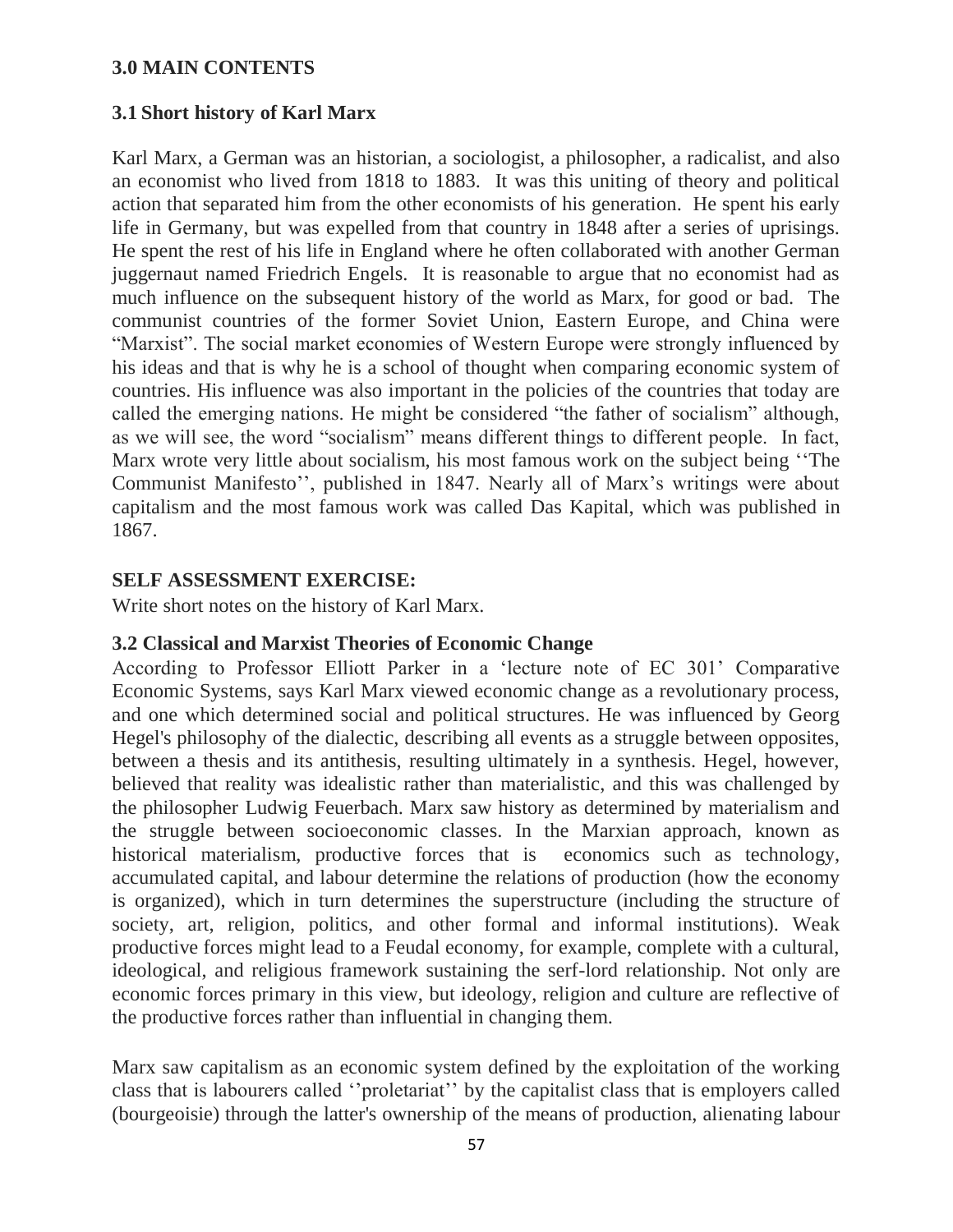from its product. He predicted that capitalism's own contradictions would lead to a revolution destroying it. Chief among these was the prediction that competition among capitalists would drive them to accumulate more capital, and drive profits down. Marx believed that all value comes from labour, and thus all profit is the surplus value not paid to workers. As capitalists accumulate capital to stay competitive, they use relatively less labour and must therefore exploit that labour at higher rates. Increased rates of exploitation, combined with cycles of overproduction and under consumption, will ultimately push the proletariat to the wall, until they gain class consciousness, unite, and revolt against the capitalist system.

It is important to understand that Marx saw capitalism as a necessary step on the road to socialism and eventually communism. Capitalism was, in his view, an engine of progress because it promoted rapid capital accumulation, which would continue until scarcity was eliminated. However, he also saw it as very wasteful, because it produced unnecessary products as capitalists competed for customers, and because competition forced bankrupt firms to shut their doors, leaving their productive capital assets unused by society. Factories stood empty, machines rusted in the corner, and unemployed workers sat home. Let us also consider the following points as argued by Karl Marx.

#### **3.2.1 Alienation and Freedom**

To Marx, the pursuit of profit under capitalism became associated with specialization. As a result, workers lose the satisfaction from work that used to exist when most workers were craftspeople. Since the worker does not see the result of his or her own labor, he or she loses connection with it. This loss of psychological satisfaction from work is one meaning of what Marx called "alienation". A worker becomes alienated from his or her own labor. In addition, under capitalism, workers are totally dependent on capitalists in order to make a living. It is much easier for the capitalist to withdraw the capital from the worker than it is for the worker to withdraw the labour from the capitalist. This means that the balance of power in the relation between the capitalist and the worker is always with the capitalist. Workers are treated as mere commodities. Companies are totally authoritarian. This feeling of having one's life totally under the control of others is another meaning of "alienation". To Marx, capitalism increased the alienation of workers.

Moreover, rather than show their anger in revolt, workers repressed their anger and shifted into other activities. One is the drinking of large amounts of alcohol. Another, to Marx, was religious practice and ritual. This is the origin of Marx's famous line: "religion is the opiate of the masses. Leadership would be needed to mobilize the alienated workers and channel their energies into political action in order to change the conditions of their lives.

That view of freedom is "freedom from government action". I am free as long as government does not restrict me from doing as i wish. Marx accepted this but add to it that freedom also requires empowerment. Let us take an example of an American woman of Mexican descent works in a sweatshop in the garment district of downtown Los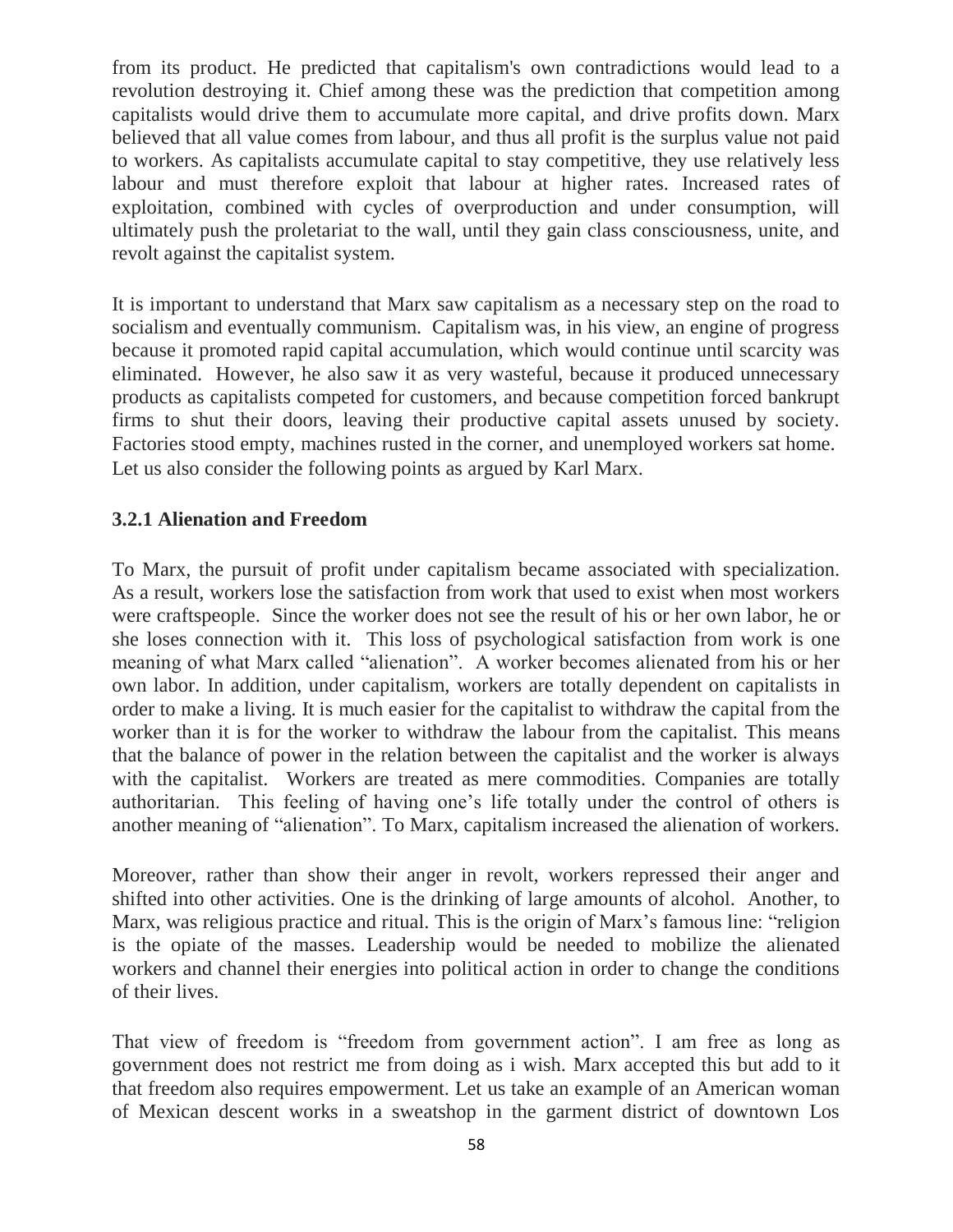Angeles. The pay is low, the work is long and hard, and the working conditions are terrible. The woman works there because, with her personal background and with discrimination against women and against people of Mexican ancestry, she can't find anything better and she needs the money. To him the question is, is this woman free? Traditional American thinking would answer yes; she is free because no government policy is preventing her from leaving this bad job. She is there by her own choice. Marx would answer no; she is not free because she is involuntarily restricted from being able to act in the world so as to meet her personal needs. She is not empowered.

#### **3.2.2 The Role of the Government**

The government which Marxists refer to as the "state" was seen as a role player in a negative way. To Marx, the "state is but a committee for managing the common affairs of the whole bourgeoisie". Marxists usually refer to the capitalists as the "ruling class". Even in a democracy, those with access to the financial support of the rich capitalists and corporations will have the only chance of being elected. The newspapers are television networks are owned by large corporations. Therefore, the "news" will reflect their corporate perspectives. Those placed in appointive positions in government will have gone to the "best schools" such as "Harvard and Yale". These best schools are expensive and out of the reach of ordinary people who have neither the funds nor the connections to gain entrance to them.

In the 1930s, it became apparent that the government of the United States and also of all Western European countries acted in the interest of the workers. Unions were legitimated and even helped. Many social welfare programs were enacted. At that time, the Marxist interpretation changed slightly. The government was now seen as acting in the long-run interests of the capitalist class, but not necessarily in its short-run interest. The long-run interest of the capitalist class involved preserving the system of capitalism and the dominant role of the capitalists in that system. By allowing workers more income through their unions and more economic security, the workers became part of the capitalist system.

Today, most American workers support the institutions of capitalism very strongly. Unions have been allowed to push for better wages and benefits but were not allowed to threaten the authority of management over corporate decisions. Marx saw the state as hostile to the proletariat. As he stated, "workingmen have no country" Workers have common interests only with other workers, not with their country. Therefore, the approach of Marxists has always been international to unite workers of many countries according to their common class interest. One still sees this in the names of many unions, which start with the word "International".

#### **SELF ASSESSMENT EXERCISE**

Elucidate on the view of classical and Marxist theory as to how the society should be. .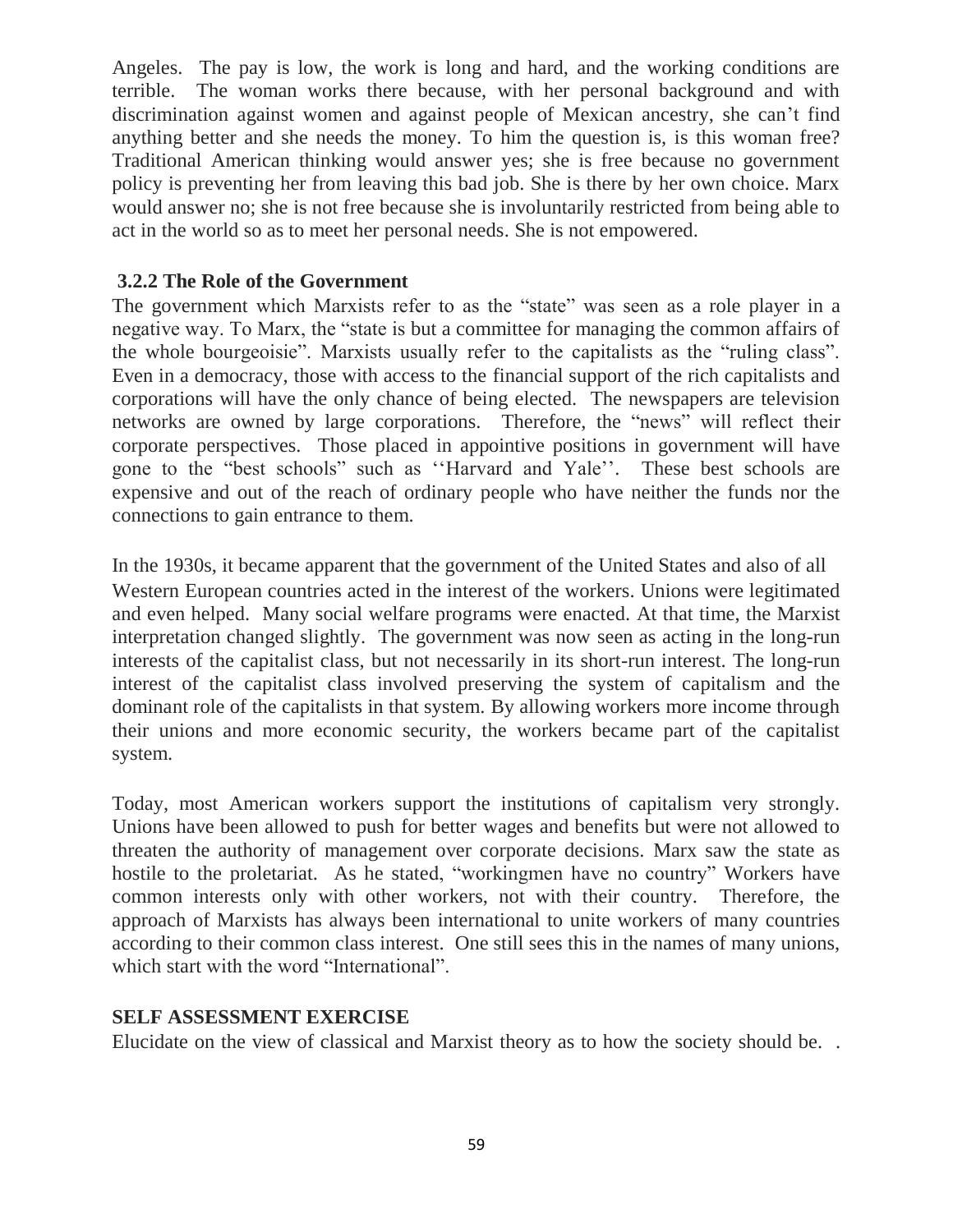#### **3.3 Evaluation of Marxism**

While Marx did not like capitalism, he saw it as having an historical function. The capitalist stage of history was to raise the standard of living to high levels. The socialism and communism of which he wrote were to come in rich countries. In fact, the revolutions that created communist societies have all come in relatively poor countries. It would probably not surprise Marx that these revolutions led to such disappointing results. Some of Marx's statements about capitalism were accurate. Capitalist countries have been subject to periods of recession and depression.

Indeed, the great depression of the 1930s was the high period in the acceptance of Marx's theories. Companies have indeed grown into large corporations. Ownership of capital seems to have become concentrated into fewer hands (although this is debatable). The high unemployment that often exists in capitalist countries and the high amount of immigration from poor countries provide what might be called a reserve army. Capitalist countries do indeed experience high levels of inequality. This inequality tends to increase in periods when the influence of the government is less (as since the 1980s). Although it is hard to measure, it is easy to argue that much work is alienating. And capitalist countries have engaged in frequent wars some of which can be argued to fit Marx's description of imperialist wars.

On the other hand, Marx's theory can be subjected to a large number of criticisms. Some people criticize the theory itself the labor theory of value, the difficulty of specifying surplus value what happens to it? The loose specification of subsistence, and so forth. Others focus on certain of the predictions. For example, competition in American industry actually increased for a time, contrary to Marx's prediction. Also, the profit rate has shown no tendency to fall over the long term. But these criticisms seem minor in relation to others. Let us consider four of the more important criticisms here.

Firstly, Marx failed to see the ability of capitalism to transform itself that is, to maintain the important elements of the system while mitigating the worst problems. This failure results from Marx's failure to understand that once all adults had gained the right to vote, the working classes would form political parties and non-revolutionary labour unions. In a democracy, these institutions would make the state responsive to the interests of the working class. As a result, rather than increasing immiserating, wages tended to rise and bring much of the working class into the middle class. Also, the growth of the welfare state reduced some of the inequalities and insecurities that exist under capitalism. And government policies have been able to moderate but not yet eliminate the business cycle; recessions exist but they have not been as devastating as in the past. Workers have become a conservative force supporting the institutions of capitalism. There has never been a proletarian revolution.

Secondly, Marx failed to understand the important role of nationalism in the conduct of people internationally and the important role of ethnicity in determining one's identity. The working class in America has consistently been divided by ethnicity and has been weakened by ethnic prejudices. Class, as defined by Marx, has not played an important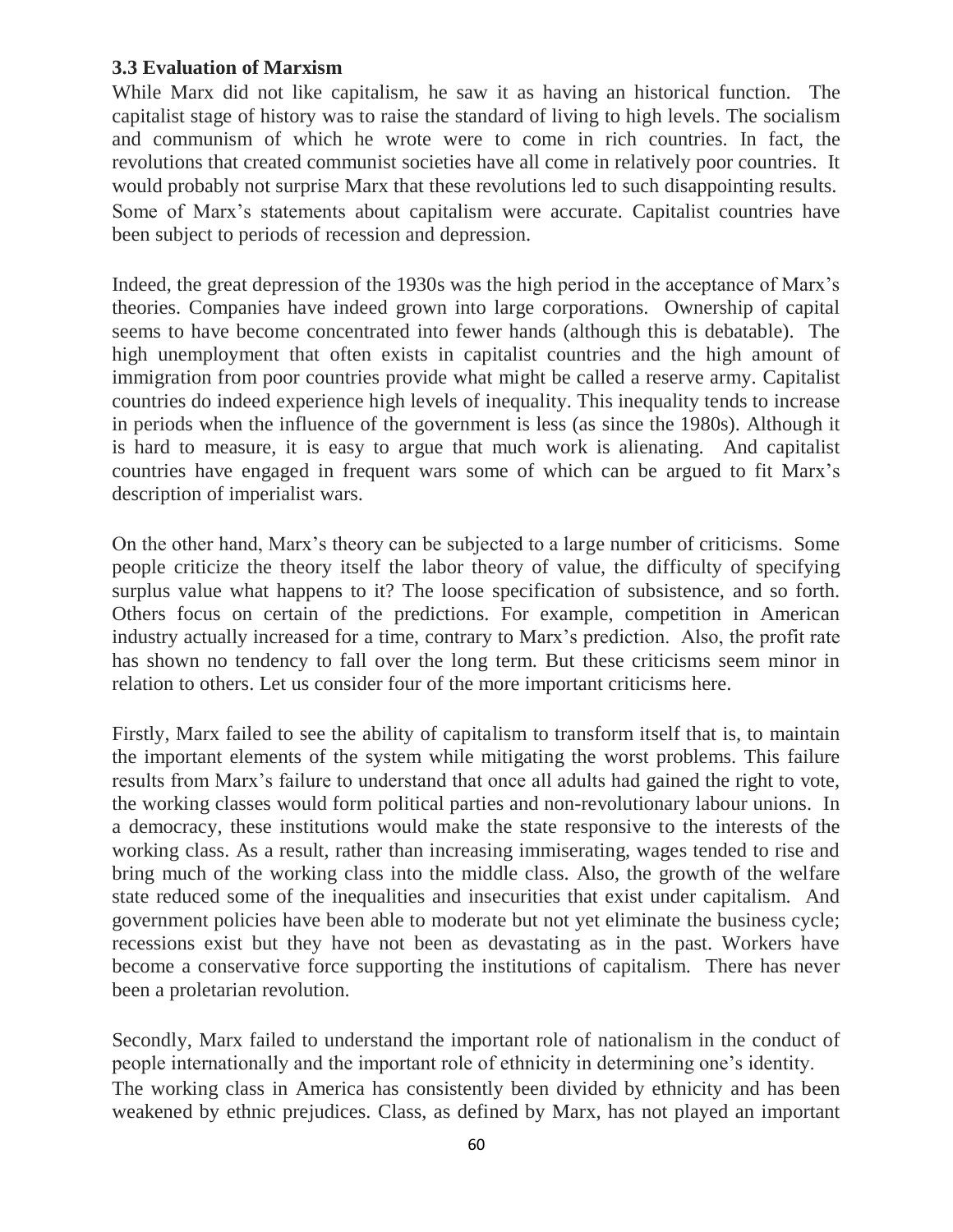role in determining one's identity, especially in the United States. In fact, in the United States, we define class more by one's income than by one's relation to the means of production. White-collar and blue-collar workers seem to have little in common in America and seem to not identify with each other.

Thirdly, Marx failed to understand the famous dictum of Lord Acton: "Power corrupts and absolute power corrupts absolutely." He believed that, after the revolution, the Communist Party would act as a vanguard for the working classes during the transition to pure communism. Instead, communist parties usually used their position of unchallenged power to act in their own interests, including enriching the leaders of the party. Marx never even began to consider the question of how to guarantee basic liberties, civil rights, and human rights.

Finally, Marx's assertion that the individual is nothing more than a product of the society leads to the belief that the society is more important than the individual. Certainly the basic philosophy of America begins with the belief in the primary importance of each individual. In communist countries, and especially in Mao's China, Marx's belief led to attempts to try to remake people that is to use what are called "moral incentives" instead of material incentives. Marx's theories were a great influence on the so-called communist countries. They were also a great influence on much of democratic Western Europe. We will see this influence as we study the history of the countries discussed in this course. Marx's influence has been greatly reduced, if indeed there is any influence left at all. As we examine the various countries, we will have to try to explain why Marx's influence declined so greatly and why the model of liberal market capitalism replaced it so thoroughly.

#### **SELF ASSESSMENT EXERCISE:**

Evaluate in your own words the position of Marxist of what a society should look like.

#### **4.0 CONCLUSION**

From our discussion so far on perspectives of Marxian theory, we can deduce the following facts: That socialist society as advocated by the likes of Karl Marx should be an egalitarian society devoid of cheating, class and exploitations.

That Karl Marx dislikes capitalism as an economic system because to him, it is not an economic system that is fair on the people.

#### **5.0 SUMMARY**

In this unit, we have attempted to show perspectives of Marxian theory, discussed the history of Karl Marx identify the Classical and Marxist theories of Economic Change and the evaluation of Marxism. I belief your understanding of this unit has given you a basis to understand the next unit. I expect you by now to be anxious of reading more about economies of USSR and China which will be duly served in the next unit.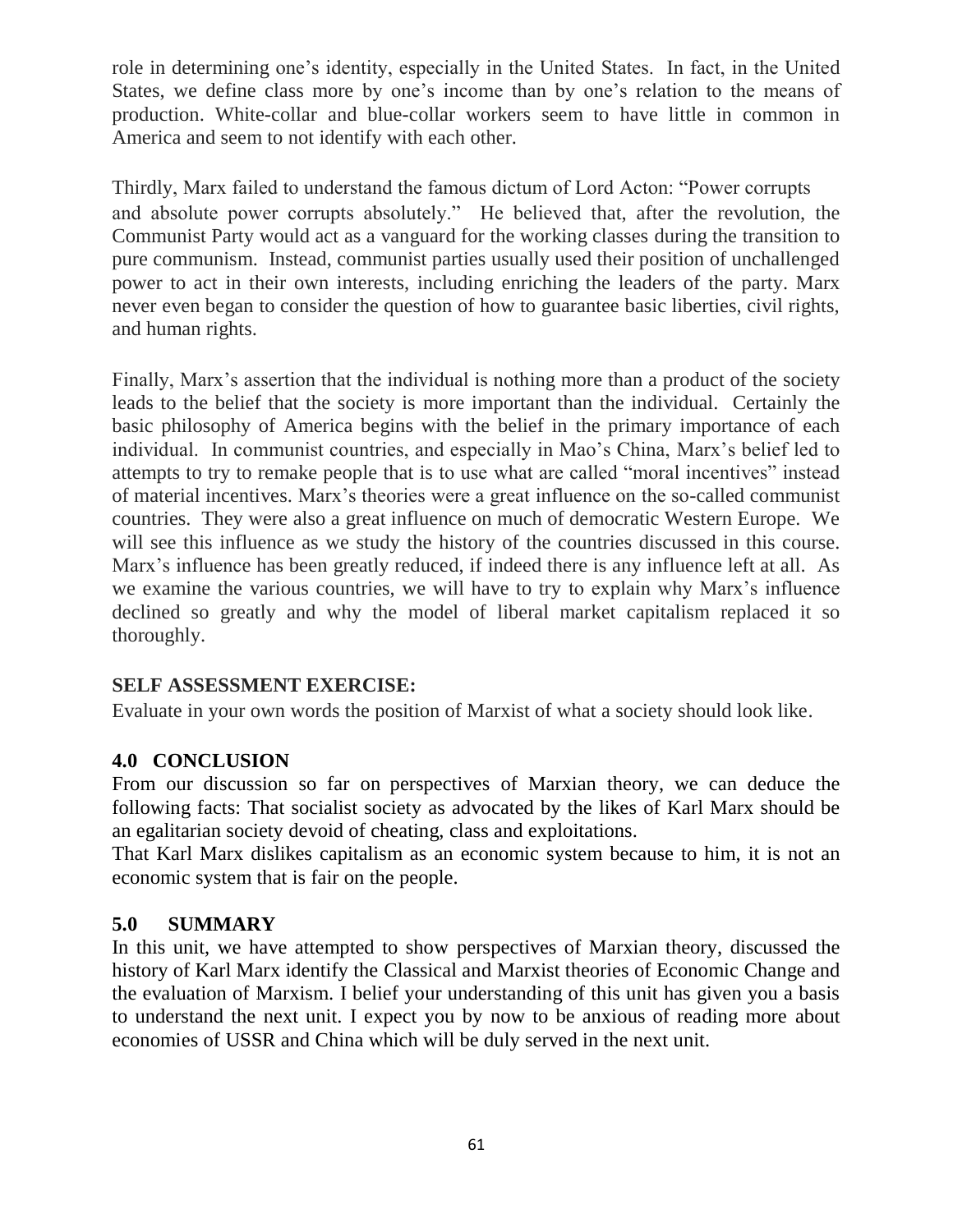### **6.0 TUTOR-MARKED ASSIGNMENT**

Discuss vividly the ideology of Karl Marx as to how a decent society's economic system should be.

### **7.0 REFERENCES/FURTHER READING**

- Faraday, J. J., (2016). The impact of Karl Max on A Developing Economy, a Journal of Economic Development, vol 4, pg 34-57, West Coast Publication Limited.
- Trinity, G. F., (2017). Max Theory and its impact of Developing Economy, A Journal of Contemporary Development, vol 3, pg 33-52, McGill Press Company.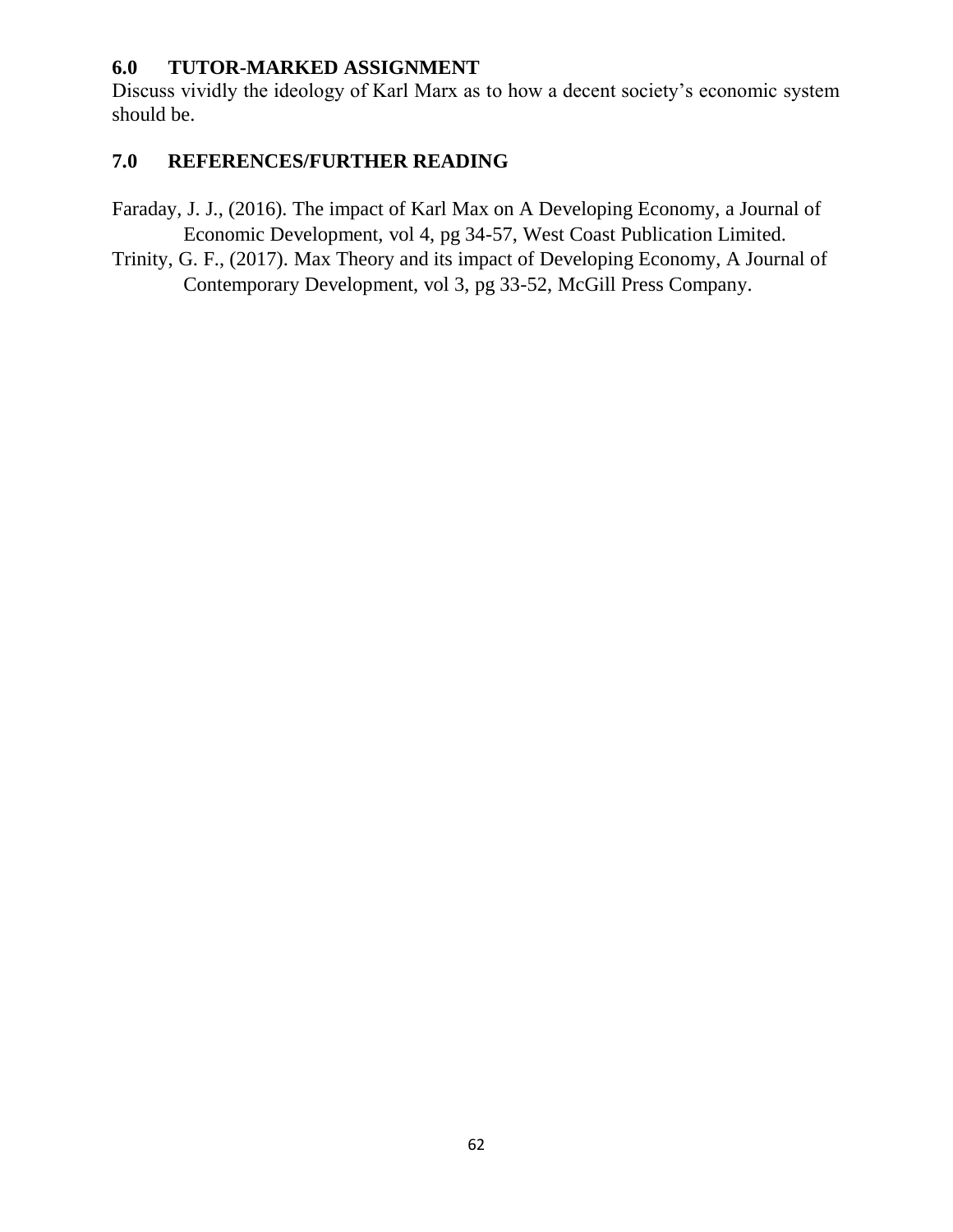### **UNIT II: ECONOMIES OF USSR AND CHINA**

#### **CONTENTS**

- 1.0 Introduction
- 2.0 Objectives
- 3.0 Main Content
	- 3.1 The Economy of the Soviet Union
	- 3.2 The Economy of China
- 3.3 The Similarities and differences of USSR and China economic revolutions
- 4.0 Conclusion
- 5.0 Summary
- 6.0 Tutor-Marked Assignment
- 7.0 References/Further Readings

#### **I.0 INTRODUCTION**

Having familiarized ourselves with the Marxian school of thought as to how the society should exist, this brought us to what we shall discuss in this unit as advocated by karl Marx. The rise and subsequent collapse of communism must certainly be one of the major events of the 20th century. As a matter of fact, communism came into full existence in the 19th century but did not become a major force in the world until the creation of the Soviet Union following the Russian Revolution of (1917). During World War II, the Soviet armed forces brought communism by force to much of Eastern Europe. Political revolutions also brought communism to China, North Korea, Vietnam, and Cuba. The result of this was the Cold War and in the 1980s, communism began to change considerably. Communist countries took on more and more of the characteristics of market economies. By the early 1990s, communism had collapsed completely in the former Soviet Union and in Eastern Europe. At the moment, China, Vietnam, North Korea and Cuba still have communist economies but they are very different from the period before 1980. Indeed, China has become basically a market economy, as we will see later in this unit. At the beginning of the new millennium, market economies have become totally dominant among the countries of the world

### **2.0 OBJECTIVES**

At the end of this unit, you should be able to;

- Appraise the success and failure of the Soviet Union economy as a communist country.
- Understand the movement of China as a communist country to market economy.
- Discuss the similarities and differences of USSR and China economic revolutions

#### **3.0 MAIN CONTENTS**

#### **3.1 Economy of USSR**

In module 2 of this course, the terms "socialism" and "communism" was discussed. By our definitions, socialism occurs where the government owns and controls most of the capital goods. A socialist economy becomes "communist" when the government is not a democratically-elected one. The former Soviet Union can be used as the best example of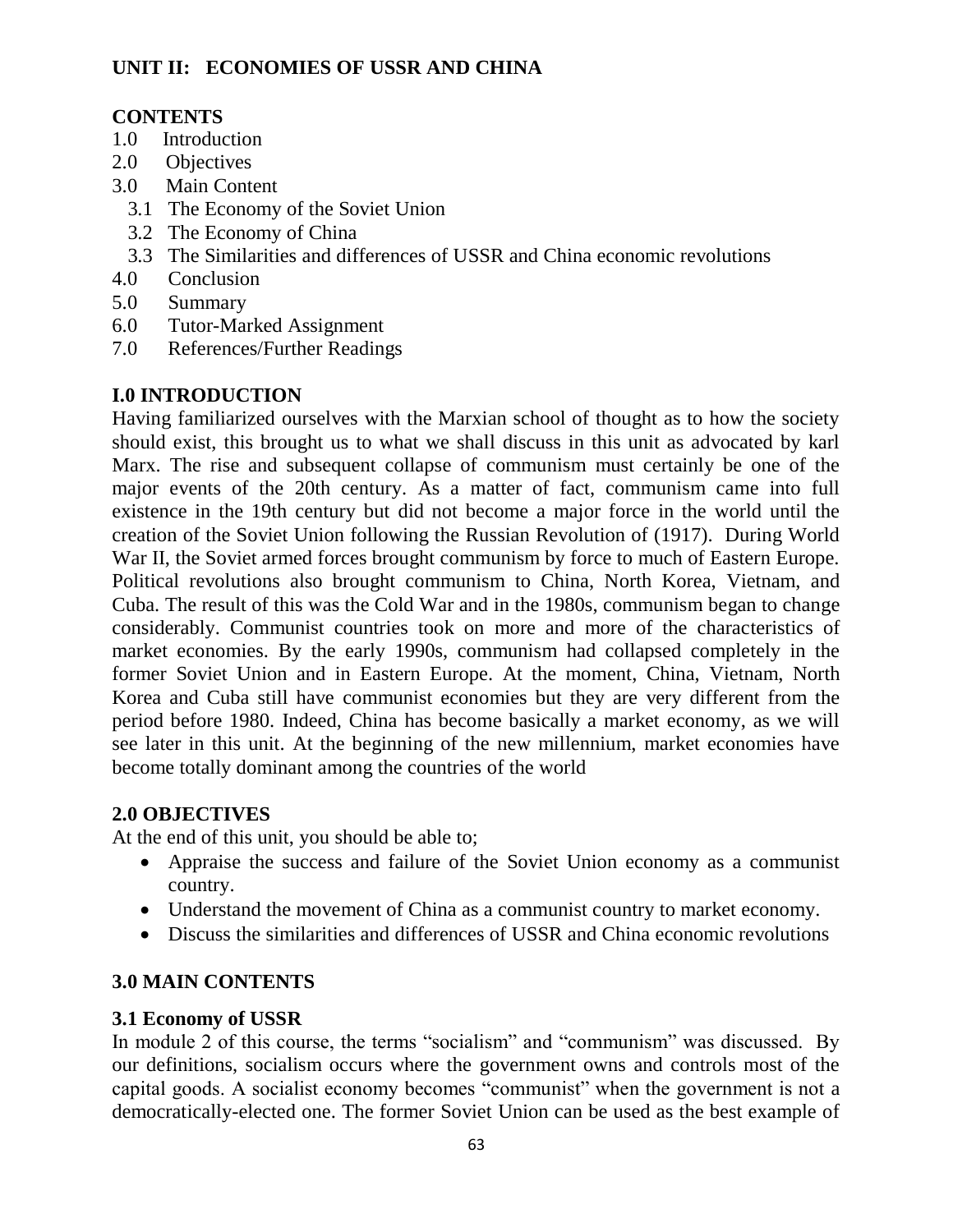a prototype communist economy from its inception in 1918 until its collapse in 1991. Indeed, most of the other communist countries patterned their economies on what had been done in the former Soviet Union. For us to analyze communist economies like that of Soviet Union in detail, we shall focus on a few key components which are 1. The Components of a Communist Economy, 2. Economic Performance of the Former Soviet Union and 3. The Reform of the Soviet Communist Economy . Let us examine each of these one by one.

#### **3.1.1 The Components of a Communist Economy**

#### **1. The big push**

All of the countries that adopted communist economies did so at a time of considerable economic backwardness. Upon taking power in the Soviet Union in 1929, 'Stalin' who was the leader at that time, saw the reason for a big push through industrialization within 10 years to overcome 100 years of backwardness in order to survive. In order to industrialize quickly, the focus therefore was to be on large, capital-intensive projects in "heavy industry" and so goods and housing had to be discouraged. The need to channel resources into these priority areas required the government to have considerable control over the economy. This was accomplished through a highly centralized Communist Party who made all major appointments, promotions, and dismissals in the enterprises that came to comprise the Soviet economy.

#### **2. State owned enterprises with a soft budget constraint**

As discussed above, in a socialist economy, capital goods are owned by the government. In the former Soviet Union, all enterprises including all land were indeed owned by the government. Those who managed the enterprises were bureaucrats. They were most likely to have been members of the Communist Party, as this was the path to any career success. As with all decision-makers, incentives were given to enterprise managers for meeting their plan targets. There were many plan targets to meet, but the one with the greatest rewards was the target for production. Meeting the production target would bring the managers of the enterprises considerable financial reward. For the manager of the enterprise, power and prestige increased as the size of the enterprise increased thereby leading to a budget constraint which has to be given a preference for their operations to be successful.

#### **3. Central Planning**

In the former Soviet Union, central planning largely replaced the market. Planners' preferences replaced consumers' preferences. Generally, there was a five-year plan to set major goals and priorities and an annual plan. The annual plan would set the plan targets that were discussed above. This annual plan began with targets for production for the entire economy. These targets were then broken down by sector, such as agriculture, industry, transportation, and so on to be executed by the central planners which sometimes get to enterprise level.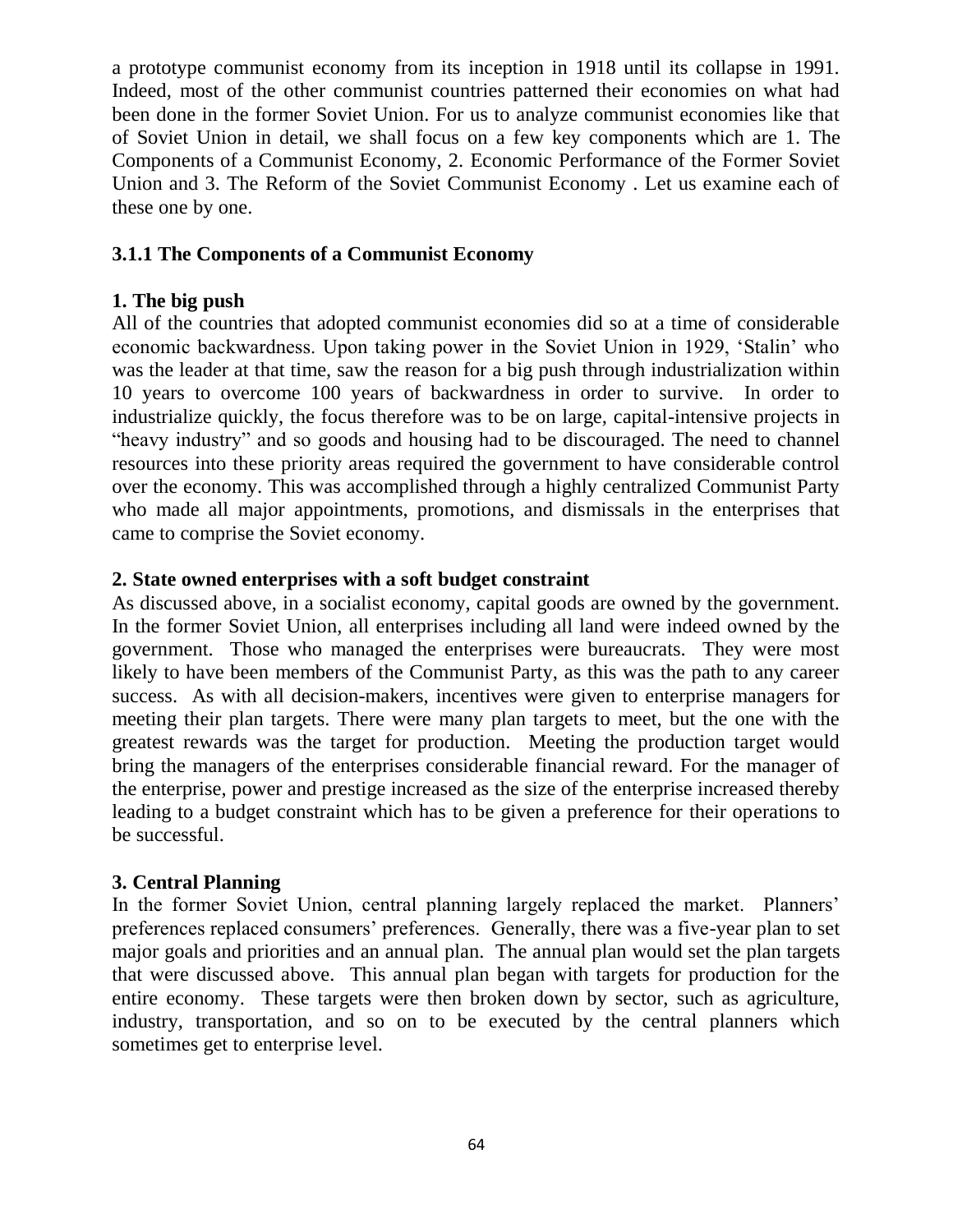#### **4. Collective Farming**

When a country is beginning to develop economically, the agricultural sector must meet the goals of food and raw materials productions, export income earnings, grow manufacturing sector, reduce unemployment.

To achieve these results, the former Soviet Union decided to have agriculture collectivized. Collectivization was done in a very bloody and destructive manner in the 1930s, throughout most of the Soviet period, agriculture which rarely performed as intended never changed the basic character of Soviet agriculture. Let us examine how Soviet agriculture performed based on the functions specified above.

(a) Soviet agricultural production rarely reached the goals of the planners. Indeed, the growth rate of agricultural production was quite low by any standard. In the 1970s, it was estimated that agricultural production per worker was only 6% that of the United States and that production per machine was only 33% that of the United States.

(b) The labour force in agriculture did fall, as intended, to provide workers for the growing industries. But it did not fall very much. For example, from 1970 to 1983, the agricultural labour force fell by only 700,000 people out of a total of 26.8 million. The labour force for the growing industries had to come from forcing almost all married women to work.

(c) The Soviet government tried to extract savings from farm workers through high taxes. This money was to be invested in industry, not agriculture. Because of this policy, agricultural infrastructure was poor. About one-fifth of all grain, fruit, and vegetables would perish due to poor storage facilities. At least 20% of all tractors would be out of service at any given time.

(d) Lastly, rather than provide export products, Soviet agriculture performed so poorly that large quantities of meat and grain had to be imported. In the mid-1970s, the Soviet Union and the United States agreed to two large sales of wheat to the Soviet Union known to some in the United States as the "Great Grain Robbery".

#### **5. A Shortage Economy**

In the former Soviet Union, prices were not determined by demand and supply. Indeed, in most cases, prices were set below market-level prices and were rarely changed. The result was shortages of most consumer goods. The shortages were most commonly resolved by distribution on a first-come, first served basis. Long lines were pervasive throughout the former Soviet Union. It was common for people who had worked a full day to spend two more hours in line shopping 5 or 6 days a week. For example, if one had a recipe that required three or more ingredients, one could be assured that at least one of these ingredients would not be available at all. The average waiting time for housing was ten to fifteen years, likewise the average waiting time for an automobile or a telephone was over three years. The pervasiveness of shortages led to forced savings called a "monetary overhang". This means that people had income but could not find anything to spend it on, therefore they saved it unwillingly.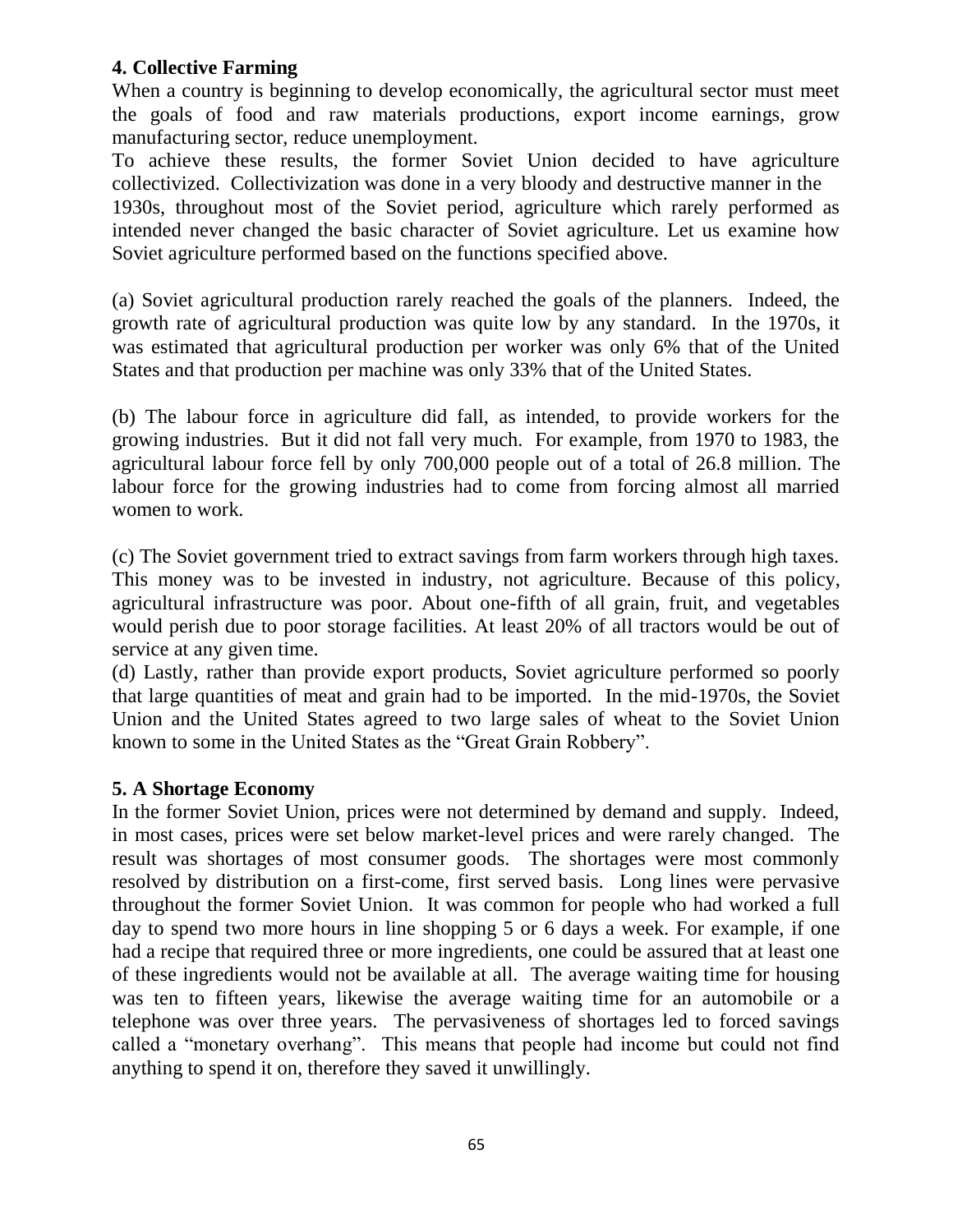A shortage economy also leads to black markets. In the former Soviet Union, this was called the Second Economy. For example, large amounts of clothing and housing services such as repairs were sold in the black market at high prices. It now become obvious that bribery of government officials was a fact of everyday life. There were also shortages in the labour market whereby workers were free to move between jobs. Workers were generally hard to find while jobs were easy to find.

#### **3.1.2 Economic Performance of the Former Soviet Union**

This description of the economy of the former Soviet Union is a description of an economy modeled on the military. Those at the top gave the orders and others obeyed. The use of markets was more limited than in most other countries. The economic performance of this type of economic system was generally unsatisfactory. Let us examine its performance.

There are many measures of economic performance. But since the goal of the planners was economic growth, let us focus just on this measure. According to official Soviet statistics, from 1950 to 1984, production in the former Soviet Union grew at an annual rate of 7.6%. American estimates had this growth rate much lower at 4.4%. This would mean that, each year, the former Soviet Union would produce 4.4% more goods and services than the year before. During the same period, the American economy grew at an annual rate of 3.4%. Especially during the 1950s, when Americans thought that the former Soviet economy was growing at an annual rate of 6%, there was great fear that the Soviet Union would catch up with, or even overtake, the United States.

Moreover, while the Soviet rate of economic growth in this period looks very good, two important points need to be noted. First, according to American estimates, the growth of the economy of the former Soviet Union slowed consistently over this time. From 6% in the 1950s, the Soviet economy grew 5.1% in the 1960s, 3.7% in the 1970s, and only 2% from 1980 – 1984. The second point is that, after communism ended and Soviet records were made available to Americans, we learned that American estimates of Soviet growth were too high. The economy of the former Soviet Union was actually performing more poorly than we had thought. By the mid-1980s, production in the Soviet Union may not have been growing at all. The relatively high growth rates of the 1950s and 1960s reflected extensive growth. By 1970, the ability to grow by through extensive growth was beginning to run out as the quantities of both labour and capital were growing slower than previously. The low growth rates after 1970 indicate that the Soviet economy was not doing a good job at increasing the productivity of its workers nor of improving its technologies. The best measure we have of this is quantity produced per unit of input, where "input" includes both labour and capital.

In the 1950s, this measure rose at an annual rate of 1.7% per year in the former Soviet Union. From 1960 to 1981, it rose at an annual rate of only 0.8%. And from 1983 to 1987, it actually fell at an annual rate of 0.7%. The former Soviet Union was not only behind the countries of the West, it was losing ground. By the middle of the 1980s, the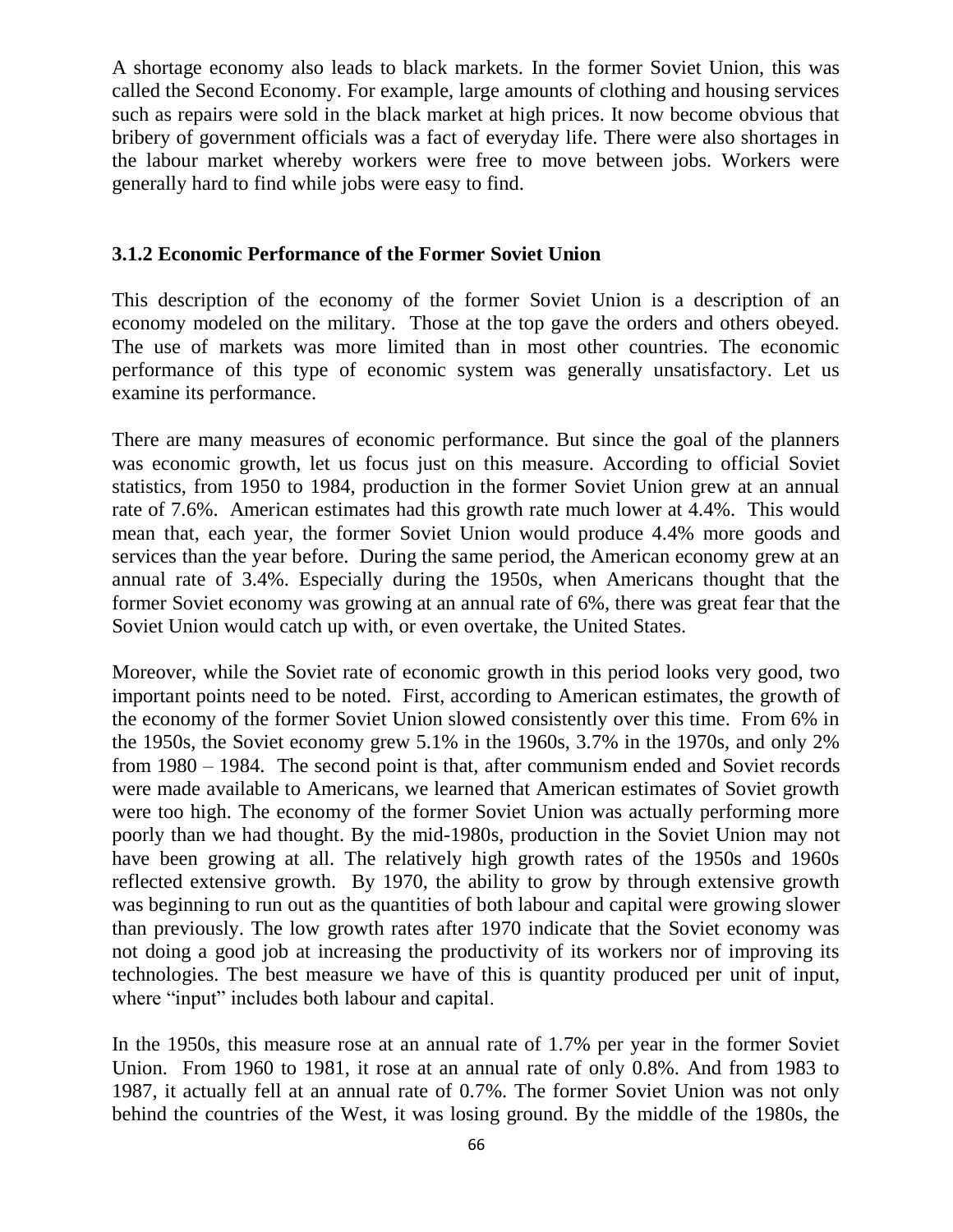leaders of the former Soviet Union had come to believe that their country had little chance of achieving a desirable rate of economic growth without making fundamental changes in the economic system.

#### **3.1.3 Reforms of the Soviet Communist Economy**

The last half of the 1980s was a period of perestroika, meaning restructuring. This was the plan of the Soviet leader, Mikhail Gorbachev who was the then leader, to reform the economy without changing its basic communist character.

It is important to note what perestroika did not do.

(1) It did not allow for a change in property arrangements. Enterprises were still owned and controlled by the government. State farms and collective farms in agriculture were retained.

(2) It did not create prices that were determined by demand and supply.

(3) It reduced, but did not eliminate, central planning.

(4) It did not open the country to international trade, although it did allow enterprises, for the first time, to enter into foreign trade agreements on their own. In all, perestroika only made marginal changes in the economy. And it was implemented slowly over time. The government sends an emissary to Britain to try to discover why the traffic accident rate is so low in Britain. The emissary returns and reports to the Minister of Transportation that the reason is that the British drive on the left side of the road. "Good", say the Minister. "We will do that too. But we'll start with just the trucks." If one can imagine the trucks on the left side and the cars on the right side, one gets a good sense of the confusion caused by the slow implementation of reform).

Enterprises could now make deals with each other. But there was no legal system to enforce the deals. And there were no wholesale markets to reduce the transactions costs of making the deals. Some prices were freely negotiated and some were set by the government. Some production had to be sold to the government while other production did not. The rules were constantly changing. Because perestroika was resisted by those in high government positions, no one could be sure that the reforms would last. This confusion caused production to actually fall in 1989 and 1990. And between 1985 and 1989, the budget deficit more than doubled. This means that the government was spending much more than it was taking in as tax revenues. Rubles were being created at very rapid rates to pay for these budget deficits. This increase in money available, at a time production was falling, created very great shortages. In response, many of the changes of perestroika were reversed. It was an admission of failure.

In August of 1991, communism collapsed completely after a failed coup against Gorbachev by hardline party members. The former Soviet Union broke into different countries. After the cold war was over in 1991, Boris Yeltsin took over as the leader of Russia, the largest part of what had been the Soviet Union. Since that time, Russia has attempted a rapid transition to a market, capitalist country. Nothing like this had ever been attempted. So far, there have been some clear successes and some clear failures in that attempt.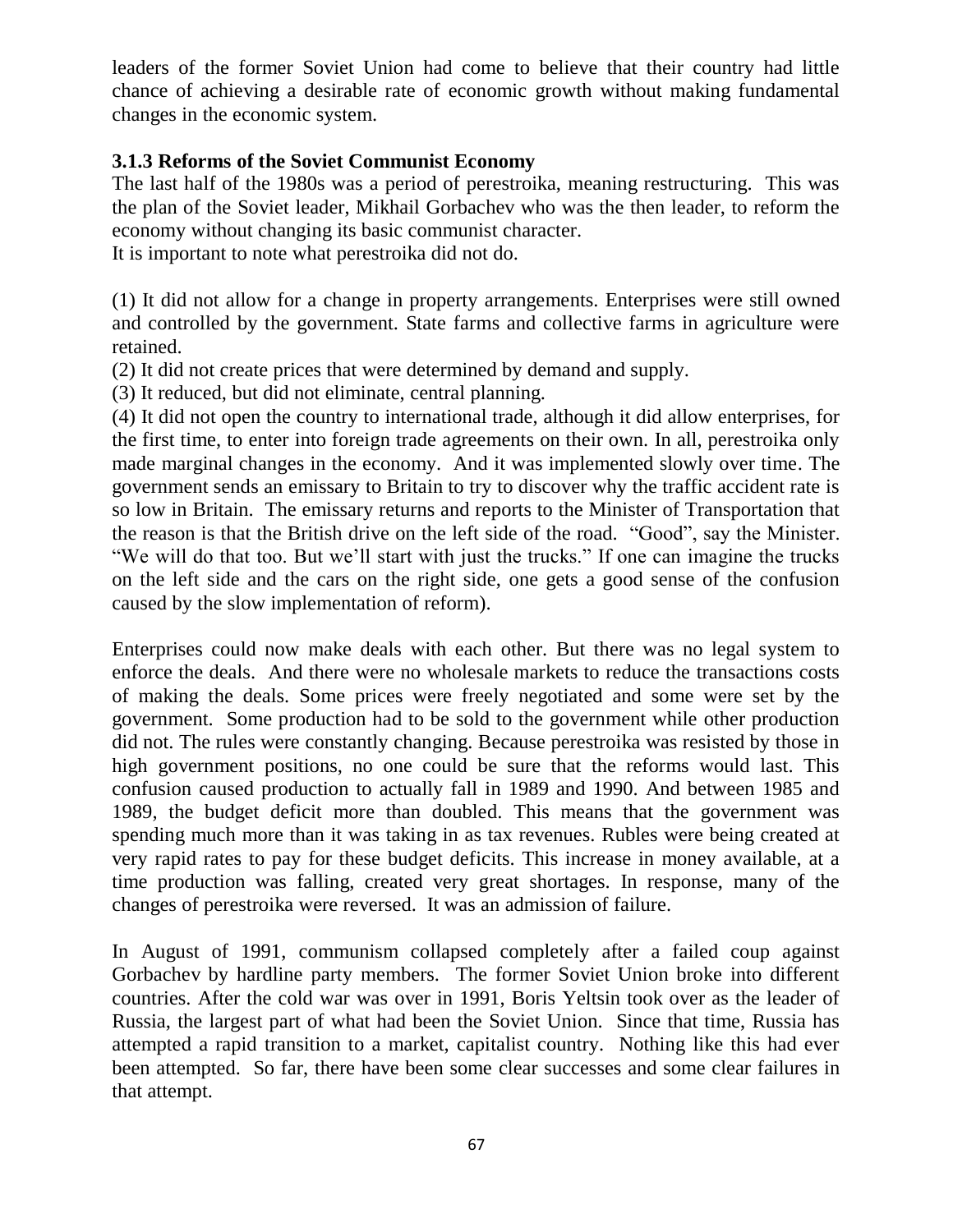#### **SELF ASSESSMENT EXERCISE**

Critically assess the success and failure of communism using the Soviet Union economy as a reference point.

### **3.2. THE ECONOMY OF CHINA**

Like the Soviet Union that we considered earlier, China was also a communist country that adopt all the characteristics of a communist country like the former Soviet Union. Our discussion will center on four specific sub-periods: (1) 1949 to 1958, (2) The Great Leap Forward (1958 to 1961), (3) 1961 to 1978 interrupted by the Cultural Revolution (1966 to 1969), and finally (4) the Reform Period (1978 to the present day china). The first three of these period comprise what we can call "the Socialist period" With its victory over the Nationalist government in 1949, the Chinese Communist Party came to power. The communist party leaders agreed that the country needed to develop economically and that such development was to occur within a socialist framework. Let us carefully discuss them.

#### **(1) 1949-1958 CHINA**

The first decade following the Communists coming to power was a period of recovery from the destruction caused by years of war and revolution. It should not be too surprising that at this time the Chinese attempted to create an economic system similar to that of the Soviet Union. In fact, aid from the Soviet Union helped finance Chinese industry in this period and the Soviet Union provided important technical assistance. The influence of the economic system of the Soviet Union in this period is shown in three important ways. Firstly, agriculture was collectivized i.e it involve the participation of everybody collectively. A land reform took-place between 1949 and 1952 that virtually eliminated the landlords and rich peasants as social classes. This was followed by the merging of the rural population into more advanced types of cooperatives until finally, in 1958, most of the rural population were organized into communes. Secondly, wholesale trade, retail trade, and most of industry came under complete government control by 1956. Enterprises "belonged" to a Ministry, as in the Soviet Union. Thirdly, in 1953, China launched its first five-year plan, modeled on the Soviet materials balance planning system. China adopted the "Big Push" strategy.

Investment spending was promoted greatly while consumption was restricted. Large industrial projects were favored despite China's large number of workers and shortage of capital goods. Between 1952 and 1978, the share of Chinese GDP accounted for by industry rose from 18% to 44%. Fourthly, through the planning system, prices were artificially set by the government that is, prices did not reflect demand and supply. Prices were artificially high for industrial goods and artificially low for agricultural goods. Fifthly, wages were also set by the government. They were low and were rarely changed.

#### **(2) The Great Leap Forward, 1958 to 1961**

The first important manifestation of Mao's belief in what could be accomplished by sheer human willpower came with the Great Leap Forward. In agriculture, the Great Leap Forward is associated with the rapid establishment of the commune. The communes were extremely large and had both economic and governmental functions. Mao had advocated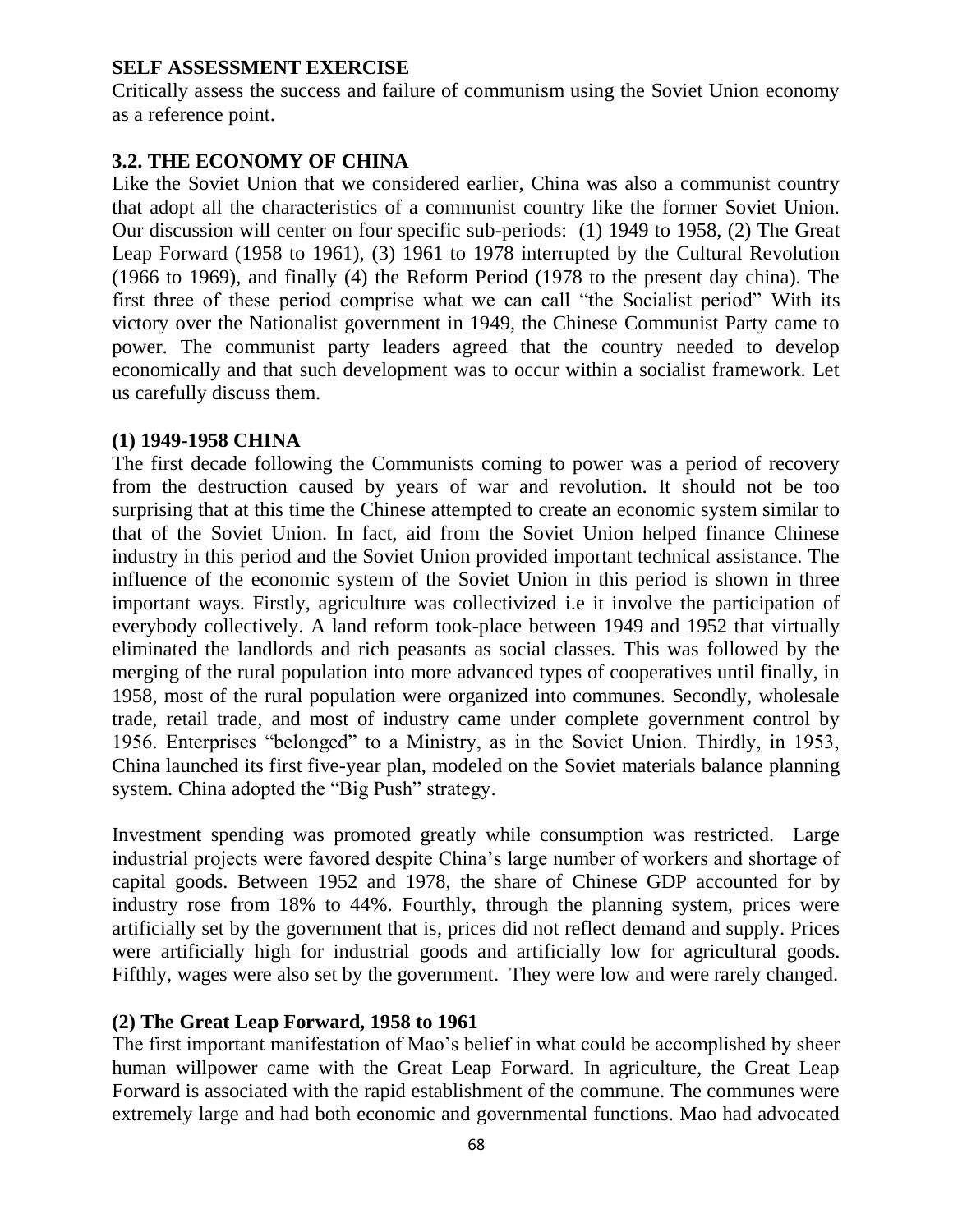the rapid establishment of communes as a way to overcome the tendencies to revert to capitalism. The "pragmatists" had opposed it, believing that collectivization in agriculture should come after the country industrialized. The commune was an organizational form that was intended to increase agricultural production significantly while requiring fewer agricultural workers. These surplus agricultural workers were then to be shifted to industry. Nearly 30 million new workers were absorbed into the urban government owned factories in 1958 alone, with millions more taken out of agriculture to work in rural factories. Mao believed that this organizational change alone, without increased state investment spending, would be capable of increasing industrial production while also increasing agricultural production enough to feed the population and provide the raw materials needed by industry and increasing industrial growth. A rift later ensued between china and Soviet Union which resulted into the great leap failure.

#### **(3) 1961-1978**

The failure of the Great Leap Forward and the split with the Soviet Union reduced the influence of Mao. At this time, the "pragmatists", led by Liu Shaoqi and Deng Xiaoping, became major influences on Chinese policy-making. These pragmatists believed that economic development was more important than political considerations at this early stage of China's development. They believed that, with the elimination of the capitalist and rich peasant classes, the class struggle in China was over. They thought that industrial growth and efficiency through modern technology and modern management were the goals that China ought to be pursuing. To achieve these goals, the "pragmatists" relied heavily on material incentives. In the early 1960s, profits became more important incentives for enterprise directors in industry and wage bonuses became more important incentives for workers. It should be stressed that, in this period, profits and bonuses were still of secondary importance. The government agreed to spend more on agriculture and agricultural-related industries. About 20 million workers were sent back to work in agriculture. Industrial production almost doubled while agricultural production rose almost 50%. The period of the late 1960s was one of widespread unrest. Various factions fought (often with each claiming itself as the only one true to Mao's thought). Millions of paramilitary troops, organized as Red Guards, caused widespread disruption.

In 1965, with the American escalation in Vietnam, the recent split with the Soviet Union, and the weakness caused by the failure of the Great Leap Forward, China felt militarily threatened. From 1965 to 1971, China tried to develop a "Third Front". The Third Front was a massive construction project to create an entire industrial system in remote sites in the interior of China. Many of the excesses of the Cultural Revolution were ended by 1970. In the early part of the 1970s, the pragmatists regained control of most of the government administration. Material incentives were re-established. Central planning was re-instituted with even greater decentralization to lower levels of government. Relations with the United States were opened in 1972 with the visit of President Nixon. This led to a greater openness to trade and to the importation of Western equipment and technology.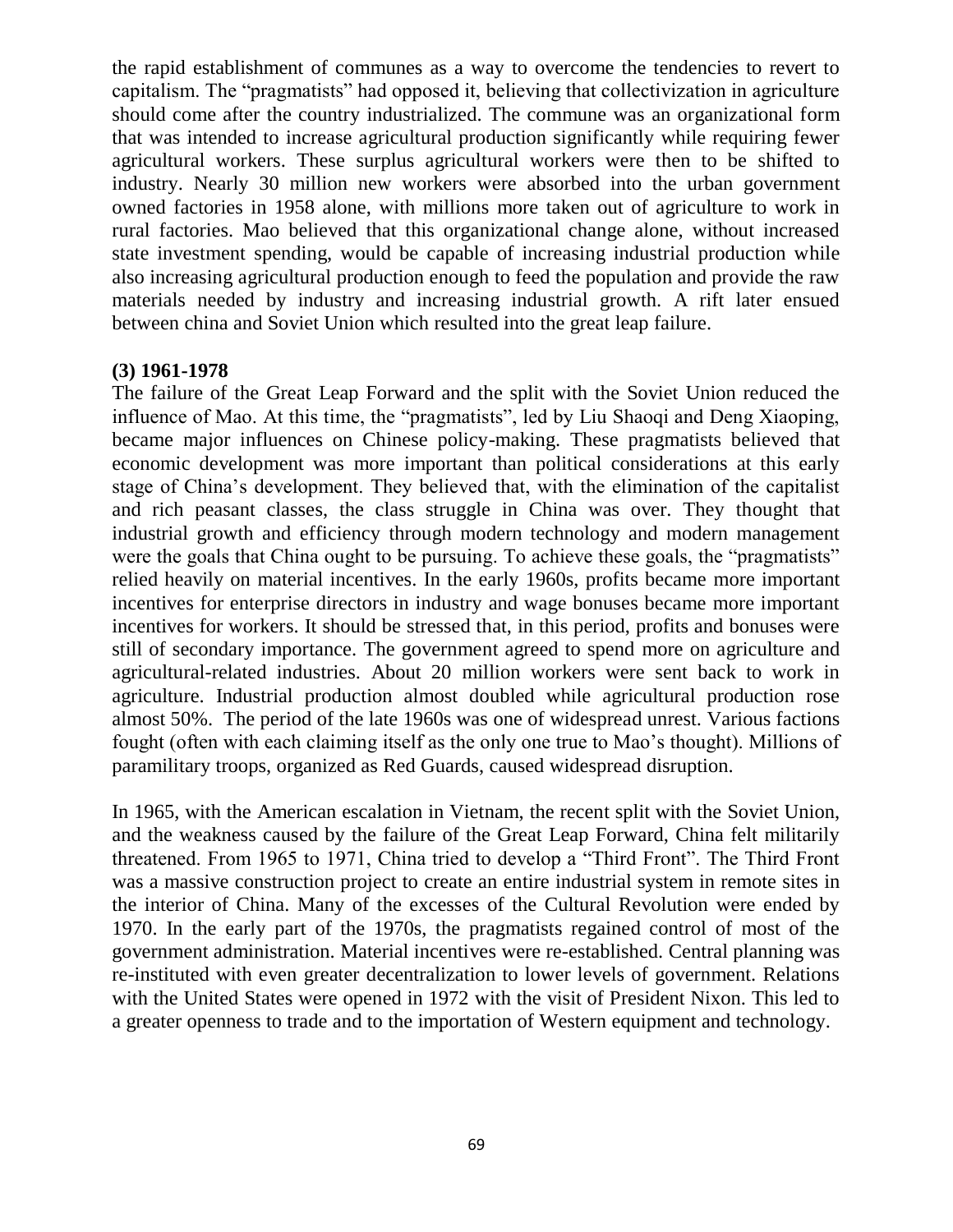### **(4) The Reform Period: 1978 to the Present**

The recent reform period began in 1978. The reform period has been noted for the limited importance of any ideological considerations. The goal has been economic development and the leadership has embraced whatever means it believed were necessary to achieve that end. As you will see in unit, this has meant an expansion of markets, an expansion of production from companies not owned by the central government, and an opening to the global economy that would have been unthinkable prior to 1978. By the mid-1990s, China had moved away from being a command economy and had become basically a market economy. China's strategy of reform was on of gradualism, in contrast to the reforms of Russia and Eastern Europe. The earliest aspect of this reform period was the restructuring of the agricultural economy and the elimination of the communes. In the reform period, agriculture was greatly changed by the introduction of the household responsibility system and the growth of township and village enterprises. A second aspect of the reforms was a change in the planning system.

At first, central planning was greatly reduced in importance but by 1993, central planning had been phased out completely. A third important aspect of the reform period was the dramatic enlargement of the importance of markets. Consistent with the growing importance of markets, there were major changes which led to the growth of rural industry (called township and village enterprises), and new large companies emerged. A fourth important aspect of the reform period was the decentralization of decision-making. Enterprises, local governments, and peasant households now have much more decisionmaking power than they did prior to 1978 and by 1995 creation of a modern tax collection system surfaced. And a fifth important aspect of the reform period has been an enormous increase in Chinese integration into the global economy. This began with the creation of Special Economic Zones and then culminated in China's entry into the World Trade Organization (WTO) in 2001.

China restructured its banking system with its central bank, the People's Bank of China, coming to resemble the American Federal Reserve System and with its commercial banks cut off from government subsidies. By 2004, nearly twice as many urban workers worked for private enterprises than worked for state-owned enterprises. Finally, the growth of GDP per capita in China averaged an astonishing 8.5% per year between 1978 and 2009. No other country has ever achieved growth rates of GDP per capita that is high for such a long period of time. The moderate reformers based their proposals on Deng's four cardinal principles: commitment to Marxism-Leninism and Maoism, leadership by the Communist Party, socialism, and the maintenance of the existing state structure. They saw reform as a slow process, taking perhaps 30 years. They desired to maintain central planning as the heart of the economy who oppose to capitalism. As you can see, China's reforms did not follow the ideas of the moderate reformers except for the opposition to political pluralism.

On the other hand, the radical reformers favored a much greater role for the market, with the plan to be secondary. They favored the development of true markets for labor, natural resources, and capital goods. They saw reform as occurring relatively rapidly.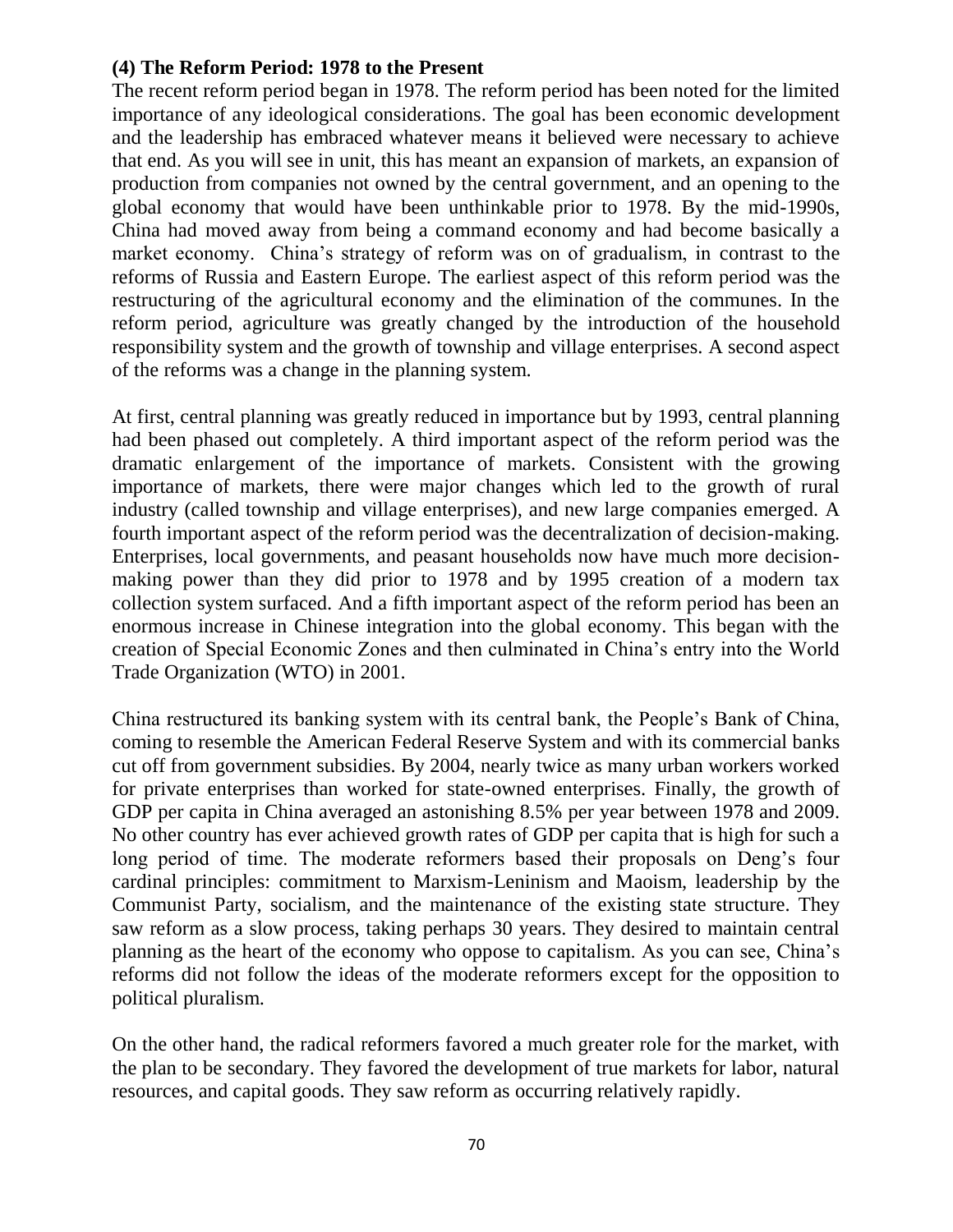Let us now take a closer evaluation of the Chinese economy based on the following summarized economic indicators.

### **(1) Economic Growth**

If we take the period since reform began (1978 to 2005), GDP grew at an average annual rate of 9.6%. Since the population was only growing at 1.1% per year during this period, this means that GDP per capita increased at an average annual rate of 8.5%. No country in history has experienced growth rates of per capita GDP this high over such a long time period. At 8.5% per year growth, GDP per capita will double roughly every 8 ½ years.

While the relation between buying of capital goods and economic growth is complex, there is no doubt that the high rate of spending on capital goods is a major factor in China's high rates of economic growth.

### **(2) Efficiency**

One reason for this increased productive efficiency has been "industrial clustering". This means that most enterprises in an industry's supply chain are located close to each other similar to "Detroit" for automobiles. China has several "supply chain cities" each focusing on a single product. This form of industrial location reduces transportation costs and allows information to be widely and quickly disseminated.

One way of evaluating allocative efficiency whether China is producing the right goods and services is to look at inventories. The accumulation of excessive inventories is wasteful. In market economies, inventories usually equal about 1% of GDP. Prior to 1978, inventories in China amounted to some 5% of GDP. This resulted because companies would accumulate worthless, low-quality products that no one would buy. High levels of inventories continued into the 1990s. But after that, inventories fell to less than 1% of GDP. This is an indication of improved allocative efficiency in the Chinese economy.

### **(3) The Distribution of Income in China**

But overall inequality within China has not changed much; the increased equality within urban areas and within rural areas has been offset by the widening inequality between urban and rural areas. This presents a major problem for the Chinese leadership. It also illustrates a theme we have seen with other countries: reducing the influence of government in the direct management of the economy seems to necessitate an increase in government spending in other areas, notably those related to the Welfare State.

### **(4) The Standard of Living in China**

China is a very large developing country. According to one estimate, its GDP per capita in 2003 (at purchasing power parity) was about \$5,788. This would allow China to be categorized as a middle-income country. Its GDP per capita is below developing countries such as Mexico, Brazil, Thailand, and Colombia. But its per capita GDP is above developing countries like the Philippines, India, Indonesia, and Vietnam. Of course, China's per capita GDP is well below that of the United States (at about \$44,000). As noted above, China's per capita GDP grew at an annual rate of almost 10% per year from 1978 to 2005, the fastest growth over this long of a period ever recorded.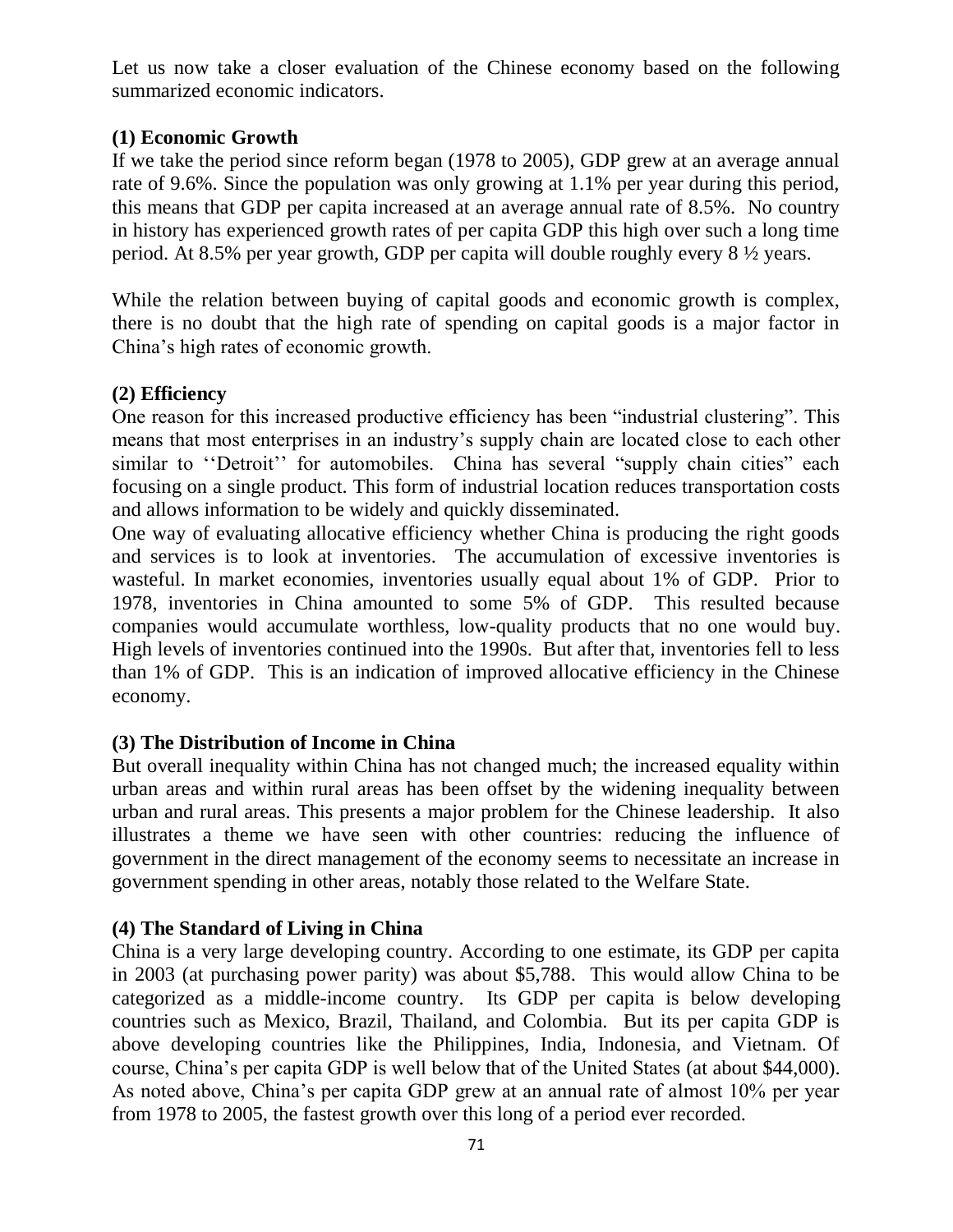#### **(5) Social Welfare**

Social welfare refers to education, health care, and overall economic security. In the area of education, China seemed like a country much richer than it actually is. The percent of the Chinese population who are literate rose from about 20% in 1949 to over 70% by 1978. By the mid-1970s, nearly all those eligible were going to elementary school and also to lower-middle school, compared to only 25% in 1949. Of those who went to lowermiddle school, about 60% went on to the upper-middle school (basically similar to an American high school). But only a small portion went on to higher education.

In the pre-reform period, the quality of the education was questionable. China devoted a relatively small amount of its GDP to education (less than 3%). Families bore a high burden of the cost of education. Teacher-student ratios were high (over 40 students per teacher), buildings were of poor quality, and teaching often emphasized rote memory.

Indeed, the government has focused its resources on universities. Most university training is scientific and technical in nature. The rate of return to education has been rising in China since the 1990s.

### **(6) Control of Population Growth**

The Chinese population has grown rapidly to some 1.3 billion people (about 1/5 of all of the people on earth). In 1980, China adopted the single-child family campaign. The desirability of one child per family began with an educational/propaganda campaign. While the policy applied to the entire country, there was no problem in the cities. Birth rates in the cities are low, constrained by inadequate housing and inadequate child care facilities. The real focus of the single-child family campaign has been in the countryside, where birth rates have traditionally been high. By 2050, it is estimated that 45% of Chinese will be seniors and 25% will be children (the number of Chinese over age 60 will almost triple between 2000 and 2030.

Conclusively, prior to the reform period, China was able to achieve a reasonable rate of economic growth by international standards, although the rate of growth did not meet Chinese goals. The growth was basically extensive growth, achieved in large part by a very high investment rate. Through its policies, China was able to achieve a very equal distribution of income and very high standards of educational attainment, health, and reduction of poverty for such a poor country. However, China's performance in relation to productivity and efficiency were poor. Its standard of living was very low, especially in terms of consumption. And it faced considerable problems of under-employment and macro-economic instability. However, China began to experience much greater inequality, educational attainment, health care, and welfare for all

#### **SELF ASSESSMENT EXERCISE**

Analyze the basic change technique adopted by China to move from communism to market economy.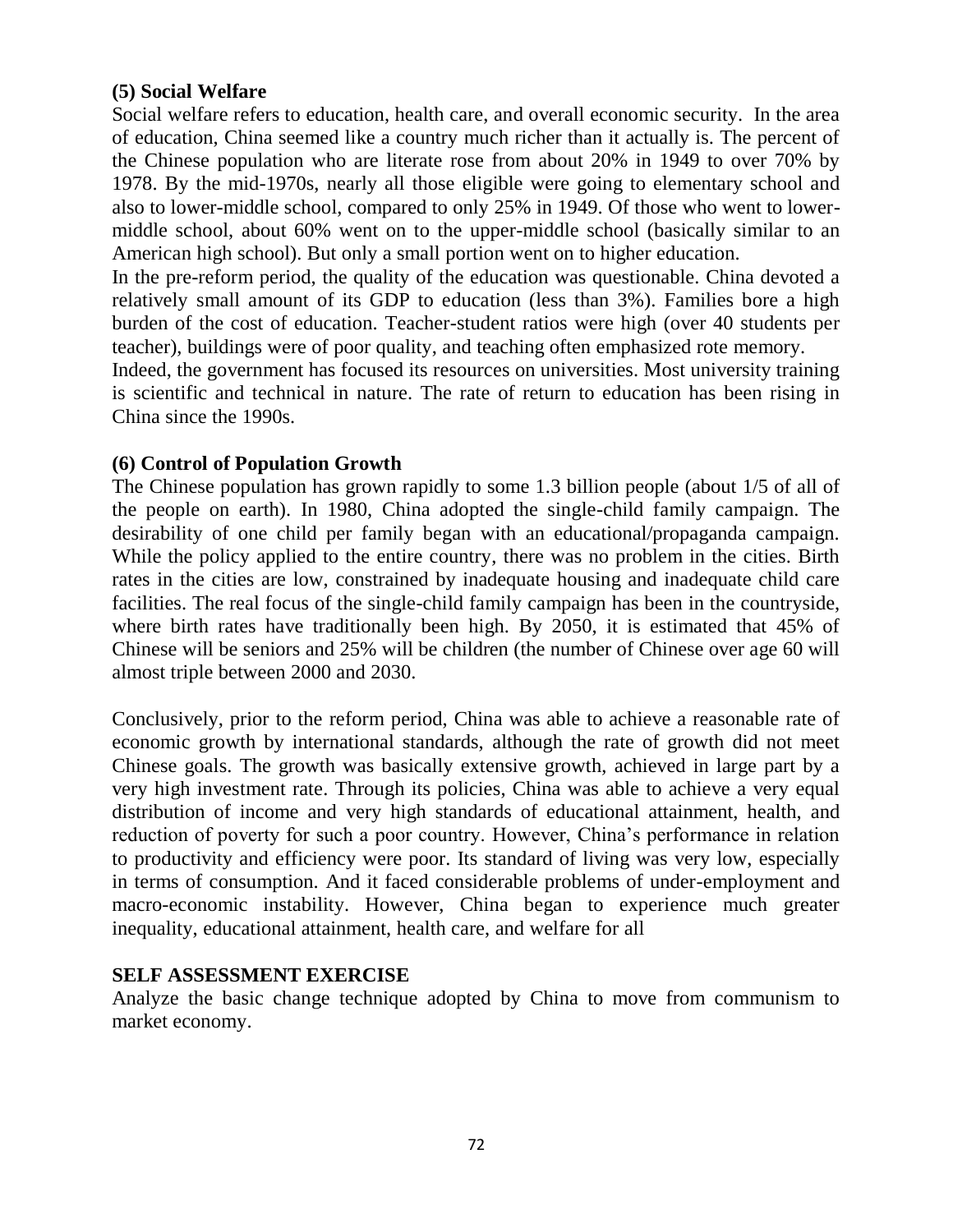## **3.3 SIMILARITIES AND DIFFERENCES BETWEEN RUSSIA AND CHINA REVOLUTIONS**

Our earlier discussion in the last section of this unit, will make us focus on the differences and similarities between these great communist nations and how they fair recently in the global economic watch.

There were similarities between the Chinese and Russian revolutions as discussed below:

1. The two communist revolutions both occurred around the World War period with the Russian revolution occurring in 1917 just a year before the end of World War I and the Chinese revolution occurring in 1949 just after World War II.

2. The two countries had charismatic leaders who led the campaigns with China under Mao Zedong and Russia under Vladimir Lenin.

3. They were able to convince the populace of the need to change their political and social structure to improve their living standards.

4. The main agenda of both countries was to spread the communist ideologist to the rest of the world in order to increase their global influence

5. They also want to fulfill their quest for power in the world.

There were also differences in the revolutions as discussed below.

1. The Chinese revolution lasted longer than the Russian revolution because the Russians had a substantial amount of knowledge about socialism and the ideas of Karl Marx, making it easier for them to achieve success faster.

2. On the other hand it took the Chinese a while longer to gather this information and build the party.

3. The revolutions focused on the impoverished members of the populace with Russia focusing to engage the industrial workers

4. China on the other hand focused on the peasant farmers.

5. Russia revolution was faster while China's own was gradual

Both the Chinese and Russian revolutions applied the theories of Karl Marx to situations Marx himself had not anticipated. For Marx, communism was a form of social organization that would arise in highly developed wealthy nations after internal tensions and growing inequality led to the self-immolation of late capitalism. Both the Chinese and Russian revolutions were not transitions from late capitalist democracies but instead located in the context of agricultural nations with autocratic leaders, the warlords who followed upon the collapse of the Qing Dynasty in China and the Russian tzars. In Russia, after a period of devastating oppression under Stalin, there was a gradual movement towards democracy and capitalism, but an even greater trend towards kleptocracy, crony capitalism, and oligarchy. In China, after the Cultural Revolution "a period similar in humanitarian tragedy to Stalinist Russia'', the planned economy is gradually creating a unique model of state capitalism mixed with limited private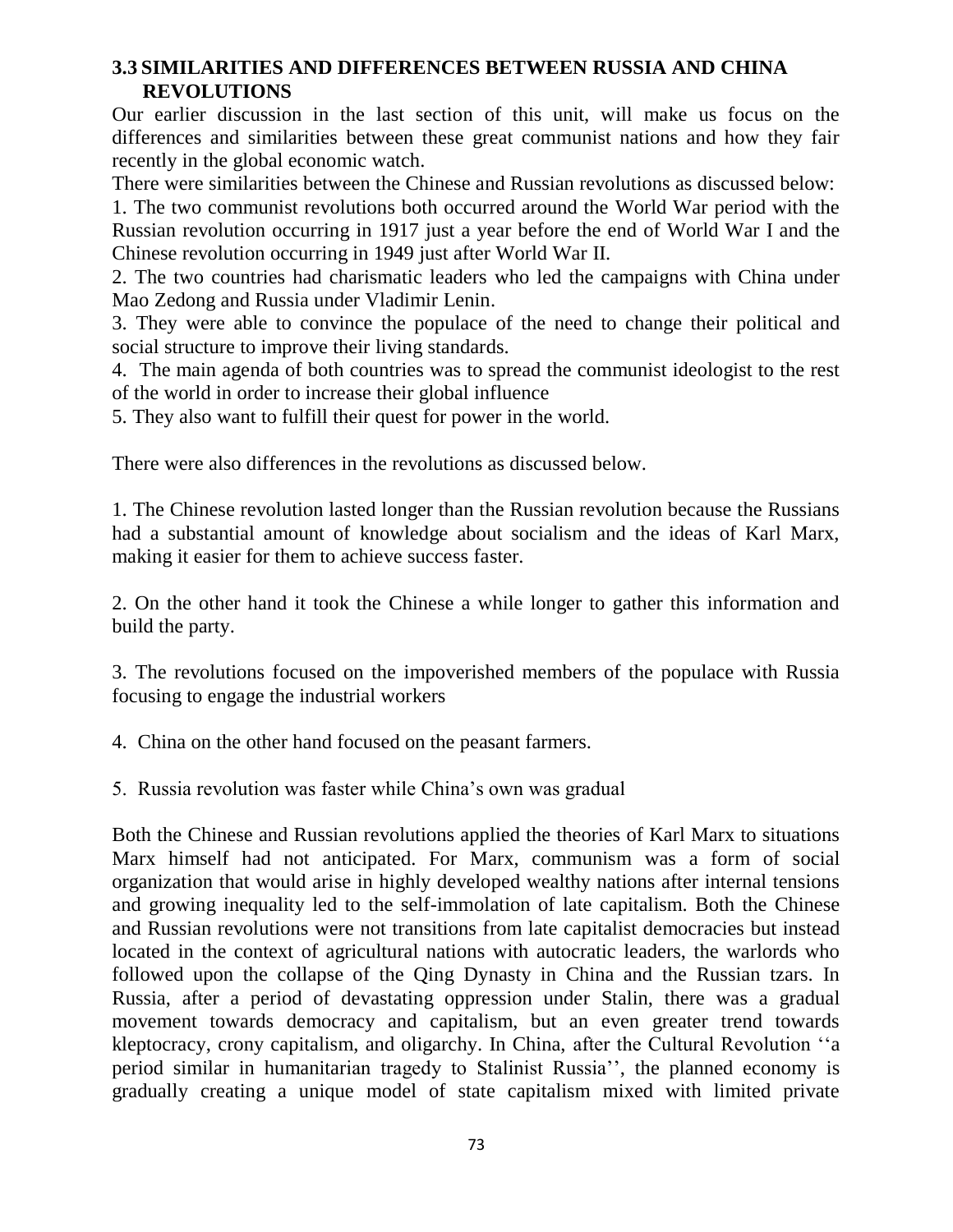enterprise resulting in a level of economic prosperity, despite lack of individual freedom, that has eluded Russia.

However, the economy overview of both countries is now a major force to reckon with in the world and both having their influence in the world. Since the late 1970s China has moved from a closed, centrally planned system to a more market-oriented one that plays a major global role - in 2010 China became the world's largest exporter. Reforms began with the phasing out of collectivized agriculture, and expanded to include the gradual liberalization of prices, fiscal decentralization, increased autonomy for state enterprises, growth of the private sector, development of stock markets and a modern banking system, and opening to foreign trade and investment. China has implemented reforms in a gradualist fashion.

In recent years, China has renewed its support for state-owned enterprises in sectors considered important to "economic security," explicitly looking to foster globally competitive industries. After keeping its currency tightly linked to the US dollar for years, in July 2005 China moved to an exchange rate system that references a basket of currencies. From mid-2005 to late 2008 cumulative appreciation of the renminbi against the US dollar was more than 20%, but the exchange rate remained virtually pegged to the dollar from the onset of the global financial crisis until June 2010, when Beijing allowed resumption of a gradual appreciation and expanded the daily trading band within which the RMB is permitted to fluctuate. The restructuring of the economy and resulting efficiency gains have contributed to a more than tenfold increase in GDP since 1978.

Measured on a purchasing power parity (PPP) basis that adjusts for price differences, China in 2013 stood as the second-largest economy in the world after the US, having surpassed Japan in 2001. The dollar values of China's agricultural and industrial output each exceed those of the US; China is second to the US in the value of services it produces. Still, per capita income is below the world average. The Chinese government faces numerous economic challenges, including:

(a) reducing its high domestic savings rate and correspondingly low domestic consumption;

(b) facilitating higher-wage job opportunities for the aspiring middle class, including rural migrants and increasing numbers of college graduates;

(c) reducing corruption and other economic crimes; and

(d) containing environmental damage and social strife related to the economy's rapid transformation. Economic development has progressed further in coastal provinces than in the interior, and by 2011 more than 250 million migrant workers and their dependents had relocated to urban areas to find work. One consequence of population control policy is that China is now one of the most rapidly aging countries in the world. Deterioration in the environment - notably air pollution, soil erosion, and the steady fall of the water table, especially in the North, is another long-term problem. China continues to lose arable land because of erosion and economic development.

The Chinese government is seeking to add energy production capacity from sources other than coal and oil, focusing on nuclear and alternative energy development. Several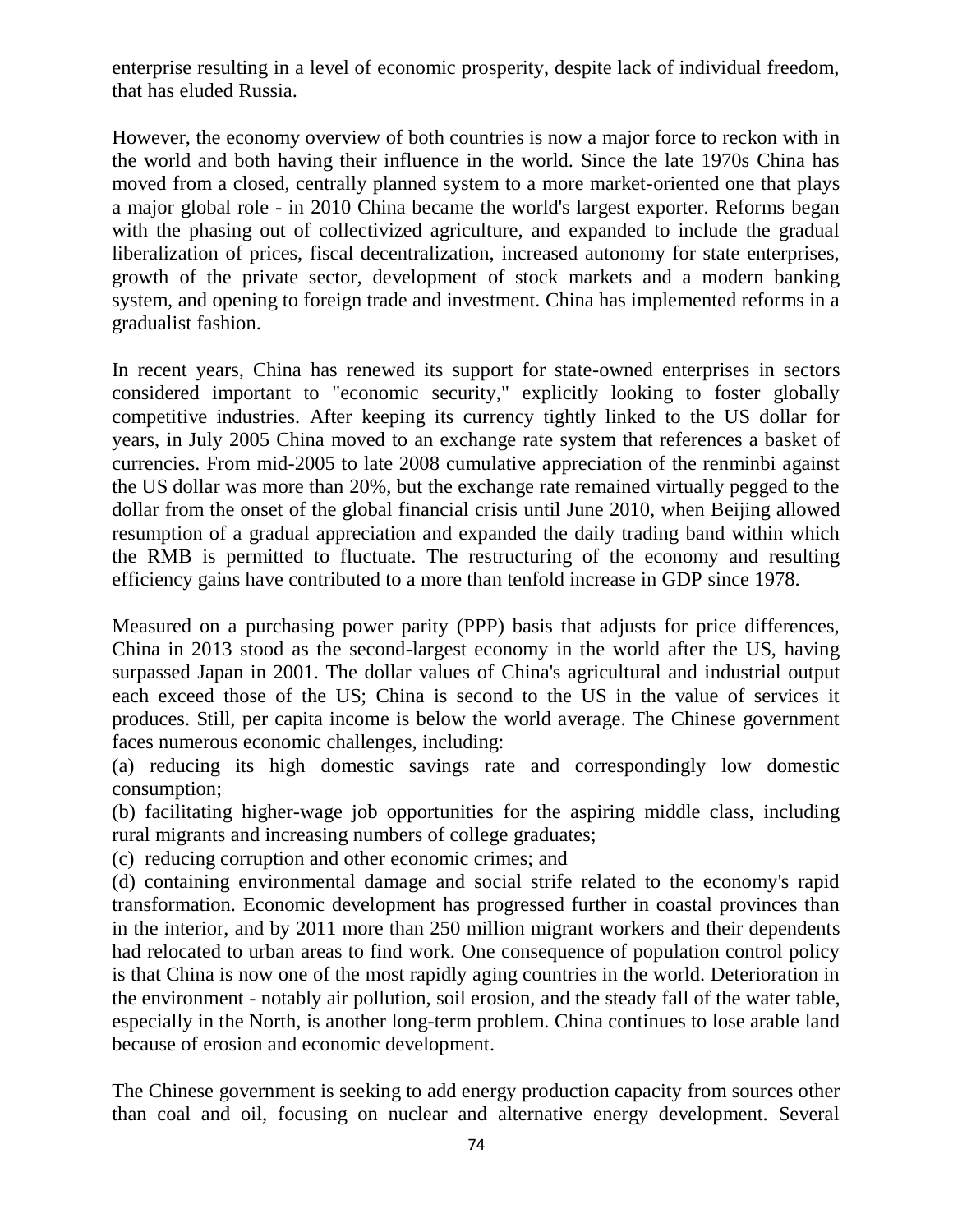factors are converging to slow China's growth, including debt overhang from its creditfueled stimulus program, industrial overcapacity, inefficient allocation of capital by stateowned banks, and the slow recovery of China's trading partners. The government's 12th Five-Year Plan, adopted in March 2011 and reiterated at the Communist Party's "Third Plenum" meeting in November 2013, emphasizes continued economic reforms and the need to increase domestic consumption in order to make the economy less dependent in the future on fixed investments, exports, and heavy industry. However, China has made only marginal progress toward these rebalancing goals. The new government of President XI Jinping has signaled a greater willingness to undertake reforms that focus on China's long-term economic health, including giving the market a more decisive role in allocating resources

Russia has undergone significant changes since the collapse of the Soviet Union, moving from a globally-isolated, centrally-planned economy towards a more market-based and globally-integrated economy, but stalling as a partially reformed, statist economy with a high concentration of wealth in officials' hands. Economic reforms in the 1990s privatized most industry, with notable exceptions in the energy and defense-related sectors. The protection of property rights is still weak and the private sector remains subject to heavy state interference. Russia is one of the world's leading producers of oil and natural gas and is also a top exporter of metals such as steel and primary aluminum. Russia's manufacturing sector is generally uncompetitive on world markets and is geared toward domestic consumption. Russia's reliance on commodity exports makes it vulnerable to boom and bust cycles that follow the volatile swings in global prices. The economy, which had averaged 7% growth during 1998-2008 as oil prices rose rapidly, was one of the hardest hit by the 2008-09 global economic crisis as oil prices plummeted and the foreign credits that Russian banks and firms relied on dried up. Slowly declining oil prices over the past few years and difficulty attracting foreign direct investment have contributed to a noticeable slowdown in GDP growth rates. In late 2013, the Russian Economic Development Ministry reduced its growth forecast through 2030 to an average of only 2.5% per year, down from its previous forecast of 4.0 to 4.2%. In 2014, following Russia's military intervention in Ukraine, prospects for economic growth declined further, with expectations that GDP growth could drop as low as zero.

### **SELF ASSESSMENT EXERCISE**

In your own words do a comparative analysis between Russia and China revolutions?

## **4.0 CONCLUSION**

From our discussion so far on the economies of USSR and China, we can deduce the following facts:

That the success and failure of the Soviet Union economy as a communist country depend largely on the ideology of radicalist who yearns more for change and a society devoid of cheating, class and exploitation .

That the movement of China as a communist country to market economy is gradual and does not follow the trend of the Soviet Union in their approach which position them as one of the world economic leader.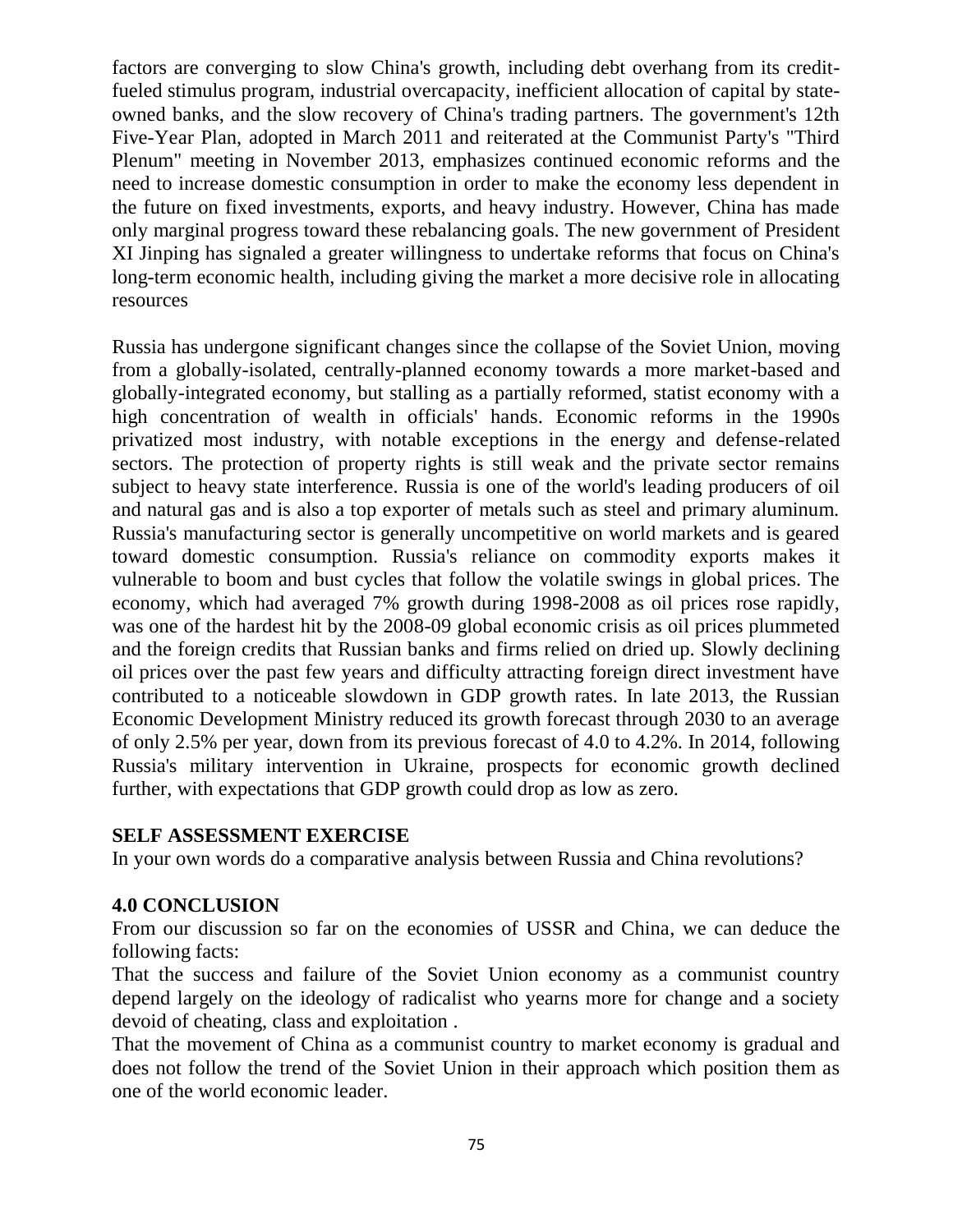# **5.0 SUMMARY**

In this unit, we have attempted to show the economies of USSR and China, appraised the success and failure of the Soviet Union economy as a communist country and understand the movement of China as a communist country to market economy. Also, from the point of view of our discussion, we discovered that the economies of Russia and China are now moving towards market oriented economies instead of their previous socialist cum communist economy since globalization is pointing towards market based economies. I believe your understanding of this unit has given you a basis to understand the next unit. I expect you by now to be anxious of reading more about the economies of Yugoslavia, Hungary and Cuba which will be duly served in the next unit.

# **6.0 TUTOR-MARKED ASSIGNMENT**

Discuss in details the similarities and differences between the Russian and Chinese economies.

# **7.0 REFERENCES/FURTHER READING**

- Baumol, H. T., (2014). The Rise and Fall of China Economy, a broader issue, a textbook 1 1<sup>st</sup> edition, Mill world Publication Limited.
- Astonault, D. F., (2014). The Economy of Russia, a theoretical analysis, a Journal of Development Economics, vol 7, pg 55-73, Mac Hill Press Limited.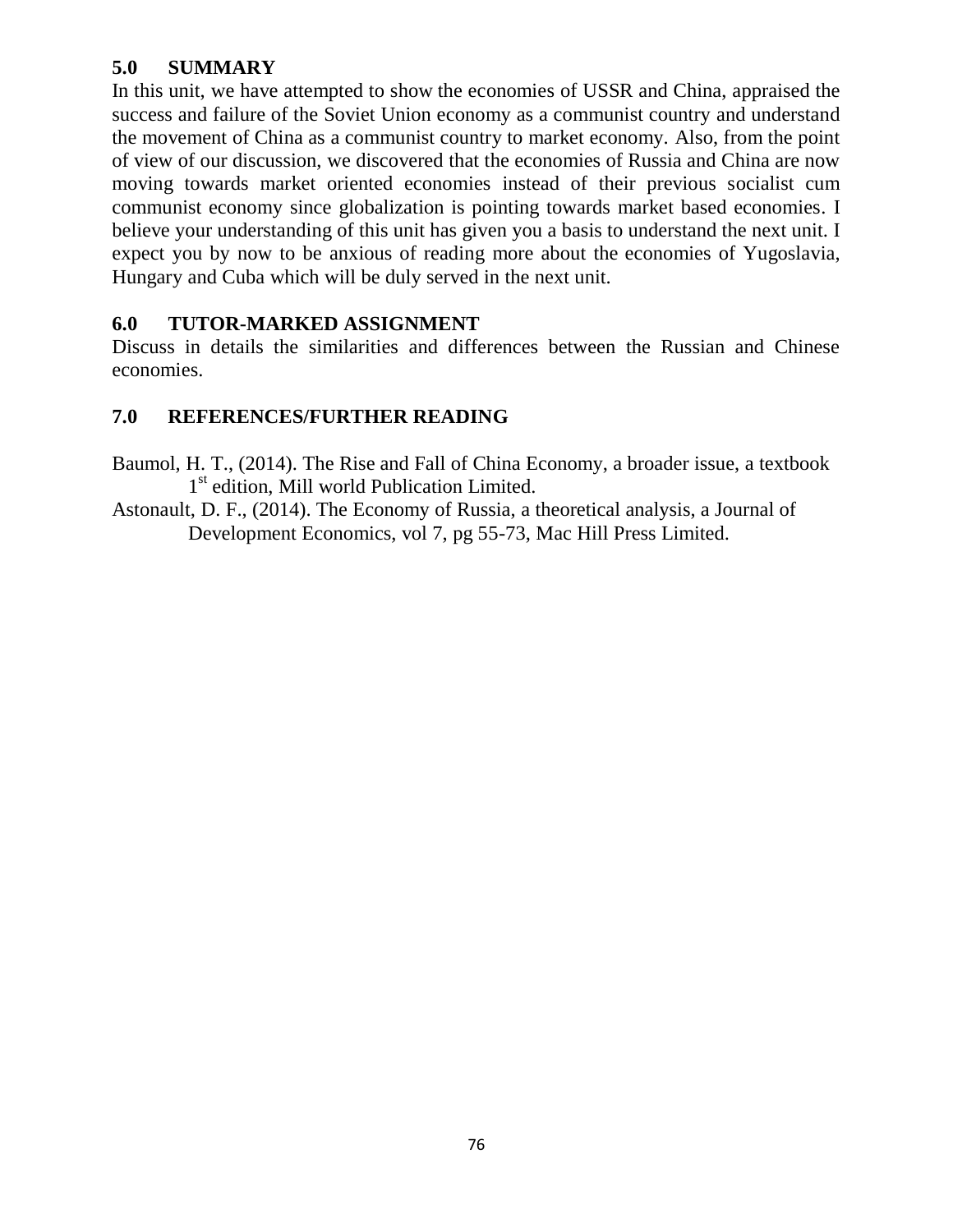# **UNIT III: Economies of Yugoslavia, Hungary and Cuba**

## **CONTENTS**

- 1.0 Introduction
- 2.0 Objectives
- 3.0 Main Content
	- 3.1 Economics of Yugoslavia
	- 3.2 Economics of Hungary
	- 3.3 Economics of Cuba
- 4.0 Conclusion
- 5.0 Summary
- 6.0 Tutor-Marked Assignment
- 7.0 References/Further Readings

# **1.0 INTRODUCTION**

This is the third and the last unit in this module. In this unit, we are concerned with the economies of Yugoslavia, Hungary and Cuba. It is good that we have familiarized ourselves with the Soviet Union economic system of which these countries anchor their political, economic and social beliefs. An in-depth explanation of the above topics shall be provided. It is advisable that you critically concentrate as we move along with explanations that will be given.

# **2.0 OBJECTIVES**

At the end of this unit, you should be able to:

- Understand the success and failure of the Yugoslavia economy as a communist cum socialist country.
- Discuss the workings of the economic system of Hungary as a socialist country.
- Show how Cuba adjusts from communism to socialism and how their economy was opened up to other economies.

# **3.0 MAIN CONTENTS**

## **3.1 Yugoslavia Economic Experience**

The victory of the Yugoslav Partisan army in World War II created many hefty challenges for the newly-liberated Balkan region. After being occupied by the war from 1941-1945, the destruction was severe "the human and material losses were the greatest in Europe after the USSR and Poland". The former Kingdom of Yugoslavia was virtually left in ruins, being usurped of its raw materials and resources, and stripped of its transport infrastructure, mining, and manufacturing industries.

Being granted the honor of victors after World War II, the Partisans formed their own government, based on the ideology of Southern Pan-Slavism and a socialist economic philosophy in the Marxian tradition. The Socialist Federal Republic of Yugoslavia was established on the 29th of November, 1945 and, after its creation, quickly allied itself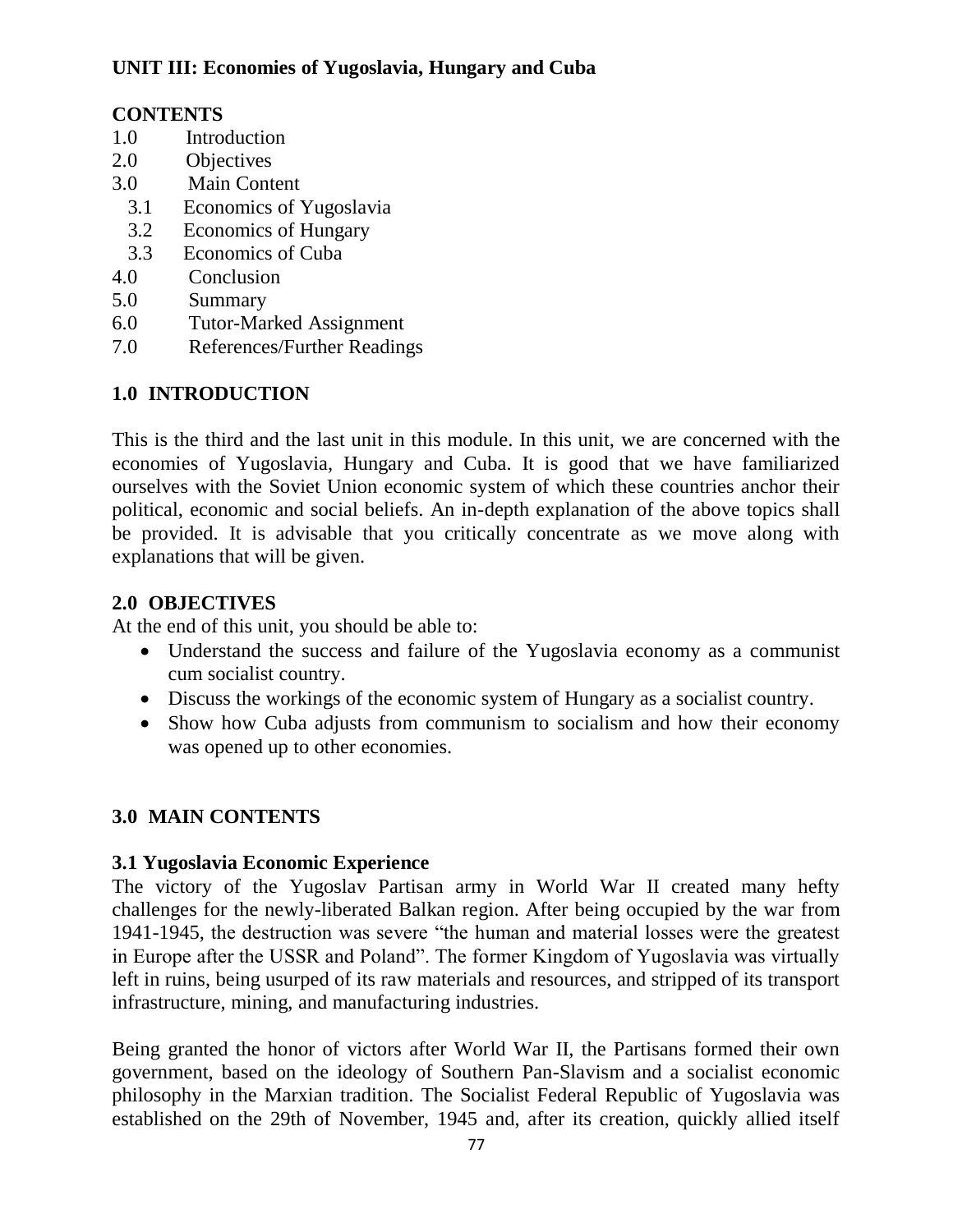with the Soviet Union. It immediately began to implement programs to rebuild its broken post-war state. Power became strongly centralized, based on the Soviet model of state socialism, and order firmly kept in place by Marshal Josip Broz Tito's Communist Party. Six regions were then created, of relatively equal political power, in the newly drafted Constitution of 1946: Croatia, Montenegro, Serbia, Slovenia, Bosnia & Herzegovina, and Macedonia. Soon after, sweeping restructuring began to take root; property was transferred from its former private owners to the communist-run state, financial capital was expropriated from formerly being privatized, and the means of production was converted to public ownership. Large financial institutions, such as the banks, were nationalized to control the money supply and the flow of financial capital. After that was achieved, large industries were then overtaken by state control to promote industrialization in the war-crippled socialist republic. Then, finally, the smaller transport, commercial, and agricultural industries followed suit; they were also nationalized to increase production.

### **3.1.2 Deterioration of Yugoslav-Soviet Relations**

Edvard Kardelj, is one of the creators of the Yugoslav model of socialist economic system. Although the initial recovery program enacted under Tito's leadership was derived from Stalin's 5-year plan model, significant splits shortly began to ferment between the Soviet leadership and the Yugoslav communists. Economic blockades were being placed on the young socialist state because of their alliance with the Soviet Union, and Tito's independent stance on issues angered Stalin and his associates. Moreover, Yugoslav theoreticians began to formulate their own strains of Marxist thought and began to criticize the internal political and economic structure of the Soviet Union.

Consequently, this gradually led to Yugoslavia's expulsion from the Coliform by the end of the 1940s. It was at this point Yugoslavia began to economically develop differently than its socialist counterparts – creating a unique form of decentralized market socialism based on workers' self-management. Frankly speaking, the idea behind it was simple; the withering of bureaucratic state would only occur if innovative mass-participatory structures were created. Egalitarianism and populism became more of a principle rather than a political tool, contrary to the Soviet Union. Decentralized socialization of industry quickly followed Yugoslavia's alienation from the Soviet Union. Led by the efforts of thinkers by the likes of Edvard Kardelj and Milovan Dilas, the original state control of industry began to be broken down into localities and councils were created for respective industries. The profits were distributed amongst the workers in each individual firm, and some functions of state control were relinquished and allocation became more relied on the basic mechanisms of the market to ensure self-management and proper distribution.

## **3.1.3 An Economic Revolution of Yugoslavia**

Strictly speaking, this economic transformation can be described as taking place in three major stages: Firstly, in the 1950s, workers' collectives were created but were restricted by the state's regulation of capital construction. This was actually a remnant of the Soviet model of socialism. Secondly, the 1960s and 1970s were a radical shift from the aforementioned control that was present in the previous decade; rather than allow the state to control capital allocation and production; socialized markets began allocating it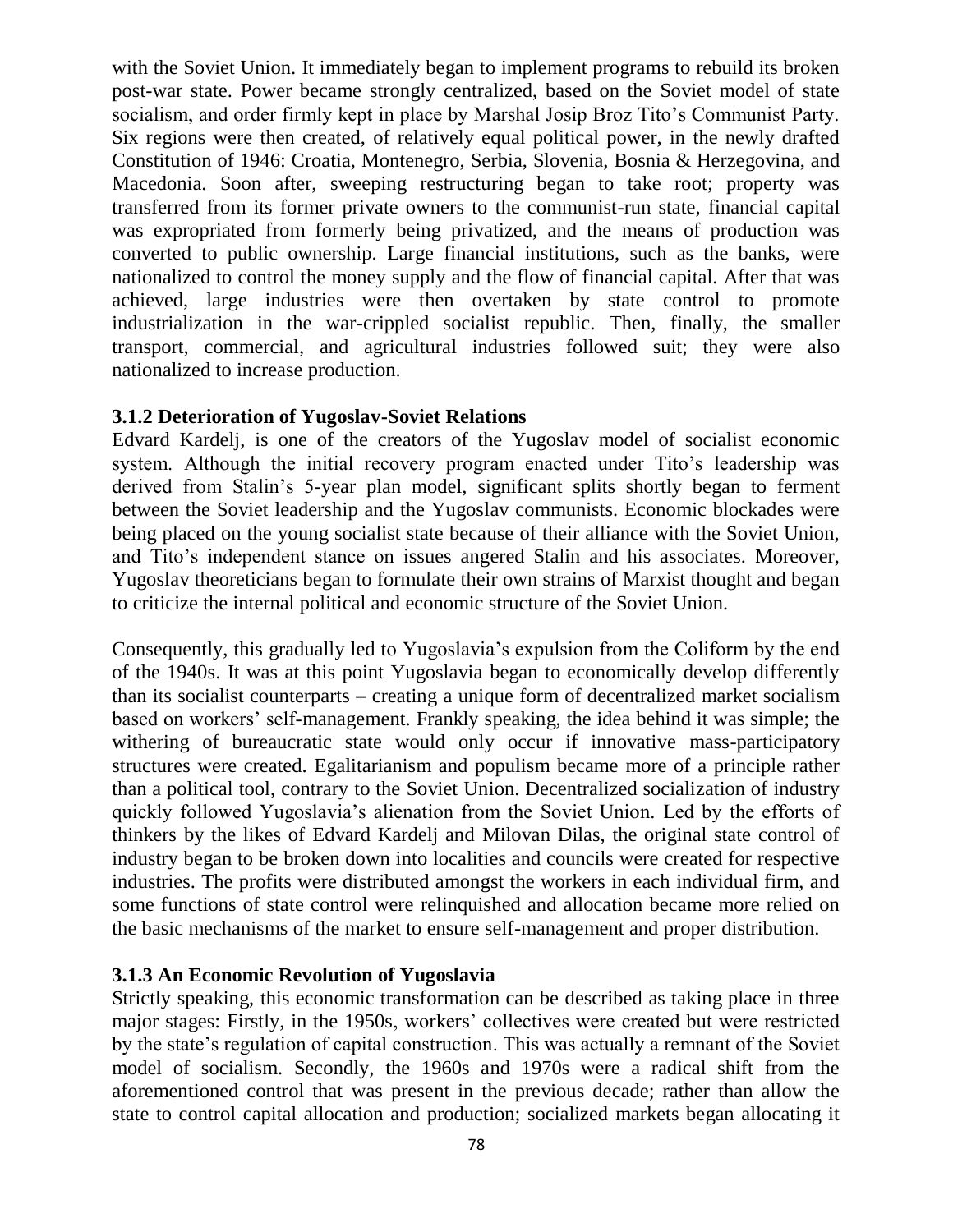themselves with a self-managing structure using the labor involved. Thirdly and finally, liberalization reform followed until the ultimate collapse during the 1980s and late 1970s mainly caused by inflation and debt.

The decentralized Yugoslav model mainly employed during the 60s and early 70s was localized, but complex and interconnected. Authorities in certain districts were authorized to oversee consumption and production services, to ensure each commune (the basic local government units) were working in each other's interests. Moreover, each autonomous region in Yugoslavia was different; each had different legislative procedures for planning. However, it did still remain a federalist system of governance most of executive power was exerted in creating land uses, the geographic location of large industries, traffic networking, and grandiose public service projects that required cooperation with different regions. Most of power was derived from the legislative regions, but the localities were actually given little statutory powers. Rather, they were consulted and functioned as "pressure groups" to ensure local interests within the regions are met such as in the areas of housing, settlement, education, national defense, and the likewise. It was a demonstration of a collective economy at work, absent of a real largescale "free market," where different elements of production were decided by long-term plans, medium-term plans, and annual action plans while also being guided by the mechanisms of the supply and demand curves in a regular market, except profits were socialized as was production.

The economic growth seen during the period of decentralization was upward and dynamic. Comparatively speaking, Yugoslavia experienced the greatest per capita GDP growth out of all the Eastern Bloc economies. It also embraced a tight-controlled policy on imports from developed capitalist countries after the restoration of Soviet-Yugoslav relations in 1954-1955; foreign trade with socialist countries increased from 1.8% to about 28% in the decade following the return of good relations, while the share from Western capitalist nations dropped from 80.9% to 57.7% mostly due to the policies enacted by the Committee on Foreign Trade which was given extra power in 1956 to protect infant self-managing industries in developing Yugoslavia. Equally important, Yugoslavia enjoyed a balance of trade with the socialist nations during this period – amounting to \$176 million of exports and \$169 million of imports in 1962. Manufactured goods, machinery, and equipment were traded with the Eastern Bloc nations, while trade with developed capitalist countries consisted mainly of raw materials, food, and tobacco. Banking was also heavily regulated, but broken down locally. In 1961, it consisted of eight large sub-national banks and over 380 communal banks, all overseen by the National Bank of Yugoslavia, the main credit institution of the country and giver-ofloans. The sub-national bank, granted on a regional basis, served as intermediaries between the National bank and the communal banks. The idea behind this was to encourage development by focusing giving loans to regions in need of aid, and they used communal banking institutions to do so.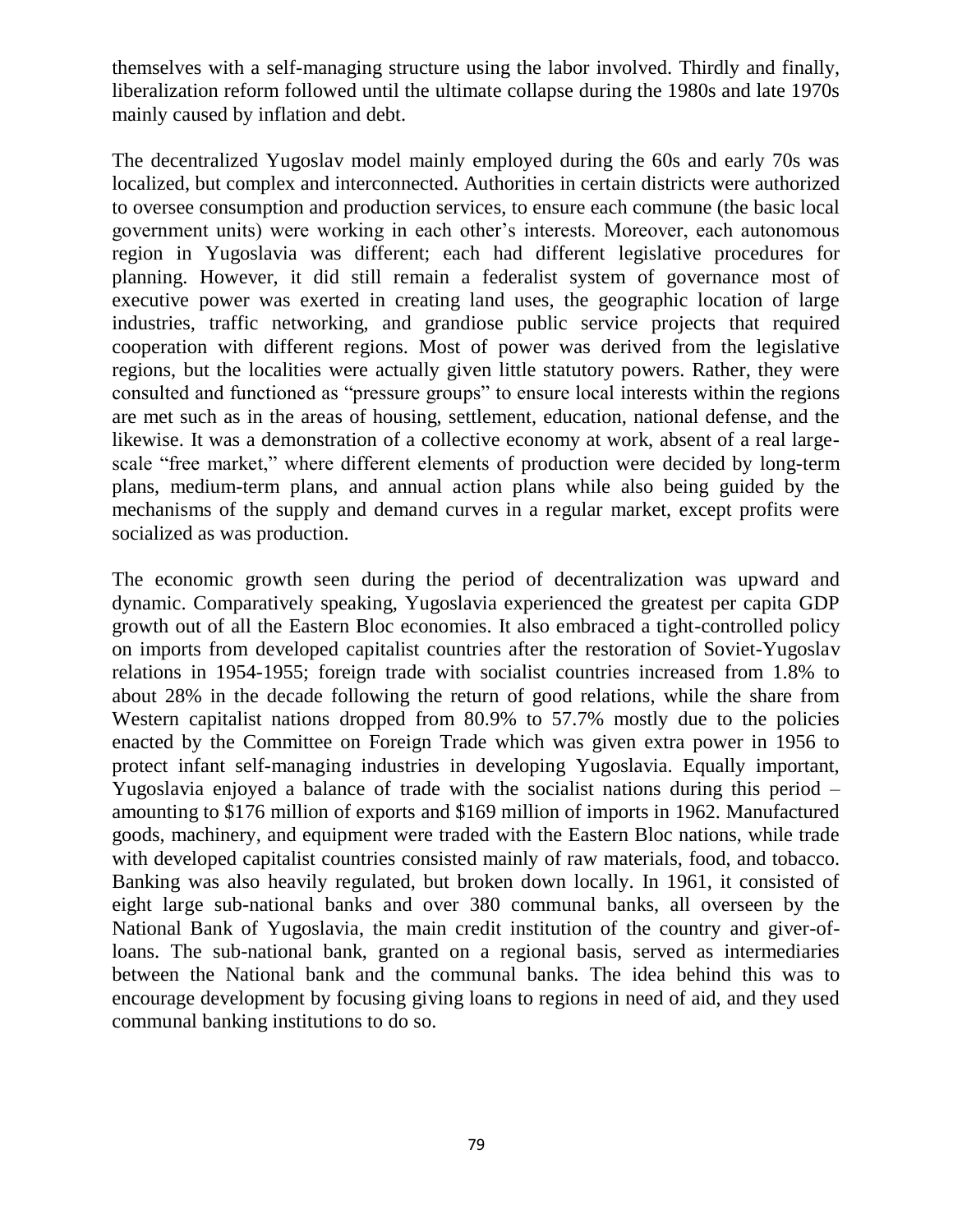## **3.1.4 The Collapse of Yugoslavia**

Despite strong economic growth and potential, experiencing an annual GDP growth of 6.1%, a life expectancy of 72 years, and literacy rate of 91% according to 1991 World Bank Statistics from 1960 to 1980 – the experimental Yugoslav system soon imploded on itself due to a variety of factors. Perhaps more importantly, the Oil Crisis of the 1970s had the greatest impact on Yugoslavia and was a precursor to the catastrophe that would unfold after Tito's death in 1980, ultimately leading to the breakup of the federation in a bloody civil war. The recession in the developed nations in the West severely hurt Yugoslavia, and hindered the economic growth it was experiencing for 30 years. Massive shortages followed in electricity, fuel, and other necessities and unemployment reached 1 million by 1980 due to the energy crisis and the increasing economic embargos imposed by Western powers. Soon, structural economic issues came to light and richer regions became frustrated from over-subsidizing the poorer regions of southern Yugoslavia, called "economic black holes".

Production severely dropped, and conditions only worsened as the decade went on; GDP dropped -5.3% from 1980 to 1989, the regions of Kosovo and Montenegro being hit the hardest. Real earnings dropped 25% from 1975 to 1980, further crushing the poorest regions. In an effort to curb the domestic crisis, Yugoslavia began to take loans from the IMF to boost infrastructure development and bring back production levels to their precrisis levels. Soon, its debt skyrocketed – Yugoslavia incurred \$19.9 billion in foreign debt by 1981. As a request for incurring so much IMF debt, the IMF demanded market liberalization and many regions began to implement economic shock therapy: cutting subsidies, privatizing, and quickly opening trade to allow foreign capital, which only worsened Yugoslavia's economic crisis. Inflation rates soared and Yugoslavia entered a period of hyperinflation, unable to cope with the currency crisis because of its complex banking system, it soon began printing large amounts of Yugoslav dinar banknotes, created a new note of 2,000,000 Yugoslav dinars in 1989. As the broken nation spiraled into further calamity, the terrible war, which would be the bloodiest on European soil since World War 2, would soon begin to rear its dark head and finally put an end to the Yugoslav experiment that lasted little over just 40 years. The Yugoslav Partisan Army marching through the city of Bitola, Macedonia.

### **SELF ASSESSMENT EXERCISE**

Discuss briefly your understanding of Yugoslavia economic structure as reflected in this section.

## **3.2 Economy of Hungary**

According to the embassy of Hungary in Beijing China, in a write up, posits that the economy of Hungary is a medium-sized, structurally, politically and institutionally open economy in Central Europe and is part of the European Union's (EU) single market. Like most Eastern European economies, the economy of Hungary experienced market liberalization in the early 1990s as part of the transition from a socialist economy after the fall of communism to a market economy. Hungary is a member of the Organization for Economic Co-operation and Development (OECD) since 1995, a member of the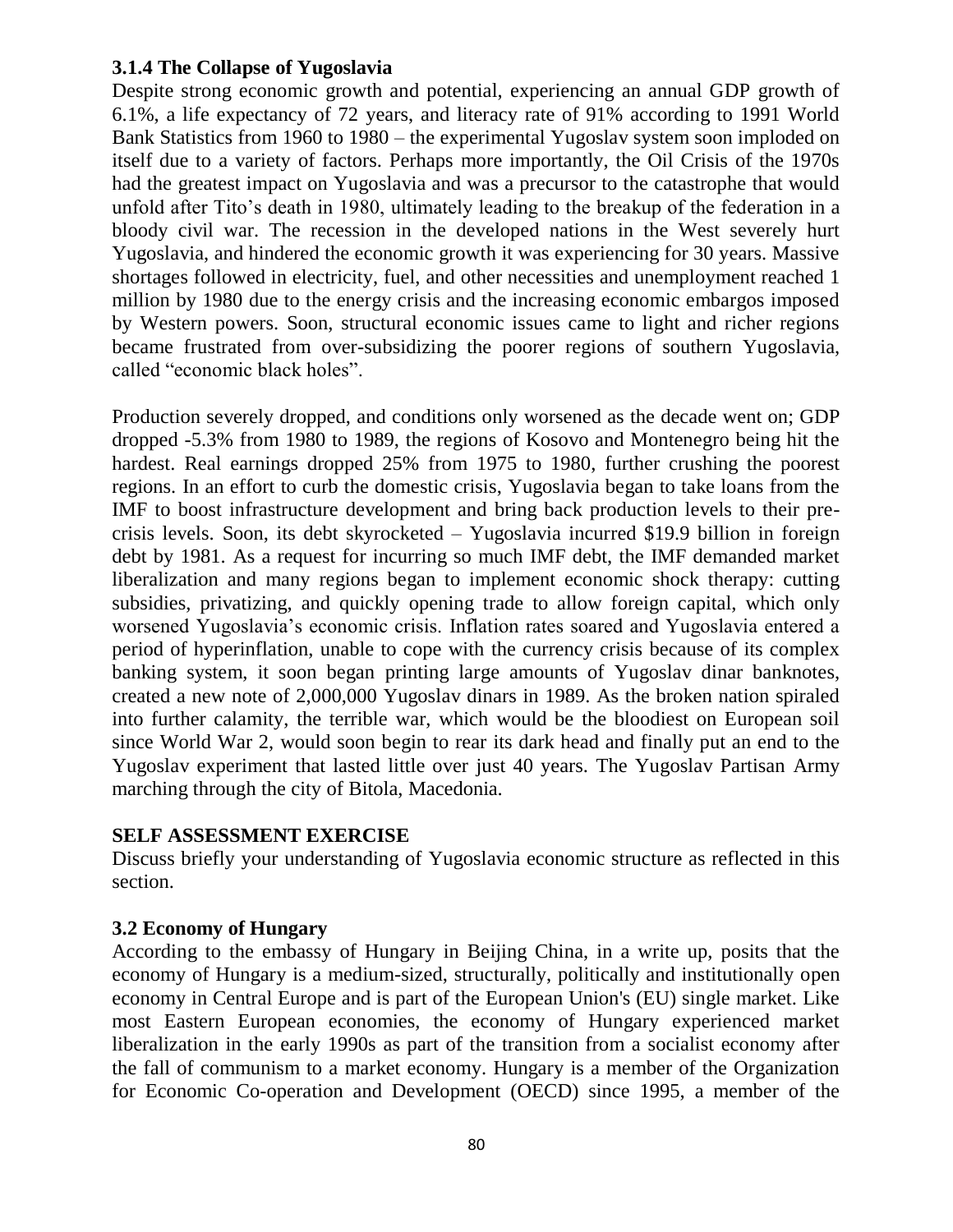World Trade Organization (WTO) since 1996, and a member of the European Union since 2004.

Hungary has over 31 thousand km of roads the in which the share of motorways of nearly 1200 km. The total length of motorways has doubled in the last ten years with the most kilometers built and completed in 2006. Budapest is directly connected to the Austrian, Slovenian, Croatian and Serbian borders via motorways. Due to its location and geographical features, several transport corridors cross Hungary. Three Pan-European corridors and 5 European routes lead through Hungary. As a result of its radial road system, all of these routes connect to Budapest the capital city. There are five international, four domestic, four military and several non-public airports in Hungary. The largest airport is the Budapest Liszt Ferenc International Airport (BUD) located at the southeastern border of Budapest. The Hungarian railroad system is 8 thousand km stretched; nearly 3 thousand km of it is electrified.

Along with related businesses, agriculture makes up about 13% of the GDP. Hungarian agriculture is virtually self-sufficient and due to traditional reasons export-oriented: exports related to agriculture make up 20-25% of the total. About half of Hungary's total land area is agricultural area under cultivation; this ratio is prominent among other EU members. This is due to the country's favorable conditions including continental climate and the plains that make up about half of Hungary's landscape. Hungary also has several wine regions producing among others the worldwide famous white dessert wine Tokaji and the red bull's blood.

The main sectors of the Hungarian industry are heavy industry, energy production, mechanical engineering, chemicals, food industry and automobile production. The manufacturing is leaning mainly on processing industry and (including construction) accounted for about 30% of GDP. Following the transition to market economy, the industry underwent restructuring and remarkable modernization. The leading industry is machinery, followed by chemical industry (plastic production, pharmaceuticals). Although it decreased in the last decade, food industry is still giving up to 14% of total industrial production and amounts to 7-8% of the country's exports.

The service sector accounts for over 60% of GDP and its role in the Hungarian economy is steadily growing due to constant investments into transport and other services in the last 15 years. Located in the heart of Central-Europe, Hungary's geostrategic location plays a significant role in the rise of the service sector as the country's central position makes it suitable and rewarding to invest. There is increase economic growth which can be seen in Hungary adequate education, health care and infrastructure. The standard of living in Hungary is also very high thereby attracting migrants from less developed countries.

Tourism employs nearly 150 thousand people. One of Hungary's top tourist destinations is Lake Balaton, the largest warm freshwater lake in Central Europe, with more than a million visitors annually. The most visited region is Budapest, the Hungarian capital attracted over 3 million visitors in each of the recent 5 years. The Hungarian spa culture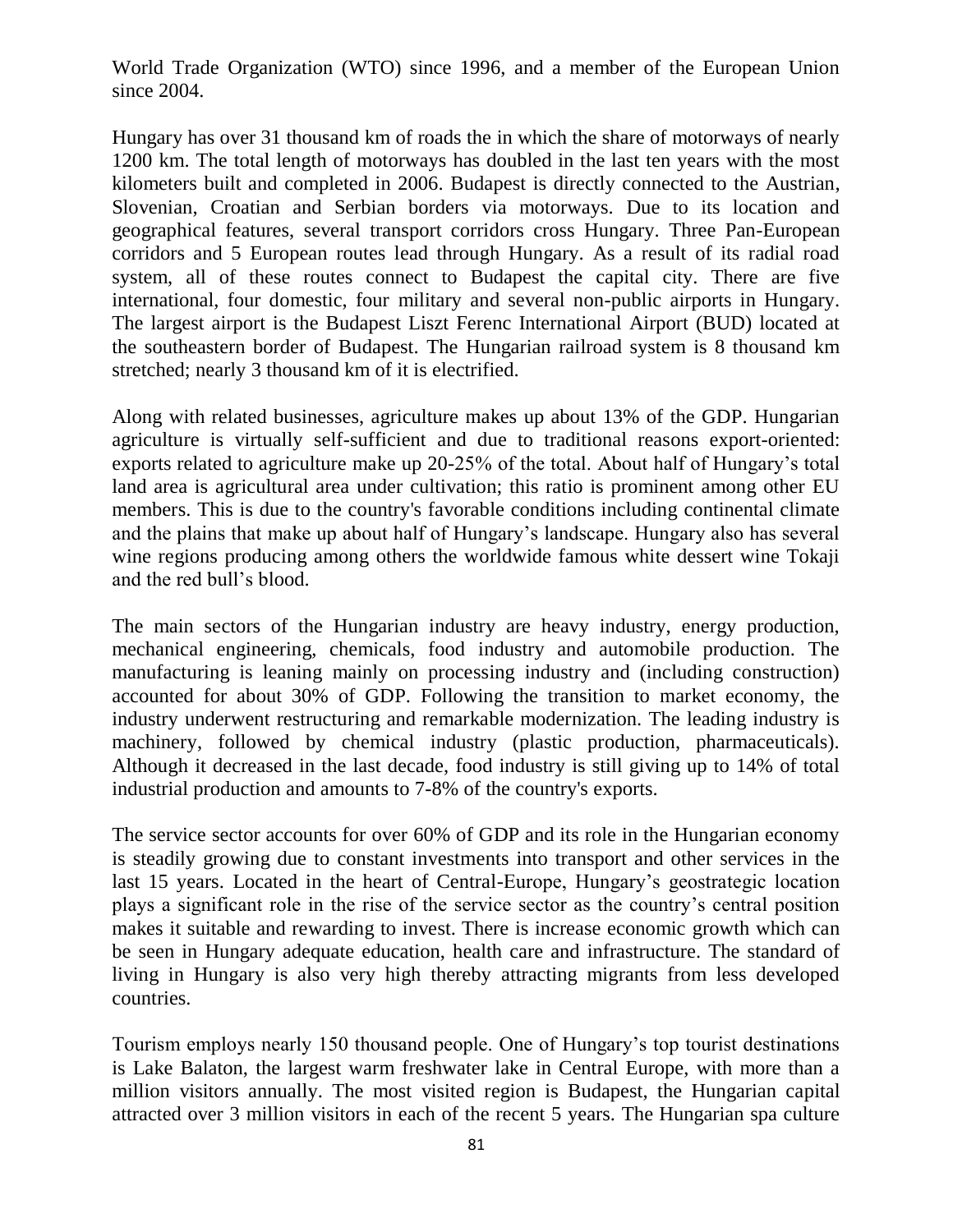is world-famous, with thermal baths of all sorts and over 50 spa hotels located in many towns, each of which offer the opportunity of a pleasant, relaxing holiday and a wide range of quality medical and beauty treatments.

## **SELF ASSESSMENT EXERCISE**

Discuss briefly the structure of Hungarian economy as reflected in this section.

### **3.3 Economy of Cuba**

The Economy of Cuba is a planned economy dominated by state-run enterprises. Most industries are owned and operated by the government and most of the labour force is employed by the state. Following the fall of the Soviet Union, the Communist Party encouraged the formation of cooperatives and self-employment.

In the year 2000, public sector employment was 76% and private sector employment, mainly composed of self-employment, was 23% compared to the 1981 ratio of 91% to 8%. Investment is restricted and requires approval by the government. The government sets most prices and rations goods to citizens. In 2009, Cuba ranked 51st out of 182 countries with a Human Development Index of 0.863; much higher than its GDP per capita rank (95th). In 2012, the country's public debt was 35.3% of GDP. Inflation (CDP) was 5.5%. That year the economy GDP growth was 3%. Housing and transportation costs are low. Cubans receive free education, health care and food subsidies. Corruption is common, although allegedly lower than in most other countries in Latin America.

The country achieved a more even distribution of income since the revolution and the subsequent economic embargo by the United States. Following the collapse of the Soviet Union, Cuba's GDP declined by 33% between 1990 and 1993, partially due to loss of Soviet subsidies and to a crash in sugar prices in the early 1990s. Yet Cuba retained relatively high levels of healthcare and education.

In 1959, Fidel Castro seized assets valued at 9 Billion American dollars. The current value of the assets seized would be approximately 1.89 trillion dollars at the 11.42% rate of growth that the average US Company experienced from 1959 to 2014.

After the 1959 Cuban revolution, citizens were not required to pay a personal income tax ‗‗their salaries being regarded as net of any taxes''. During the revolutionary period Cuba was one of the few developing countries to provide foreign aid to other countries. Foreign aid began with the construction of six hospitals in Peru in the early 1970s. It expanded later in the 1970s to the point where some 8000 Cubans worked in overseas assignments. Cubans built housing, roads, airports, schools and other facilities in Angola, Ethiopia, Laos, Guinea, Tanzania and other countries. By the end of 1985, 35,000 Cuban workers had helped build projects in some 20 Asian, African and Latin American countries.

For Nicaragua in 1982, Cuba pledged to provide over \$130 million worth of agricultural and machinery equipment, as well as some 4000 technicians, doctors and teachers.

In 1986 Cuba defaulted on its \$10.9 billion debt to the Paris Club. In 1987 Cuba stopped making payments on that debt. In 2002 Cuba defaulted on \$750 million in Japanese loans. Although the Soviet Union offered subsidies to Cuban beginning shortly after the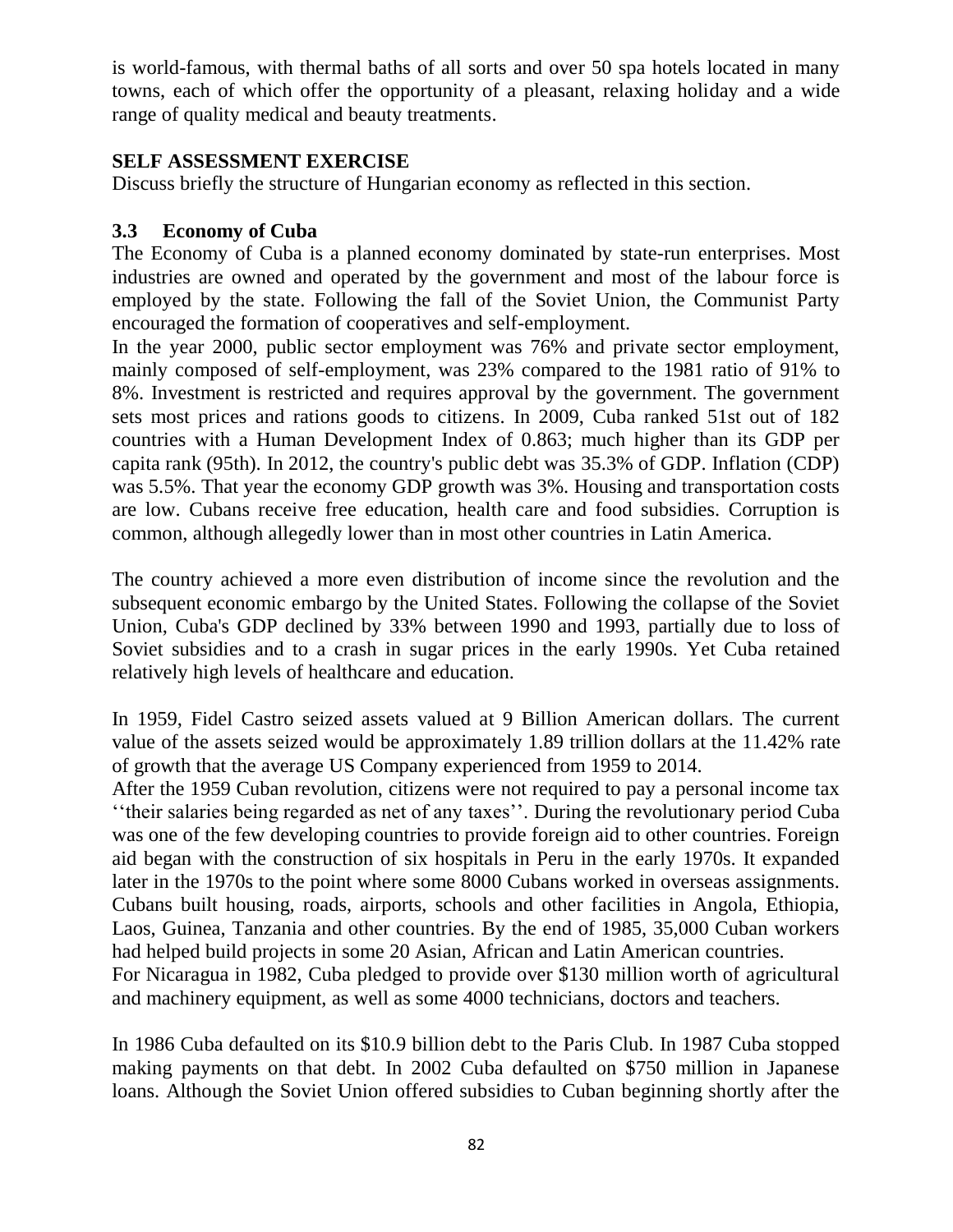Revolution, comparative economic data from 1989 showed that the amount of Soviet aid was in line with the amount of Western aid to other Latin American countries.

Due to the continued growth of tourism, growth began in 1999 with a 6.2% increase in GDP[citation needed]. Growth then picked up, with a growth in GDP of 11.8% in 2005 according to government figures. In 2007 the Cuban economy grew by 7.5%, higher than the Latin American average. Accordingly, the cumulative growth in GDP since 2004 stood at 42.5%. However, from 1996, the State started to impose income taxes on selfemployed Cubans.

According to Mesa-Lago, Cuba's economic performance has been overwhelmingly negative. Cuba's position fell within the region for 87% of those indicators and for the rest remained the same. Cuba ranked third in the region in 1958 in GDP per capita, surpassed only by Venezuela and Uruguay. It had descended to 9th, 11th or 12th place in the region by 2007. Cuban social indicators suffered less.

In 2011, "The new economic reforms were introduced, effectively creating a new economic system, referred by some as the "New Cuban Economy" Since then, over four hundred thousand Cubans have signed up to be entrepreneurs. As of 2012, the government lists 181 official jobs no longer under their control—such as taxi driver, construction worker and shopkeeper. Workers may purchase licenses to work as a mule driver, palm tree trimmer, well-digger, button covered and "dandy"—gentleman in traditional elegant white suit and hat. Despite these openings Cuba maintains nationalized companies for the distribution of all essential amenities like water, power, etc and other essential services to ensure a healthy population using education and health care.

In 2008, Raul Castro's administration hinted that the purchase of computers, DVD players and microwaves would become legal. However, monthly wages remain less than 20 U.S. dollars. Mobile phones, which had been restricted to Cubans working for foreign companies and government officials, were legalized in 2008. In 2010, Fidel Castro, in agreement with Raul Castro's reformist sentiment, admitted that the Cuban model based on the old Soviet model of centralized planning was no longer sustainable. They encouraged the creation of a co-operative variant of socialism where the state plays a less active role in the economy and the formation of worker-owned co-operatives and selfemployment enterprises. Raul Castro signed law 313 in September 2013 in order to create a special economic zone in the port city of Mariel, the first in the country. On 22nd October 2013 the dual currency system ended and great improvement was seen in energy production, agriculture, economic freedom, Poverty reduction and elimination of rigid socialist/communist policy which brought the US and Cuba together again in 2015 through president Barrack Obama of US.

## **SELF ASSESSMENT EXERCISE**

Briefly discuss the economy of Cuba and the recent economic embargo removal by the USA.

## **4.0 CONCLUSION**

From our discussion so far on economies of Yugoslavia, Hungary and Cuba, we can deduce the following facts: That Yugoslavia before disintegration practiced socialism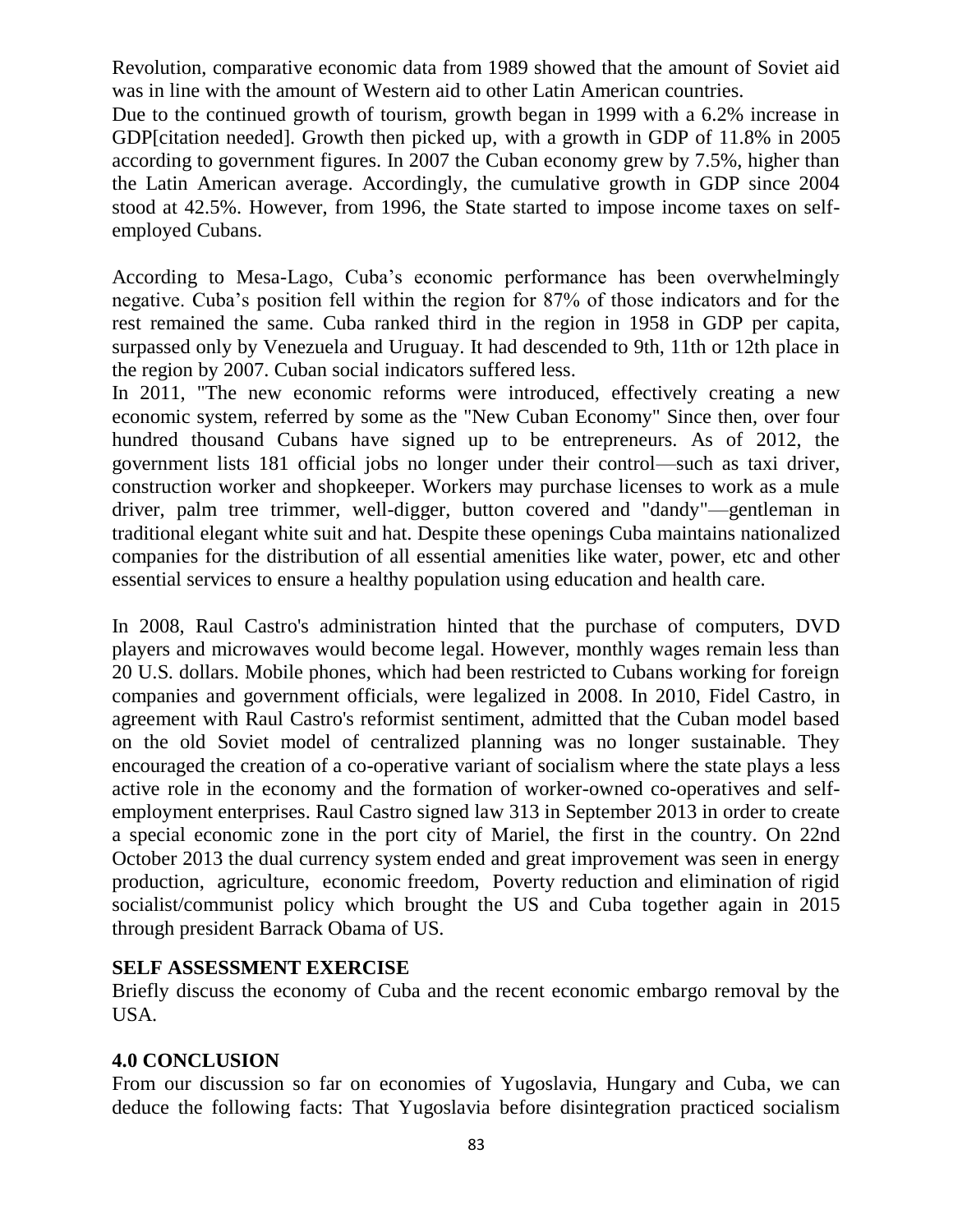cum communism after the order of the former Soviet Union which later does not go well with the remaining socialist federating States. That Hungarian economic system was also based on socialist type as advocated by the eastern European nations led by Soviet Union. That Cuba's economic policies were based on socialist/communists ideology and principles.

# **5.0 SUMMARY**

In this unit, we have attempted to understand the success and failure of the Yugoslavia economy as a communist cum socialist country, discussed the workings of the economic system of Hungary as a socialist country and show how Cuba adjusts from communism to socialism and how their economy was opened up to other economies. The bone of contention was that they practice socialism as their economic system. It is my belief that your understanding of this unit has given you a basis to prepare for the next unit. I expect you by now to be anxious of reading more about contemporary economic systems which will be duly served in the next module.

# **6.0 TUTOR-MARKED ASSIGNMENT**

Draw a general comparison between Yugoslavia, Hungary and Cuba economy in your own words.

# **7.0 REFERENCES/FURTHER READING**

Friedman T. (2000). The Lexus and the Olive Tree http://en.wikipedia.org/wiki/The Lexus and the Olive Tree

Neale W. C., (1987). Institutions Journal of Economic Issues September, Vol 21

Wolf M. (2003) "The Morality of the Market" Foreign Policy September-October, pg 47- 50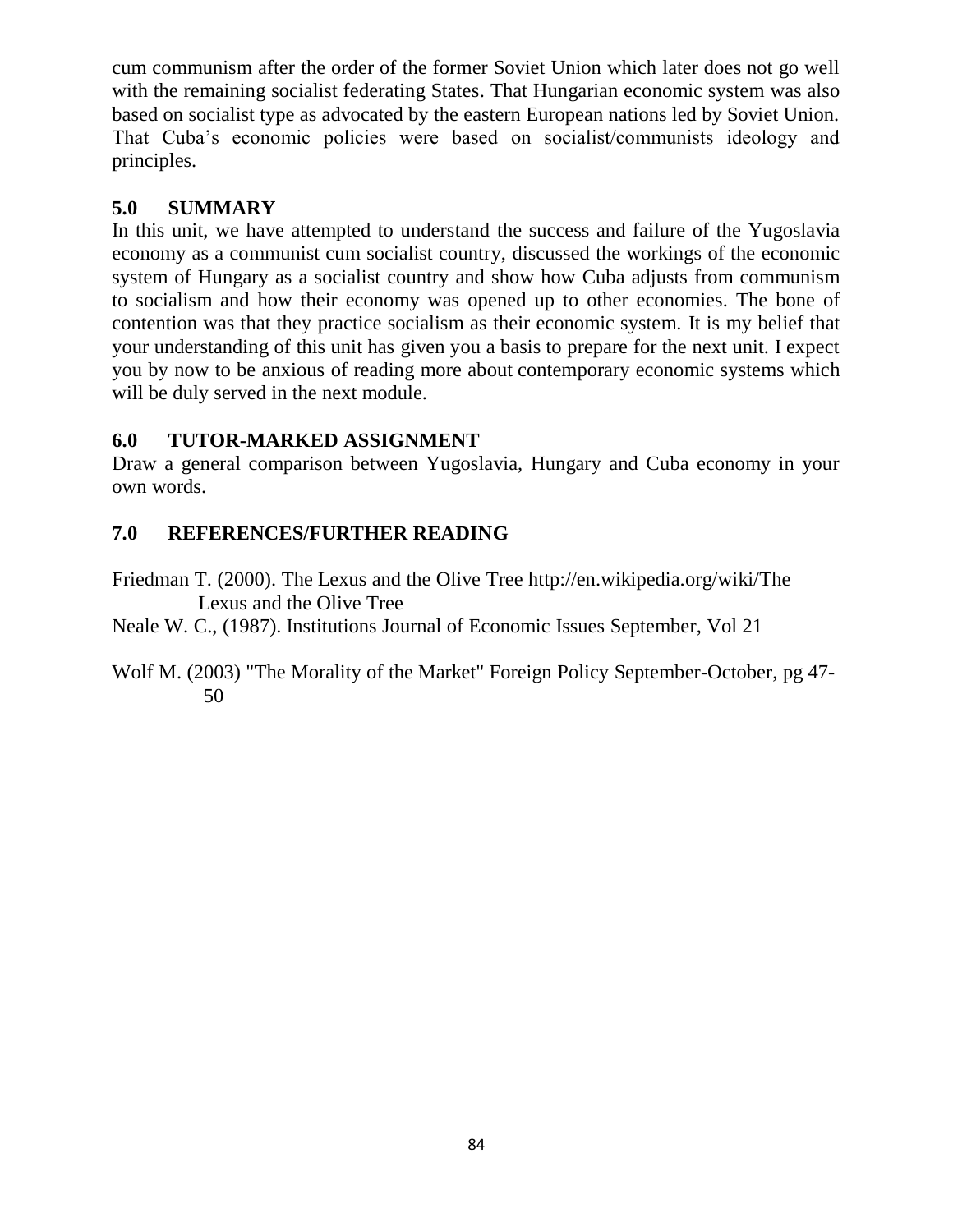## **MODULE 4 CONTEMPORARY ECONOMIC SYSTEMS**

- Unit 1: Economic system of USA, UK and Japan
- Unit 2: Economic system of Netherlands, India and Nigeria
- Unit 3: Economic system of Brazil and Asian tigers

# **UNIT I Economic system of USA, UK and Japan CONTENTS**

- 1.0 Introduction
- 2.0 Objectives
- 3.0 Main Content
	- 3.1 Economic system of USA
	- 3.2 Economic system of UK
	- 3.3 Economic system of Japan
- 4.0 Conclusion
- 5.0 Summary
- 6.0 Tutor-Marked Assignment
- 7.0 References/Further Readings

# **1.0 INTRODUTION**

Our discussion here in the last module of this course is to discuss the contemporary economic system of USA, UK, Japan, Holland, Nigeria, India, Brazil and the Asian tigers. However, we shall first consider the major market based economies of USA, UK, and Japan in this unit. Similarly, we shall briefly look at some basic components that made these economies work and their evolving pattern of the economic structure that presently prevail in these economies which position them as advanced and developed economies that other economies are looking up to. Therefore our task in this last module would be to discuss certain important features of these economies and more.

# **2.0 OBJECTIVES**

At the end of this unit, you should be able to:

- Identify the basic ingredients of the U.S. Economy
- Show how large the UK economy is, with certain key economic indicators
- Explain the transformations of Japan economy into an industrialized one

# **3.0 MAIN CONTENTS**

## **3.1 Economic system of USA**

In every economic system, entrepreneurs and managers bring together natural resources, labour, and technology to produce and distribute goods and services. But the way these different elements are organized and used also reflects a nation's political ideals and its culture. The United States is often described as a "capitalist" economy, a term coined by 19th-century German economist and social theorist Karl Marx to describe a system in which a small group of people who control large amounts of money, or capital, make the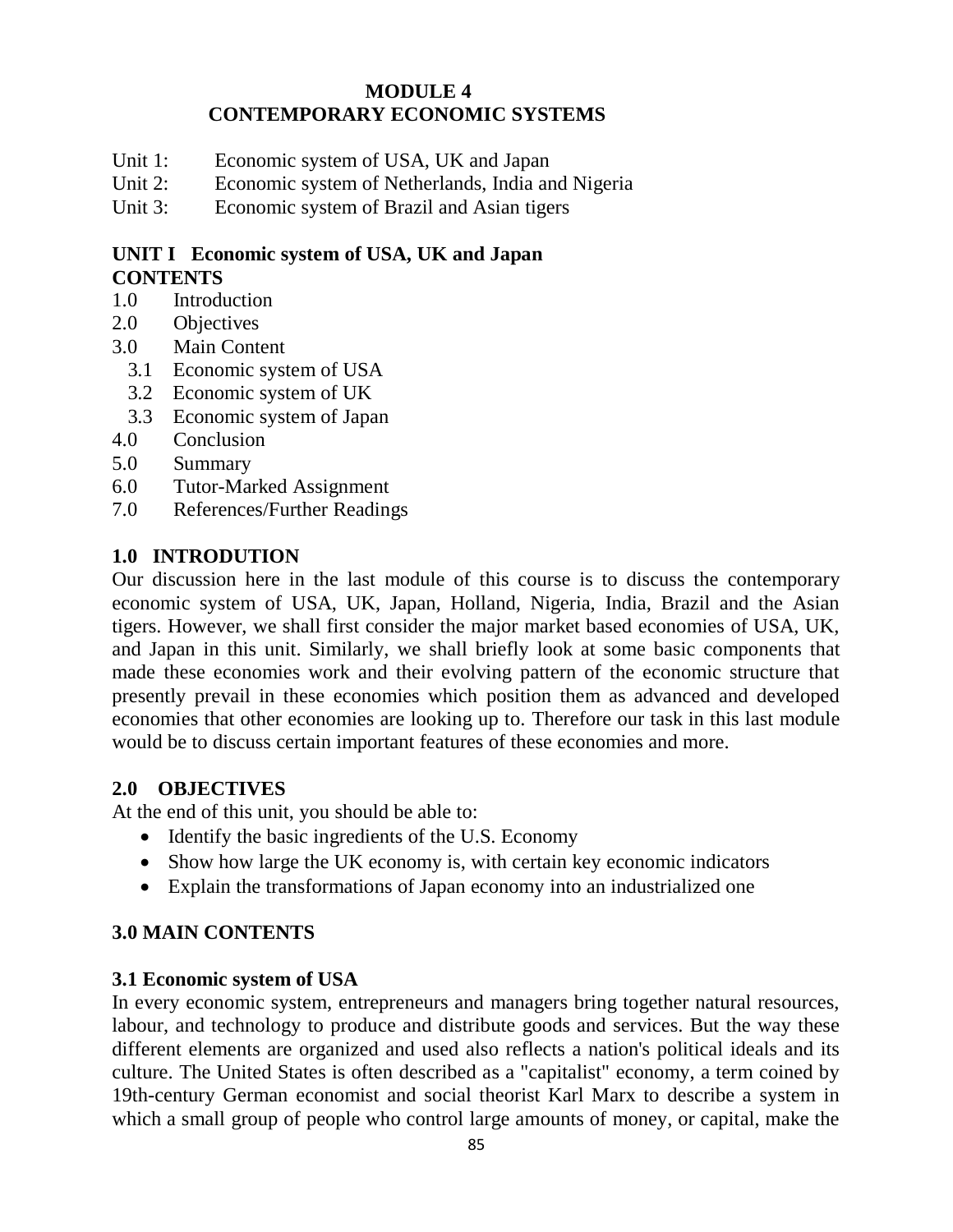most important economic decisions. Marx contrasted capitalist economies to "socialist" ones, which vest more power in the political system. Marx and his followers believed that capitalist economies concentrate power in the hands of wealthy business people, who aim mainly to maximize profits; socialist economies, on the other hand, would be more likely to feature greater control by government, which tends to put political aims in a more equal distribution of society's resources, for instance ; ahead of profits.

While those categories, though oversimplified, have elements of truth to them, they are far less relevant today. If the pure capitalism described by Marx ever existed, it has long since disappeared, as governments in the United States and many other countries have intervened in their economies to limit concentrations of power and address many of the social problems associated with unchecked private commercial interests. As a result, the American economy is perhaps better described as a "mixed" economy, with government playing an important role along with private enterprise.

Although Americans often disagree about exactly where to draw the line between their beliefs in both free enterprise and government management, the mixed economy they have developed has been remarkably successful.

### **3.1.1 Basic Ingredients of the U.S. Economy**

The first ingredient of a nation's economic system is its natural resources. The United States is rich in mineral resources and fertile farm soil, and it is blessed with a moderate climate. It also has extensive coastlines on both the Atlantic and Pacific Oceans, as well as on the Gulf of Mexico. Rivers flow from far within the continent, and the Great Lakes five large, inland lakes along the U.S. border with Canada which provide additional shipping access. These extensive waterways have helped shape the country's economic growth over the years and helped bind America's 50 individual states together in a single economic unit.

The second ingredient is labour, which converts natural resources into goods. The number of available workers and, more importantly, their productivity help determine the health of an economy. Throughout its history, the United States has experienced steady growth in the labour force, and that, in turn, has helped fuel almost constant economic expansion. Until shortly after World War I, most workers were immigrants from Europe, their immediate descendants, or African-Americans whose ancestors were brought to the Americas as slaves. In the early years of the 20th century, large numbers of Asians immigrated to the United States, while many Latin American immigrants came in later years. The nation prospered as well, so that the economy grew fast enough to absorb even more newcomers. The quality of available labour , how hard people are willing to work and how skilled they are is at least as important to a country's economic success as the number of workers. In the early days of the United States, frontier life required hard work, and what is known as the Protestant work ethic reinforced that trait. A strong emphasis on education, including technical and vocational training, also contributed to America's economic success, as did willingness to experiment and to change. Labourforce quality continues to be an important issue.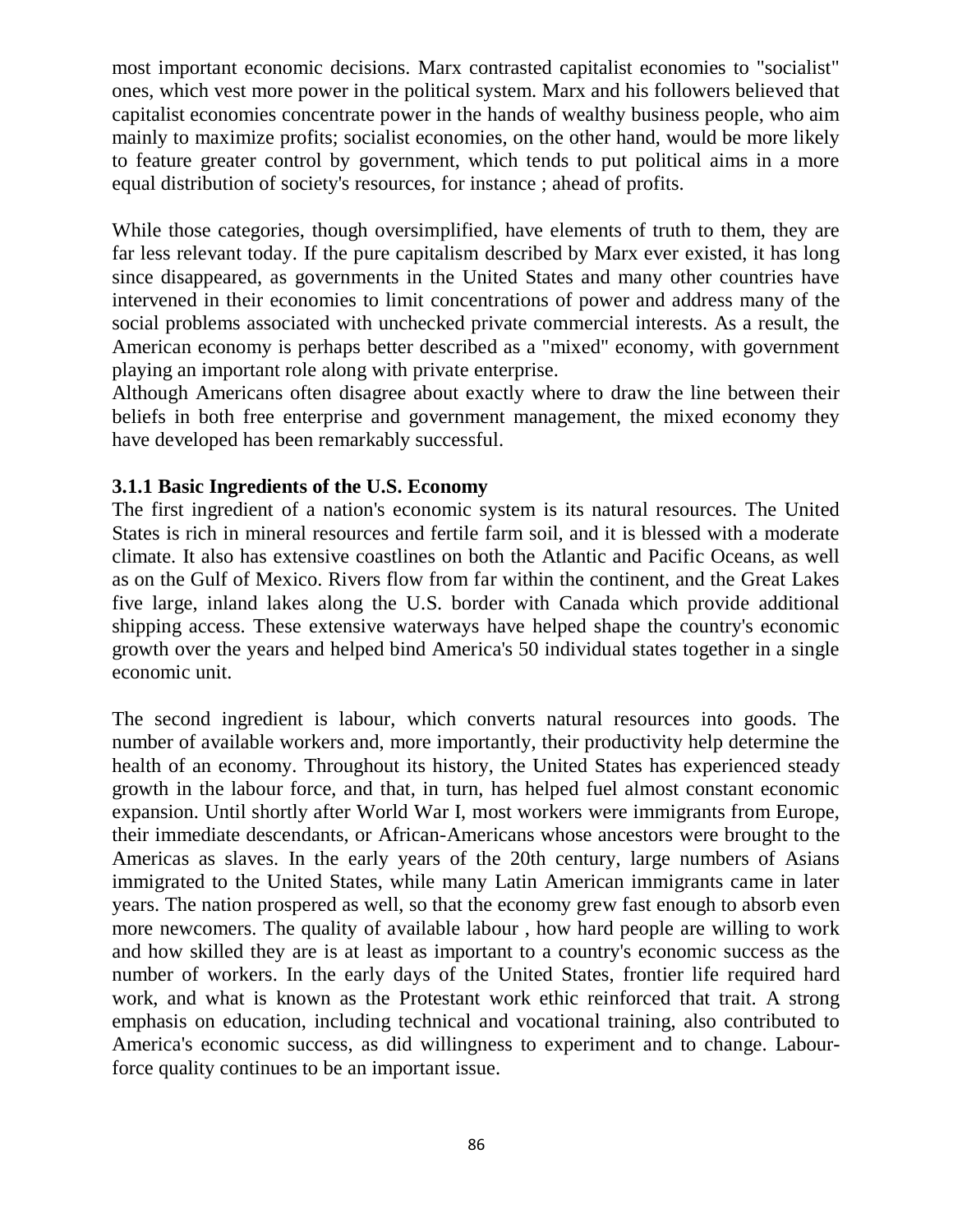Today, Americans consider "human capital" a key to success in numerous modern, hightechnology industries. As a result, government leaders and business officials increasingly stress the importance of education and training to develop workers with the kind of nimble minds and adaptable skills needed in new industries such as computers and telecommunications.

## **3.1.2 The Role of the Market and Government in the economy of US**

The United States is said to have a mixed economy because privately owned businesses and government both play important roles. Indeed, some of the most enduring debates of American economic history focus on the relative roles of the public and private sectors. The American free enterprise system emphasizes private ownership. Private businesses produce most goods and services, and almost two-thirds of the nation's total economic output goes to individuals for personal use (the remaining one-third is bought by government and business). The consumer role is so great, in fact, that the nation is sometimes characterized as having a "consumer economy."

Americans believe, supply and demand determine the prices of goods and services. Prices, in turn, tell businesses what to produce; if people want more of a particular good than the economy is producing, the price of the good rises. That catches the attention of new or other companies that, sensing an opportunity to earn profits, start producing more of that good. On the other hand, if people want less of the good, prices fall and less competitive producers either go out of business or start producing different goods. Such a system is called a market economy

There are limits to free enterprise, however. Americans have always believed that some services are better performed by public rather than private enterprise. For instance, in the United States, government is primarily responsible for the administration of justice, education (although there are many private schools and training centers), the road system, social statistical reporting, and national defense. In addition, government often is asked to intervene in the economy to correct situations in which the price system does not work. It regulates "natural monopolies," for example, and it uses antitrust laws to control or break up other business combinations that become so powerful that they can surmount market forces. Government also addresses issues beyond the reach of market forces. It provides welfare and unemployment benefits to people who cannot support themselves, either because they encounter problems in their personal lives or lose their jobs as a result of economic upheaval; it pays much of the cost of medical care for the aged and those who live in poverty; it regulates private industry to limit air and water pollution; it provides low-cost loans to people who suffer losses as a result of natural disasters; and it has played the leading role in the exploration of space, which is too expensive for any private enterprise to handle. The government also performs the following role.

**1. Stabilization and Growth:** Perhaps most importantly, the federal government guides the overall pace of economic activity, attempting to maintain steady growth, high levels of employment, and price stability. By adjusting spending and tax rates (fiscal policy) or managing the money supply and controlling the use of credit (monetary policy), it can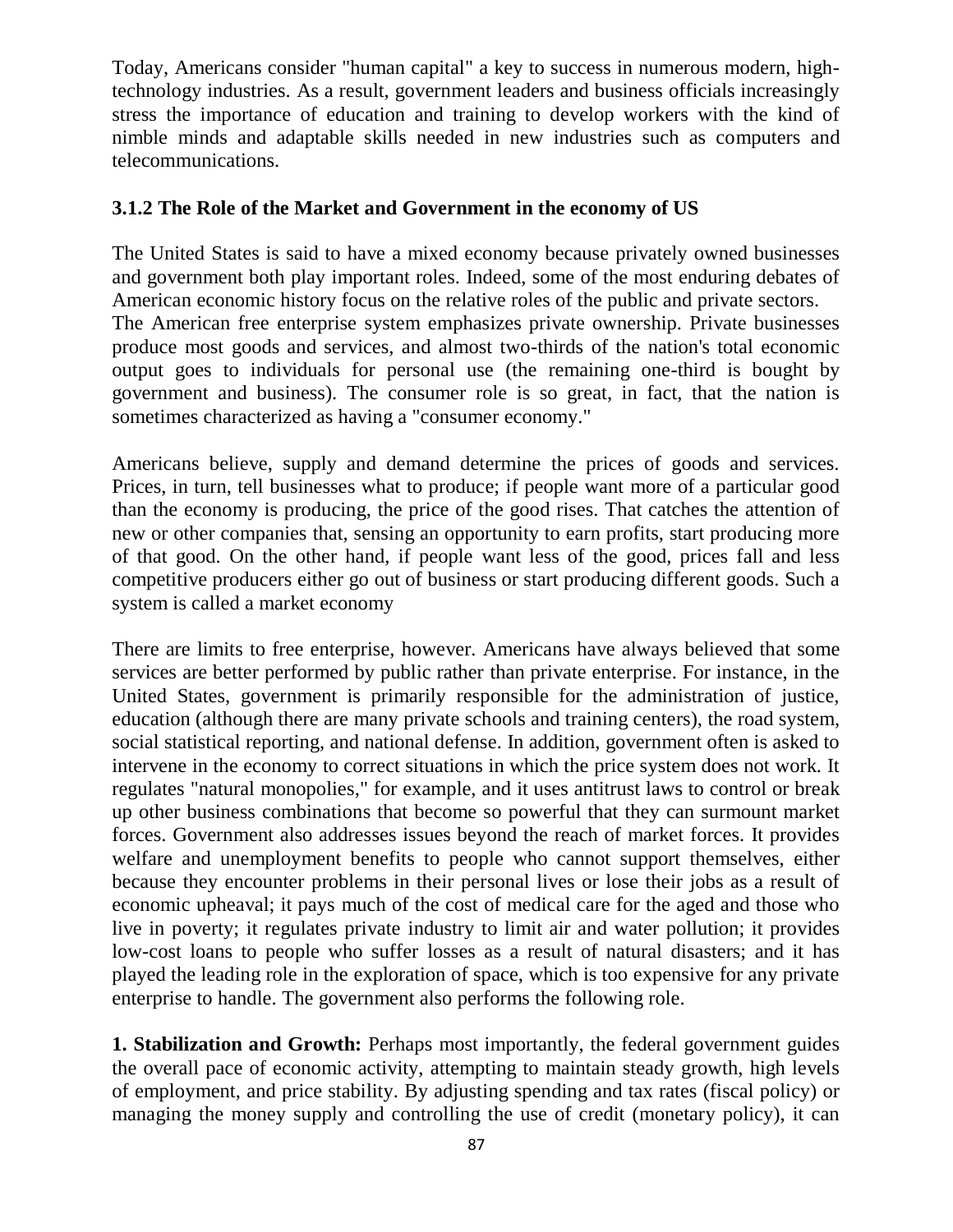slow down or speed up the economy's rate of growth -- in the process, affecting the level of prices and employment.

**2. Regulation and Control:** The U.S. federal government regulates private enterprise in numerous ways. Regulation falls into two general categories. Economic regulation seeks, either directly or indirectly, to control prices. Traditionally, the government has sought to prevent monopolies such as electric utilities from raising prices beyond the level that would ensure them reasonable profits. At times, the government has extended economic control to other kinds of industries as well. In the years following the Great Depression, it devised a complex system to stabilize prices for agricultural goods, which tend to fluctuate wildly in response to rapidly changing supply and demand. A number of other industries-trucking and, later, airlines-successfully sought regulation themselves to limit what they considered harmful price-cutting.

**3. Poverty and Inequality:** Americans are proud of their economic system, believing it provides opportunities for all citizens to have good lives. Their faith is clouded, however, by the fact that poverty persists in many parts of the country. Government anti-poverty efforts have made some progress but have not eradicated the problem. Similarly, periods of strong economic growth, which bring more jobs and higher wages, have helped reduce poverty but have not eliminated it entirely.

There is increase economic growth which can be seen in US adequate education, health care and infrastructure. The standard of living in US is also very high thereby attracting migrants from less developed countries

## **SELF ASSESSMENT EXERCISE**

Discuss your understanding of the workings of the USA economy..

# **3.2. ECONOMY OF UK**

The UK, a leading trading power and financial center, is the third largest economy in Europe after Germany and France. Over the past two decades, the government has greatly reduced public ownership thereby opening up the economy to make it market competitive. The economic system of UK is a cynosure of all eyes because of the inbuilt economic mechanism of effective fiscal measures to stabilize the economy. UK economy is known for effective tax system which is in proportion with the income and earnings of all citizens and residents. Agriculture is intensive, highly mechanized, and efficient by European standards, producing about 60% of food needs with less than 2% of the labor force. The UK has large coal, natural gas, and oil resources, but its oil and natural gas reserves are declining and the UK became a net importer of energy in 2005. Services, particularly banking, insurance, and business services, are key drivers of British GDP growth. Manufacturing, meanwhile, has declined in importance but still accounts for about 10% of economic output. After emerging from recession in 1992, Britain's economy enjoyed the longest period of expansion on record during which time growth outpaced most of Western Europe.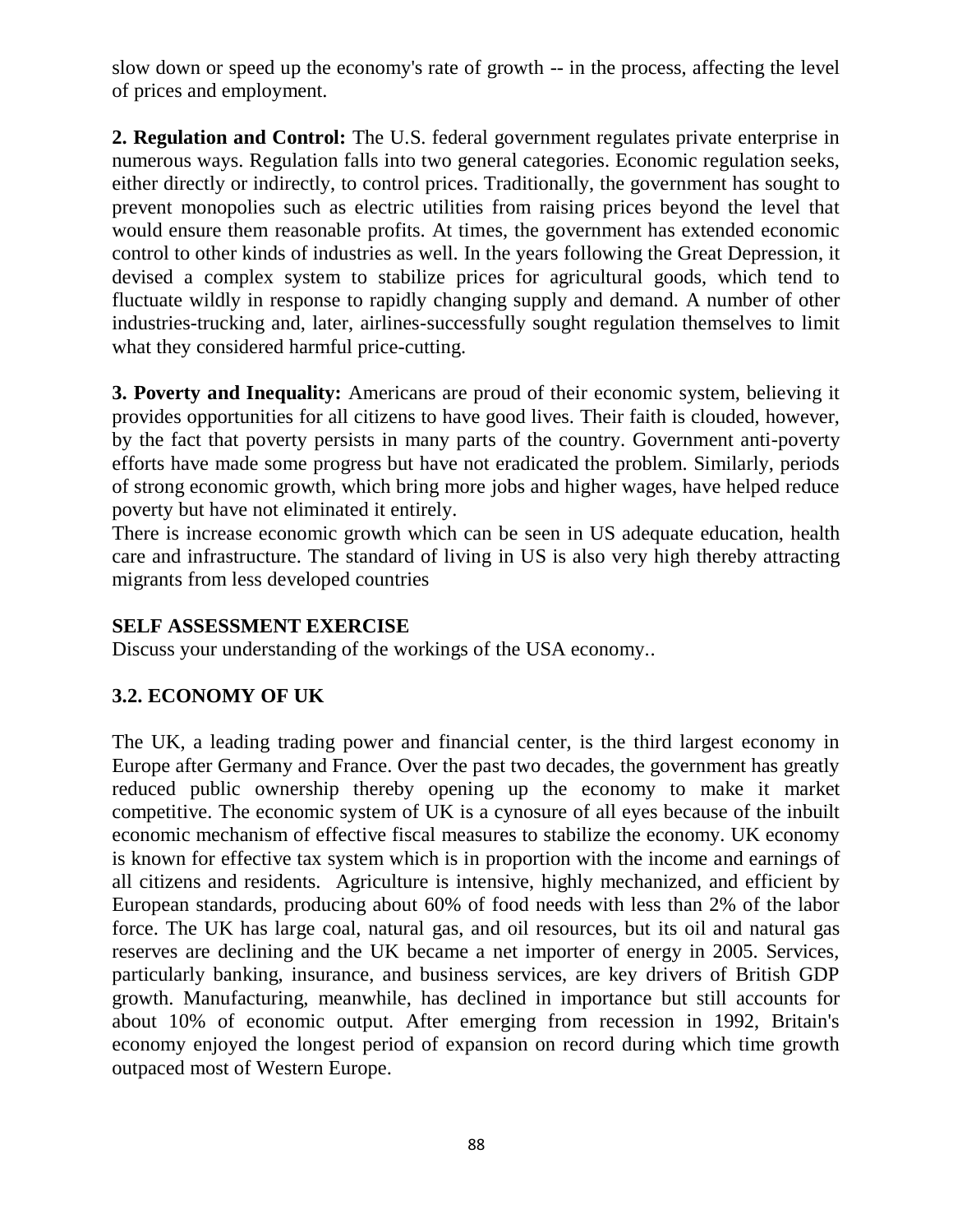In 2008, however, the global financial crisis hit the economy particularly hard, due to the importance of its financial sector. Falling home prices, high consumer debt, and the global economic slowdown compounded Britain's economic problems, pushing the economy into recession in the latter half of 2008 and prompting the then BROWN (Labour) government to implement a number of measures to stimulate the economy and stabilize the financial markets; these included nationalizing parts of the banking system, temporarily cutting taxes, suspending public sector borrowing rules, and moving forward public spending on capital projects. Facing burgeoning public deficits and debt levels, in 2010 the CAMERON-led coalition government (between Conservatives and Liberal Democrats) initiated a five-year austerity program, which aimed to lower London's budget deficit from about 11% of GDP in 2010 to nearly 1% by 2015. In November 2011, Chancellor of the Exchequer George OSBORNE announced additional austerity measures through 2017 largely due to the euro-zone debt crisis.

The CAMERON government raised the value added tax from 17.5% to 20% in 2011. It has pledged to reduce the corporation tax rate to 21% by 2014. The Bank of England (BoE) implemented an asset purchase program of £375 billion (approximately \$605 billion) as of December 2013. During times of economic crisis, the BoE coordinates interest rate moves with the European Central Bank, but Britain remains outside the European Economic and Monetary Union (EMU). In 2012, weak consumer spending and subdued business investment weighed on the economy, however, in 2013 GDP grew 1.4%, accelerating unexpectedly in the second half of the year because of greater consumer spending and a recovering housing market. The budget deficit is falling but remains high at nearly 7% and public debt has continued to increase. There is increase economic growth which can be seen in UK adequate education, health care and infrastructure. The standard of living in UK is also very high thereby attracting migrants from less developed countries. For more elaborate information, you can read more text materials on the subject matter.

### **SELF ASSESSMENT EXERCISE**

Briefly discuss the focus of UK economic system as reflected in this section.

#### **3.3. Economy of Japan**

In the years following World War II, government-industry cooperation, a strong work ethic, mastery of high technology, and a comparatively small defense allocation (1% of GDP) helped Japan develop a technologically advanced economy. Two notable characteristics of the post-war economy were the close interlocking structures of manufacturers, suppliers, and distributors, known as keiretsu, and the guarantee of lifetime employment for a substantial portion of the urban labour force. Both features are now eroding under the dual pressures of global competition and domestic demographic change. Japan's industrial sector is heavily dependent on imported raw materials and fuels. A tiny agricultural sector is highly subsidized and protected, with crop yields among the highest in the world. Usually self-sufficient in rice, Japan imports about 60% of its food on a caloric basis. Japan maintains one of the world's largest fishing fleets and accounts for nearly 15% of the global catch. For three decades, overall real economic growth had been spectacular - a 10% average in the 1960s, a 5% average in the 1970s,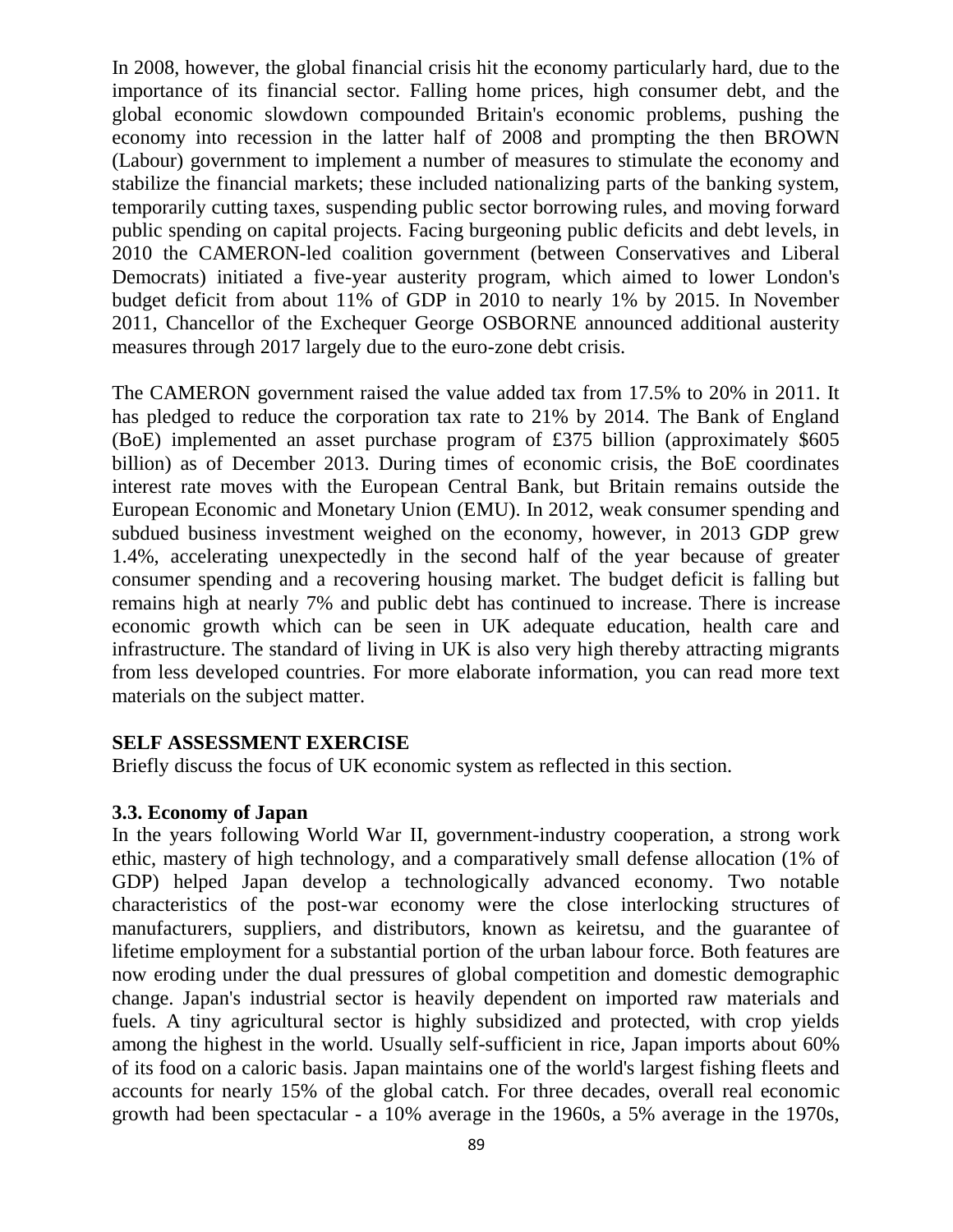and a 4% average in the 1980s. Growth slowed markedly in the 1990s, averaging just 1.7%, largely because of the after effects of inefficient investment and an asset price bubble in the late 1980s that required a protracted period of time for firms to reduce excess debt, capital, and labor. The Japanese financial sector was not heavily exposed to sub-prime mortgages or their derivative instruments and weathered the initial effect of the recent global credit crunch, but a sharp downturn in business investment and global demand for Japan's exports in late 2008 pushed Japan further into recession.

Government stimulus spending helped the economy recover in late 2009 and 2010, but Tokyo is warning that GDP growth will slow in 2011. Prime Minister Kan's government has proposed opening the agricultural and services sectors to greater foreign competition and boosting exports through free-trade agreements, but debate continues on restructuring the economy and funding new stimulus programs in the face of a tight fiscal situation. Japan's huge government debt, which is approaching 200 percent of GDP, persistent deflation, and an aging and shrinking population are major complications for the economy. You should therefore know that Japan is well known for good product quality in all their field of endeavors ranging from automobiles, electronics, machines, to mention but few. This is because of their strategic management technique structure which is embedded in their economic systems and way of life. There is increase economic growth which can be seen in Japan adequate education, health care and infrastructure. The standard of living in Japan is also very high thereby attracting migrants from less developed countries

## **SELF ASSESSMENT EXERCISE**

Discuss your understanding of Japan economic system

# **4.0 CONCLUSION**

From our discussion so far on the economic system of USA, UK and Japan, we can deduce the following facts: that the three economies are highly industrialized with a market and capitalistic economic structure which made them a competitive economies of the world that less developed economies are now looking up to.

## **5.0 SUMMARY**

In this unit, we have attempted to identify the basic ingredients of the U.S. economy, show how large the UK economy is, with certain key economic indicators and explained the transformations of Japan economy into an industrialized one. Also, from the point of view of our discussion, you have learnt that their economic system is capitalistic and market based in nature. I believe your understanding of this unit has given you a basis to understand the next unit. I expect you by now to be anxious of reading more about what will be duly served in the next unit.

# **6.0 TUTOR-MARKED ASSIGNMENT**

The economic system of USA, UK and Japan is capitalistic and market based in nature. Discuss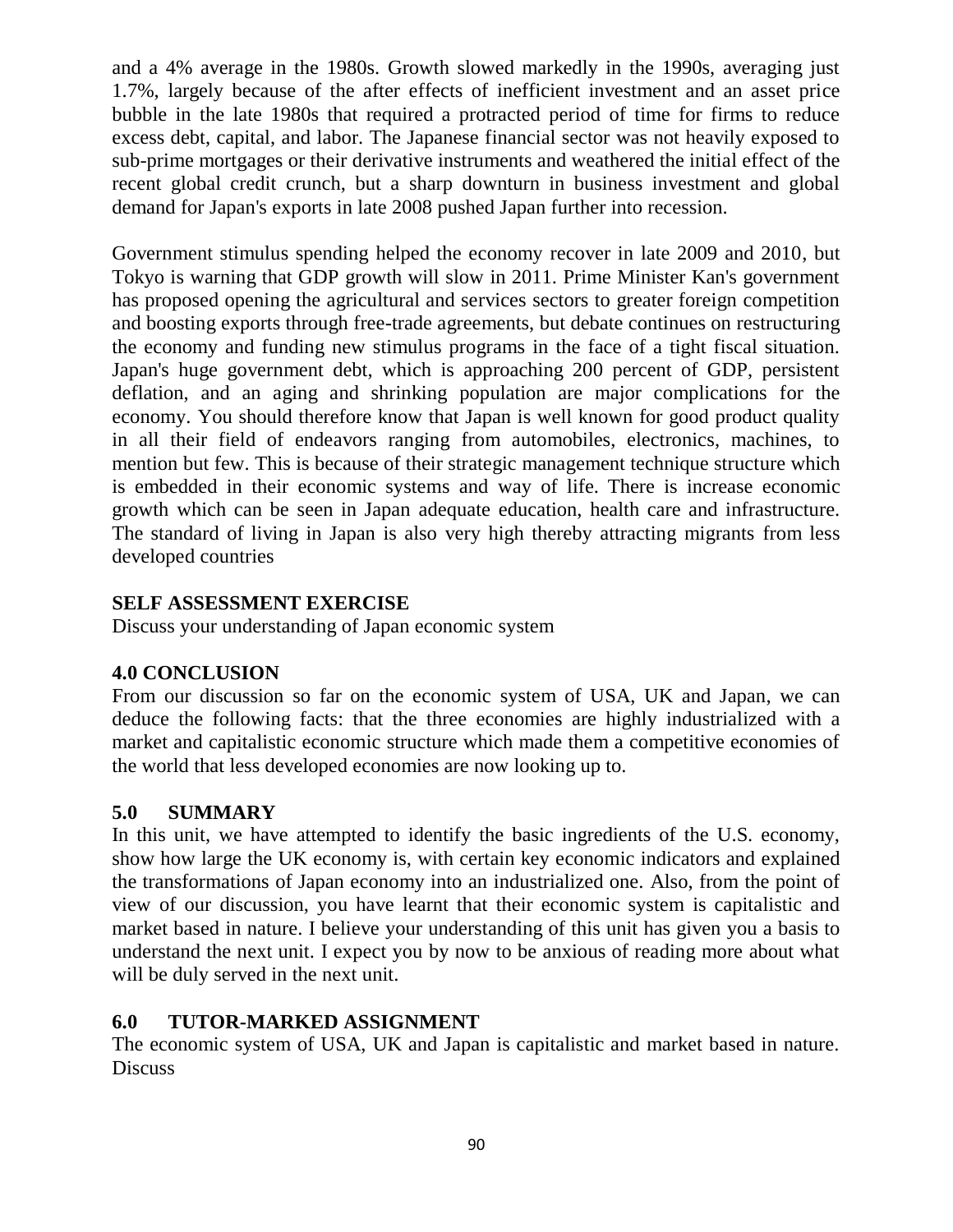# **7.0 REFERENCES/FURTHER READING**

- Wood, D. J., (2007). The Rise and Fall of United Kingdom Economy, a wider perspective, 3<sup>rd</sup> edition, Hill world Publication Limited.
- Wesley, S. T.,  $(2004)$ . The United State of America in a global view,  $4<sup>th</sup>$  edition, New-Jean Publication Company.
- Kun Ji Fu, X. Z., (2010). The greatest Asian Economy: Japan Economy in Focus,  $2^{nd}$ edition, Jang Jo Press Limited.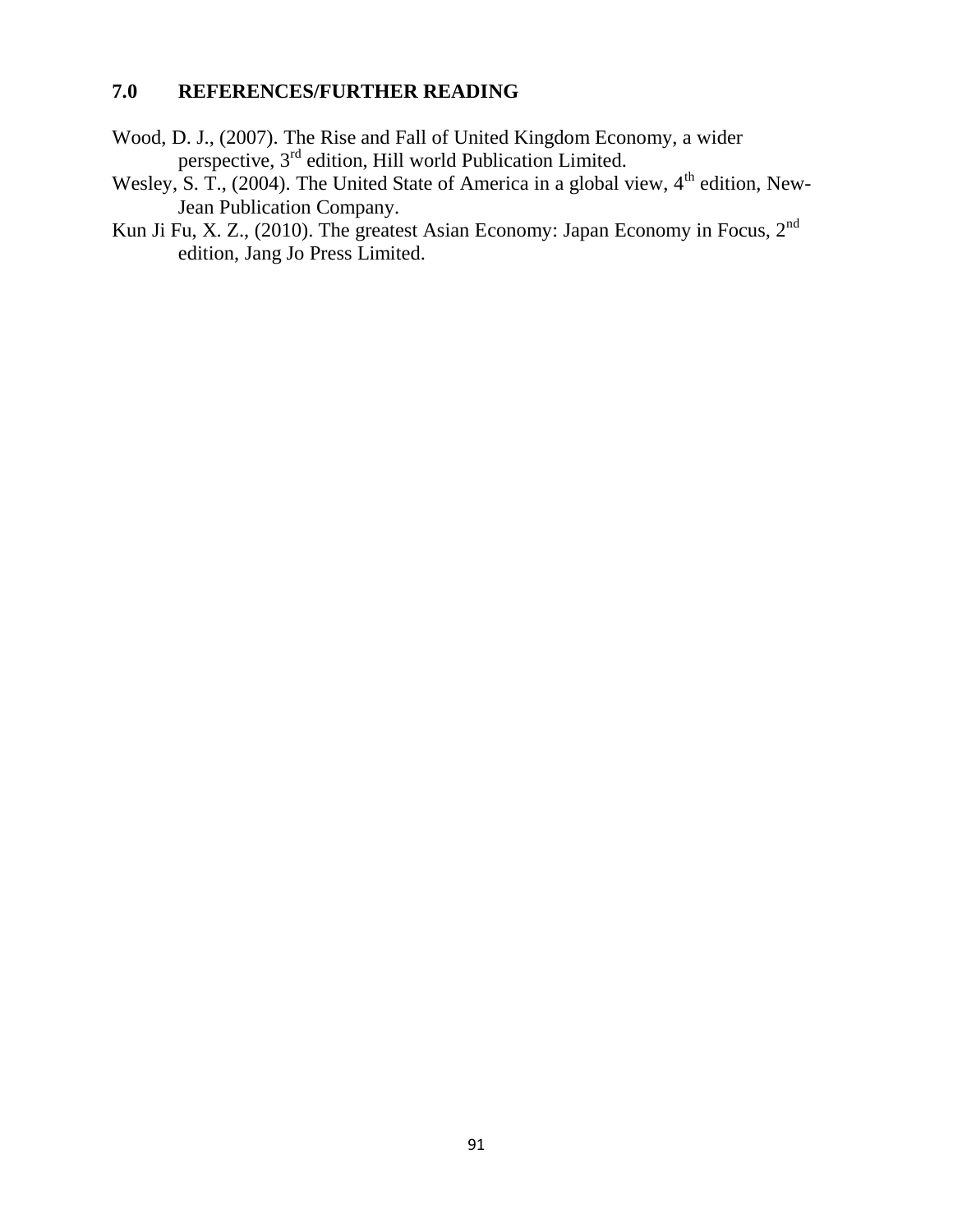# **UNIT II ECONOMIC SYSTEM OF NIGERIA, INDIA AND NETHERLANDS**

# **CONTENTS**

- 1.0 Introduction
- 2.0 Objectives
- 3.0 Main Content
	- 3.1 Economic system of Nigeria
	- 3.2 Economic system of India
	- 3.3 Economic system Of Netherlands.
- 4.0 Conclusion
- 5.0 Summary
- 6.0 Tutor-Marked Assignment
- 7.0 References/Further Readings

# **1.0 INTRODUCTION**

Our discussion in this unit shall focus on the economic system of Nigeria, India and Netherland and we shall draw comparisons as per the workings of these economies and consider some basic indicators in the economy. It is important to take closer attention to the explanations given in this unit for easy assimilation.

# **2.0 OBJECTIVES**

At the end of this unit, you should be able to;

- Understand the Nigeria economic systems and its structures
- Ascertain the type of economic system of India..
- Illustrate the Netherlands economy and its indicators

# **3.0 MAIN CONTENTS**

# **3.1 Economic system of Nigeria**

We all know that Nigeria is a country located in West Africa with a coast on the Gulf of Guinea and Atlantic Ocean. Neighboring countries include Benin, Cameroon, Chad, and Niger. The geography ranges from southern coastal swamps to tropical forests, woodlands, grasslands and semi-desert in the north. The government system is a federal republic. The chief of state and head of government is the president. Nigeria has a mixed economic system which includes a variety of private freedom, combined with centralized economic planning and government regulation. Nigeria is a member of the Economic Community of West African States (ECOWAS). A country with a population of about 180 million people, GDP growth rate of 7.3% and inflationary rate of about 8.5% in 2015.

Nigeria operates a mixed economic system that is a blend of socialism and capitalism. The various private freedoms are still government regulated and are included in centralized economic planning. Nigeria is a middle income, mixed economy and emerging market, with expanding financial, service, communications, technology and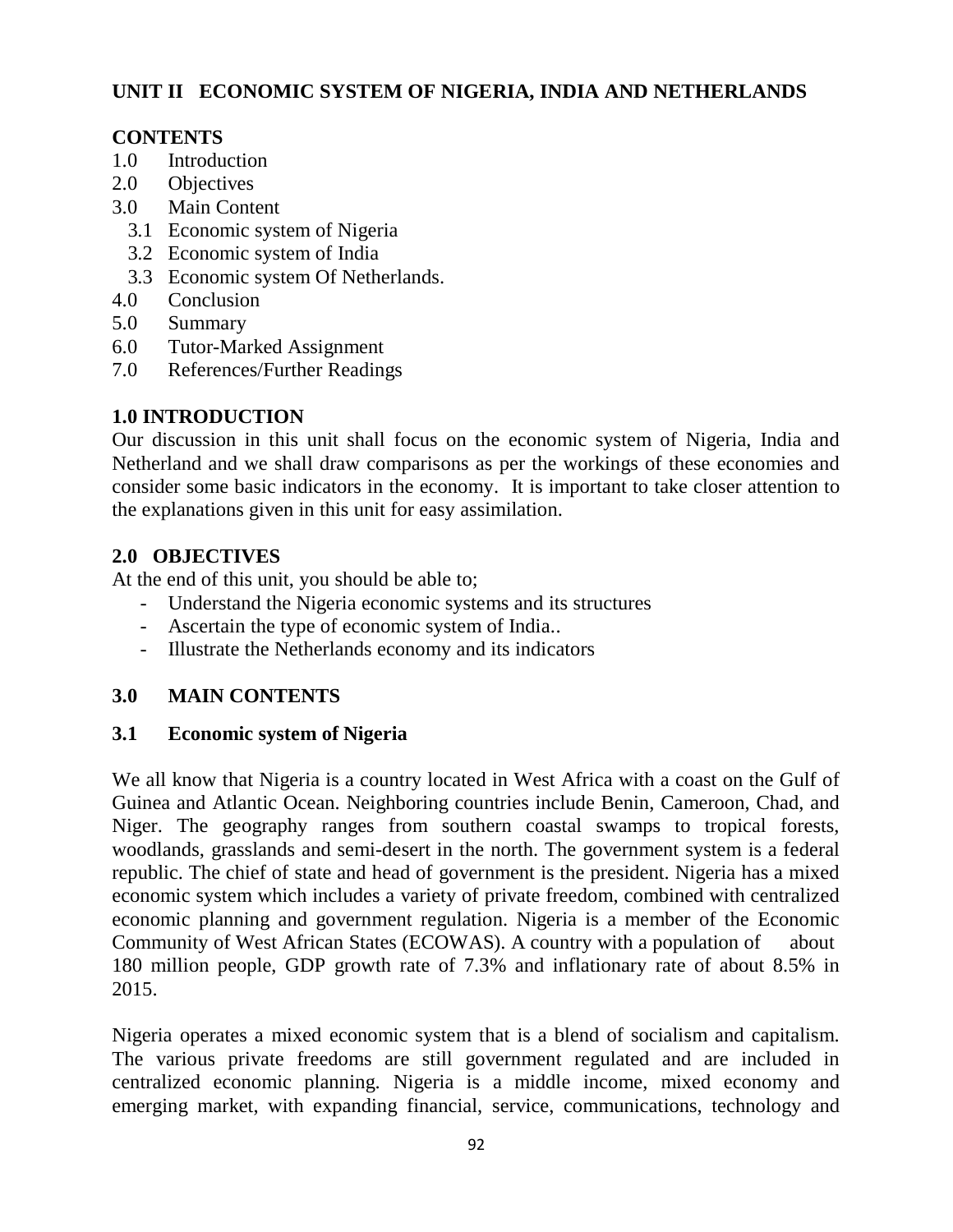entertainment sectors. It is ranked 2nd largest economy in Africa, behind South Africa and on track to become the largest economy in Africa in 2014, and also becoming one of the 20 largest economies in the world by 2020. Its re-emergent, though currently underperforming, manufacturing sector is the third-largest on the continent, and produces a large proportion of goods and services for the West African region. Previously hindered by years of mismanagement, economic reforms of the past decade have put Nigeria back on track towards achieving its full economic potential. There are three types of economic systems in Nigeria. Nigeria practices the mixed type of economy, Mixed economy is an economy that mixes one type of philosophy with another. Some decisions are taken by the government and some by the private sector.

Nigeria presently is underperforming as said earlier, therefore we need to ask the question, "Is the mixed type of economy suitable for Nigeria, if yes, why? If not, then what economic system is suitable and why?

As of 2014, Nigeria is considered to have the biggest economy in Africa. It is a country rich in resources, particularly oil. Over the past decade, the country's average economic growth rate has been around 7 percent every year. Despite this, Nigeria is ranked 153rd in the UN's Human Development Index, a comparison among 187 countries. This means that, despite its rapid economic growth, the country is still poor, with a high unemployment rate and an increasing population that lives in poverty.

Nigeria's vast supply of natural resources includes gold, lead, zinc, limestone, oil, gas, salt, cassiterite, clay, dolomite, marble, tantalite, bentonite, gypsum, kaolin, magnesite, silica, iron ore, lignite, phosphate, columbite, wolfram, coal and manganese. Additional resources are diatomite, hydrocarbons, bitumen, feldspar, syenite, marcasite, amethyst, aquamarine, asbestos, graphite, mica, rock crystal, ruby, sapphire, serpentinite, tantalum, topaz, tourmaline, copper, pyrochlore, barite, tin and bismuth.

The present head of Government is President Muhammadu Buhari. The oil sector provides for 95% of Nigeria's foreign exchange earnings and 80% of its budgetary revenues. Top 3 trade partners (2014) are India, Netherlands, and China while top 3 exported goods (2014) were Oil and Mineral Fuels, Ships & Boats, and Explosives. Although Nigeria is said to have a slowed growth which tagged her as a developing country that can still be improved upon. A major setback was also contributed by boko haram attacks. It is discussed below.

### **Boko Haram's Effect on Nigeria's Economy**

[Nigeria](https://en.wikipedia.org/wiki/Nigeria) has one of the largest populations in Africa with over 200 million citizens. Its economy was booming from the oil industry in the [Niger Delta,](https://en.wikipedia.org/wiki/Niger_Delta) and was said to become the leading economy in Africa by 2020. Although their economy was doing well, 35 percent living in absolute poverty. Approximately 90 million Nigerians believed to live on less than one USD dollar a day. With economic insecurity, high unemployment rates, and poverty the [Boko Haram](https://en.wikipedia.org/wiki/Boko_Haram) was able to emerge within Nigeria as political protests. Boko Haram is a violent social group that arose, partly in response to the social and economic deprivation of Nigeria's northeastern population. Starting out around 2008, Boko Haram has carried out attacks in order to spread their Islamic influence and defeat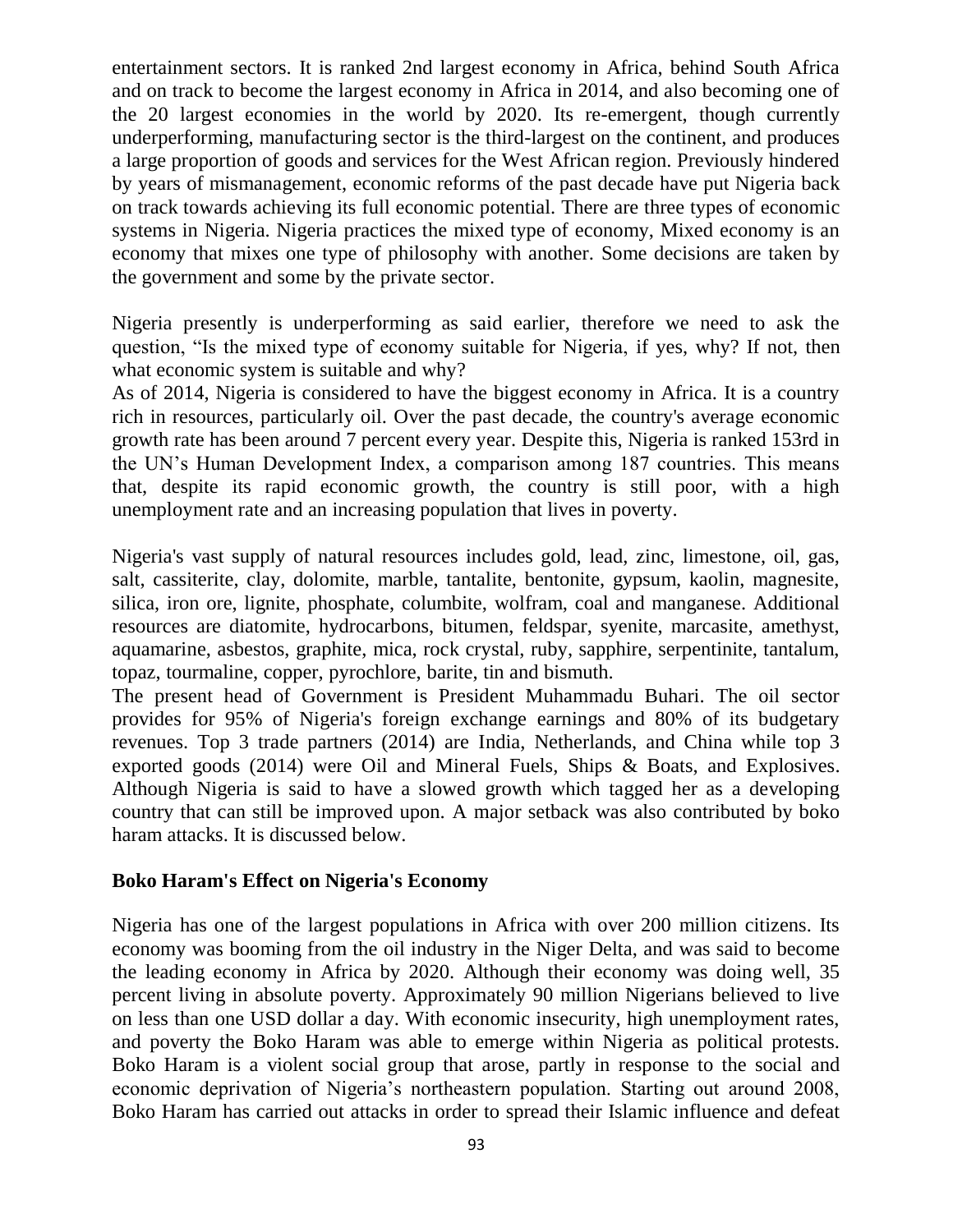the westernization that began during colonialism. They were able to recruit among the youth population of Nigeria because of youth unemployment; approximately 64 million youths are unemployed with 1.6 million being underemployed. Boko Haram targets individuals or organizations who encourage lifestyles believed to follow [western culture,](https://en.wikipedia.org/wiki/Western_culture) like the US or Europe. One targeted attack was on women who were attacked while attending school, leading to roughly 250 girls being kidnapped.

The Boko Haram are responsible for roughly 10,000 deaths since 2011 and roughly 2.6 million displaced Nigerians. Nigeria's economy suffered when attacks held by the Boko Haram began on local businesses, government buildings, and local facilities such as schools and churches. Local businesses began to migrate south as a result of being attacked or due to fear of the Boko Haram. Roughly 80 percent of the businesses in [Kano](https://en.wikipedia.org/wiki/Kano) had to close down due to power failure and security challenges caused by attacks. In the capital city of Borno, [Maiduguri,](https://en.wikipedia.org/wiki/Maiduguri) a major market known as Market Monday was drastically hit by the Boko Haram causing over 10,000 shops to have to close down Banks were even said to be effected by the Boko Haram's violent attacks, and caused them to shorten their hours from eight to three hours to minimize the risk of getting hit by the Boko Haram; limiting citizens to their finances. Citizens and the government had to pay for the retribution of damages caused by the Boko Haram. This stalled the economy in the northeast region because businesses were leaving, people began to lose jobs, and there was less money going into the local economy.

Foreign investors began to withdraw their money from Nigeria because of the state of conflict Nigeria is in and the degrading economy as a result of the Boko Haram; causing Nigeria to lose 1.33 trillion dollars in foreign investments. [Nigerian Refugees](https://en.wikipedia.org/wiki/Nigerian_refugees) who were displaced or just seeking refuge from the Boko Haram migrated to neighboring countries such as Cameroon, Ghana, Niger, and Chad. Majority citizens migrated to the southern half of Nigeria where there are more opportunities for work, better economy, and more security. This further plays into the socioeconomic divide between the north and the south of Nigeria where the south is more financially stable from lack of conflict, government funding, and the oil industry in the [Niger Delta](https://en.wikipedia.org/wiki/Niger_Delta)

### **SELF ASSESSMENT EXERCISE**

Assess the economic system of Nigeria as a third world country and discuss

## **3.2. Economic system of India**

Mixed Economy is neither pure capitalism nor pure socialism but a mixture of the two system. In this system we find characteristics of both capitalism and socialism. Mixed economy is operated by both, private enterprise and public enterprise. Indeed India economic system could be seen to be a mixed economic system which has a trace of both capitalism and socialism as such termed a developing economy. The Economy of India is the seventh-largest in the world by nominal GDP and the third-largest by purchasing power parity (PPP). The country is classified as a newly industrialized country, one of the G-20 major economies, a developing economy with an average growth rate of approximately 7% over the last two decades. Maharashtra is the wealthiest Indian state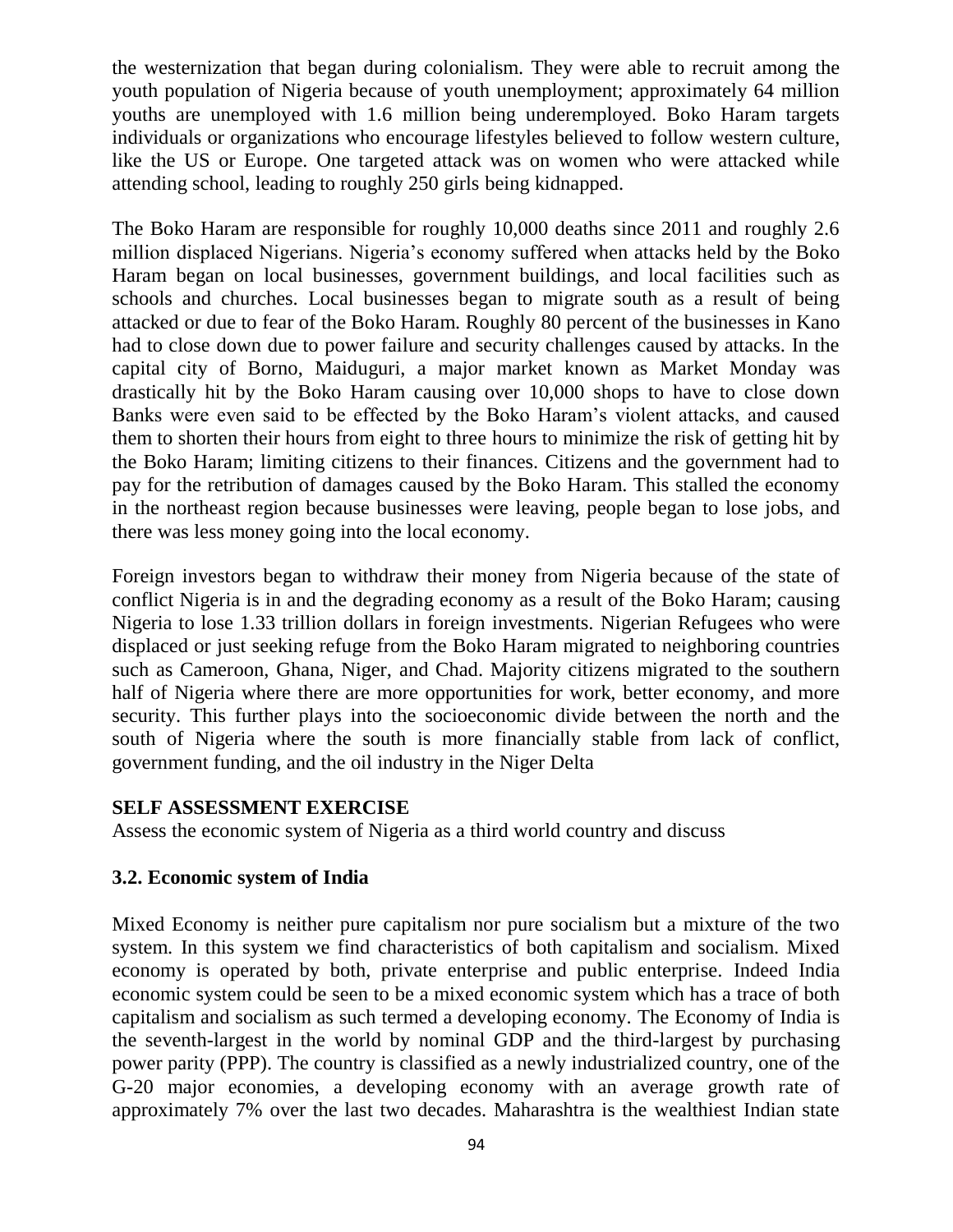and has an annual GDP of US\$220 billion, nearly equal to that of Pakistan or Portugal, and accounts for 12% of the Indian. India's economy became the world's fastest growing major economy from the last quarter of 2014, replacing the People's Republic of China. The long-term growth prospective of the Indian economy is positive due to its young population, corresponding low dependency ratio, healthy savings and investment rates, and increasing integration into the global economy. The Indian economy has the potential to become the world's 3rd-largest economy by the next decade, and one of the largest economies by mid-century. The outlook for short-term growth is also good according to the IMF, the Indian economy is the "bright spot" in the global landscape. India also topped the World Bank's growth outlook for 2015-16 for the first time with the economy having grown 7.6% in 2015-16 and expected to grow 7.7-8.0% in 2016-17.

India has one the of fastest growing service sectors in the world with annual growth rate of above 9% since 2001, which contributed to 57% of GDP in 2012-13. India has become a major exporter of IT services, BPO services, and software services with \$167.0 billion worth of service exports in 2013-14. It is also the fastest-growing part of the economy. The IT industry continues to be the largest private sector employer in India. India is also the fourth largest start-up hub in the world with over 3,100 technology start-ups in 2014- 15. The agricultural sector is the largest employer in India's economy but contributes to a declining share of its GDP (17% in 2013-14). India ranks second worldwide in farm output. The Industry sector has held a constant share of its economic contribution (26% of GDP in 2013-14). The Indian auto mobile industry is one of the largest in the world with an annual production of 21.48 million vehicles (mostly two and three wheelers) in FY 2013-14. India has \$600 billion worth of retail market in 2015 and one of world's fastest growing E-Commerce markets.

India is a member of the Commonwealth of Nations, the South Asian Association for Regional Cooperation, the G20, the International Monetary Fund, the World Bank, the World Trade Organization, the Asian Infrastructure Investment Bank, the United Nations and the New Development BRICS Bank. There is increase economic growth which can be seen in India adequate education, health care and infrastructure. The standard of living in India is improving on the average. India is fast becoming a developed country but some features of a developing or less developed nation is still visible in India.

### **SELF ASSESSMENT EXERCISE**

Discuss the economic system that is practiced in India

### **3.3. Economic system of Netherlands**

We shall be looking at the Netherlands economic system in this section. The Netherlands maintains a flexible and competitive economic systems that benefits from openness to global trade and investment and from an efficient regulatory environment that encourages robust entrepreneurial activity. Monetary stability is well maintained, and the judicial system, independent and free of corruption, provides strong protection for property rights. Fiscal policy remains a concern. Government spending remains high, pushing public debt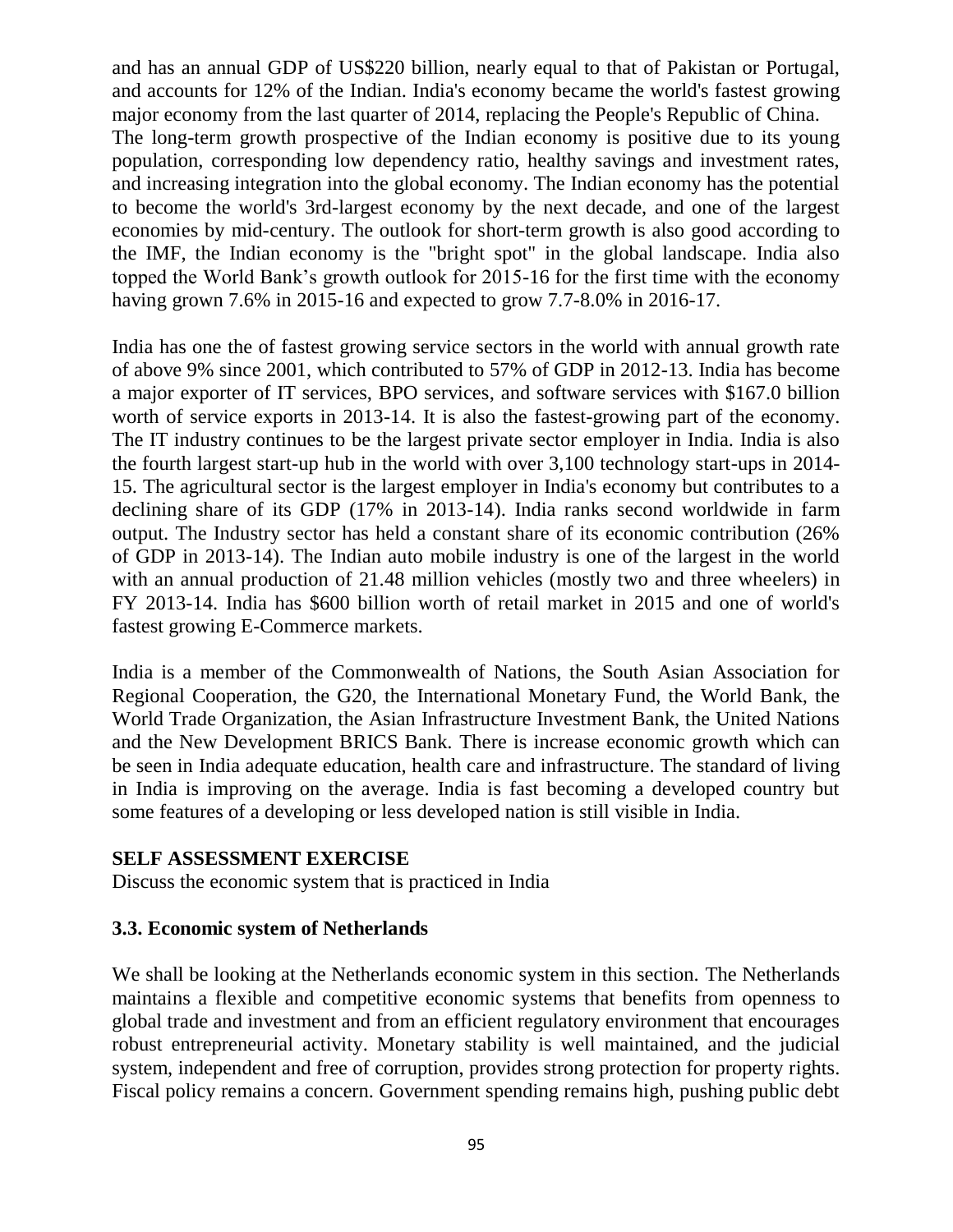to over 65 percent of GDP. Spending on subsidies, unemployment support, and other social transfers has kept the budget balance negative.

According to the World Bank and the International Monetary Fund, the Netherlands was the 18th largest economy of the world in 2012, while the country has only about 17 million inhabitants. GDP per capita is roughly \$43,404 which makes it one of richest nations in the world. Between 1996 and 2000 annual economic growth (GDP) averaged over 4%, well above the European average. Growth slowed considerably in 2001-05 as part of the global economic slowdown. 2006 and 2007 however showed economic growth of 3.4% and 3.9%. The Dutch economy was hit considerably by the ongoing global financial crisis and the ensuing European debt crisis.

The Netherlands have a prosperous and open economy, which depends heavily on foreign trade. The economy is noted for stable industrial relations, fairly low unemployment and inflation, a very big sizable current account surplus (compared to the size of the country even more than Germany) and an important role as a European transportation hub, with Rotterdam as far out the biggest port in Europe and Amsterdam as one of the biggest airports in Europe. Industrial activity is predominantly in food processing, chemicals, petroleum refining, high-tech, financial services, creative sector and electrical machinery. A highly mechanized agricultural sector employs no more than 2% of the labour force but provides large surpluses for the food-processing industry and for exports. The Netherlands, along with 11 of its EU partners, began circulating the euro currency on 1 January 2002. Historically, the Dutch introduced and invented the stock market by the merchandise trading through Dutch East India Company. The Netherlands is a founding member of the European Union, the OECD and the World Trade Organization.

The Netherlands has a population of 17 million people , GDP (PPP): of \$798.6 billion, 0.9% growth rate, \$47,355 per capita, 0.3% inflation rate.

The Netherlands is one of the most developed countries of the world. It has many industries and agriculture on a very high level of productivity. The biggest world's companies as Shell and Unilever as well as the banking giants ING Group and ABN AMRO are based in the Netherlands. There is increase economic growth which can be seen in Netherlands adequate education, health care and infrastructure. The standard of living in Netherlands is also very high thereby attracting migrants from less developed countries.

### **SELF ASSESSMENT EXERCISE**

Explain your understanding of Netherlands economic systems in your own words.

### **4.0 CONCLUSION**

From our discussion so far on economic systems of Nigeria, India and Netherlands. We can deduce the following facts:

That Nigeria and India practices the mixed type of economy, Mixed economy is an economy that mixes one type of philosophy with another where some decisions are taken by the government and some by the private sector.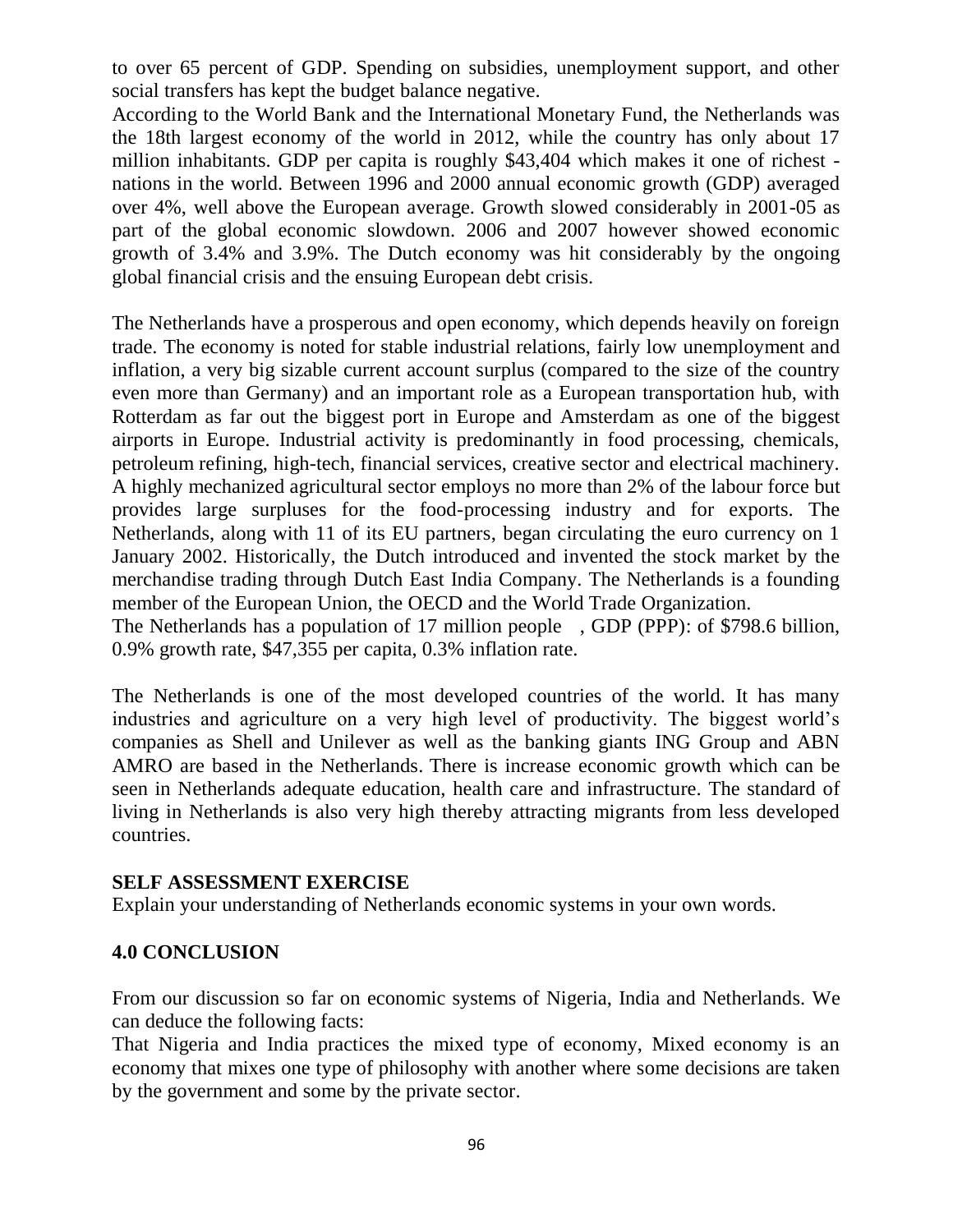That the Netherlands maintains a flexible and competitive economic systems that benefits from openness to global trade and investment and from an efficient regulatory environment that encourages robust entrepreneurial activity.

# **5.0 SUMMARY**

In this unit, we have attempted to understand the Nigeria economic systems and its structures as well as ascertain the type of economic system of India and illustrate the Netherlands economy and its indicators, you have learnt that the economic systems of Nigeria and India are mixed in nature where decisions are taken by the government and the private sector. On the other hand, the Netherlands maintains a flexible and competitive economic systems that benefits from openness to global trade and investment and from an efficient regulatory environment that encourages robust entrepreneurial activity. I believe your understanding of this unit will prepare you for the last unit of this last module. Therefore, read ahead

# **6.0 TUTOR-MARKED ASSIGNMENT**

Describe the relationship of government and private sector as reflected in Nigeria and India economic systems.

# **7.0 REFERENCES/FURTHER READING**

- Anthony C. F., (1987). Natural resources, The New Palgrave: A Dictionary of Economics, v. 3, pp. 612–14.
- Wolf, M., (2003). The Morality of the Market" Foreign Policy September-October, pages 47-50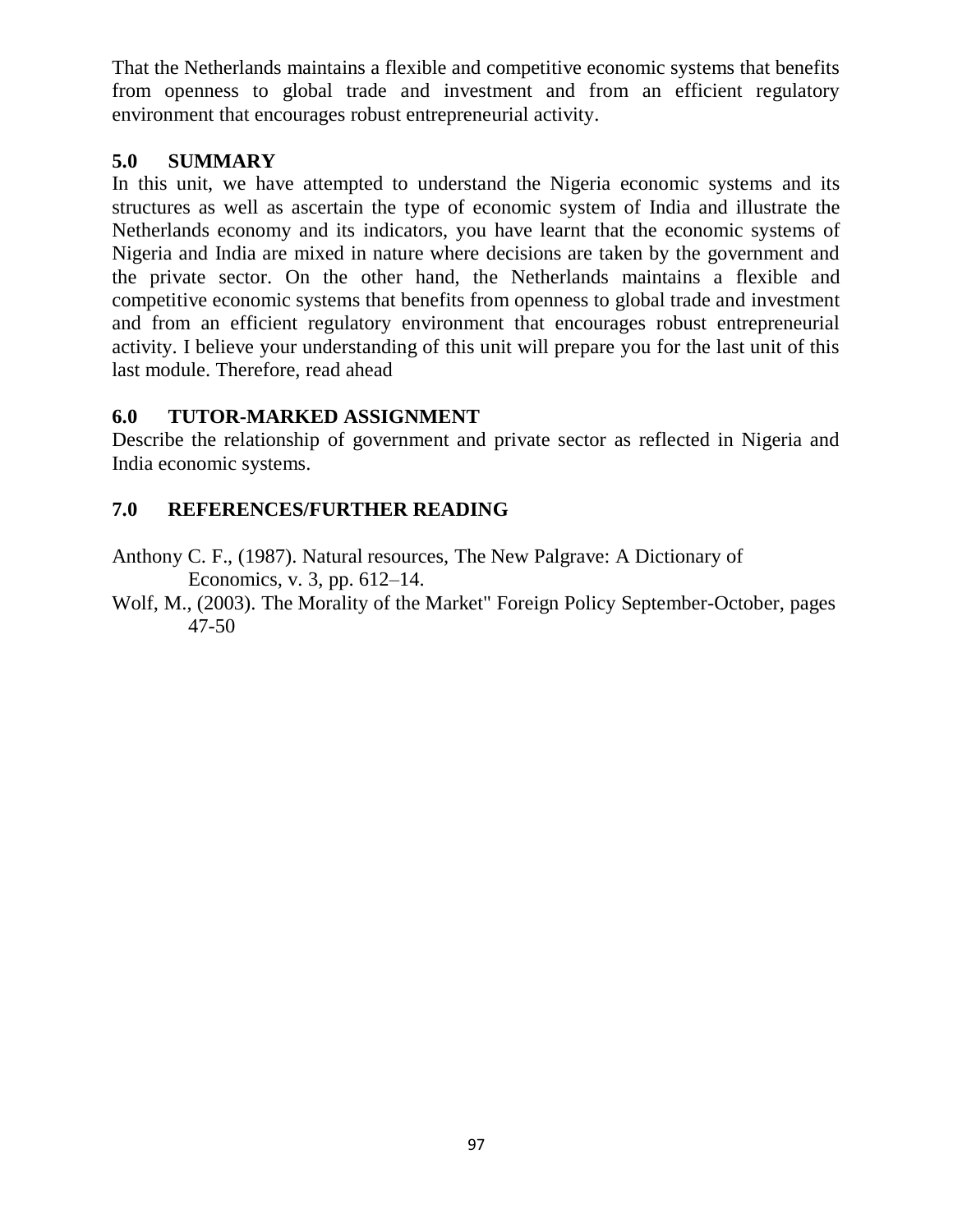# **UNIT III ECONOMIC SYSTEM OF BRAZIL AND ASIAN TIGERS**

### **CONTENTS**

- 1.0 Introduction
- 2.0 Objectives
- 3.0 Main Contents
	- 3.1 Brazil economic system.
	- 3.2 The Asian tigers economic system
	- 3.3 Goals by which economies can be evaluated
- 4.0 Conclusion
- 5.0 Summary
- 6.0 Tutor-Marked Assignment
- 7.0 References/Further Readings

### **1.0 Introduction**

This is the last unit of the last module of this course. Our discussion in this last unit is to look at the Brazilian economic system as well as the Asian tiger economic system. Therefore, it is important for us to take closer attention to the explanations given in this unit for easy assimilation and understanding.

### **2.0 OBJECTIVES**

At the end of this unit, you should be able to;

- -Understand Brazil economic system.
- -Talk about the Asian tiger's economic system
- -Highlight the goals by which economies can be evaluated

## **3.0 MAIN CONTENTS**

### **3.1 Economic system of Brazil**

In this unit, we shall be discussing the economic system of Brazil. Brazil has one of the world's largest economies, with well-developed agricultural, mining, manufacturing, and service sectors. It also maintains a robust market based economic system that is opened to the rest of the world. Vast disparities remain, however, in the country's distribution of land and wealth. Roughly one fifth of the workforce is involved in agriculture. The major commercial crops are coffee (Brazil is the world's largest producer and exporter), citrus fruit (especially juice oranges, of which Brazil also is the world's largest producer), soybeans, wheat, rice, corn, sugarcane, cocoa, cotton, tobacco, and bananas. Cattle, pigs, and sheep are the most numerous livestock, and Brazil is a major beef and poultry exporter. Timber is also important, although much is illegally harvested.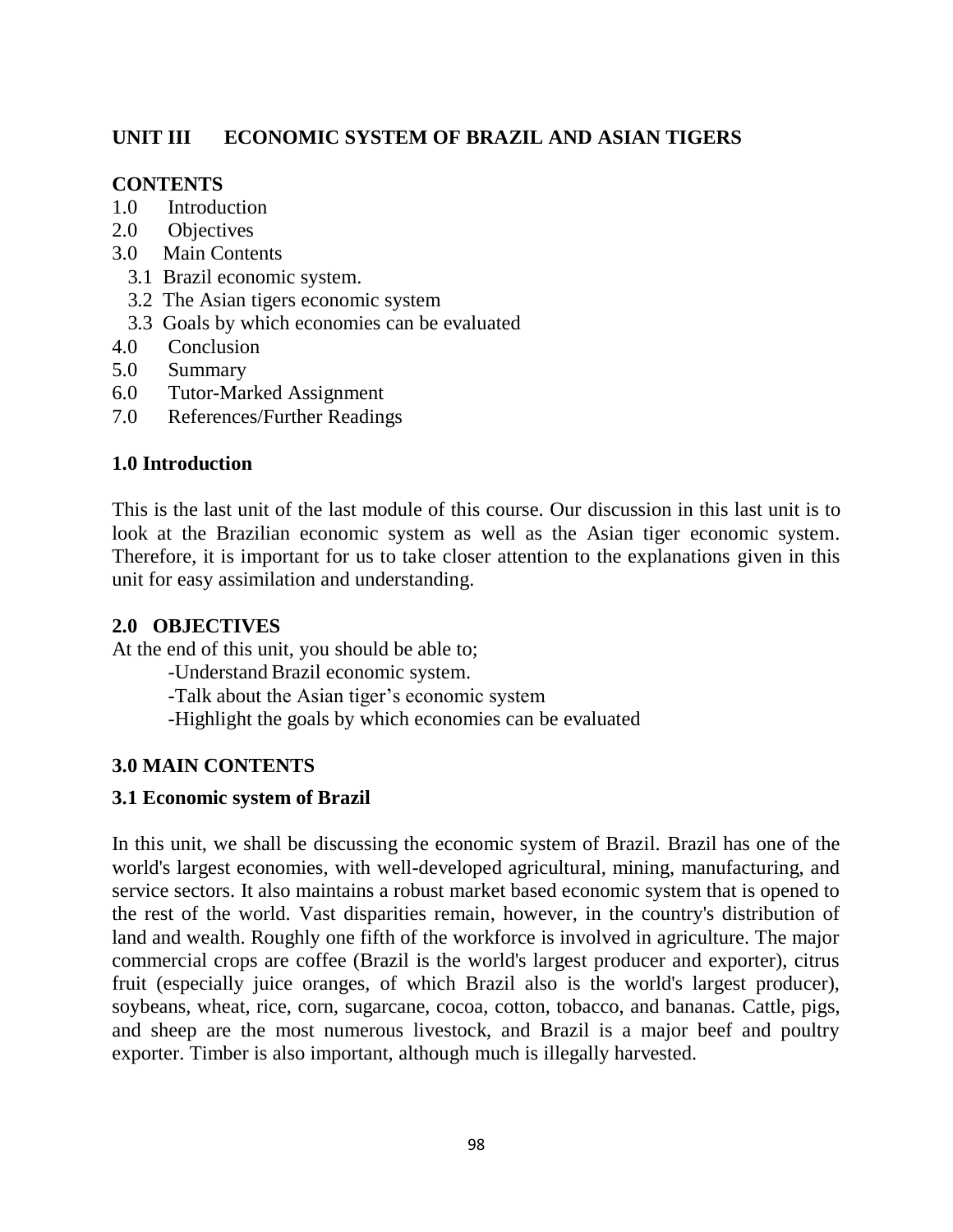Brazil has vast mineral wealth, including iron ore (it is the world's largest producer), tin, quartz, chrome ore, manganese, industrial diamonds, gem stones, gold, nickel, bauxite, uranium, and platinum. Offshore petroleum and natural gas deposits discovered in the early 21st century could also make the nation a significant oil and gas producer, but development has been slow and below expectations. There is extensive food processing, and the leading manufacturing industries produce textiles, shoes, chemicals, steel, aircraft, motor vehicles and parts, and machinery. Most of Brazil's electricity comes from water power, and it possesses extensive untapped hydroelectric potential, particularly in the Amazon basin. In addition to coffee, Brazil's exports include transportation equipment, iron ore, soybeans, footwear, motor vehicles, concentrated orange juice, beef, and tropical hardwoods. Machinery, electrical and transportation equipment, chemical products, oil, and electronics are major imports. Most trade is with China, the United States, Argentina, and Germany.

Brazil, officially known as the Federative Republic of Brazil, or "Republica Federativa do Brasil " in Portuguese is the largest as well as the most populous country in the South American continent. Brazil Market is a free market economy organized along capitalist lines. Measured in Purchasing Power Parity (PPP) as of 2006, the Brazilian economy is the ninth-largest in the world and is the largest in South America with the Gross Domestic Product (GDP) aggregating to US \$ 1.813 trillion. The Brazilian economy can now be characterized as a mostly technology driven economy which has experienced tremendous growth in the last few years since the process of industrialization started in the 1930's. This growth has mainly been export-driven. According to government released statistics, Brazil was the first country with a capitalist structure in the world to accommodate the ten largest car assembly companies within its territorial boundaries. Brazil is part of the BRIC (Brazil, Russia, India and China) group of countries and is perceived to a potential economic superpower which would eclipse the present major economies in the future. In this regard, some of the key Brazilian markets can be identified as industries including mining: Brazil has the most industrially advanced economy in South America. The main manufacturing industries include automobiles, petrochemicals, cement and construction and aircrafts.

Brazil occupies nearly half the continent of South America, stretching from the Guiana Highlands in the north, where it borders Venezuela, Guyana, Suriname, and French Guiana, to the plains of Uruguay, Paraguay, and Argentina in the south. In the west it spreads to the equatorial rain forest, bordering on Bolivia, Peru, and Colombia; in the east it juts far out into the Atlantic toward Africa. Brasília is the capital; the largest cities are São Paulo and Rio de Janeiro.

Brazil's economic growth slowed beginning in 2011. In June, 2013, the sluggish economy contributed to nationwide protests lasting several weeks that were sparked by an increase in the cost of public transportation; rising consumer prices generally, congressional corruption, poor public services, and the high cost of holding the 2014 World Cup also stoked the angry demonstrations. Brazil's Congress subsequently passed a number of bills focused on issues that had led to the protests. Brazil is governed under the 1988 constitution as amended. There is increase economic growth which can be seen in Brazil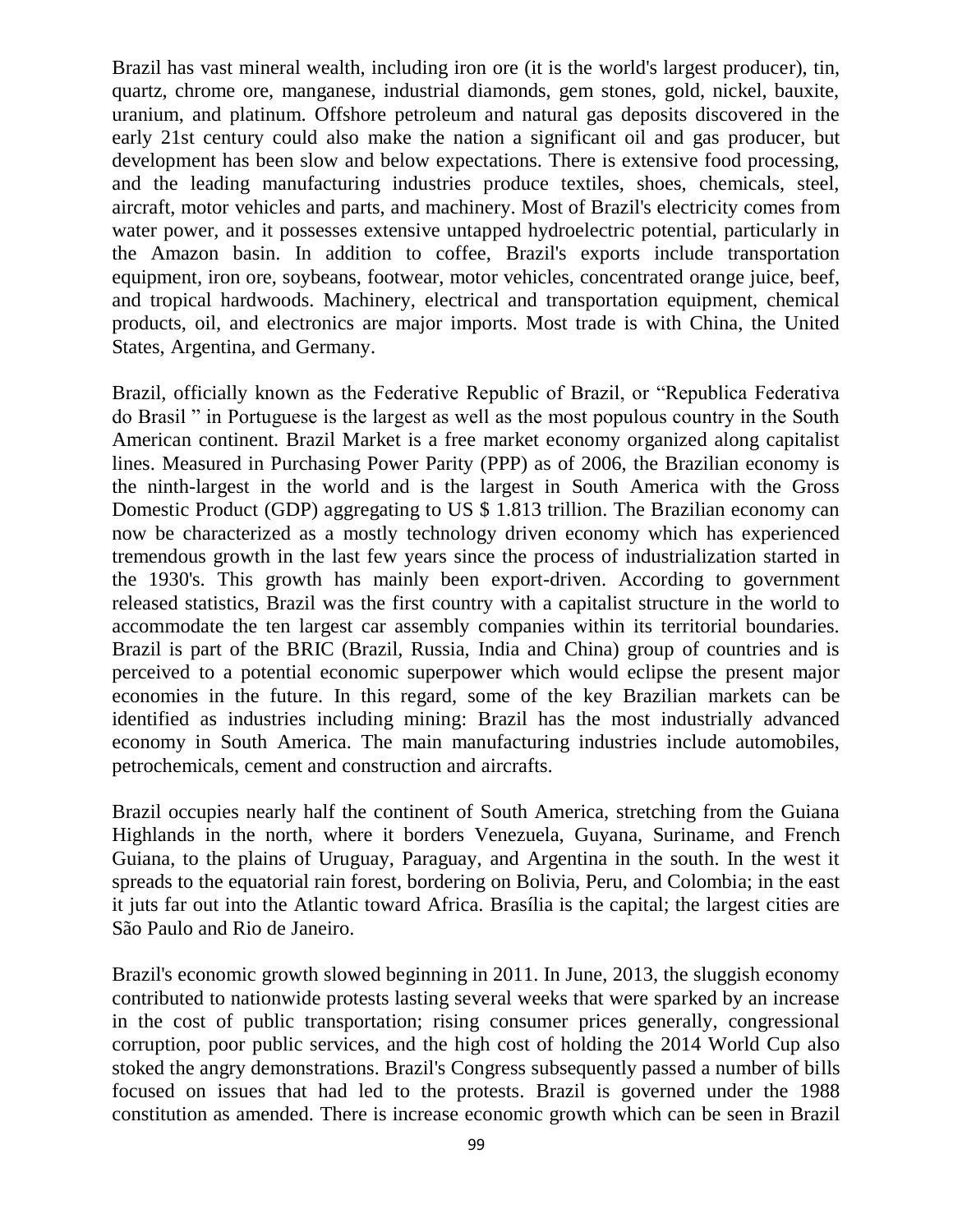adequate education, health care and infrastructure. The standard of living in Brazil is also very high thereby attracting migrants from less developed countries

## **SELF ASSESSMENT EXERCISE**

Show your understanding of the Brazilian economic system.

## **3.2. The Asian Tigers economic system**

One wonders how these countries became a transformed countries and economies that is now been copied by some of the less developed countries. The question is how did they achieve their growth?

The Four Asian Tigers or Asian Dragons are the highly developed economies of Hong Kong, Singapore, South Korea and Taiwan. These regions were the first newly industrialized countries. They are known because they had very high growth rates (they became rich very fast) and fast industrialization between the early 1960s and 1990s. Now people say that all four countries are rich countries. All four Asian Tigers have a lot of people who are very educated and good at their jobs. They also did different things, and tried to do them better than other countries. For example, Hong Kong and Singapore became very good at international finance, while South Korea and Taiwan became very good at information technology. The economic success stories of Korea and Taiwan became known as the Miracle on the Han River and the Taiwan Miracle. This helped many developing countries think maybe they could become rich too, especially the Tiger Cub economies. The four tigers grew richer very quickly. Some of this was because these countries let companies compete more, and some of this was because they started to sell more to other countries. The United States helped during the Cold War, because they didn't want these countries to become communist countries.

All the Asian Tigers tried to export (sell) things to rich industrialized nations. They grew rich very quickly, (they had double-digit economic growth) for decades. Each nation was not a democracy, and people were not very free in the early years. All of these countries later became freer, and people now think Taiwan and Korea are liberal democracies. In 1997, people started to invest (spend) money on things they shouldn't, and that hurt the economies of those countries. But now these countries are getting richer again.

From the 1960s onwards Taiwan, South Korea, Hong Kong, and Singapore followed similar patterns of development. The development process was supposed to have been started by import substitution. Taxes were placed on imports to discourage their purpose and hence allowing their own primary industry to flourish. However, instead they industrialized and developed aiming exports at highly industrialized nations of Europe and North America. All of the countries also had non-democratic political systems, meaning they could drive through plans easily. They also all pursued education as a way of ensuring a labour force, as all students were required to attend primary and secondary school. They further invested in universities and making foreign universities accessible to their own students. Trade unions were also discouraged, and rather reaffirmed job security. The government also offered security of tenure to land owners, encouraging people to invest in their land. All the tigers had a Chinese influence: as follows; South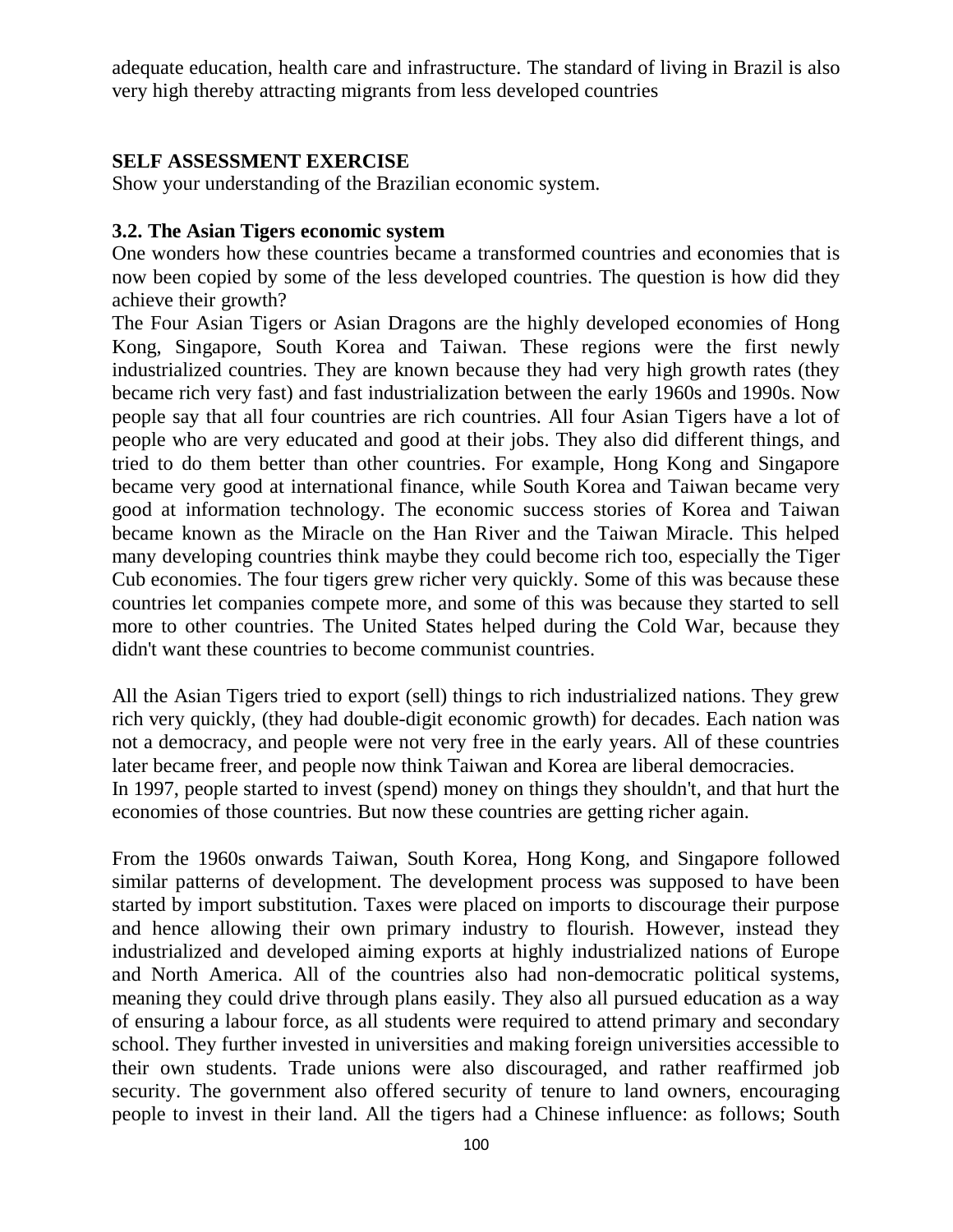Korea: 65% Chinese, Singapore: 75% Chinese, Hong Kong: 95% Chinese, Taiwan: 98% Chinese.

An economic miracle is the term given to a period of great change, such as the period of dramatic economic growth the Asian tigers went through from the 1960s to the 1980s due to them pursuing export-driven economic development by exporting to highlyindustrialized nations. The growth model has been subject to criticism for not following the typical model of development through import substitution with an aim of becoming self-sufficient. They instead focus on exports, relying on the healthy economic state of their target nations rather than feeding their own consumer market. But the problem came in that they lost their competitive edge over neighbouring markets, such as India, China and much of South-East Asia.

In the 1990s, the economies of the Asian Tigers had expanded too fast, hence the prices of property and stocks and shares had become overvalued. This caused several stock markets to crash and sparked a worldwide financial crisis and even required money from the International Monetary Fund.

Furthermore, as they lost their competitive edge over the likes of India, China and South-East Asia the consequences were potentially devastating as their economy was purely fuelled on this edge. Environmental factors are also an issue, industrialization is often linked with heightening levels of pollution and an ageing population, due to a fall in birth rates for such reasons as women pursuing careers, and a fall in death rates due to a better quality of living and medical advances, hence creating a high dependency level.

Taiwan, Hong Kong, South Korea and Singapore all saw their economies take off during the 1960s and '70s not because of their authoritarian regimes but because they pumped up exports and integrated into the world economy. The main industries behind their economic growth are as follows.

- 1.Agriculture industry
- 2.Petrochemical industry
- 3.The motor industry
- 4.Consumer goods
- 5.The steel industry
- 6.The energy industry

Invariably, their economic system is seriously moving towards market based and capitalistic in nature just like China did. The Asian tigers are the high-growth economies of Hong Kong, Singapore, South Korea and Taiwan. The four Asian tigers consistently maintained high levels of economic growth since the 1960s, fueled by exports and rapid industrialization, which enabled these economies to join the ranks of the world's richest nations. Hong Kong and Singapore are among the biggest financial centers worldwide, while South Korea and Taiwan are important hubs of global manufacturing in automobile/electronic components and information technology, respectively. There is increase economic growth which can be seen in the Asian tiger's adequate education, health care and infrastructure. The standard of living in the Asian tiger's countries is also very high thereby attracting migrants from less developed countries.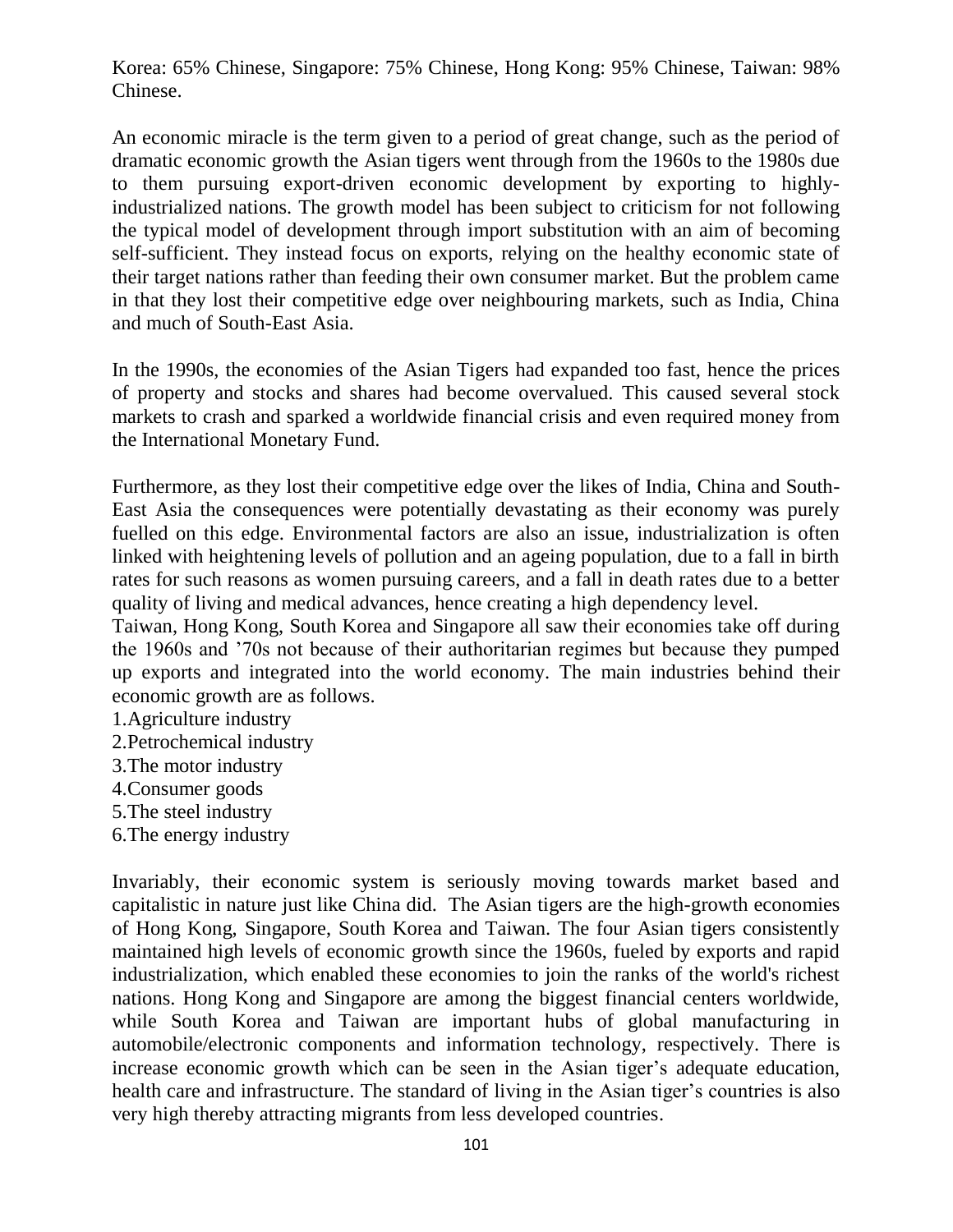Also going by the nickname of Asian dragons, common characteristics of the four Asian tigers includes a focus on exports, an educated populace and high savings rates. The economies of the four tigers have proved to be resilient enough to withstand local crises, such as the Asian financial crisis of 1997, as well as global shocks like the credit crunch of 2008. The IMF includes the four Asian tigers in its category of 35 advanced economies.

# **SELF ASSESSMENT EXERCISE**

Describe the rate of transformation and growth of the Asian tiger's economic systems.

# **3.3 The goals by which economies can be evaluated**

In the final analysis, after discussing the economies of several countries. It has shown that countries have very different economic systems and their economic systems have undergone considerable changes in the last 30 years. The success of these economies can be evaluated based on different goals which are considered below. Therefore, the goals by which economies can be evaluated are as follows:

## **1. Economic Growth Rate:**

The economy (measured by production per person) should grow over time at an acceptable rate. We expect countries to be able to produce more over time. Economic growth requires that people save and that saving be used to pay for investment in capital goods. It also requires adequate education, health care, infrastructure, and so forth.

## **2. Standard of Living:**

The people should have a standard of living as high as possible, given the ability to produce of the country. In measuring this, focus should be on consumer spending per person.

## **3. Allocative Efficiency:**

Society's factors of production are limited. If something is produced, something else is sacrificed (the opportunity cost). "Allocative efficiency" means allocating the factors of production to the "right" goods & services (as determined by consumers).

## **4. Static and Dynamic Technical Efficiency:**

At a particular moment in time, an economy should use the least possible amount of the factors of production to produce its products. Or, it should get the most possible production from its factors of production. For example if i can produce a product with five workers and i choose to hire ten, then five workers are being used inefficiently. This goal is called "static efficiency".

## **5. Equity:**

The distribution of society's production i.e of income should be "equitable" ("fair"). This, of course, is very subjective. What is fair to one person may be unfair to another.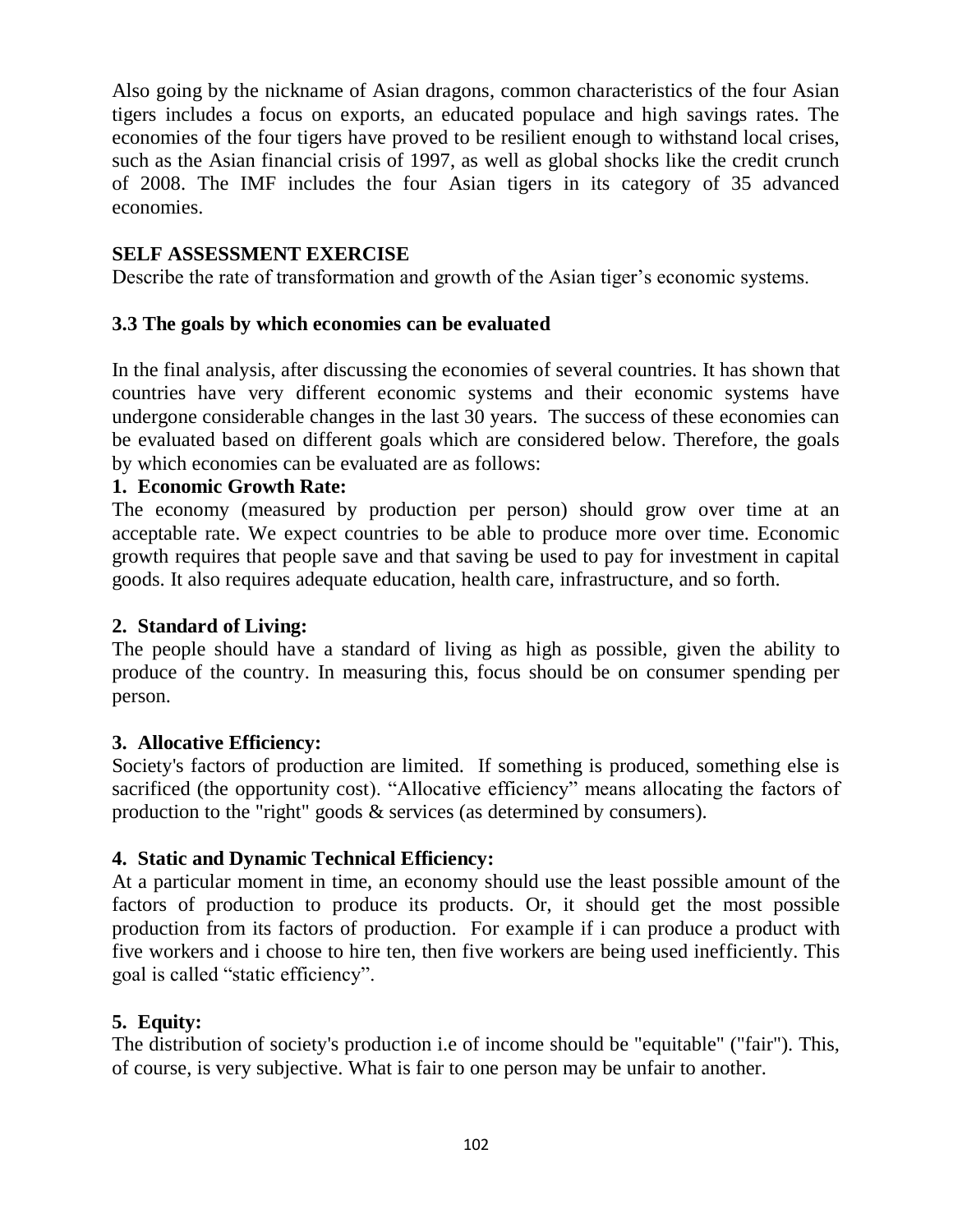### **6. Full-Employment:**

All of the economy's factors of production, and especially its workers, should be employed or in the process of moving to a better use (for example moving to a new job). Any unemployed workers are not being properly utilized by society. And of course, the unemployed workers could be suffering greatly from the loss of a job.

### **7. Economic Security:**

People should be free of insecurities that result from old-age, health problems, unemployment, and so forth. Consideration should be given to social security, health care, and unemployment insurance among the various countries.

### **8. Price Stability:**

An economy should be able to avoid inflation (a general rise in prices) and especially hyperinflation. Inflation redistributes wealth unfairly and creates incentives that retard economic growth.

### **9. Military Power:**

An economy needs to create the production necessary for the national defense of the country.

### **10. Environmental Quality:**

Production should be free of hazards to air, water, and so forth, and should foster an overall high quality of life.

### **11. Freedom:**

The workings of the economy should be consistent with maximum political and personal "freedom". As we will see, different people have different definitions of freedom. But in the political sphere, this should include freedom of speech, freedom of assembly, freedom to vote, freedom of the press, and so forth. In the economic sphere, this should include freedom to start businesses, freedom to work where one wants, freedom to hire whoever one wants and so on.

We have seen in this course, we have studied different economic systems, we can evaluate each countries based on the country's economy goals. Countries will do better on some of the goals and worse on others. Some are richer than others; some are more efficient than others; some have greater economic security; and some have greater freedom.

### **SELF ASSESSMENT EXERCISE**

Highlight and discuss seven goals by which economies can be evaluated.

### **4.0 CONCLUSION**

From our discussion so far on Brazil and the Asian tiger's economic system, we can deduce the following facts: That Brazil maintains a robust market based economic system that is opened to the rest of the world. That the four Asian tigers consistently maintained high levels of economic growth since the 1960s, fueled by exports and rapid